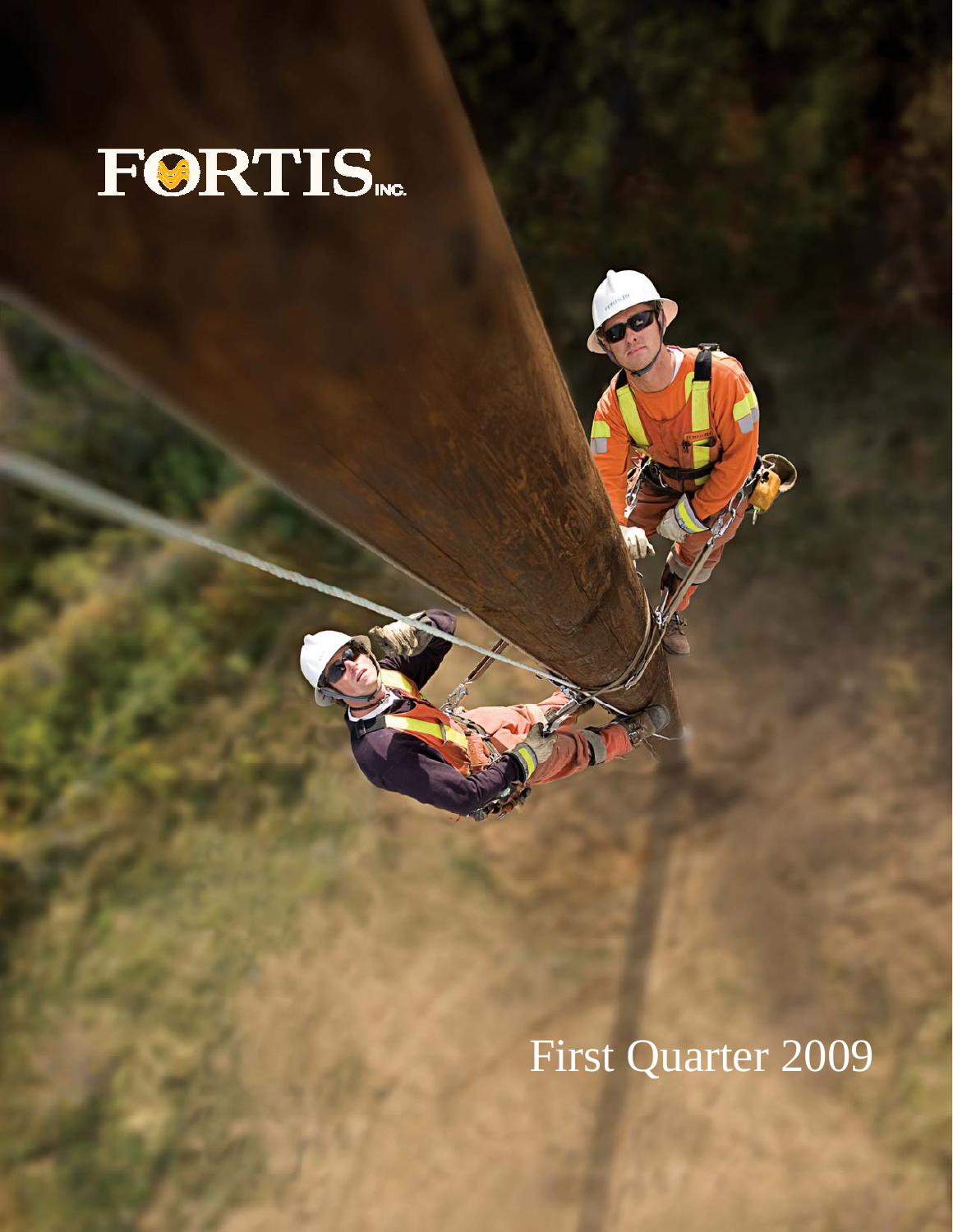#### *Dear Shareholder:*

Fortis achieved first quarter net earnings applicable to common shares of \$92 million, or \$0.54 per common share, compared to earnings of \$91 million, or \$0.58 per common share, for the first quarter of 2008.

An increase in earnings at Regulated Electric Utilities in western Canada was partially offset by lower earnings at Caribbean Regulated Utilities and Fortis Properties.

The Terasen Gas companies contributed earnings of \$58 million, comparable to the first quarter of 2008. Due to the seasonality of the business, virtually all of the earnings of the Terasen Gas companies are generated in the first and fourth quarters.

Canadian Regulated Electric Utilities contributed earnings of \$37 million, up \$4 million from the first quarter of 2008, driven by growth in electrical infrastructure investment and customers at the utilities in western Canada.



The allowed rate of return on common shareholders' equity ("ROE") for 2009 has been set for Terasen Gas Inc., Terasen Gas (Vancouver Island) Inc., FortisBC and Maritime Electric, decreasing slightly to 8.47 per cent, 9.17 per cent, 8.87 per cent and 9.75 per cent, respectively. The allowed ROE at Newfoundland Power remains unchanged at 8.95 per cent. Interim customer rates for 2009 at FortisAlberta have been set using the utility's 2007 allowed ROE of 8.51 per cent, pending the outcome of the Generic Cost of Capital Proceeding underway in Alberta.

Caribbean Regulated Electric Utilities contributed \$6 million to earnings compared to \$7 million in the first quarter of 2008. Excluding one-time gains of approximately \$2 million at Fortis Turks and Caicos, earnings were \$3 million lower quarter over quarter. The decrease resulted from reduced electricity sales attributable to cooler weather and the impact of the global economic downturn on energy demand combined with the lower allowed rate of return on rate base assets at Caribbean Utilities and Belize Electricity. The decrease was partially mitigated by the favourable impact of foreign exchange rates associated with the strengthening US dollar quarter over quarter.

Non-Regulated Fortis Generation contributed \$6 million to earnings, comparable to the first quarter of 2008. The favourable impact of foreign exchange rates and increased hydroelectric production in Belize were offset by lower production and lower average wholesale market energy prices in Upper New York State and Ontario quarter over quarter.

Fortis Properties contributed earnings of \$2 million compared to \$3 million in the first quarter of 2008. Results were reduced by one-time transitional operating costs associated with the Sheraton Hotel Newfoundland, acquired in November 2008, and the impact of lower hotel occupancies.

Corporate and other expenses were \$17 million compared to \$16 million for the same quarter in 2008. The increase in corporate and other costs was mainly due to higher preference share dividends related to the issuance of First Preference Shares, Series G during the second quarter of 2008.

Consolidated capital expenditures, before customer contributions, were approximately \$219 million in the first quarter of 2009. Much of the Corporation's consolidated capital expenditure program is being driven by Regulated Utilities in western Canada and the Caribbean.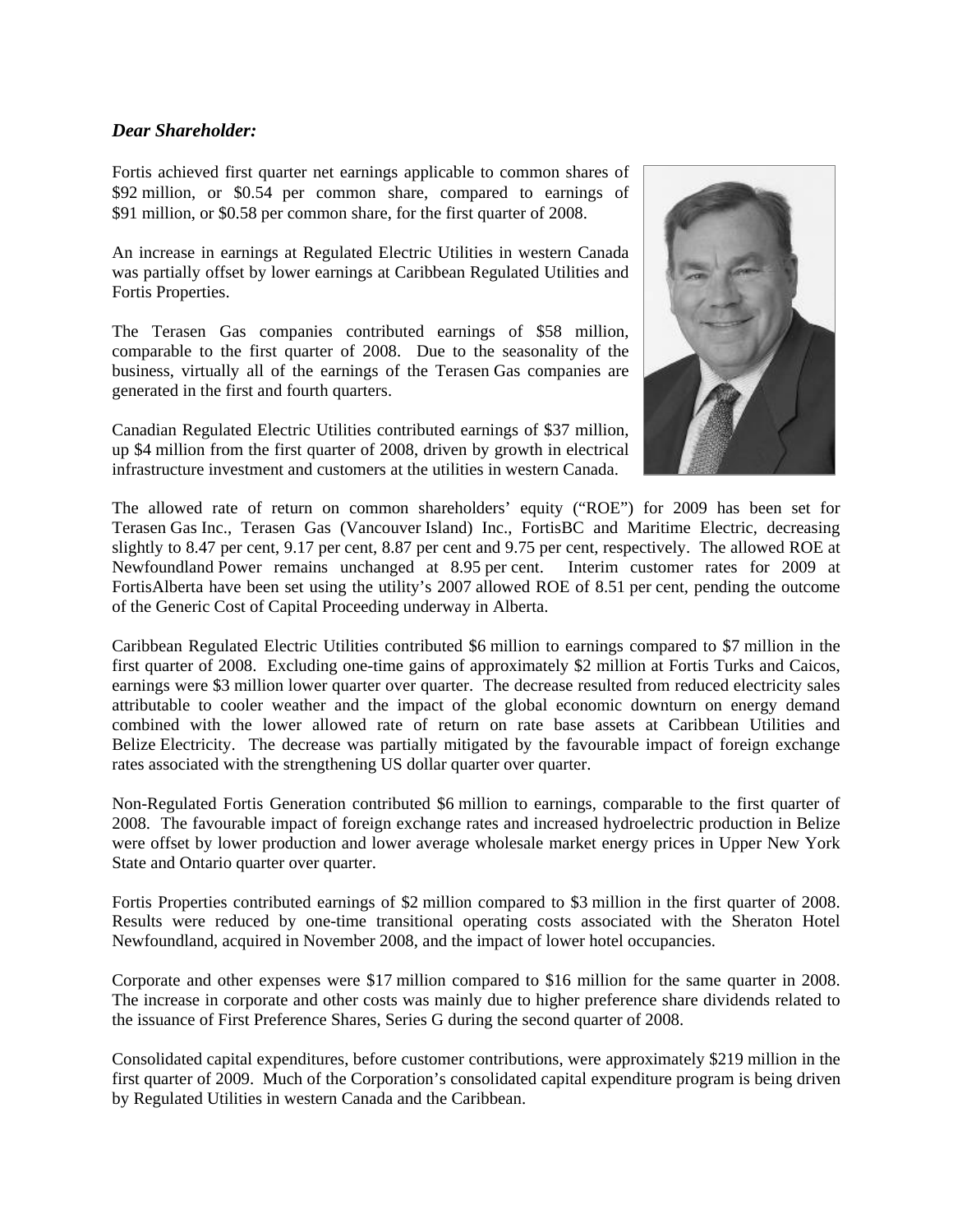In February, FortisAlberta and Terasen Gas Inc. each raised \$100 million of 30-year unsecured debentures at 7.06 per cent and 6.55 per cent, respectively.

Common shareholders of Fortis received a dividend of 26 cents per common share in the first quarter of 2009, up from 25 cents in the fourth quarter of 2008. The 4 per cent increase in the quarterly common share dividend translates into an annualized dividend of \$1.04 and extends the Corporation's record of annual common share dividend increases to 36 consecutive years, the longest record of any public corporation in Canada. Effective March 1, 2009, the Corporation's Dividend Reinvestment and Share Purchase Plan provides a 2 per cent discount on the purchase of common shares, issued from treasury, with reinvested dividends.

Cash flow from operating activities was \$229 million for the quarter, up \$36 million from the same quarter last year, driven by increased cash flows at FortisAlberta.

In December 2008, Fortis completed a \$300 million common share issue, the net proceeds of which were primarily used to repay short-term debt incurred to repay maturing debt at Terasen.

The equity issue has strengthened the consolidated balance sheet of Fortis and improved liquidity.

As at March 31, 2009, Fortis had consolidated credit facilities of \$2.2 billion, of which approximately \$1.6 billion was unused, including \$544 million unused under the Corporation's \$600 million committed revolving credit facility. Approximately \$2 billion of the total credit facilities are committed facilities, the majority of which have maturities between 2011 and 2013.

Notwithstanding the current economic recession, Fortis anticipates strong organic growth. The Corporation is focused on executing its 2009 consolidated capital expenditure program, estimated at \$1 billion. Major capital projects underway include the approximate \$200 million liquefied natural gas storage facility at Terasen Gas (Vancouver Island), the \$161 million four-year Automated Meter Infrastructure Project at FortisAlberta, the \$139 million Okanagan Transmission Reinforcement Project at FortisBC and the US\$53 million 19-megawatt hydroelectric generating facility in Belize.

*H. Stanley Marshall President and Chief Executive Officer Fortis Inc.*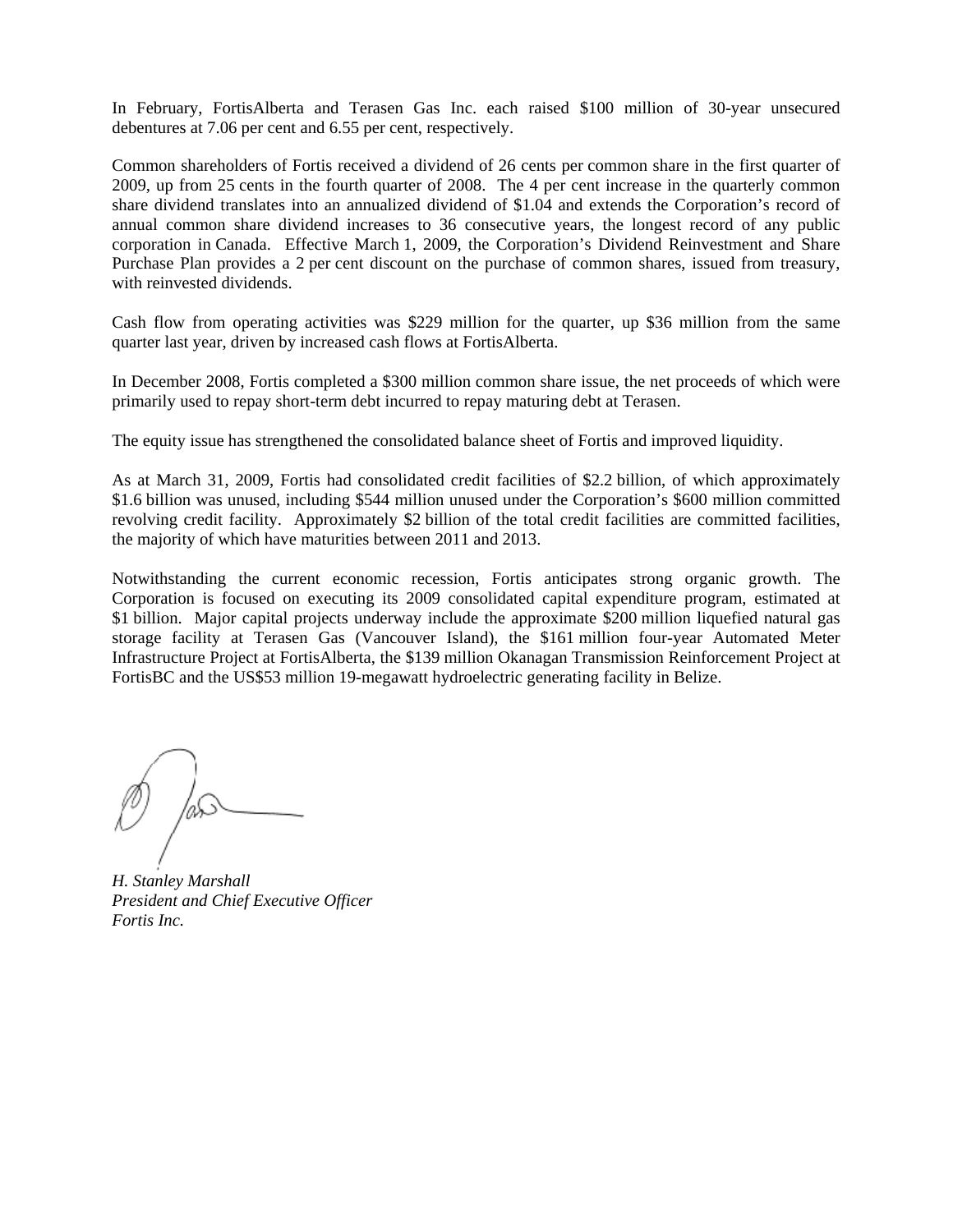## **Interim Management Discussion and Analysis**

For the three months ended March 31, 2009 Dated April 30, 2009

The following analysis should be read in conjunction with the Fortis Inc. ("Fortis" or the "Corporation") interim unaudited consolidated financial statements and notes thereto for the three months ended March 31, 2009 and the Management Discussion and Analysis ("MD&A") and audited consolidated financial statements for the year ended December 31, 2008 included in the Corporation's 2008 Annual Report. This material has been prepared in accordance with National Instrument 51-102 - *Continuous Disclosure Obligations* relating to MD&As. Financial information in this release has been prepared in accordance with Canadian generally accepted accounting principles ("Canadian GAAP") and is presented in Canadian dollars unless otherwise specified.

*Fortis includes forward-looking information in the MD&A within the meaning of applicable securities laws in Canada ("forward-looking information"). The purpose of the forward-looking information is to provide management's expectations regarding the Corporation's future growth, results of operations, performance, business prospects and opportunities, and it may not be appropriate for other purposes. All forward-looking information is given pursuant to the "safe harbour" provisions of applicable Canadian securities legislation. The words "anticipates", "believes", "budgets", "could", "estimates", "expects", "forecasts", "intends", "may", "might", "plans", "projects", "schedule", "should", "will", "would" and similar expressions are often intended to identify forward-looking information, although not all forward-looking information contains these identifying words. The forward-looking information reflects management's current beliefs and is based on information currently available to the Corporation's management. The forward-looking information in the MD&A includes, but is not limited to, statements regarding: the expected timing of regulatory decisions; consolidated forecasted gross capital expenditures for 2009 and in total over the next five years; the nature, timing and amount of certain capital projects; the expected impacts on Fortis of the downturn in the global economy; the electricity sales growth rate expected at the Corporation's regulated utilities in the Caribbean in 2009; no significant decrease in annual consolidated operating cash flows is expected in 2009; the subsidiaries expect to be able to source the cash required to fund their 2009 capital expenditure programs; the Corporation and its subsidiaries expect to continue to have reasonable access to long-term capital*  in the near to medium terms; expected long-term debt maturities and repayments on average annually over the next five years; no material increase in interest expense and/or fees associated with renewed and extended credit facilities is expected in 2009; no material adverse credit *rating actions are expected in the near term; the expectation that counterparties to the Terasen Gas companies' gas derivative contracts will continue to meet their obligations; and the expectation of no material increase in defined benefit pension expense in 2009. The forecasts and projections that make up the forward-looking information are based on assumptions which include, but are not limited to: the receipt of applicable regulatory approvals and requested rate orders; no significant operational disruptions or environmental liability due to a catastrophic event or environmental upset caused by severe weather, other acts of nature or other major event; the continued ability to maintain the gas and electricity systems to ensure their continued performance; no significant decline in capital spending in 2009; no severe and prolonged downturn in economic conditions; sufficient liquidity and capital resources; the continuation of regulator-approved mechanisms to flow through the commodity cost of natural gas and energy supply costs in customer rates; the continued ability to hedge exposures to fluctuations in interest rates, foreign exchange rates and natural gas commodity prices; no significant variability in interest rates; no significant counterparty defaults; the continued competitiveness of natural gas pricing when compared with electricity and other alternative sources of*  energy; the continued availability of natural gas supply; the continued ability to fund defined benefit pension plans; the absence of significant *changes in government energy plans and environmental laws that may materially affect the operations and cash flows of the Corporation and its subsidiaries; maintenance of adequate insurance coverage; the ability to obtain and maintain licences and permits; retention of existing service areas; no material decrease in market energy sales prices; favourable relations with First Nations; favourable labour relations; and sufficient human resources to deliver service and execute the capital program. The forward-looking information is subject to risks, uncertainties and other factors that could cause actual results to differ materially from historical results or results anticipated by the forward-looking information. Factors which could cause results or events to differ from current expectations include, but are not limited to: regulatory risk; operating and maintenance risks; economic conditions; capital resources and liquidity risk; weather and seasonality; an ultimate resolution of the expropriation of the assets of the Exploits River Hydro Partnership that differs from what is currently expected by management; commodity price risk; derivative financial instruments and hedging; interest rate risk; counterparty risk; competitiveness of natural gas; natural gas supply; defined benefit pension plan performance and funding requirements; risks related to the development of the Terasen Gas (Vancouver Island) Inc. franchise; the Government of British Columbia's Energy Plan; environmental risks; insurance coverage risk; an unexpected outcome of legal proceedings currently against the Corporation; licences and permits; loss of service area; market energy sales prices; transition to International Financial Reporting Standards; changes in tax legislation; First Nations' lands; labour relations; and human resources. For additional information with respect to the Corporation's risk factors, reference should be made to the Corporation's continuous disclosure materials filed from time to time with Canadian securities regulatory authorities and to the heading "Business Risk Management" in the MD&A for the three months ended March 31, 2009 and for the year ended December 31, 2008.* 

*All forward-looking information in the MD&A is qualified in its entirety by the above cautionary statements and, except as required by law, the Corporation undertakes no obligation to revise or update any forward-looking information as a result of new information, future events or otherwise after the date hereof.* 

l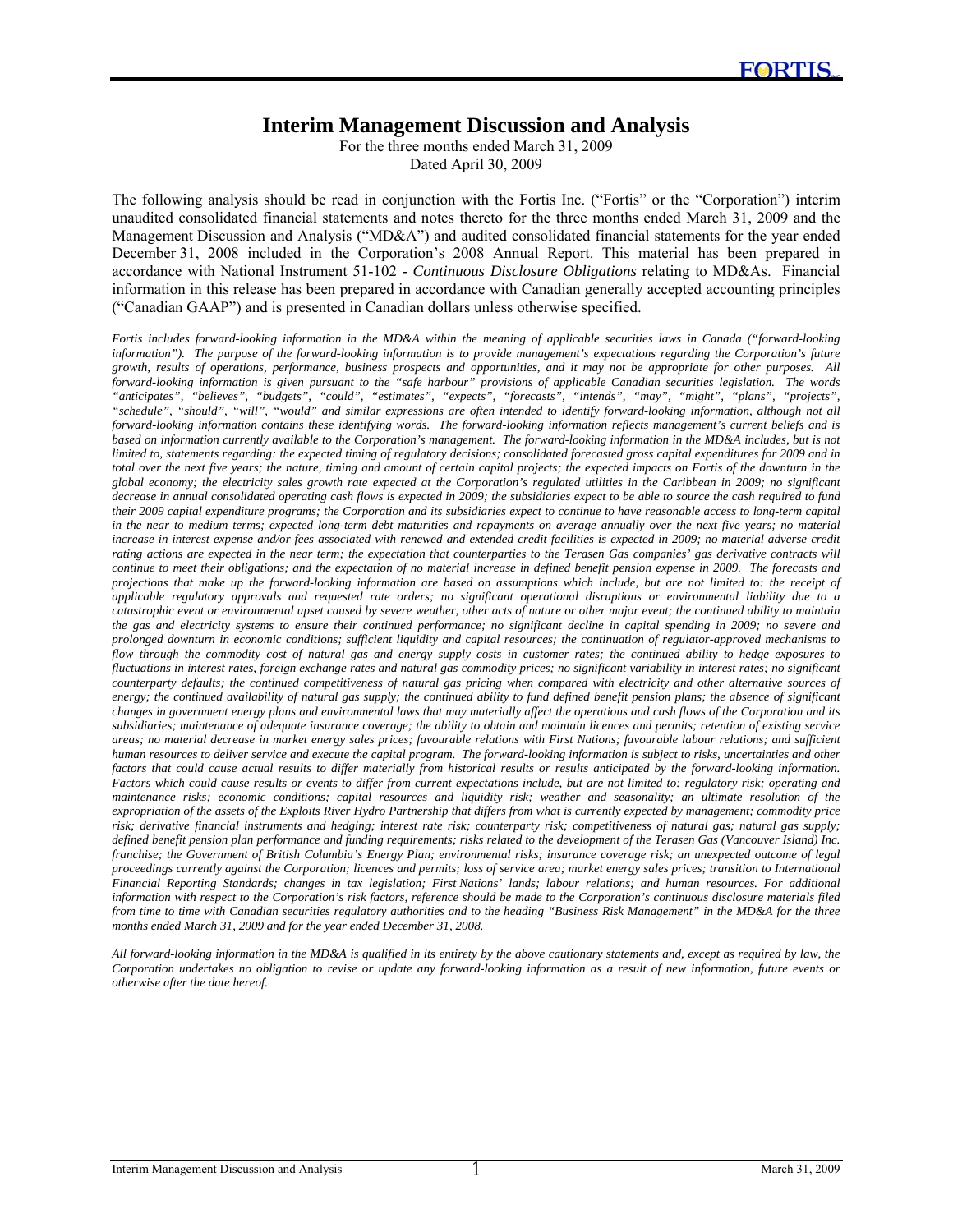#### **COMPANY OVERVIEW AND FINANCIAL HIGHLIGHTS**

l

Fortis is the largest investor-owned distribution utility in Canada, serving more than 2,000,000 gas and electricity customers. Its regulated holdings include electric utilities in five Canadian provinces and three Caribbean countries and a natural gas utility in British Columbia. Fortis owns and operates non-regulated generation assets across Canada and in Belize and Upper New York State and hotels and commercial real estate in Canada. Year-to-date March 31, 2009, the Corporation's electric utilities met a combined peak electricity demand of approximately 5,661 megawatts ("MW") and its gas utility met a peak day demand of 1,234 terajoules ("TJ"). For additional information on the Corporation's business segments, refer to Note 1 to the Corporation's interim unaudited consolidated financial statements for the three months ended March 31, 2009.

The key goals of the Corporation's regulated utilities are to operate sound gas and electricity distribution systems, deliver gas and electricity safely and reliably to customers at reasonable rates, and conduct business in an environmentally responsible manner. The Corporation's core utility business is highly regulated. It is segmented by franchise area and, depending on regulatory requirements, by the nature of the assets.

Fortis has adopted a strategy of profitable growth with earnings per common share as the primary measure of performance. Key financial highlights, including earnings by reportable segment, for the first quarters ended March 31, 2009 and March 31, 2008 are provided in the following table.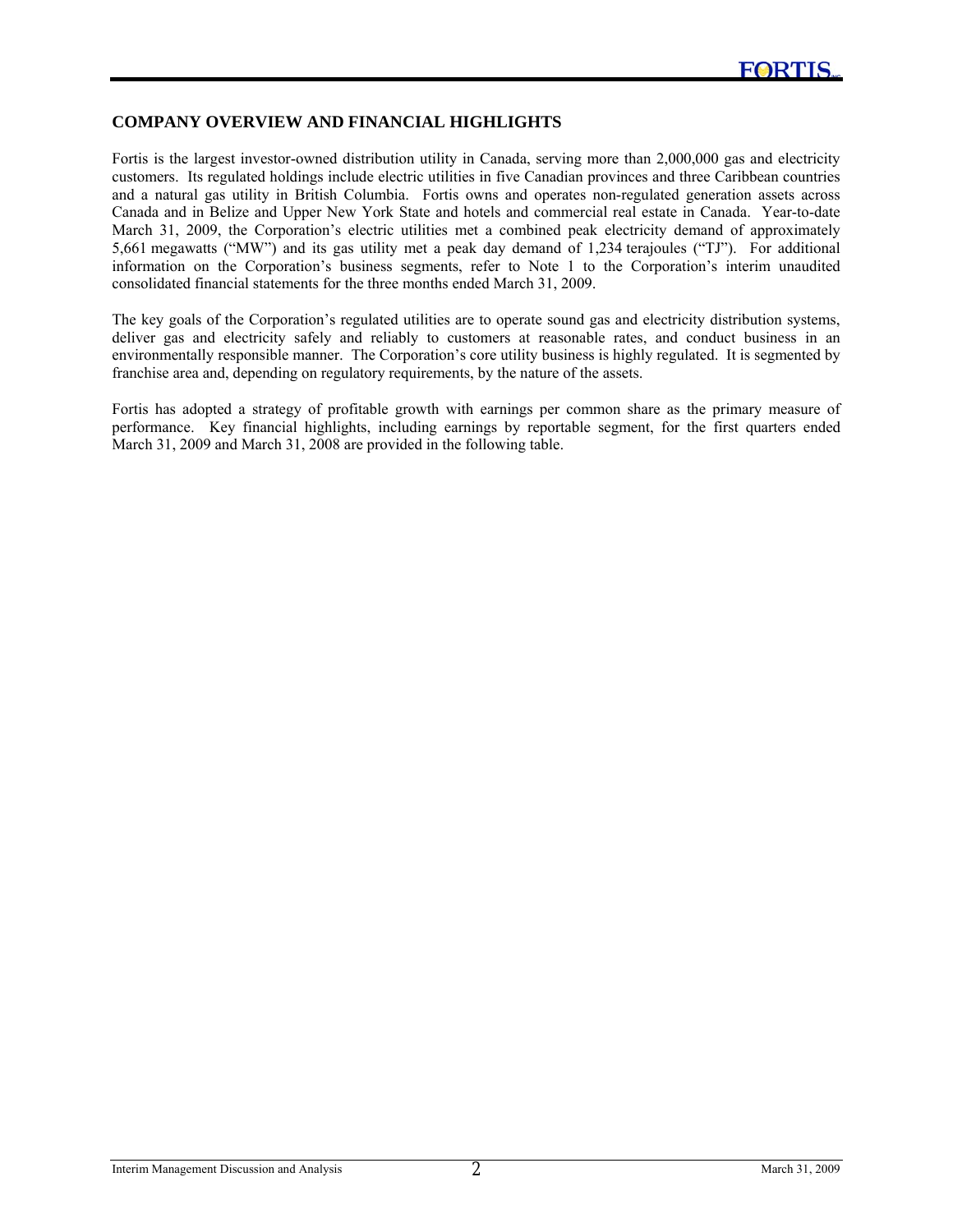| <b>Financial Highlights (Unaudited)</b><br><b>Quarter Ended March 31</b>      |                |                               |                |
|-------------------------------------------------------------------------------|----------------|-------------------------------|----------------|
| (\$ millions, except earnings per common share and common shares outstanding) | 2009           | 2008                          | Variance       |
| Revenue                                                                       | 1,201          | 1,146                         | 55             |
| Cash flow from operating activities                                           | 229            | 193                           | 36             |
| Net earnings applicable to common shares                                      | 92             | 91                            |                |
| Basic earnings per common share $(\$)$                                        | 0.54           | 0.58                          | (0.04)         |
| Diluted earnings per common share (\$)                                        | 0.52           | 0.55                          | (0.03)         |
| Weighted average number of common shares outstanding (millions)               | 169.4          | 156.6                         | 12.8           |
|                                                                               |                | <b>Segmented Net Earnings</b> |                |
| <b>Regulated Gas Utilities - Canadian</b>                                     |                |                               |                |
| Terasen Gas Companies <sup>(1)</sup>                                          | 58             | 58                            |                |
| <b>Regulated Electric Utilities - Canadian</b>                                |                |                               |                |
| FortisAlberta                                                                 | 12             | 11                            |                |
| FortisBC $(2)$                                                                | 14             | 12                            | $\overline{c}$ |
| Newfoundland Power                                                            | 6              | 6                             |                |
| Other Canadian <sup>(3)</sup>                                                 | 5              | 4                             |                |
|                                                                               | 37             | 33                            | 4              |
| Regulated Electric Utilities - Caribbean <sup>(4)</sup>                       | 6              | $\mathcal{I}$                 | (1)            |
| Non-Regulated - Fortis Generation <sup>(5)</sup>                              | 6              | 6                             |                |
| Non-Regulated - Fortis Properties <sup>(6)</sup>                              | $\overline{2}$ | 3                             | (1)            |
| Corporate and Other <sup>(7)</sup>                                            | (17)           | (16)                          | (1)            |
| <b>Net Earnings Applicable to Common Shares</b>                               | 92             | 91                            |                |

*(1)* Comprised of Terasen Gas Inc., Terasen Gas (Vancouver Island) Inc. and Terasen Gas (Whistler) Inc.

*(2)* Includes the regulated operations of FortisBC Inc. and operating, maintenance and management services related to the Waneta, Brilliant and Arrow Lakes hydroelectric generating plants and the distribution system owned by the City of Kelowna. Excludes the non-regulated generation operations of FortisBC Inc.'s wholly owned partnership, Walden Power Partnership.

*(3)* Includes Maritime Electric and FortisOntario. FortisOntario includes Canadian Niagara Power and Cornwall Electric.

*(4)* Includes Belize Electricity, in which Fortis holds an approximate 70 per cent controlling interest; Caribbean Utilities on Grand Cayman, Cayman Islands, in which Fortis holds an approximate 57 per cent controlling interest; and wholly owned Fortis Turks and Caicos. Previously, Caribbean Utilities had an April 30 fiscal year end whereby, up to and including the third quarter of 2008, its financial statements were consolidated in the financial statements of Fortis on a two-month lag basis. In 2008, Caribbean Utilities changed its fiscal year end to December 31. The change in Caribbean Utilities' fiscal year end eliminates the previous two-month lag in consolidating Caribbean Utilities' financial results.

*(5)* Includes the operations of non-regulated generating assets in Belize, Ontario, central Newfoundland, British Columbia and Upper New York State, with a combined generating capacity of 195 MW, mainly hydroelectric. Prior to February 13, 2009, the financial results of the hydroelectric generation operations in central Newfoundland were consolidated in the financial statements of Fortis. Subsequent to that date, the financial results of the generation operations in central Newfoundland have been recorded in the financial statements of Fortis on an equity basis, due to the Corporation no longer having significant influence over the generation operations as a result of expropriation legislation promulgated by the Government of Newfoundland and Labrador. The change in the method of accounting did not have a material impact on segmented or consolidated earnings. For a further discussion of this matter, refer to the "Critical Accounting Estimates - Contingencies" section of this MD&A.

*(6)* Including a hotel acquired in Ontario in April 2009, Fortis Properties owns 21 hotels with more than 4,000 rooms in eight Canadian provinces and approximately 2.8 million square feet of commercial real estate primarily in Atlantic Canada.

*(7)* Includes Fortis net corporate expenses, net expenses of non-regulated Terasen Inc. corporate-related activities and the financial results of Terasen Inc.'s 30 per cent ownership interest in CustomerWorks Limited Partnership and of Terasen Inc.'s non-regulated wholly owned subsidiary Terasen Energy Services Inc.

l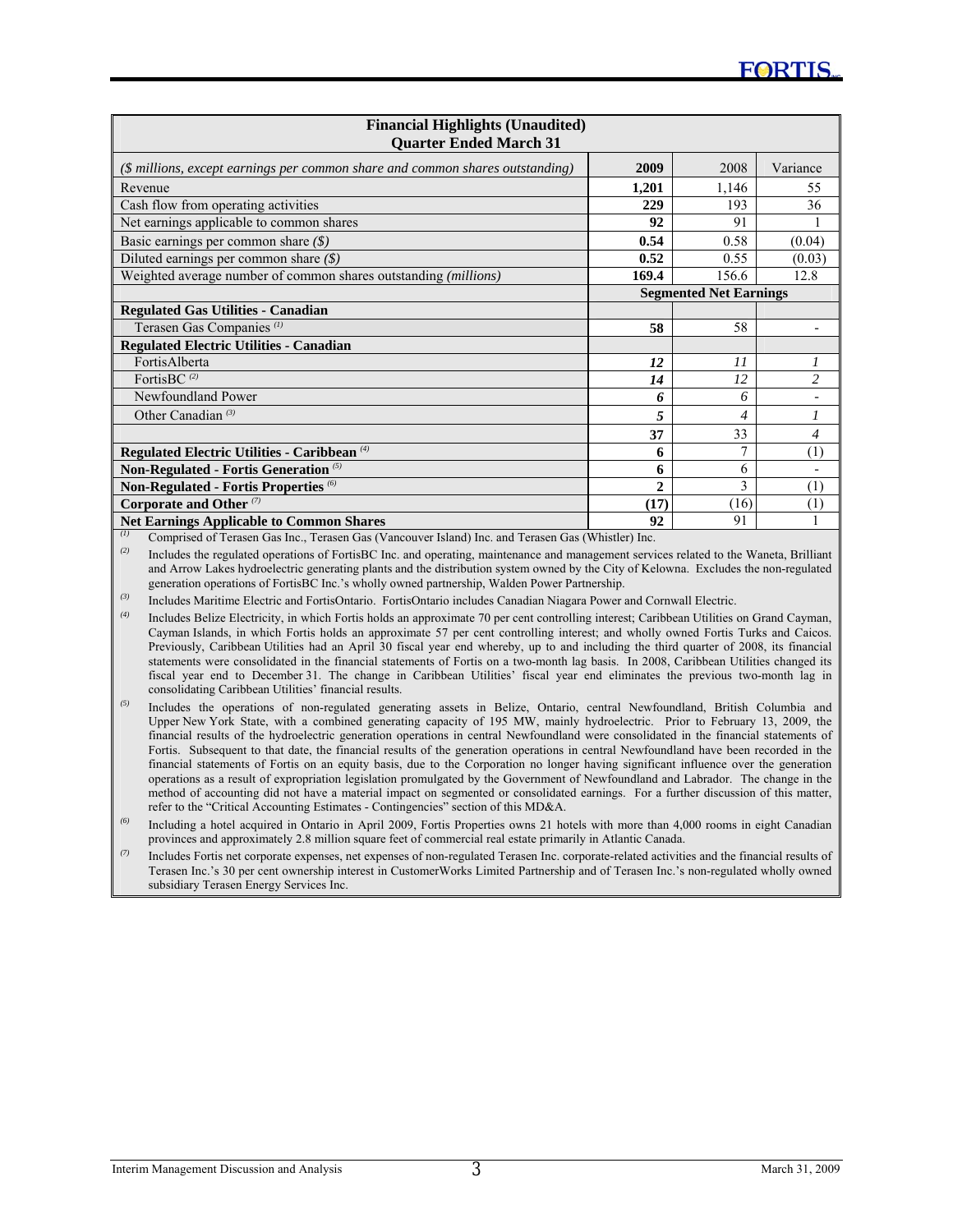#### **SEGMENTED RESULTS OF OPERATIONS**

#### **REGULATED GAS UTILITIES - CANADIAN**

#### **Terasen Gas Companies**

l

| <b>Terasen Gas Companies</b> |                                         |        |          |  |
|------------------------------|-----------------------------------------|--------|----------|--|
|                              | <b>Financial Highlights (Unaudited)</b> |        |          |  |
|                              | <b>Quarter Ended March 31</b>           |        |          |  |
|                              | 2009                                    | 2008   | Variance |  |
| <b>Gas Volumes (TJ)</b>      | 77,970                                  | 78,184 | (214)    |  |
| $(\text{\$millions})$        |                                         |        |          |  |
| Revenue                      | 669                                     | 635    | 34       |  |
| <b>Energy Supply Costs</b>   | 468                                     | 437    | 31       |  |
| <b>Operating Expenses</b>    | 67                                      | 61     | 6        |  |
| Amortization                 | 25                                      | 24     |          |  |
| <b>Finance Charges</b>       | 32                                      | 33     |          |  |
| Corporate Taxes              | 19                                      | 22     | (3)      |  |
| Earnings                     | 58                                      | 58     |          |  |

*Gas volumes:* Gas volumes at the Terasen Gas companies decreased 214 TJ, or 0.3 per cent, quarter over quarter. The decrease was mainly due to lower sales volumes to customers under fixed-price contracts and lower transportation volumes to customers sourcing their own gas supplies, partially offset by increased sales volumes to residential customers as a result of higher consumption due to cooler weather quarter over quarter and customer growth.

The Terasen Gas companies earn approximately the same margin regardless of whether a customer contracts for the purchase of natural gas or for the transportation of natural gas only.

As a result of the operation of regulatory deferral mechanisms approved by the British Columbia Utilities Commission ("BCUC"), changes in consumption levels and energy supply costs, from those forecasted to set gas distribution rates, do not materially impact earnings.

During the first quarter of 2009, net customer additions at Terasen Gas Inc. ("TGI") and Terasen Gas (Vancouver Island) Inc. ("TGVI") totalled 2,256, bringing the total customer count at the Terasen Gas companies to approximately 934,000 as at March 31, 2009. Weakening housing and construction markets, due to slowing economic growth and growth in multi-family housing, where natural gas use is less prevalent compared to single-family housing, has resulted in slower customer growth during the first quarter of 2009 compared to the same quarter in 2008.

*Revenue:* Revenue was \$34 million higher quarter over quarter. Revenue during the first quarter of 2009 reflected increased residential customer consumption and higher basic customer delivery rates compared to the same quarter in 2008.

Effective January 1, 2009, basic customer delivery rates at TGI increased approximately 6 per cent while basic customer delivery rates at TGVI increased from zero to 5 per cent based on rate class. Basic rates for 2009, however, reflect the impact of a decrease in the allowed rate of return on common shareholder's equity ("ROE") to 8.47 per cent from 8.62 per cent for TGI and to 9.17 per cent from 9.32 per cent for TGVI.

*Earnings:* Earnings were comparable quarter over quarter. The impact of the increase in basic customer delivery rates, customer growth and a lower effective corporate income tax rate was offset by higher operating expenses driven by increased labour and employee-benefit costs. The decrease in the effective tax rate was primarily due to lower enacted federal and provincial corporate income tax rates.

For a discussion of the nature of regulation and material regulatory decisions and applications pertaining to the Terasen Gas companies, refer to the "Regulatory Highlights" section of this MD&A.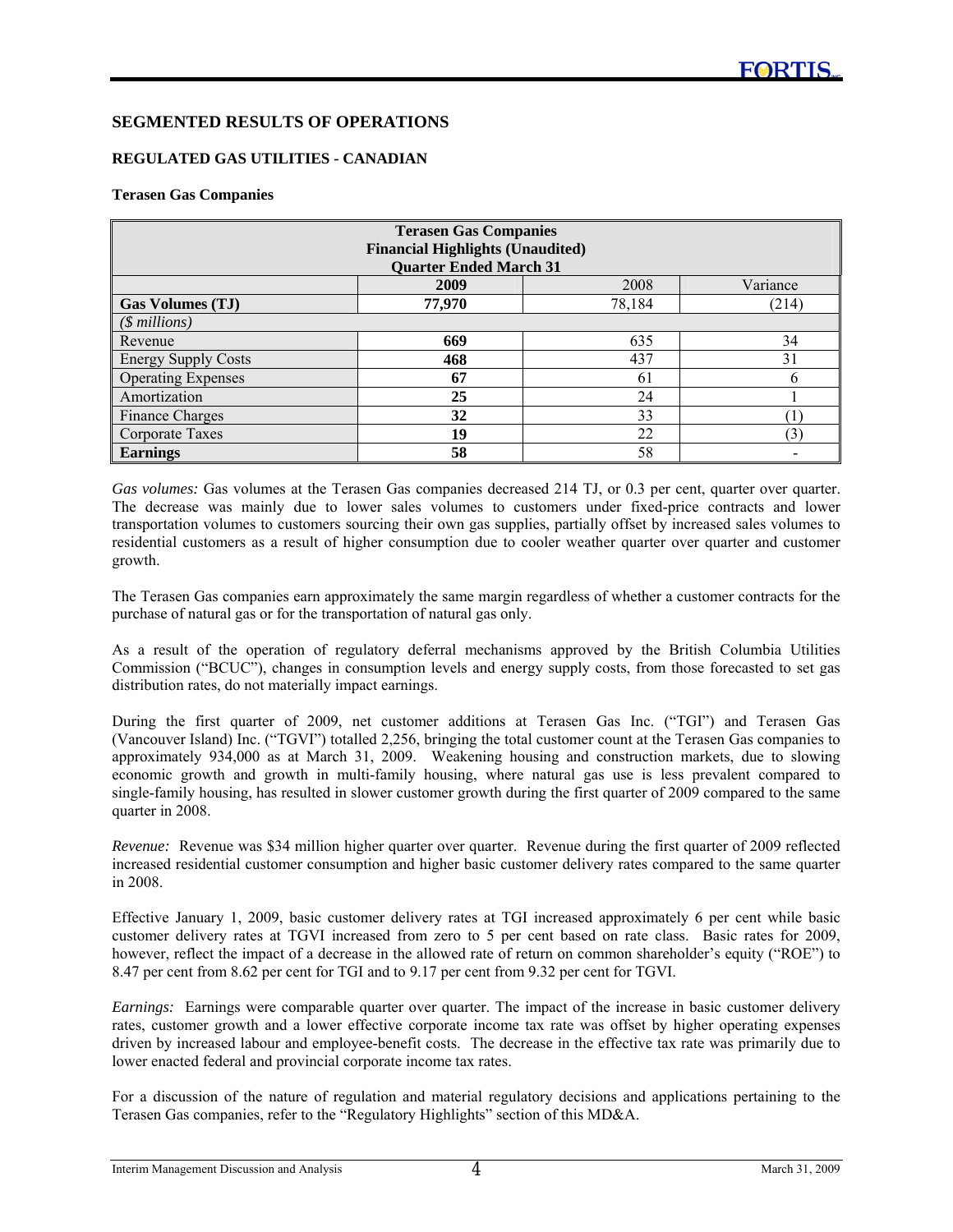#### **REGULATED ELECTRIC UTILITIES - CANADIAN**

#### **FortisAlberta**

l

| <b>FortisAlberta</b><br><b>Financial Highlights (Unaudited)</b> |                               |       |          |
|-----------------------------------------------------------------|-------------------------------|-------|----------|
|                                                                 | <b>Quarter Ended March 31</b> |       |          |
|                                                                 | 2009                          | 2008  | Variance |
| <b>Energy Deliveries (GWh)</b>                                  | 4,152                         | 4,138 | 14       |
| $($$ millions)                                                  |                               |       |          |
| Revenue                                                         | 79                            | 73    |          |
| <b>Operating Expenses</b>                                       | 34                            | 33    |          |
| Amortization                                                    | 22                            | 20    |          |
| Finance Charges                                                 | 11                            |       |          |
| <b>Earnings</b>                                                 | 12                            |       |          |

*Energy Deliveries:* Energy deliveries at FortisAlberta increased 14 gigawatt hours ("GWh"), or 0.3 per cent, quarter over quarter, mainly due to residential, commercial and irrigation customer growth and the impact of colder-than-normal weather.

As a significant portion of the Company's distribution revenue is derived from fixed or largely fixed billing determinants, changes in quantities of energy delivered do not directly correlate with changes in revenues.

*Revenue:* Revenue was \$6 million higher quarter over quarter, mainly due to an 8.6 per cent increase in customer distribution rates, effective January 1, 2009, and the impact of load and customer growth. Customer distribution rates for 2009 reflect the impact of ongoing investment in electrical infrastructure and collection from customers in 2009 of the increase in the allowed ROE for 2008 that was accrued in 2008. Rates for 2009 reflect an interim allowed ROE of 8.51 per cent compared to an allowed ROE of 8.75 per cent for 2008.

*Earnings:* Earnings were \$1 million higher quarter over quarter. The impact of the increase in customer distribution rates and load and customer growth was partially offset by: (i) increased operating expenses mainly due to higher labour, employee-benefit and contracted manpower costs, partially offset by lower general operating costs; (ii) increased amortization costs associated with continued investment in capital assets; and (iii) increased finance charges due to higher debt levels in support of the Company's significant capital expenditure program, partially offset by the impact of lower interest rates on credit-facility borrowings.

For a discussion of the nature of regulation and material regulatory decisions and applications pertaining to FortisAlberta, refer to the "Regulatory Highlights" section of this MD&A.

### **FortisBC**

| <b>FortisBC</b><br><b>Financial Highlights (Unaudited)</b><br><b>Quarter Ended March 31</b> |      |             |          |
|---------------------------------------------------------------------------------------------|------|-------------|----------|
|                                                                                             | 2009 | 2008        | Variance |
| <b>Electricity Sales (GWh)</b>                                                              | 903  | 875         | 28       |
| $($ millions)$                                                                              |      |             |          |
| Revenue                                                                                     | 72   | 66          | h        |
| <b>Energy Supply Costs</b>                                                                  | 22   | 21          |          |
| <b>Operating Expenses</b>                                                                   | 17   | 16          |          |
| Amortization                                                                                | 10   | $\mathbf Q$ |          |
| Finance Charges                                                                             | 7    | п,          |          |
| Corporate Taxes                                                                             | 2    |             |          |
| <b>Earnings</b>                                                                             | 14   | ר ו         |          |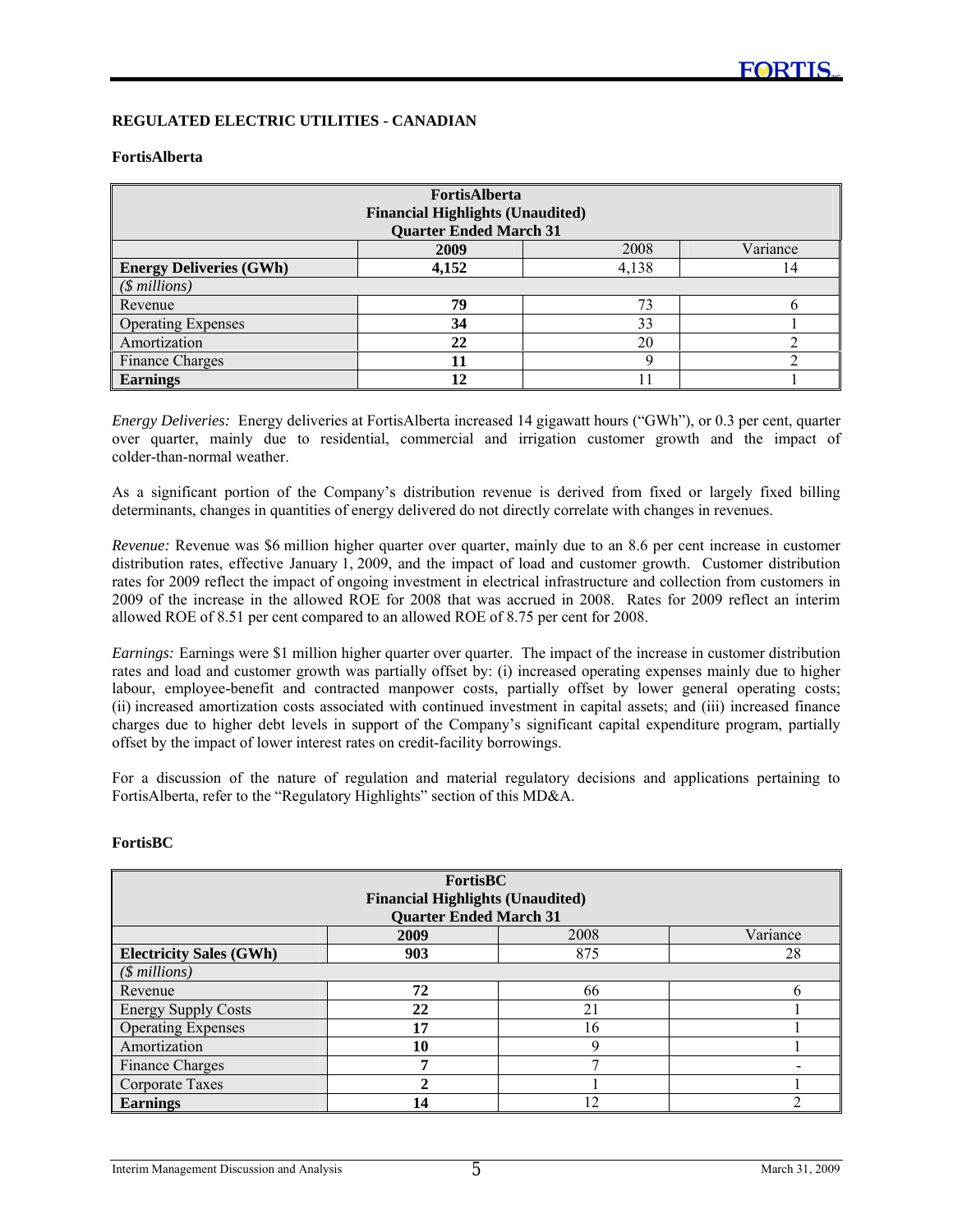*Electricity Sales:* Electricity sales at FortisBC increased 28 GWh, or 3.2 per cent, quarter over quarter, primarily due to residential, general service and wholesale customer growth and increased consumption due to colder-than-normal weather.

*Revenue:* Revenue was \$6 million higher quarter over quarter. The increase was driven by a 4.6 per cent increase in electricity rates, effective January 1, 2009, and electricity sales growth. Electricity rates for 2009 reflect the impact of ongoing investment in electrical infrastructure and an allowed ROE of 8.87 per cent compared to 9.02 per cent for 2008.

*Earnings:* FortisBC's earnings were \$2 million higher quarter over quarter. The impact of the increase in electricity rates and customer growth was partially offset by: (i) higher energy supply costs associated with increased electricity sales and a higher proportion of purchased power versus energy generated from Company-owned hydroelectric generating plants, partially offset by the impact of lower market prices for purchased power; (ii) higher operating expenses mainly due to the timing of maintenance projects, higher labour costs and general inflationary cost increases; and (iii) increased amortization costs associated with continued investment in capital assets.

For a discussion of the nature of regulation and material regulatory decisions and applications pertaining to FortisBC, refer to the "Regulatory Highlights" section of this MD&A.

| <b>Newfoundland Power</b><br><b>Financial Highlights (Unaudited)</b><br><b>Quarter Ended March 31</b> |       |              |          |  |
|-------------------------------------------------------------------------------------------------------|-------|--------------|----------|--|
|                                                                                                       | 2009  | 2008         | Variance |  |
| <b>Electricity Sales (GWh)</b>                                                                        | 1,763 | 1,716        | 47       |  |
| $(\text{\$millions})$                                                                                 |       |              |          |  |
| Revenue                                                                                               | 169   | 164          |          |  |
| <b>Energy Supply Costs</b>                                                                            | 127   | 122          |          |  |
| <b>Operating Expenses</b>                                                                             | 14    | 14           |          |  |
| Amortization                                                                                          | 11    | 10           |          |  |
| Finance Charges                                                                                       | 8     | 8            |          |  |
| Corporate Taxes                                                                                       | 3     | 4            |          |  |
| <b>Earnings</b>                                                                                       | h     | <sub>6</sub> |          |  |

#### **Newfoundland Power**

l

*Electricity Sales:* Electricity sales at Newfoundland Power increased 47 GWh, or 2.7 per cent, quarter over quarter due to customer growth and higher average consumption driven by increased use of electric heating.

*Revenue:* Revenue was \$5 million higher quarter over quarter, driven by electricity sales growth. The allowed ROE of 8.95 per cent for 2009 remains unchanged from 2008 and, consequently, there has been no change in basic customer rates for 2009.

*Earnings:* Newfoundland Power's earnings were comparable quarter over quarter. The impact of electricity sales growth was offset largely by the impact of higher demand charges from Newfoundland and Labrador Hydro Corporation ("Newfoundland Hydro"), associated with meeting peak load requirements during the winter season, and increased amortization costs associated with continued investment in capital assets.

For a discussion of the nature of regulation and material regulatory decisions and applications pertaining to Newfoundland Power, refer to the "Regulatory Highlights" section of this MD&A.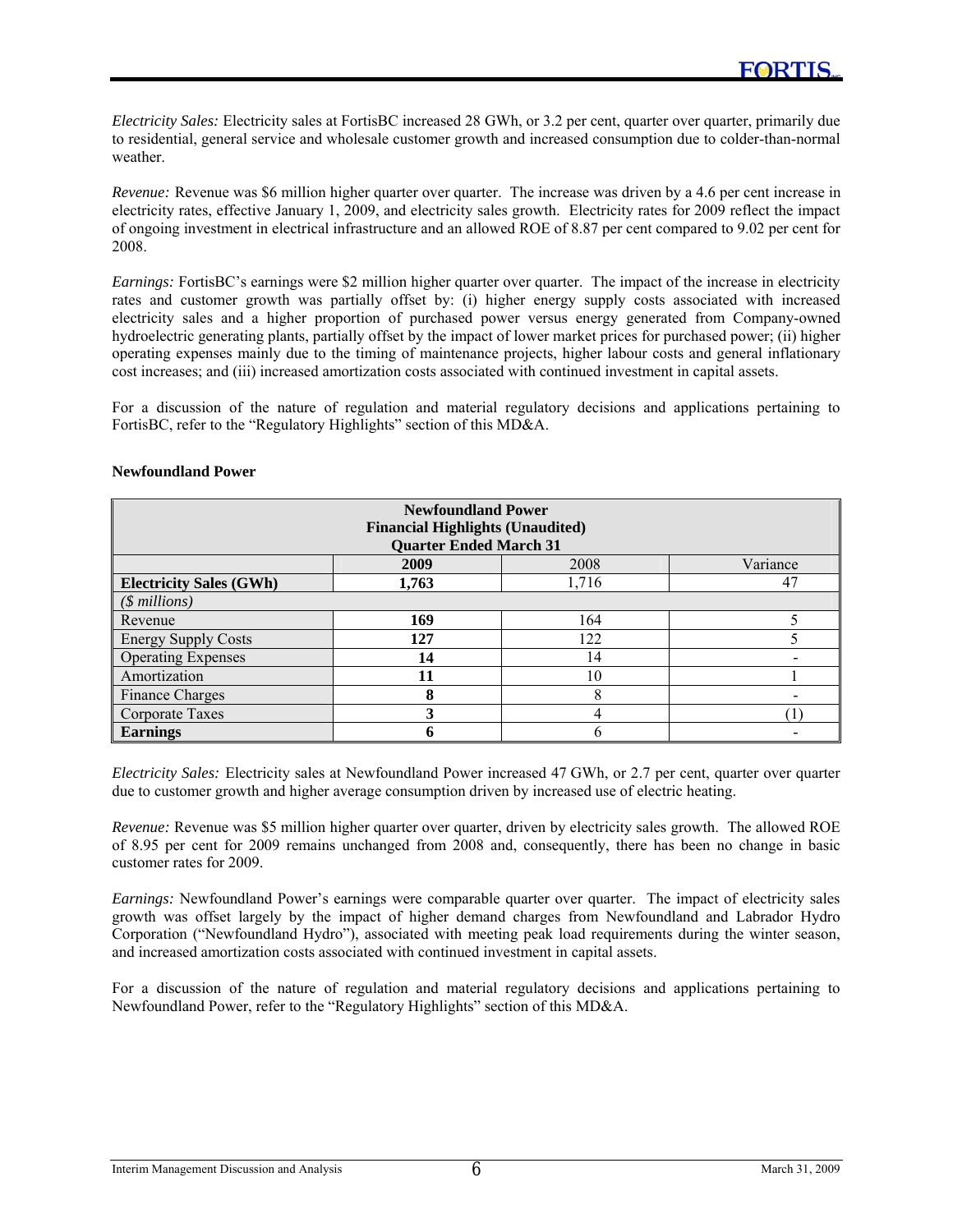#### **Other Canadian Electric Utilities**

l

| Other Canadian Electric Utilities (Unaudited) <sup>(1)</sup> |                               |      |          |
|--------------------------------------------------------------|-------------------------------|------|----------|
|                                                              | <b>Financial Highlights</b>   |      |          |
|                                                              | <b>Quarter Ended March 31</b> |      |          |
|                                                              | 2009                          | 2008 | Variance |
| <b>Electricity Sales (GWh)</b>                               | 616                           | 599  |          |
| $(\text{\$ millions})$                                       |                               |      |          |
| Revenue                                                      | 70                            | 70   |          |
| <b>Energy Supply Costs</b>                                   | 47                            | 49   | (2       |
| <b>Operating Expenses</b>                                    |                               |      |          |
| Amortization                                                 |                               | 4    |          |
| Finance Charges                                              | 5                             |      |          |
| Corporate Taxes                                              |                               |      |          |
| <b>Earnings</b>                                              | 5                             | 4    |          |
| $\mu$ Includes Maritime Electric and FortisOntario           |                               |      |          |

*Electricity Sales:* Electricity sales at Other Canadian Electric Utilities increased 17 GWh, or 2.8 per cent, quarter over quarter, driven by higher average consumption mainly due to colder-than-normal weather experienced in Ontario and on Prince Edward Island.

*Revenue:* Revenue was comparable quarter over quarter. The impact of increased electricity sales and a 1.8 per cent increase in basic electricity rates at Maritime Electric, effective April 1, 2008, and an average 1.1 per cent increase in basic electricity distribution rates at FortisOntario, effective May 1, 2008, were offset by the flow through to customers of lower energy supply costs at FortisOntario.

*Earnings:* Earnings were \$1 million higher quarter over quarter. The impact of higher basic electricity rates and electricity sales was partially offset by higher finance charges associated with increased borrowings and the higher cost of borrowing associated with the \$60 million bonds issued by Maritime Electric in April 2008.

In October 2008, FortisOntario entered into a definitive agreement to acquire a 10 per cent strategic ownership interest in the electricity distribution business of Grimsby Power Inc. The transaction is pending approval from the Ontario Ministry of Finance, which is expected during the second quarter of 2009.

For a discussion of the nature of regulation and material regulatory decisions and applications pertaining to Maritime Electric and FortisOntario, refer to the "Regulatory Highlights" section of this MD&A.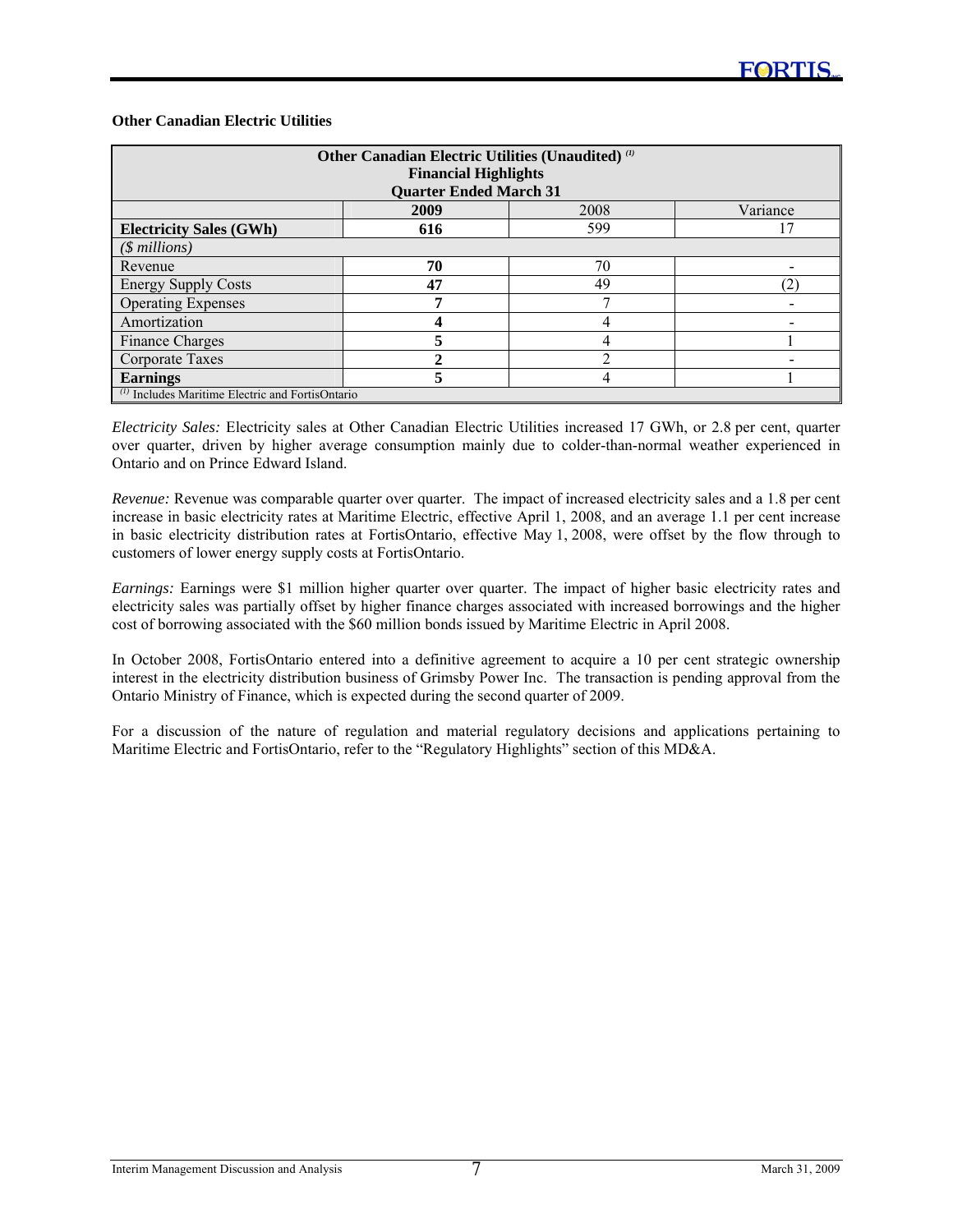#### **REGULATED ELECTRIC UTILITIES - CARIBBEAN**

l

| Regulated Electric Utilities - Caribbean <sup>(1)</sup><br><b>Financial Highlights (Unaudited)</b><br><b>Quarter Ended March 31</b> |               |              |               |  |
|-------------------------------------------------------------------------------------------------------------------------------------|---------------|--------------|---------------|--|
|                                                                                                                                     | 2009          | $2008^{(2)}$ | Variance      |  |
| Average US:CDN Exchange Rate (3)                                                                                                    | 1.25          | 1.01         | 0.24          |  |
| <b>Electricity Sales (GWh)</b>                                                                                                      | 247           | 258          | (11)          |  |
| $(S$ millions)                                                                                                                      |               |              |               |  |
| Revenue                                                                                                                             | 83            | 75           | 8             |  |
| <b>Energy Supply Costs</b>                                                                                                          | 46            | 40           | 6             |  |
| <b>Operating Expenses</b>                                                                                                           | 14            |              | $\mathcal{L}$ |  |
| Amortization                                                                                                                        | 11            |              | 4             |  |
| Finance Charges                                                                                                                     | 4             |              |               |  |
| Corporate Taxes                                                                                                                     |               |              |               |  |
| Non-Controlling Interest                                                                                                            | $\mathcal{D}$ |              | (2)           |  |
| <b>Earnings</b><br>(1) Includes Delige Electricity, Coribbean Utilities and Fortis Turks and Coices                                 | 6             |              |               |  |

<sup>12</sup>Includes Belize Electricity, Caribbean Utilities and Fortis Turks and Caicos<br><sup>(2)</sup>Electricity sales and financial results for 2008 associated with Caribbean Utilities relate to the utility's quarter ended January 31, 2 to and including the third quarter of 2008, Caribbean Utilities' financial statements were consolidated in the financial statements of Fortis on a two-month lag basis. In 2008, Caribbean Utilities changed its fiscal year end from April 30 to December 31, eliminating the previous two-month lag in consolidating Caribbean Utilities' financial results. Therefore, electricity sales and financial results for the first quarter of 2009 associated with Caribbean Utilities relate to the utility's first quarter ended March 31, 2009.

<sup>(3)</sup> The reporting currency of Belize Electricity is the Belizean dollar, which is pegged to the US dollar at BZ\$2.00 = US\$1.00. The reporting currency of Caribbean Utilities and Fortis Turks and Caicos is the US dollar.

*Electricity Sales:* Regulated Electric Utilities - Caribbean electricity sales decreased 11 GWh, or 4.3 per cent, quarter over quarter. The decrease was primarily due to cooler-than-normal weather conditions which reduced air conditioning load on Grand Cayman and the Turks and Caicos Islands, combined with the negative impact of global economic conditions on residential customer consumption and activities in the tourism, oil, construction and related industries.

*Revenue:* Revenue increased \$8 million quarter over quarter. Revenue for the first quarter of 2009 was favourably impacted by approximately \$1 million associated with a favourable appeal judgment at Fortis Turks and Caicos related to a customer rate classification matter. Excluding the above one-item item and the approximate \$16 million favourable impact of foreign exchange associated with the translation of foreign currency-denominated revenue, due to the strengthening of the US dollar against the Canadian dollar, revenue decreased approximately \$9 million quarter over quarter. Factors decreasing revenue included: (i) lower electricity sales; (ii) a 3.25 per cent reduction in basic electricity rates reflecting a lower allowed rate of return on rate base assets ("ROA") at Caribbean Utilities and the elimination of the utility's hurricane cost recovery surcharge, under the terms of the Company's new transmission and distribution licence, effective January 1, 2008; (iii) a decrease in the value-added ("VAD") component of the average electricity rate at Belize Electricity, effective July 1, 2008, reflecting a lower allowed ROA as a result of the regulator's June 2008 Final Decision; and (iv) a change in the methodology at Belize Electricity for recording customer installation fees and the impact of refunding certain installation fees previously collected. The decrease was partially offset by the favourable impact on revenue of an increase in the cost of power component of the average electricity rate at Belize Electricity, effective July 1, 2008. Customer installation fees at Belize Electricity are now recorded as a capital contribution on the balance sheet rather than as revenue on the statement of earnings.

*Earnings:* Earnings' contribution was \$1 million lower quarter over quarter. Earnings for the first quarter of 2009 included approximately \$1 million associated with the favourable appeal judgment at Fortis Turks and Caicos, as described above, and an approximate \$1 million one-time favourable adjustment to energy supply costs associated with a change in the methodology for accruing unbilled fuel factor revenue at Fortis Turks and Caicos. Excluding the impact of the above favourable one-time items and \$1 million associated with favourable foreign currency translation, earnings' contribution decreased \$4 million quarter over quarter. The decline was mainly due to decreased electricity sales, a lower allowed ROA at Caribbean Utilities and Belize Electricity, effective January 1, 2008 and July 1, 2008, respectively, increased amortization costs and the favourable impact on energy supply costs during the first quarter of 2008 associated with the movement in deferred fuel costs at Caribbean Utilities, partially offset by lower finance charges.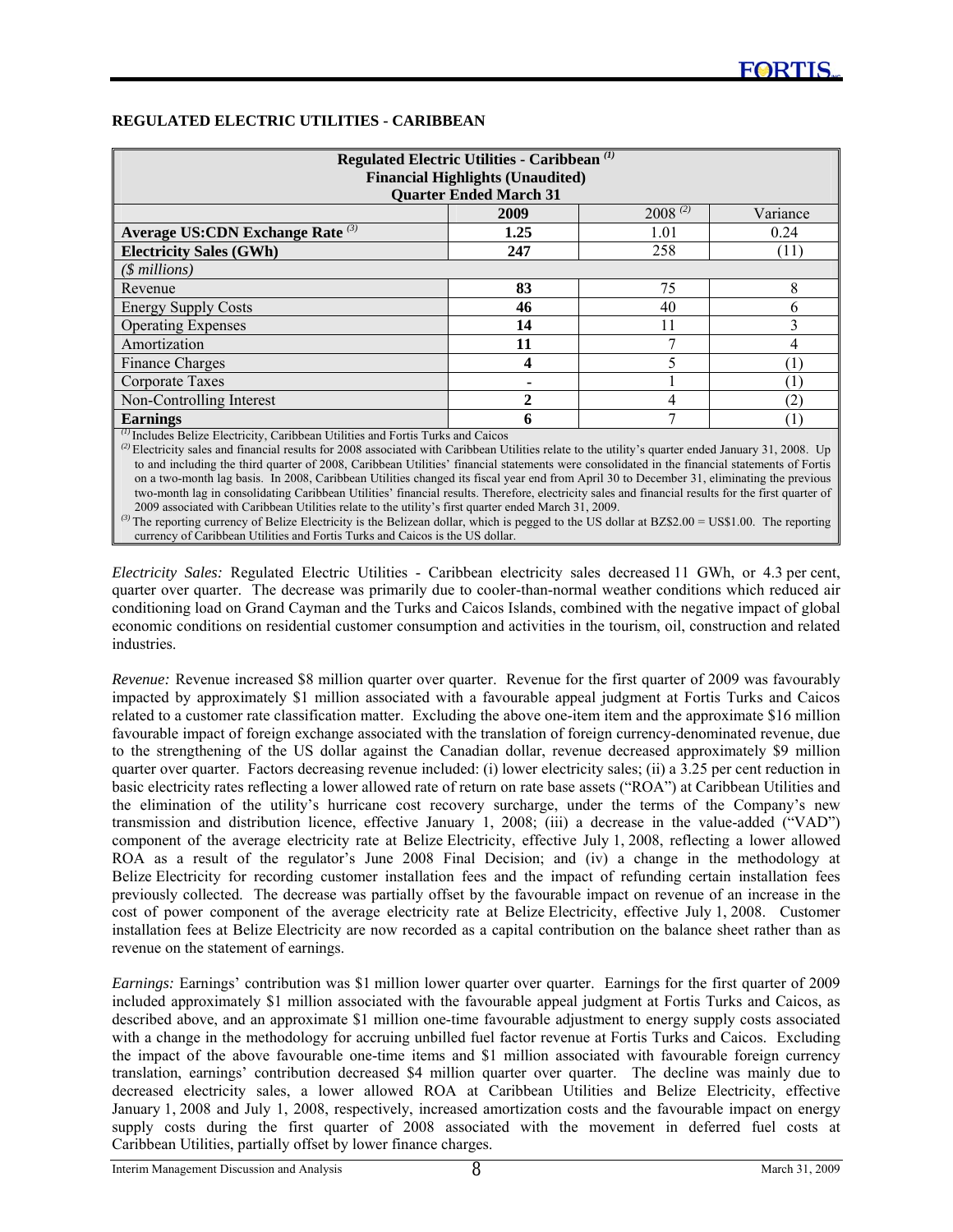Excluding foreign currency translation impacts, amortization costs increased quarter over quarter due to the impact of continued investment in capital assets.

Excluding foreign currency translation impacts, finance charges decreased quarter over quarter as a result of increased capitalized finance costs at Caribbean Utilities due to a change in the utility's methodology for capitalizing finance costs associated with capital assets under construction, as prescribed by the regulator.

For additional information on the nature of regulation and material regulatory decisions and applications pertaining to Belize Electricity, Caribbean Utilities and Fortis Turks and Caicos, refer to the "Regulatory Highlights" section of this MD&A.

| Non-Regulated - Fortis Generation <sup>(1)</sup><br><b>Financial Highlights (Unaudited)</b><br><b>Quarter Ended March 31</b>                                                                                                                                                                                                                                                                                                                                                                                                                                                                                                                                                                                                                                                                                                                                                                                                                                                |                |                |          |
|-----------------------------------------------------------------------------------------------------------------------------------------------------------------------------------------------------------------------------------------------------------------------------------------------------------------------------------------------------------------------------------------------------------------------------------------------------------------------------------------------------------------------------------------------------------------------------------------------------------------------------------------------------------------------------------------------------------------------------------------------------------------------------------------------------------------------------------------------------------------------------------------------------------------------------------------------------------------------------|----------------|----------------|----------|
|                                                                                                                                                                                                                                                                                                                                                                                                                                                                                                                                                                                                                                                                                                                                                                                                                                                                                                                                                                             | 2009           | 2008           | Variance |
| <b>Energy Sales (GWh)</b>                                                                                                                                                                                                                                                                                                                                                                                                                                                                                                                                                                                                                                                                                                                                                                                                                                                                                                                                                   | 257            | 288            | (31)     |
| $($$ millions)                                                                                                                                                                                                                                                                                                                                                                                                                                                                                                                                                                                                                                                                                                                                                                                                                                                                                                                                                              |                |                |          |
| Revenue                                                                                                                                                                                                                                                                                                                                                                                                                                                                                                                                                                                                                                                                                                                                                                                                                                                                                                                                                                     | 16             | 19             | (3)      |
| <b>Energy Supply Costs</b>                                                                                                                                                                                                                                                                                                                                                                                                                                                                                                                                                                                                                                                                                                                                                                                                                                                                                                                                                  |                | 2              | (1       |
| <b>Operating Expenses</b>                                                                                                                                                                                                                                                                                                                                                                                                                                                                                                                                                                                                                                                                                                                                                                                                                                                                                                                                                   | 4              | 4              |          |
| Amortization                                                                                                                                                                                                                                                                                                                                                                                                                                                                                                                                                                                                                                                                                                                                                                                                                                                                                                                                                                | $\mathbf{2}$   | $\overline{c}$ |          |
| Finance Charges                                                                                                                                                                                                                                                                                                                                                                                                                                                                                                                                                                                                                                                                                                                                                                                                                                                                                                                                                             |                | $\overline{2}$ |          |
| Corporate Taxes                                                                                                                                                                                                                                                                                                                                                                                                                                                                                                                                                                                                                                                                                                                                                                                                                                                                                                                                                             | $\mathfrak{D}$ | 3              |          |
| <b>Earnings</b>                                                                                                                                                                                                                                                                                                                                                                                                                                                                                                                                                                                                                                                                                                                                                                                                                                                                                                                                                             |                | 6              |          |
| Includes the operations of non-regulated generating assets in Belize, Ontario, central Newfoundland, British Columbia and<br>Upper New York State. Prior to February 13, 2009, the financial results of the hydroelectric generation operations in central<br>Newfoundland were consolidated in the financial statements of Fortis. Subsequent to that date, the financial results of the generation<br>operations in central Newfoundland have been recorded in the financial statements of Fortis on an equity basis, due to the Corporation no<br>longer having significant influence over the generation operations as a result of expropriation legislation promulgated by the Government<br>of Newfoundland and Labrador. The change in the method of accounting did not have a material impact on segmented or consolidated<br>earnings. For a further discussion of this matter, refer to the "Critical Accounting Estimates - Contingencies" section of this MD&A. |                |                |          |

#### **NON-REGULATED - FORTIS GENERATION**

l

*Energy Sales*: Non-Regulated - Fortis Generation energy sales decreased 31 GWh, or 10.8 per cent, quarter over quarter. Energy sales for the first quarter of 2009, however, included energy sales associated with the generation operations in central Newfoundland for only 1½ months compared to a full quarter in 2008, due to the change to the equity method of accounting for these operations in February 2009 necessitated by the actions of the Government of Newfoundland and Labrador related to expropriation of Newfoundland-based assets of AbitibiBowater Inc., formerly Abitibi-Consolidated Company of Canada ("Abitibi"). Energy sales also decreased due to lower production in Upper New York State and Ontario, partially offset by higher production in Belize. Production levels were primarily a function of rainfall levels. At the end of April 2009, the Chalillo reservoir in Belize was at approximately 40 per cent of its full-supply level, a normal level for this time of the year.

*Revenue:* Revenue was \$3 million lower quarter over quarter. Factors decreasing revenue were: (i) the impact of changing to the equity method of accounting for the financial results of the hydroelectric generation operations in central Newfoundland during the first quarter of 2009, as described above; (ii) lower production in Upper New York State and Ontario; (iii) decreased average wholesale market energy prices per megawatt hour ("MWh") in Ontario, which were \$42.98 during the first quarter of 2009 compared to \$49.93 for the same quarter in 2008; and (iv) lower average wholesale market energy prices per MWh in Upper New York State, which were US\$46.13 during the first quarter of 2009 compared to US\$72.91 for the same quarter in 2008. Partially offsetting the above factors was the approximate \$1 million favourable impact of foreign exchange associated with the translation of foreign currency-denominated revenue, due to the strengthening of the US dollar against the Canadian dollar quarter over quarter, and the impact of increased production in Belize.

*Earnings:* Earnings were comparable quarter over quarter. The approximate \$0.5 million favourable earnings impact of foreign currency translation and higher earnings from hydroelectric generation operations in Belize related to increased production was offset by the impact of lower production and lower average wholesale market energy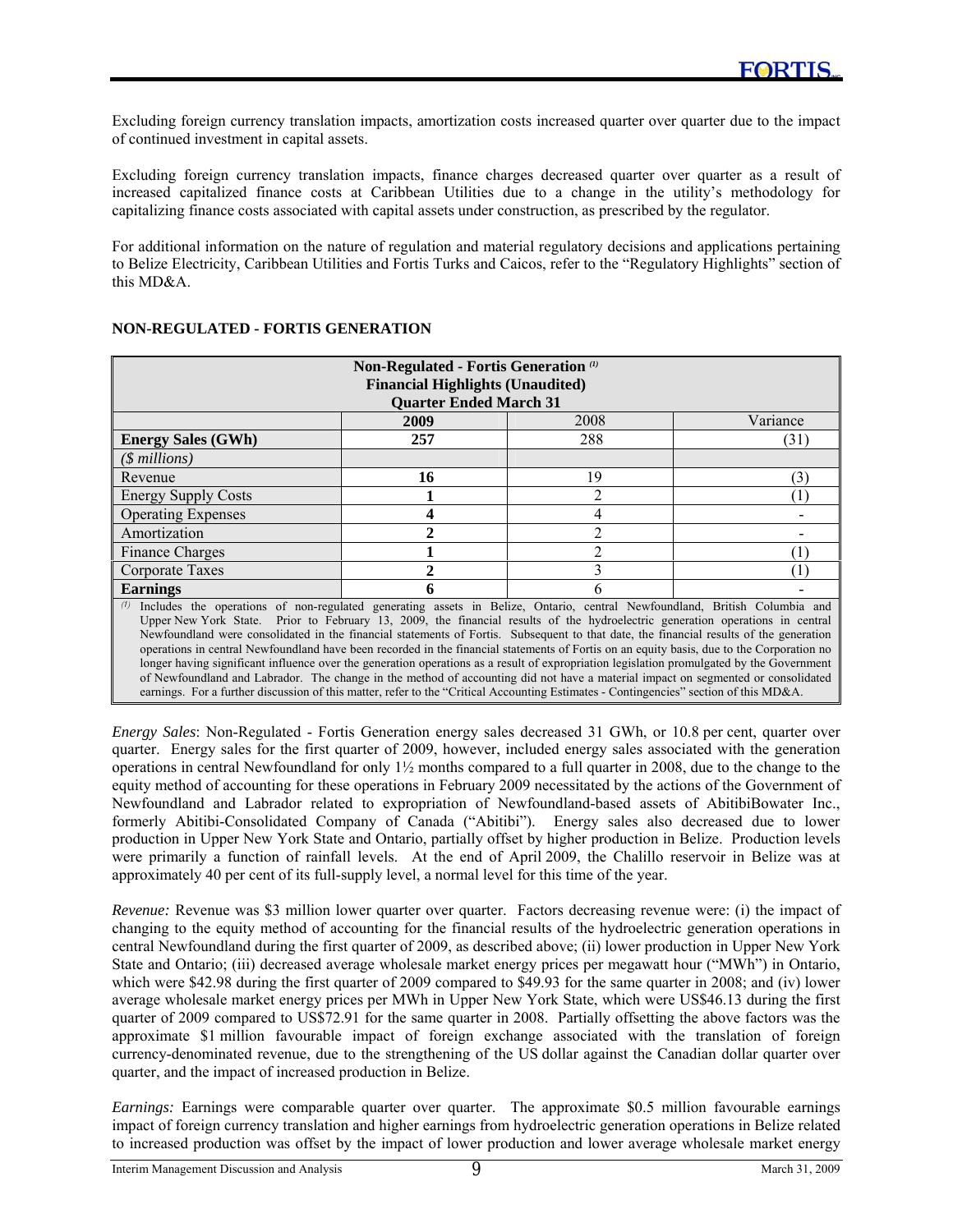prices in Upper New York State and Ontario. Earnings' contribution associated with generation operations in central Newfoundland was comparable quarter over quarter.

| <b>Non-Regulated - Fortis Properties</b><br><b>Financial Highlights (Unaudited)</b><br><b>Quarter Ended March 31</b> |      |      |          |  |
|----------------------------------------------------------------------------------------------------------------------|------|------|----------|--|
| $($$ millions)                                                                                                       | 2009 | 2008 | Variance |  |
| <b>Hospitality Revenue</b>                                                                                           | 31   | 29   |          |  |
| Real Estate Revenue                                                                                                  | 16   | 16   |          |  |
| <b>Total Revenue</b>                                                                                                 | 47   | 45   |          |  |
| <b>Operating Expenses</b>                                                                                            | 34   | 31   |          |  |
| Amortization                                                                                                         |      |      |          |  |
| Finance Charges                                                                                                      |      |      |          |  |
| Corporate Taxes                                                                                                      |      |      |          |  |
| <b>Earnings</b>                                                                                                      |      |      |          |  |

#### **NON-REGULATED - FORTIS PROPERTIES**

l

*Revenue:* Hospitality revenue was \$2 million higher quarter over quarter, driven by revenue contribution from the Sheraton Hotel Newfoundland, which was acquired in November 2008, partially offset by decreased revenue from operations in Ontario and western Canada. Revenue per available room for the first quarter was \$64.40 compared to \$67.82 for the same quarter in 2008, mainly due to decreased hotel occupancy in all of the Company's operating regions, partially offset by an increase in average room rates driven mainly by operations in Atlantic Canada.

Real Estate revenue was comparable quarter over quarter. The occupancy rate of the Real Estate Division was 96.0 per cent as at March 31, 2009 compared to 96.6 per cent as at March 31, 2008.

*Earnings:* Earnings were \$1 million lower quarter over quarter due to non-recurring transitional operating costs associated with the Sheraton Hotel Newfoundland combined with the impact of decreased hotel occupancies.

In April 2009, Fortis Properties purchased the 214-room Holiday Inn Select in Windsor, Ontario for \$7 million.

| Corporate and Other <sup>(1)</sup>                                                                                                                                                                                            |                                         |      |          |  |
|-------------------------------------------------------------------------------------------------------------------------------------------------------------------------------------------------------------------------------|-----------------------------------------|------|----------|--|
|                                                                                                                                                                                                                               | <b>Financial Highlights (Unaudited)</b> |      |          |  |
|                                                                                                                                                                                                                               | <b>Quarter Ended March 31</b>           |      |          |  |
| $(S$ millions)                                                                                                                                                                                                                | 2009                                    | 2008 | Variance |  |
| Revenue                                                                                                                                                                                                                       |                                         |      |          |  |
| <b>Operating Expenses</b>                                                                                                                                                                                                     |                                         |      |          |  |
| Amortization                                                                                                                                                                                                                  |                                         |      |          |  |
| Finance Charges <sup><math>(2)</math></sup>                                                                                                                                                                                   | 19                                      | 21   |          |  |
| Corporate Tax Recovery                                                                                                                                                                                                        | (4)                                     | 15   |          |  |
| Preference share dividends                                                                                                                                                                                                    |                                         |      |          |  |
| (17)<br><b>Net Corporate and Other Expenses</b><br>(16)                                                                                                                                                                       |                                         |      |          |  |
| $\mu$ Includes Fortis net corporate expenses, net expenses of non-regulated Terasen Inc. corporate-related activities and the financial results of                                                                            |                                         |      |          |  |
| Terasen Inc.'s 30 per cent ownership interest in CustomerWorks Limited Partnership and of Terasen Inc.'s non-regulated wholly owned                                                                                           |                                         |      |          |  |
| subsidiary Terasen Energy Services Inc.                                                                                                                                                                                       |                                         |      |          |  |
| $(2)$ To checked the short decay construction of the contract of the contract of the contract of the contract of the contract of the contract of the contract of the contract of the contract of the contract of the contract |                                         |      |          |  |

#### **CORPORATE AND OTHER**

<sup>(2)</sup> Includes dividends on preference shares classified as long-term liabilities

*Revenue and Net Corporate and Other Expenses:* Revenue was comparable quarter over quarter while net corporate and other expenses were \$1 million higher quarter over quarter. The increase in net corporate and other expenses was driven by higher preference share dividends due to the issuance of First Preference Shares, Series G during the second quarter of 2008, partially offset by lower finance charges. Finance charges decreased quarter over quarter as a result of lower credit facility borrowing levels and lower interest rates charged on the credit facility borrowings, partially offset by the unfavourable impact of foreign exchange associated with the translation of US dollar-denominated interest expense.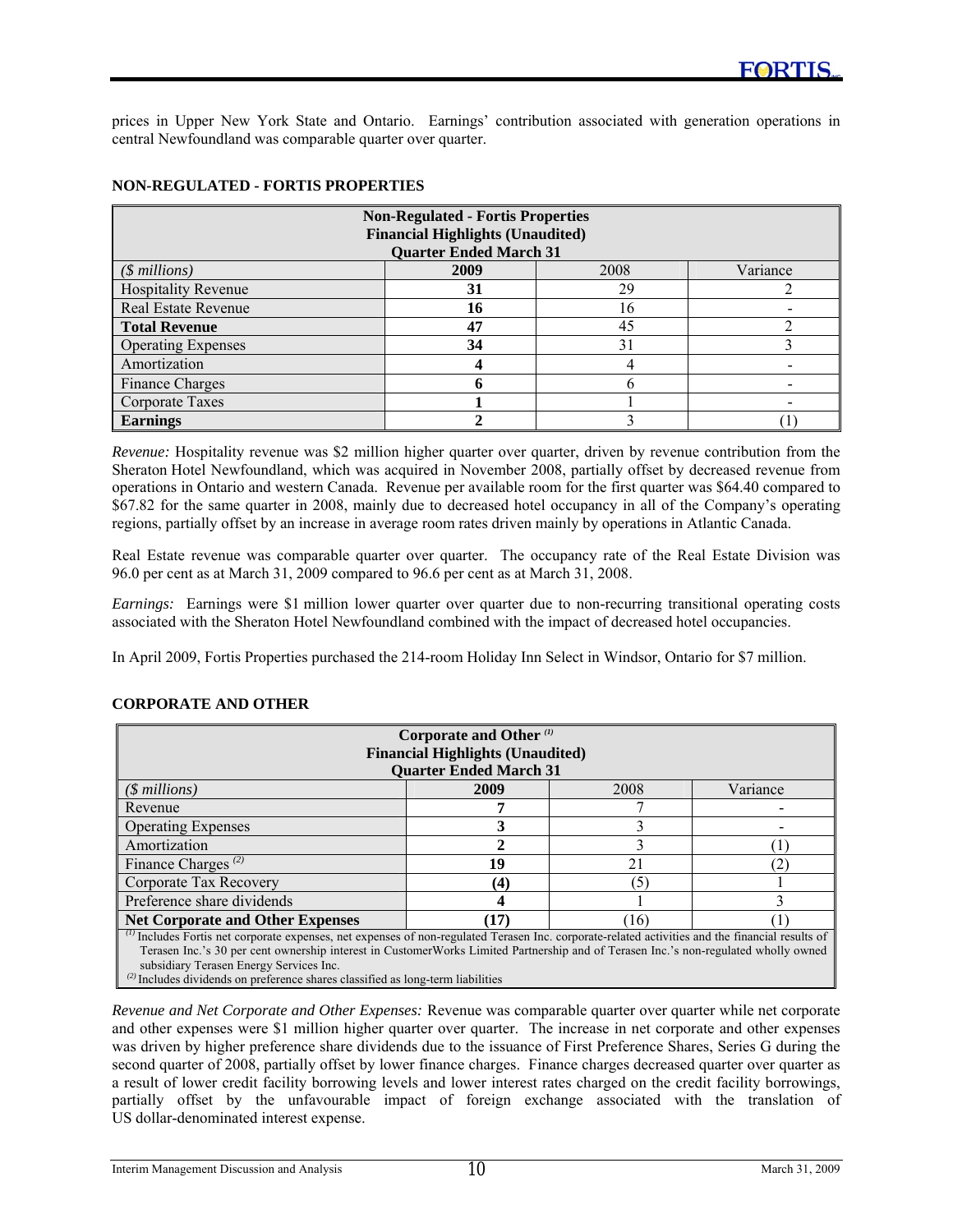#### **REGULATORY HIGHLIGHTS**

l

The nature of regulation and material regulatory decisions and applications associated with each of the Corporation's regulated gas and electric utilities are summarized as follows:

| <b>Nature of Regulation</b>        |                                                                                          |                          |                     |                 |                    |                                                                                                                                                                                                                                        |
|------------------------------------|------------------------------------------------------------------------------------------|--------------------------|---------------------|-----------------|--------------------|----------------------------------------------------------------------------------------------------------------------------------------------------------------------------------------------------------------------------------------|
|                                    |                                                                                          | <b>Allowed</b><br>Common | Allowed Returns (%) |                 |                    | <b>Supportive Features</b>                                                                                                                                                                                                             |
| <b>Regulated</b><br><b>Utility</b> | <b>Regulatory</b><br><b>Authority</b>                                                    | <b>Equity</b><br>(%)     | 2007                | 2008            | 2009               | <b>Future or Historical Test Year Used to</b><br><b>Set Rates</b>                                                                                                                                                                      |
|                                    |                                                                                          |                          |                     | <b>ROE</b>      |                    | Cost of Service ("COS")/ROE                                                                                                                                                                                                            |
| <b>TGI</b>                         | <b>BCUC</b>                                                                              | 35                       | 8.37                | 8.62            | 8.47               | Performance-based rate-setting ("PBR")<br>mechanism through 2009: TGI: 50/50 sharing of<br>earnings above or below the allowed ROE                                                                                                     |
| <b>TGVI</b>                        | <b>BCUC</b>                                                                              | 40                       | 9.07                | 9.32            | 9.17               | TGVI: 100 per cent retention of earnings from<br>lower-than-forecasted operating and maintenance<br>costs but no relief from increased operating and<br>maintenance costs                                                              |
|                                    |                                                                                          |                          |                     |                 |                    | ROE automatic adjustment formula tied to<br>long-term Canada bond yields<br>Future Test Year                                                                                                                                           |
| FortisBC                           | <b>BCUC</b>                                                                              | 40                       | 8.77                | 9.02            | 8.87               | $\overline{\mathrm{COS}/\mathrm{ROE}}$                                                                                                                                                                                                 |
|                                    |                                                                                          |                          |                     |                 |                    | PBR mechanism for 2009 through 2011: 50/50<br>sharing of earnings above or below the allowed<br>ROE up to an achieved ROE that is 200 basis<br>points above or below the allowed ROE – excess<br>to deferral account                   |
|                                    |                                                                                          |                          |                     |                 |                    | ROE automatic adjustment formula tied to<br>long-term Canada bond yields                                                                                                                                                               |
| FortisAlberta                      | Alberta Utilities                                                                        | 37                       | 8.51                | 8.75            | $8.51^{(1)}$       | Future Test Year<br>COS/ROE                                                                                                                                                                                                            |
|                                    | Commission ("AUC")                                                                       |                          |                     |                 |                    | ROE automatic adjustment formula tied to<br>long-term Canada bond yields<br>Future Test Year                                                                                                                                           |
| Newfoundland                       | Newfoundland and                                                                         | 45                       | 8.60                | 8.95            | 8.95               | <b>COS/ROE</b>                                                                                                                                                                                                                         |
| Power                              | Labrador Board of<br>Commissioners of Public<br>Utilities ("PUB")                        |                          | $^{+/-}$<br>50 bps  | $+/-$<br>50 bps | $^{+/-}$<br>50 bps | ROE automatic adjustment formula tied to<br>long-term Canada bond yields                                                                                                                                                               |
|                                    |                                                                                          |                          |                     |                 |                    | Future Test Year                                                                                                                                                                                                                       |
| Maritime<br>Electric               | <b>Island Regulatory and</b><br>Appeals Commission<br>("IRAC")                           | 40                       | 10.25               | 10.00           | 9.75               | COS/ROE<br>Future Test Year                                                                                                                                                                                                            |
| FortisOntario                      | <b>Ontario Energy Board</b>                                                              | 43.3                     | 9.00                | 9.00            | 8.39               | Canadian Niagara Power - COS/ROE                                                                                                                                                                                                       |
|                                    | ("OEB")<br>(Canadian Niagara Power)                                                      |                          |                     |                 |                    | Cornwall Electric - Price cap with commodity cost<br>flow through                                                                                                                                                                      |
|                                    | Franchise Agreement<br>(Cornwall Electric)                                               |                          |                     |                 |                    | Future Test Year - beginning in 2009                                                                                                                                                                                                   |
|                                    |                                                                                          |                          |                     | <b>ROA</b>      |                    | Four-year COS/ROA agreements                                                                                                                                                                                                           |
| <b>Belize</b>                      | <b>Public Utilities</b>                                                                  |                          | $10.00 -$           | 10.00           | $10.00^{(2)}$      | Additional costs in the event of a hurricane would                                                                                                                                                                                     |
| Electricity                        | Commission ("PUC")                                                                       | N/A                      | 15.00               |                 |                    | be deferred and the Company may apply for<br>future recovery in customer rates.                                                                                                                                                        |
| Caribbean                          | <b>Electricity Regulatory</b>                                                            | N/A                      | 15.00               | $9.00 - 11.00$  | $9.00 - 11.00$     | Future Test Year<br>COS/ROA                                                                                                                                                                                                            |
| Utilities                          | Authority ("ERA")                                                                        |                          |                     |                 |                    | Rate-cap adjustment mechanism based on<br>published consumer price indices                                                                                                                                                             |
|                                    |                                                                                          |                          |                     |                 |                    | Under the new licences, the Company may apply<br>for a special additional rate to customers in the<br>event of a disaster, including a hurricane.<br>Historical Test Year                                                              |
| Fortis Turks and                   | Utility makes annual filings                                                             | N/A                      | $17.50^{(3)}$       | $17.50^{(3)}$   | $17.50^{(3)}$      | COS/ROA                                                                                                                                                                                                                                |
| Caicos                             | with the Energy<br>Commission                                                            |                          |                     |                 |                    | If the actual ROA is lower than the allowed ROA,<br>due to additional costs resulting from a hurricane<br>or other event, the Company may apply for an<br>increase in customer rates in the following year.<br><b>Future Test Year</b> |
|                                    | (1) Interim ROE pending the outcome of the AUC's 2009 Generic Cost of Capital Proceeding |                          |                     |                 |                    |                                                                                                                                                                                                                                        |

*(2)* Based on the June 2008 Final Decision related to Belize Electricity's 2008/2009 Rate Application

*(3)* Amount provided under licence. Actual ROAs achieved in 2007 and 2008 were lower than the ROA allowed under the licence due to significant investment occurring at the utility.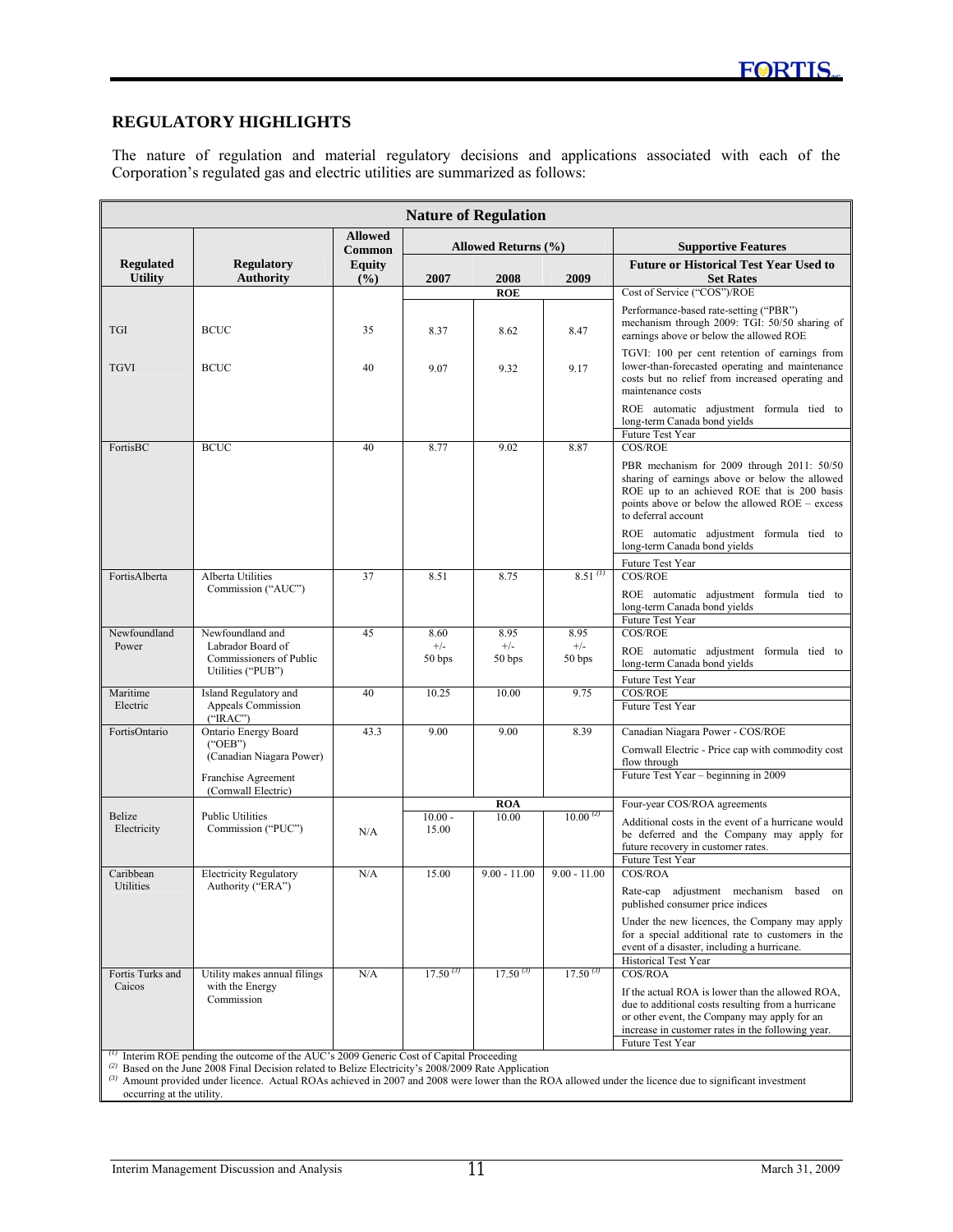|                          | <b>Material Regulatory Decisions and Applications</b>                                                                                                                                                                                                                                                                                                                                                                                                                                                                                                                                                                                                                                                                                                                                                                                                                                                                                                                                                                                                                                                                                                                                                                                                                                                                                                                                                                                                                                                                                                                                                                                                                                                                                                                                                                                                                                                                                                                                                                                                                                                                                                                                                                                |
|--------------------------|--------------------------------------------------------------------------------------------------------------------------------------------------------------------------------------------------------------------------------------------------------------------------------------------------------------------------------------------------------------------------------------------------------------------------------------------------------------------------------------------------------------------------------------------------------------------------------------------------------------------------------------------------------------------------------------------------------------------------------------------------------------------------------------------------------------------------------------------------------------------------------------------------------------------------------------------------------------------------------------------------------------------------------------------------------------------------------------------------------------------------------------------------------------------------------------------------------------------------------------------------------------------------------------------------------------------------------------------------------------------------------------------------------------------------------------------------------------------------------------------------------------------------------------------------------------------------------------------------------------------------------------------------------------------------------------------------------------------------------------------------------------------------------------------------------------------------------------------------------------------------------------------------------------------------------------------------------------------------------------------------------------------------------------------------------------------------------------------------------------------------------------------------------------------------------------------------------------------------------------|
| <b>Regulated Utility</b> | <b>Summary Description</b>                                                                                                                                                                                                                                                                                                                                                                                                                                                                                                                                                                                                                                                                                                                                                                                                                                                                                                                                                                                                                                                                                                                                                                                                                                                                                                                                                                                                                                                                                                                                                                                                                                                                                                                                                                                                                                                                                                                                                                                                                                                                                                                                                                                                           |
| <b>TGI/TGVI</b>          | Every three months, TGI and TGVI review natural gas and propane commodity prices with the BCUC in order to<br>ensure the flow-through rates charged to customers are sufficient to cover the cost of purchasing natural gas and<br>propane. As approved by the BCUC, the commodity rate for natural gas was unchanged during the first quarter of<br>2009 while the commodity rate for propane decreased, effective January 1, 2009. Effective April 1, 2009, the BCUC<br>approved decreases in the commodity rates for natural gas and propane. The commodity cost of natural gas and<br>propane is flowed through to customers without markup.<br>In December 2008, the BCUC approved a basic customer delivery rate increase of approximately 6 per cent at TGI and<br>approved customer delivery rate increases ranging from zero to 5 per cent at TGVI based on rate class. Basic customer<br>delivery rates for 2009 reflect the decrease in the allowed ROE for 2009 at TGI and TGVI to 8.47 per cent and<br>9.17 per cent, respectively, resulting from the application of automatic ROE adjustment mechanisms. TGI filed an<br>application with the BCUC in the fourth quarter of 2008 requesting approval to perform extensive rehabilitation of<br>certain underwater transmission pipeline crossings of the South Arm of the Fraser River, serving Vancouver and<br>Richmond. In March 2009, TGI received regulatory approval for this \$27 million project, which is anticipated to be<br>completed in 2010.<br>TGI and TGVI are currently preparing rate applications related to 2010, which are anticipated to be filed with the<br>BCUC during the summer of 2009. The BCUC approval of rates for 2010 and future years will be required as the<br>current PBR agreements expire at the end of 2009. In addition, TGI and TGVI will be applying for a review of the<br>current generic ROE adjustment mechanisms and the deemed equity component of their capital structures.<br>In April 2009, TGI received approval from the BCUC for its new \$41.5 million Energy Efficiency and Conservation<br>Program to provide customers with enhanced tools and incentives to manage their natural gas consumption, reduce |
| FortisBC                 | their energy costs and lower their greenhouse gas emissions. The program is expected to begin in summer 2009.<br>In December 2008, the BCUC approved the Company's 2009 Revenue Requirements Application, resulting in a<br>general rate increase of 4.6 per cent, effective January 1, 2009. The rate increase is primarily the result of the<br>Company's capital expenditure program and higher power purchases driven by customer growth and increased<br>electricity demand. Rates for 2009 reflect an allowed ROE of 8.87 per cent as a result of the application of the<br>automatic ROE adjustment mechanism. The approval of the 2009 Revenue Requirements Application also included an<br>extension of the PBR mechanism for the years 2009 through 2011 under terms similar to the previous PBR agreement,<br>except annual gross operating and maintenance expenses, before capitalized overhead, will be set by a formula<br>incorporating customer growth and inflation, i.e., the consumer price index ("CPI") for British Columbia minus a<br>productivity improvement factor ("PIF") of 3 per cent in 2009, 1.5 per cent in 2010 and 1.5 per cent in 2011. Should<br>inflation be in excess of 3 per cent, the excess is to be added to the PIF, which effectively caps the CPI at 3 per cent.<br>In February 2009, the BCUC issued its decision on FortisBC's 2009 and 2010 Capital Expenditure Plan. Total gross<br>capital expenditures of \$165 million and \$156 million were approved for 2009 and 2010, respectively. An additional<br>\$16 million of capital expenditures is subject to further regulatory processes.                                                                                                                                                                                                                                                                                                                                                                                                                                                                                                                                                                                      |
| FortisAlberta            | In June 2008, the AUC ruled that a review of ROE levels, adjustment mechanisms and utility capital structures in a<br>generic proceeding would be appropriate. In July 2008, the AUC issued its notice of application, preliminary scoping<br>document and minimum filing requirements for the 2009 Generic Cost of Capital Proceeding. The proceeding applies<br>to all gas, electric and pipeline utilities in Alberta that are regulated by the AUC.<br>In November 2008, FortisAlberta submitted its evidence with respect to the 2009 Generic Cost of Capital Proceeding<br>as requested by the AUC. A hearing is scheduled for the second quarter of 2009.<br>In December 2008, FortisAlberta received regulatory approval for its 2009 distribution rates to recover approved<br>distribution costs. The result was a distribution rate increase of 8.6 per cent, effective January 1, 2009. The rate<br>increase was slightly higher than the rate increase of 7.3 per cent contemplated in the 2008/2009 Negotiated Settlement<br>Agreement ("NSA"), due to the deferred recovery in customer rates in 2009 of the increase in the allowed ROE to<br>8.75 per cent in 2008. The approved rates for 2009 also reflect the impact of the Company's union agreement, which<br>was settled after the 2008/2009 NSA was approved. As directed by the AUC, the Company is to continue using the<br>2007 allowed ROE of 8.51 per cent for 2009, pending the outcome of the 2009 Generic Cost of Capital Proceeding.<br>FortisAlberta currently plans to file a comprehensive application dealing with its future revenue requirement during the<br>second quarter of 2009.                                                                                                                                                                                                                                                                                                                                                                                                                                                                                                                                                         |
| Newfoundland<br>Power    | In November 2008, the PUB approved, as filed, the Company's 2009 Capital Budget Application for approximately<br>\$62 million, with approximately half of the proposed capital expenditures relating to replacing aged and deteriorated<br>components of the electricity system.<br>The Company's allowed ROE of 8.95 per cent remains unchanged for 2009 and, consequently, there has been no<br>change in basic customer rates for 2009.<br>Effective July 1, 2009, subject to regulatory approval, customer electricity rates are expected to decrease by 6 per cent<br>on average, reflecting the flow through to customers, by operation of the rate stabilization account, of variances in the<br>cost of fuel used to generate electricity that Newfoundland Hydro sells to Newfoundland Power. The decrease in<br>customer rates will have no impact on Newfoundland Power's earnings in 2009.<br>Newfoundland Power expects to file an application during 2009 to recover increased costs expected in 2010.                                                                                                                                                                                                                                                                                                                                                                                                                                                                                                                                                                                                                                                                                                                                                                                                                                                                                                                                                                                                                                                                                                                                                                                                                 |

l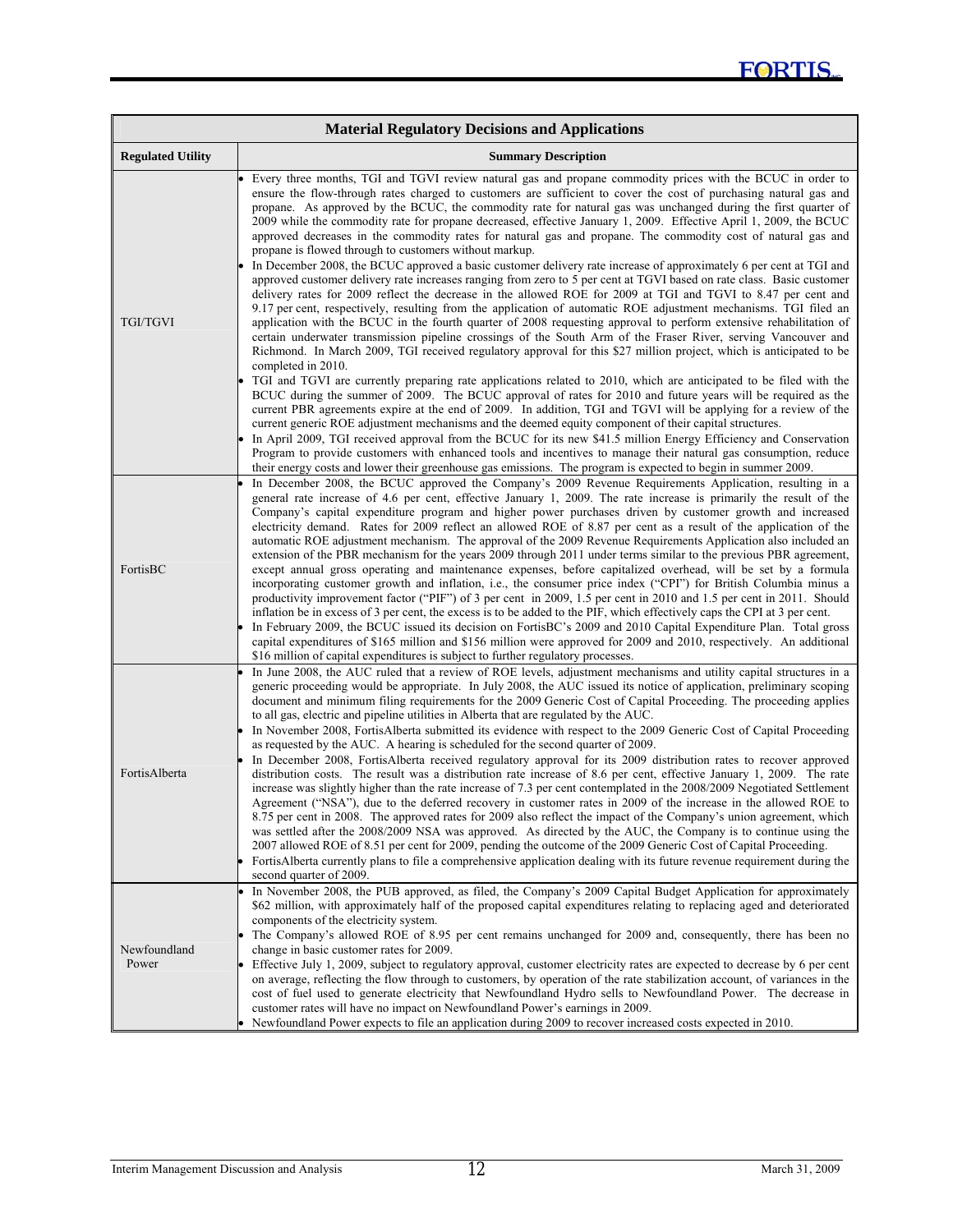| Material Regulatory Decisions and Applications (cont'd) |                                                                                                                                                                                                                                                                                                                                                                                                                                                                                                                                                                                                                                                                                                                                                                                                                                                                                                                                                                                                                                                                                                                                                                                                                                                                                                                                                                                                                                                                                                                                                                                                                                                                                                                                                                                                                                                                                                                                                                                                                                                                                                                                                                                                                                                                                                                                                                                                                                                                                                                                                                                                                                                                                                                                                                                                                                                                                                                                                                                                                                                                                                                                                                                                                                                                                                                                                                                                                                                                                                                                                                                                                                                                                                       |  |  |  |  |  |
|---------------------------------------------------------|-------------------------------------------------------------------------------------------------------------------------------------------------------------------------------------------------------------------------------------------------------------------------------------------------------------------------------------------------------------------------------------------------------------------------------------------------------------------------------------------------------------------------------------------------------------------------------------------------------------------------------------------------------------------------------------------------------------------------------------------------------------------------------------------------------------------------------------------------------------------------------------------------------------------------------------------------------------------------------------------------------------------------------------------------------------------------------------------------------------------------------------------------------------------------------------------------------------------------------------------------------------------------------------------------------------------------------------------------------------------------------------------------------------------------------------------------------------------------------------------------------------------------------------------------------------------------------------------------------------------------------------------------------------------------------------------------------------------------------------------------------------------------------------------------------------------------------------------------------------------------------------------------------------------------------------------------------------------------------------------------------------------------------------------------------------------------------------------------------------------------------------------------------------------------------------------------------------------------------------------------------------------------------------------------------------------------------------------------------------------------------------------------------------------------------------------------------------------------------------------------------------------------------------------------------------------------------------------------------------------------------------------------------------------------------------------------------------------------------------------------------------------------------------------------------------------------------------------------------------------------------------------------------------------------------------------------------------------------------------------------------------------------------------------------------------------------------------------------------------------------------------------------------------------------------------------------------------------------------------------------------------------------------------------------------------------------------------------------------------------------------------------------------------------------------------------------------------------------------------------------------------------------------------------------------------------------------------------------------------------------------------------------------------------------------------------------------|--|--|--|--|--|
| <b>Regulated Utility</b>                                | <b>Summary Description</b>                                                                                                                                                                                                                                                                                                                                                                                                                                                                                                                                                                                                                                                                                                                                                                                                                                                                                                                                                                                                                                                                                                                                                                                                                                                                                                                                                                                                                                                                                                                                                                                                                                                                                                                                                                                                                                                                                                                                                                                                                                                                                                                                                                                                                                                                                                                                                                                                                                                                                                                                                                                                                                                                                                                                                                                                                                                                                                                                                                                                                                                                                                                                                                                                                                                                                                                                                                                                                                                                                                                                                                                                                                                                            |  |  |  |  |  |
| Maritime Electric                                       | In March 2009, IRAC approved Maritime Electric's 2009 Rate Application, which resulted in an increase in the<br>amount of energy-related costs being collected from customers through the basic rate component of customer billings,<br>effective April 1, 2009. The increase in the reference cost of energy in basic rates from 6.73 cents per kilowatt hour<br>("kWh") to 7.7 cents per kWh results in a decrease in the amount of energy costs to be collected from customers<br>through the operation of the Energy Cost Adjustment Mechanism ("ECAM"). Additionally, IRAC approved the<br>deferral of Point Lepreau Nuclear Generating Station replacement energy costs for 2009 and an increase in the<br>amortization period of the ECAM to 12 months, effective April 1, 2009. IRAC also approved, as filed, a maximum<br>allowed ROE of 9.75 per cent for 2009, down from an allowed ROE of 10.00 per cent for 2008. The overall impact on<br>residential customer rates for 2009 is an increase of 5.3 per cent based on average consumption of 650 kWh per month.                                                                                                                                                                                                                                                                                                                                                                                                                                                                                                                                                                                                                                                                                                                                                                                                                                                                                                                                                                                                                                                                                                                                                                                                                                                                                                                                                                                                                                                                                                                                                                                                                                                                                                                                                                                                                                                                                                                                                                                                                                                                                                                                                                                                                                                                                                                                                                                                                                                                                                                                                                                                                         |  |  |  |  |  |
| FortisOntario                                           | In August 2008, Canadian Niagara Power filed a 2009 Cost of Service Application requesting the rebasing of<br>distribution rates using 2009 as a forward test year. The application assumes a deemed capital structure of<br>56.7 per cent debt and 43.3 per cent equity and, as required by the OEB, reflects a preliminary ROE of 8.39 per cent.<br>The application proposes distribution rate increases of 4.9 per cent, 9.4 per cent and 7.1 per cent for Fort Erie,<br>Gananoque and Port Colborne, respectively, effective May 1, 2009. The proposed increases are primarily driven by the<br>impact of distribution system upgrades. The hearing process associated with the application commenced during the<br>fourth quarter of 2008.<br>In March 2009, the OEB announced that it is initiating a consultative process with utilities in Ontario that it regulates to<br>help it determine whether current economic and financial market conditions warrant an adjustment to any cost of<br>capital parameter values determined in accordance with current established methodology.<br>In April 2009, the OEB issued an Interim Rate Order declaring Canadian Niagara Power's current distribution<br>electricity rates to continue as interim rates, effective May 1, 2009.                                                                                                                                                                                                                                                                                                                                                                                                                                                                                                                                                                                                                                                                                                                                                                                                                                                                                                                                                                                                                                                                                                                                                                                                                                                                                                                                                                                                                                                                                                                                                                                                                                                                                                                                                                                                                                                                                                                                                                                                                                                                                                                                                                                                                                                                                                                                                                                                                |  |  |  |  |  |
| Belize<br>Electricity                                   | In June 2008, the PUC issued its Final Decision on Belize Electricity's 2008/2009 Rate Application which rejected<br>most of the recommendations of a PUC-appointed Independent Expert, engaged to review the PUC's Initial Decision<br>on Belize Electricity's 2008/2009 Rate Application, and failed to increase the overall average electricity rate as<br>requested in the application. The PUC also ordered a BZ\$36 million retroactive adjustment associated with<br>Belize Electricity's prior years' financial results. The adjustment, in substance, represented the disallowance of<br>previously incurred fuel and purchased power costs. The PUC also reduced Belize Electricity's targeted allowed ROA<br>to 10 per cent from 12 per cent through a reduction in the VAD component of the average electricity rate. As a direct<br>result of the June 2008 Final Decision, Belize Electricity recorded an \$18 million (BZ\$36 million) charge (\$13 million<br>of which was the Corporation's share) to energy supply costs during the second quarter of 2008. The Final Decision<br>does not impact the Corporation's non-regulated generation operations in Belize.<br>The Final Decision also proposed the use of an automatic mechanism, to be finalized by the PUC, to adjust monthly, on<br>a two-month lag basis, the cost of power component of the rate to reflect actual costs of power. The automatic<br>adjustment mechanism, which was retroactive effective September 1, 2008, allows for the collection from, or rebate to,<br>customers of actual costs of power which vary from a reference cost of power by more than a threshold of 10 per cent.<br>In February 2009, the PUC amended the Final Decision on Belize Electricity's 2008/2009 Rate Application (the<br>"Amendment"), effective for the period from January 1, 2009 through June 30, 2009. The Amendment provides for an<br>increase in the VAD component of the average electricity rate to allow Belize Electricity to earn a targeted allowed<br>ROA of 12 per cent but reduces the reference cost of power component of the average electricity rate, due to an overall<br>decline in the cost of power. The Amendment, therefore, allows for an overall decrease in the average electricity rate<br>from BZ44.1 cents per kWh to BZ37.5 cents per kWh. The Amendment also provides for a lower regulated asset value<br>upon which the allowed ROA is calculated, while increasing operating expenses by the same amount, and reduces<br>depreciation, taxes and fees and the related revenue requirement.<br>Changes made in electricity legislation by the Government of Belize and the PUC, and the June 2008 Final Decision<br>and Amendment, which were based on the changed legislation, have been judicially challenged by Belize Electricity in<br>several proceedings. The judicial process is ongoing with interim rulings, judgments and appeals. The timing or likely<br>final outcome of the proceedings is indeterminable at this time. However, the Supreme Court of Belize has approved an<br>injunction against the Amendment until Belize Electricity's appeal of the June 2008 Final Decision is heard in court.<br>In April 2009, Belize Electricity filed its Annual Tariff Review Application for the annual tariff period from<br>July 1, 2009 to June 30, 2010 ("2009/2010 Rate Application") proposing a 6 per cent decrease in the average electricity<br>rate, as well as a reversal of the BZ\$36 million charge, described above. The PUC has not accepted the<br>2009/2010 Rate Application on the grounds that an Annual Tariff Review Proceeding is not in effect. |  |  |  |  |  |
| Caribbean Utilities                                     | In January 2009, a revised Five-Year Capital Investment Plan ("CIP") totalling US\$246 million was submitted to the<br>ERA. In March 2009, the ERA approved the Company's 2009 CIP of US\$48 million. Capital investment relating to<br>2010-2013 is still under review by the ERA.<br>In January 2009, Caribbean Utilities announced a customer-owned renewable energy program. The program allows<br>customers on Grand Cayman to connect renewable energy systems to the Company's distribution system and to<br>generate their own power from renewable energy while remaining connected to Caribbean Utilities' grid. The<br>Company has received a number of interested enquiries.<br>In April 2009, Caribbean Utilities submitted a report to the ERA indicating an allowable 2.4 per cent increase in<br>customer electricity rates, effective June 1, 2009, in accordance with the rate adjustment mechanism provided under the<br>utility's licence.                                                                                                                                                                                                                                                                                                                                                                                                                                                                                                                                                                                                                                                                                                                                                                                                                                                                                                                                                                                                                                                                                                                                                                                                                                                                                                                                                                                                                                                                                                                                                                                                                                                                                                                                                                                                                                                                                                                                                                                                                                                                                                                                                                                                                                                                                                                                                                                                                                                                                                                                                                                                                                                                                                                                        |  |  |  |  |  |
| Fortis Turks and<br>Caicos                              | In March 2009, Fortis Turks and Caicos submitted its 2008 annual regulatory filing outlining the Company's<br>performance in 2008 and its capital expansion plans for 2009.                                                                                                                                                                                                                                                                                                                                                                                                                                                                                                                                                                                                                                                                                                                                                                                                                                                                                                                                                                                                                                                                                                                                                                                                                                                                                                                                                                                                                                                                                                                                                                                                                                                                                                                                                                                                                                                                                                                                                                                                                                                                                                                                                                                                                                                                                                                                                                                                                                                                                                                                                                                                                                                                                                                                                                                                                                                                                                                                                                                                                                                                                                                                                                                                                                                                                                                                                                                                                                                                                                                           |  |  |  |  |  |

l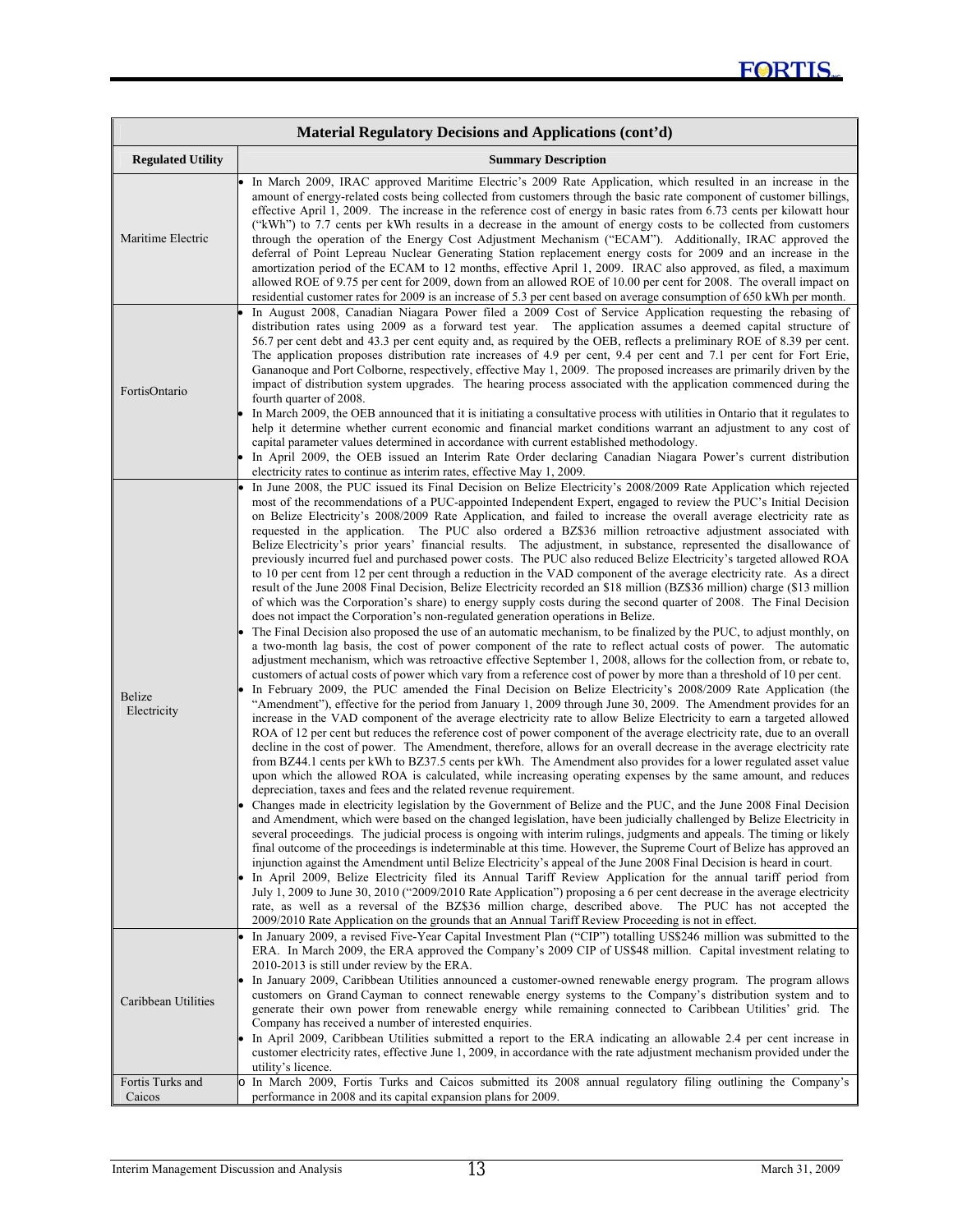## **CONSOLIDATED FINANCIAL POSITION**

l

The following table outlines the significant changes in the consolidated balance sheets between March 31, 2009 and December 31, 2008.

| Fortis Inc.                                                 |                |                                                                                                                                                                                                                                                                                                                                                                                                                                                                                                                                                                                      |  |  |  |  |
|-------------------------------------------------------------|----------------|--------------------------------------------------------------------------------------------------------------------------------------------------------------------------------------------------------------------------------------------------------------------------------------------------------------------------------------------------------------------------------------------------------------------------------------------------------------------------------------------------------------------------------------------------------------------------------------|--|--|--|--|
|                                                             |                | <b>Significant Changes in the Consolidated Balance Sheets (Unaudited)</b><br>between March 31, 2009 and December 31, 2008                                                                                                                                                                                                                                                                                                                                                                                                                                                            |  |  |  |  |
|                                                             | Increase/      |                                                                                                                                                                                                                                                                                                                                                                                                                                                                                                                                                                                      |  |  |  |  |
|                                                             | (Decrease)     |                                                                                                                                                                                                                                                                                                                                                                                                                                                                                                                                                                                      |  |  |  |  |
| <b>Balance Sheet Account</b>                                | $($ millions)$ | <b>Explanation</b><br>The increase was primarily due to the impact of a seasonal increase in sales driven by the                                                                                                                                                                                                                                                                                                                                                                                                                                                                     |  |  |  |  |
| Accounts receivable                                         | 54             | Terasen Gas companies and Newfoundland Power, partially offset by the impact of lower fuel<br>factor billings at Caribbean Utilities and Fortis Turks and Caicos associated with a decline in<br>fuel prices.                                                                                                                                                                                                                                                                                                                                                                        |  |  |  |  |
| Regulatory assets - current<br>and long-term                | 608            | The increase was primarily due to the result of recording \$534 million in regulatory assets as<br>at March 31, 2009 associated with the recognition of future income taxes upon adoption of<br>amended Section 3465, <i>Income Taxes</i> , effective January 1, 2009. The remainder of the<br>increase was mainly due to the regulatory deferral associated with the change in the fair<br>market value of the gas commodity swap and option contracts at the Terasen Gas companies.                                                                                                |  |  |  |  |
| Inventories                                                 | (138)          | The decrease was driven by the normal seasonal reduction of gas in storage at the Terasen Gas<br>companies.                                                                                                                                                                                                                                                                                                                                                                                                                                                                          |  |  |  |  |
| Future income tax assets -<br>current and long-term         | 31             | The increase was due to the recognition of future income taxes upon adoption of amended<br>Section 3465, Income Taxes, effective January 1, 2009.                                                                                                                                                                                                                                                                                                                                                                                                                                    |  |  |  |  |
| Other assets                                                | (64)           | The decrease was driven by a net \$61 million reduction associated with the change to the<br>equity method of accounting of the Corporation's interest in the Exploits River Hydro<br>Partnership ("Exploits Partnership"), effective February 13, 2009. Previously, the financial<br>results of the Exploits Partnership were consolidated in the financial statements of the<br>Corporation. Refer to the "Critical Accounting Estimates - Contingencies" section of this<br>MD&A for a further discussion of the Exploits Partnership.                                            |  |  |  |  |
| Utility capital assets                                      | 144            | The increase primarily related to \$210 million invested in electricity and gas systems<br>combined with the impact of foreign exchange on the translation of foreign<br>currency-denominated utility capital assets. The increase was partially offset by amortization<br>and customer contributions for the three months ended March 31, 2009.                                                                                                                                                                                                                                     |  |  |  |  |
| Goodwill                                                    | 12             | The increase related to the impact of foreign exchange on the translation of<br>US dollar-denominated goodwill combined with an adjustment to goodwill at the Terasen Gas<br>companies associated with the adoption of amended Section 3465, Income Taxes, effective<br>January 1, 2009.                                                                                                                                                                                                                                                                                             |  |  |  |  |
| Short-term borrowings                                       | (149)          | The decrease was driven by the repayment of short-term borrowings by TGI with proceeds<br>from the issuance of long-term debt combined with lower borrowings at the Terasen Gas<br>companies due to seasonality of its operations.                                                                                                                                                                                                                                                                                                                                                   |  |  |  |  |
| Income taxes payable                                        | (29)           | The decrease was mainly due to the timing of income tax payments at the Terasen Gas<br>companies and Newfoundland Power.                                                                                                                                                                                                                                                                                                                                                                                                                                                             |  |  |  |  |
| Regulatory liabilities -<br>current and long-term           | 127            | The increase was primarily due to the result of recording \$56 million in regulatory liabilities as<br>at March 31, 2009 associated with the recognition of future income taxes upon adoption of<br>amended Section 3465, <i>Income Taxes</i> , effective January 1, 2009. The remainder of the<br>increase was due to the lower commodity cost of natural gas at the Terasen Gas companies<br>and the lower cost of fuel and purchased power at Belize Electricity during the first quarter of<br>2009 compared to amounts collected in customer rates during the same time period. |  |  |  |  |
| Future income tax<br>liabilities - current and<br>long-term | 471            | The increase was primarily due to the recognition of future income taxes upon adoption of<br>amended Section 3465, Income Taxes, effective January 1, 2009.                                                                                                                                                                                                                                                                                                                                                                                                                          |  |  |  |  |
| Deferred credits                                            | 19             | The increase was primarily due to the reclassification of \$19 million to future income taxes<br>upon adoption of amended Section, 3465, <i>Income Taxes</i> , effective January 1, 2009, that were<br>previously netted against other post-employment benefit obligations at the Terasen Gas<br>companies.                                                                                                                                                                                                                                                                          |  |  |  |  |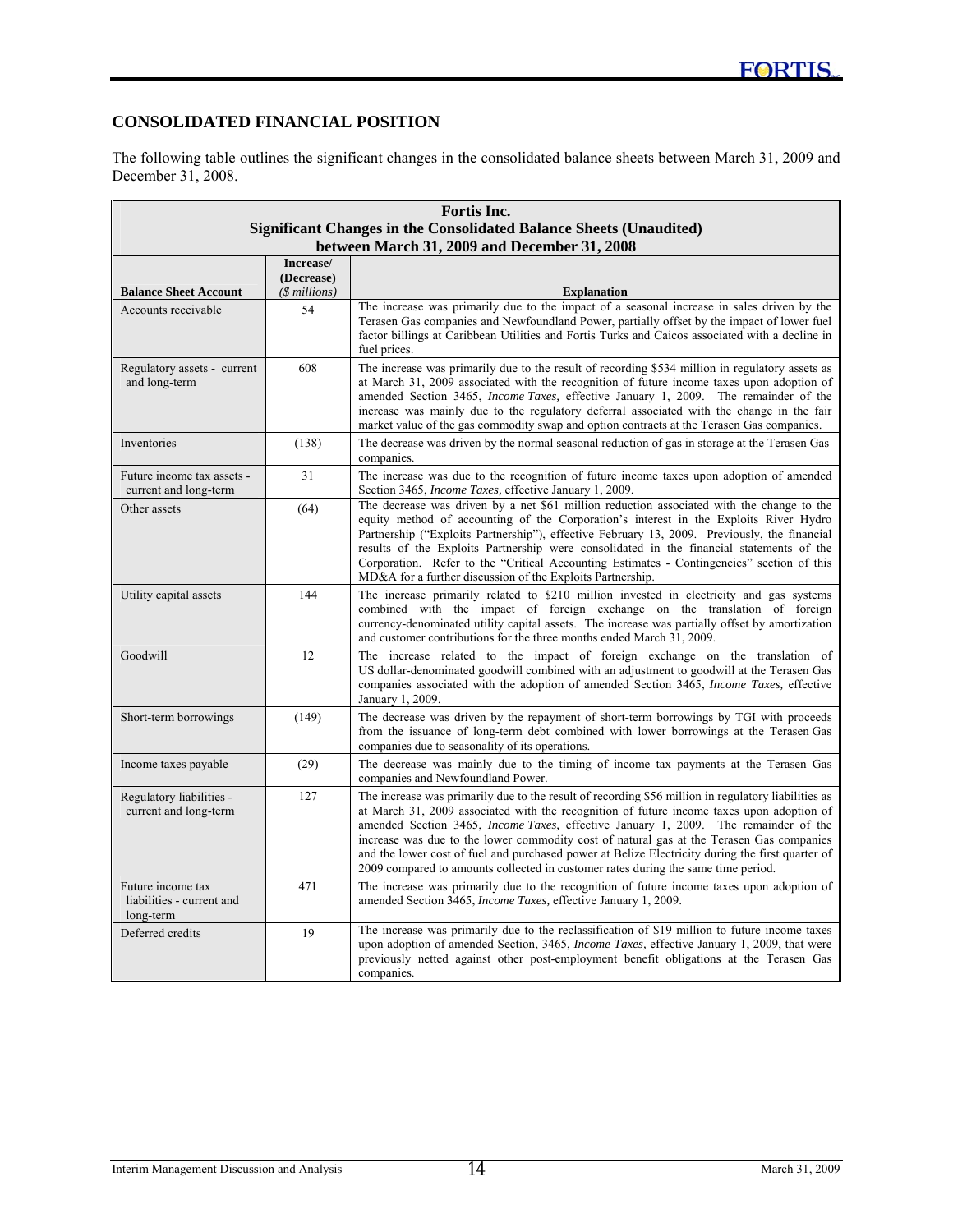| Fortis Inc.<br>Significant Changes in the Consolidated Balance Sheets (Unaudited) |                                           |                                                                                                                                                                                                                                                                                                                                                                                                                                                                                                                                                                                                                                                                                                                                                                                                                                                                                                                                                                                                                                                                                                                                                                                                               |  |  |  |  |
|-----------------------------------------------------------------------------------|-------------------------------------------|---------------------------------------------------------------------------------------------------------------------------------------------------------------------------------------------------------------------------------------------------------------------------------------------------------------------------------------------------------------------------------------------------------------------------------------------------------------------------------------------------------------------------------------------------------------------------------------------------------------------------------------------------------------------------------------------------------------------------------------------------------------------------------------------------------------------------------------------------------------------------------------------------------------------------------------------------------------------------------------------------------------------------------------------------------------------------------------------------------------------------------------------------------------------------------------------------------------|--|--|--|--|
|                                                                                   |                                           | between March 31, 2009 and December 31, 2008 (cont'd)                                                                                                                                                                                                                                                                                                                                                                                                                                                                                                                                                                                                                                                                                                                                                                                                                                                                                                                                                                                                                                                                                                                                                         |  |  |  |  |
| <b>Balance Sheet Account</b>                                                      | Increase/<br>(Decrease)<br>$($$ millions) | <b>Explanation</b>                                                                                                                                                                                                                                                                                                                                                                                                                                                                                                                                                                                                                                                                                                                                                                                                                                                                                                                                                                                                                                                                                                                                                                                            |  |  |  |  |
| Long-term debt and capital<br>lease obligations<br>(including current<br>portion) | 162                                       | The increase was primarily due to the issuance of long-term debt and the impact of foreign<br>exchange on the translation of foreign currency-denominated debt, partially offset by a<br>\$61 million decrease associated with the change to the equity method of accounting of the<br>Corporation's interest in the Exploits Partnership, effective February 13, 2009. Previously, the<br>financial results of the Exploits Partnership were consolidated in the financial statements of<br>the Corporation. Refer to the "Critical Accounting Estimates - Contingencies" section of this<br>MD&A for a further discussion of the Exploits Partnership.<br>In February 2009, TGI issued \$100 million of 30-year unsecured debentures, the net proceeds<br>of which were used to repay short-term borrowings. In February 2009, FortisAlberta also<br>issued \$100 million of 30-year debentures, the net proceeds of which were used to repay<br>committed credit facility borrowings and for general corporate purposes. A decrease in<br>committed credit facility borrowings at FortisAlberta was offset by increased committed<br>credit facility borrowings at Newfoundland Power and the Corporation. |  |  |  |  |
| Shareholders' equity                                                              | 70                                        | The increase was mainly due to net earnings applicable to common shares reported for the<br>three months ended March 31, 2009, less common share dividends. The remainder of the<br>increase related to the issuance of common shares under the Corporation's share purchase,<br>dividend reinvestment and stock option plans and a decrease in accumulated other<br>comprehensive loss.                                                                                                                                                                                                                                                                                                                                                                                                                                                                                                                                                                                                                                                                                                                                                                                                                      |  |  |  |  |

### **LIQUIDITY AND CAPITAL RESOURCES**

l

The table below outlines the Corporation's consolidated sources and uses of cash for the first quarter of 2009, as compared to the first quarter of 2008, followed by a discussion of the nature of the variances in cash flows quarter over quarter.

| Fortis Inc.<br><b>Summary of Consolidated Cash Flows (Unaudited)</b><br><b>Quarter Ended March 31</b> |                  |    |    |  |  |  |  |
|-------------------------------------------------------------------------------------------------------|------------------|----|----|--|--|--|--|
| Variance<br>2008<br>$($$ millions)<br>2009                                                            |                  |    |    |  |  |  |  |
| Cash, beginning of period<br>58<br>66                                                                 |                  |    |    |  |  |  |  |
| Cash provided by (used in)                                                                            |                  |    |    |  |  |  |  |
| Operating activities                                                                                  | 229<br>193<br>36 |    |    |  |  |  |  |
| Investing activities<br>(210)<br>(148)<br>(62)                                                        |                  |    |    |  |  |  |  |
| Financing activities<br>(36)<br>$\bf{o}$<br>45                                                        |                  |    |    |  |  |  |  |
| Cash, end of period                                                                                   | 94               | 67 | 27 |  |  |  |  |

*Operating Activities:* Cash flow from operating activities, after working capital adjustments, was \$229 million, \$36 million higher than \$193 million for the same quarter last year. The increase was driven by FortisAlberta reflecting the impact of the timing of the payment of Alberta Electric System Operator ("AESO") transmission cost accruals in 2008.

*Investing Activities:* Cash used in investing activities was \$62 million higher quarter over quarter. During the first quarter of 2008, TGI received approximately \$14 million in proceeds associated with the sale of surplus land. Excluding the impact of the sale of surplus land in 2008, cash used in investing activities was \$48 million higher quarter over quarter, driven by higher gross capital expenditures. Gross capital expenditures were \$219 million for the first quarter of 2009, \$45 million higher than for the same quarter last year. The increase was driven by utility capital asset spending at FortisAlberta, the Terasen Gas companies and Caribbean Utilities.

*Financing Activities:* Cash provided by financing activities was \$9 million during the quarter compared to cash used in financing activities of \$36 million during the same quarter in 2008.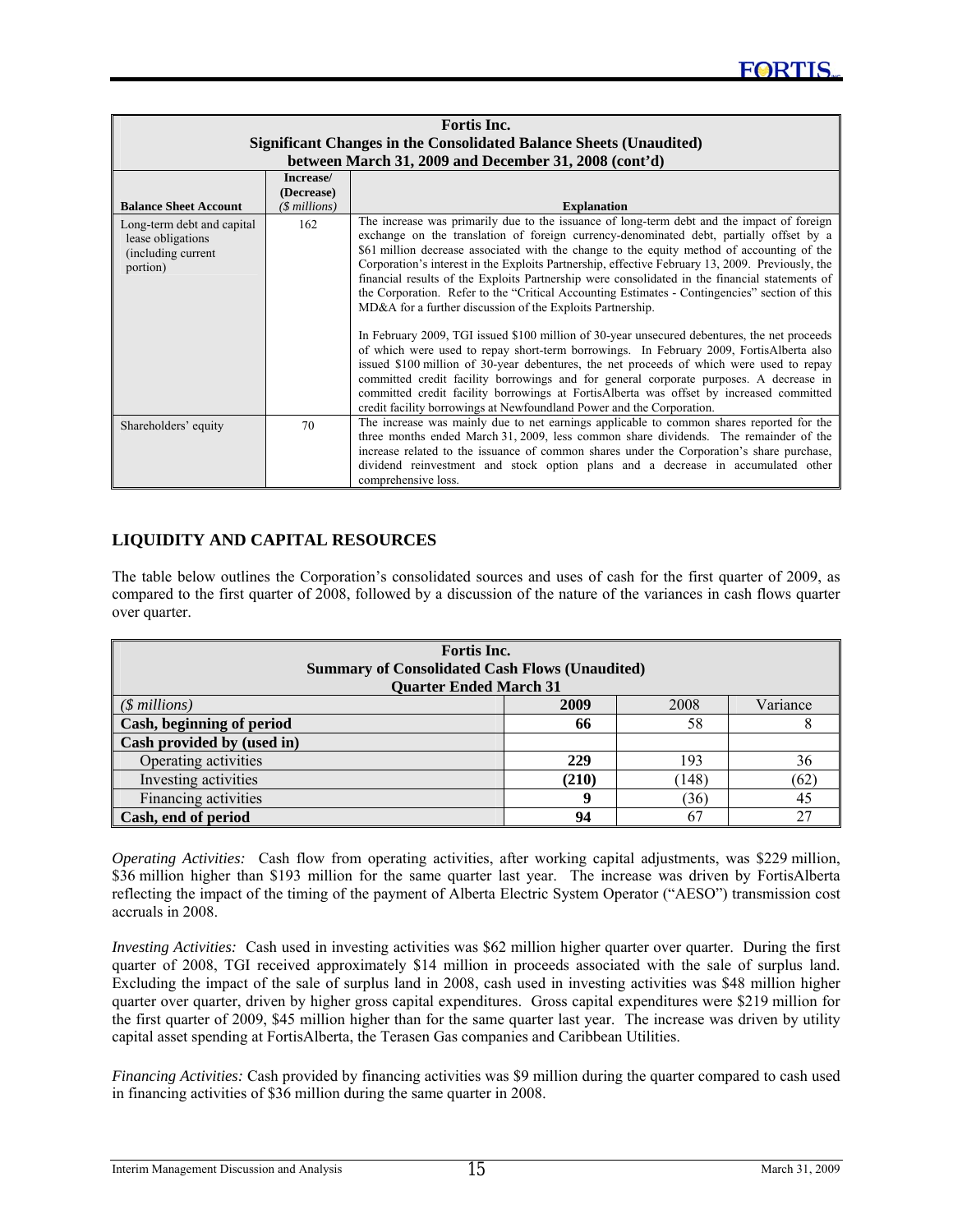Net repayments of short-term borrowings were \$150 million during the first quarter of 2009, \$117 million higher than net repayments of \$33 million during the same quarter in 2008. The net repayments during the first quarter of 2009 were driven by TGI with net proceeds from the issuance of \$100 million of unsecured debentures.

Proceeds from long-term debt, net of issue costs, repayments of long-term debt and capital lease obligations and net borrowings (repayments) under committed credit facilities for the first quarter of 2009 compared to the same quarter in 2008 are summarized in the following tables.

| Fortis Inc.                                                                                                                                                                                                                                                                                                                                                                                                                                                                                                                                                                                                                    |                               |             |          |  |  |  |  |  |
|--------------------------------------------------------------------------------------------------------------------------------------------------------------------------------------------------------------------------------------------------------------------------------------------------------------------------------------------------------------------------------------------------------------------------------------------------------------------------------------------------------------------------------------------------------------------------------------------------------------------------------|-------------------------------|-------------|----------|--|--|--|--|--|
| <b>Proceeds from Long-Term Debt, Net of Issue Costs (Unaudited)</b>                                                                                                                                                                                                                                                                                                                                                                                                                                                                                                                                                            |                               |             |          |  |  |  |  |  |
|                                                                                                                                                                                                                                                                                                                                                                                                                                                                                                                                                                                                                                | <b>Quarter Ended March 31</b> |             |          |  |  |  |  |  |
| $(S$ millions)                                                                                                                                                                                                                                                                                                                                                                                                                                                                                                                                                                                                                 | 2009                          | 2008        | Variance |  |  |  |  |  |
| <b>Terasen Gas Companies</b>                                                                                                                                                                                                                                                                                                                                                                                                                                                                                                                                                                                                   | $99^{(1)}$                    | $248^{(2)}$ | (149     |  |  |  |  |  |
| $99^{(3)}$<br>FortisAlberta<br>99                                                                                                                                                                                                                                                                                                                                                                                                                                                                                                                                                                                              |                               |             |          |  |  |  |  |  |
| Other                                                                                                                                                                                                                                                                                                                                                                                                                                                                                                                                                                                                                          |                               |             |          |  |  |  |  |  |
| <b>Total</b><br>198<br>250<br>$52^\circ$                                                                                                                                                                                                                                                                                                                                                                                                                                                                                                                                                                                       |                               |             |          |  |  |  |  |  |
| (I)<br>Issued February 2009, \$100 million 6.55% Unsecured Note Debentures by TGI, due February 2039. The net proceeds are being used<br>$\mathbf{P} \cdot \mathbf{P} \cdot \mathbf{P} \cdot \mathbf{P} \cdot \mathbf{P} \cdot \mathbf{P} \cdot \mathbf{P} \cdot \mathbf{P} \cdot \mathbf{P} \cdot \mathbf{P} \cdot \mathbf{P} \cdot \mathbf{P} \cdot \mathbf{P} \cdot \mathbf{P} \cdot \mathbf{P} \cdot \mathbf{P} \cdot \mathbf{P} \cdot \mathbf{P} \cdot \mathbf{P} \cdot \mathbf{P} \cdot \mathbf{P} \cdot \mathbf{P} \cdot \mathbf{P} \cdot \mathbf{P} \cdot \mathbf{P} \cdot \mathbf{P} \cdot \mathbf{P} \cdot \mathbf{$ |                               |             |          |  |  |  |  |  |

to repay credit facility borrowings and to repay \$60 million of unsecured debentures that mature in June 2009.

*(2)* Issued February 2008, \$250 million 6.05% Senior Unsecured Debentures by TGVI, due February 2038. The net proceeds were used to repay committed credit facility borrowings.

<sup>(3)</sup> Issued February 2009, \$100 million 7.06% Senior Unsecured Debentures, due February 2039. The net proceeds were used to repay committed credit facility borrowings and for general corporate purposes.

| Fortis Inc.<br><b>Repayments of Long-Term Debt and Capital Lease Obligations (Unaudited)</b><br><b>Quarter Ended March 31</b> |      |      |          |  |  |  |
|-------------------------------------------------------------------------------------------------------------------------------|------|------|----------|--|--|--|
| $(\text{\$ millions})$                                                                                                        | 2009 | 2008 | Variance |  |  |  |
| <b>Fortis Properties</b>                                                                                                      | (2)  |      |          |  |  |  |
| Other                                                                                                                         | (4   | ∠    |          |  |  |  |
| <b>Total</b>                                                                                                                  | (6)  |      |          |  |  |  |

| <b>Fortis</b> Inc.<br><b>Net (Repayments) Borrowings Under Committed Credit Facilities (Unaudited)</b><br><b>Quarter Ended March 31</b> |      |       |          |  |  |  |  |  |
|-----------------------------------------------------------------------------------------------------------------------------------------|------|-------|----------|--|--|--|--|--|
| (\$ millions)                                                                                                                           | 2009 | 2008  | Variance |  |  |  |  |  |
| <b>Terasen Gas Companies</b>                                                                                                            |      | (265) | 265      |  |  |  |  |  |
| FortisAlberta                                                                                                                           | (54) | 72    | (126     |  |  |  |  |  |
| FortisBC                                                                                                                                |      |       |          |  |  |  |  |  |
| Newfoundland Power                                                                                                                      | 30   | 20    |          |  |  |  |  |  |
| (38)<br>24<br>62<br>Corporate                                                                                                           |      |       |          |  |  |  |  |  |
| <b>Total</b>                                                                                                                            |      | (211  | 216      |  |  |  |  |  |

Borrowings under credit facilities by the utilities are primarily in support of their respective capital expenditure programs and/or for working capital requirements. Repayments are primarily financed through the issuance of long-term debt, cash from operations and/or equity injections from Fortis. From time to time, proceeds from preference share, common share and long-term debt issues are used to repay borrowings under the Corporation's committed credit facility.

Proceeds from the issuance of common shares increased \$7 million quarter over quarter, reflecting the impact, effective March 1, 2009, of the Corporation's Amended and Restated Dividend Reinvestment and Share Purchase Plan. The plan provides participating common shareholders a 2 per cent discount on the purchase of common shares, issued from treasury, with reinvested dividends.

Common share dividends were \$44 million during the first quarter of 2009, up \$5 million from the same quarter last year. The increase was primarily due to an increase in the number of common shares outstanding, primarily as a result of the public issuance of 11.7 million common shares in December 2008 and a higher dividend declared per

l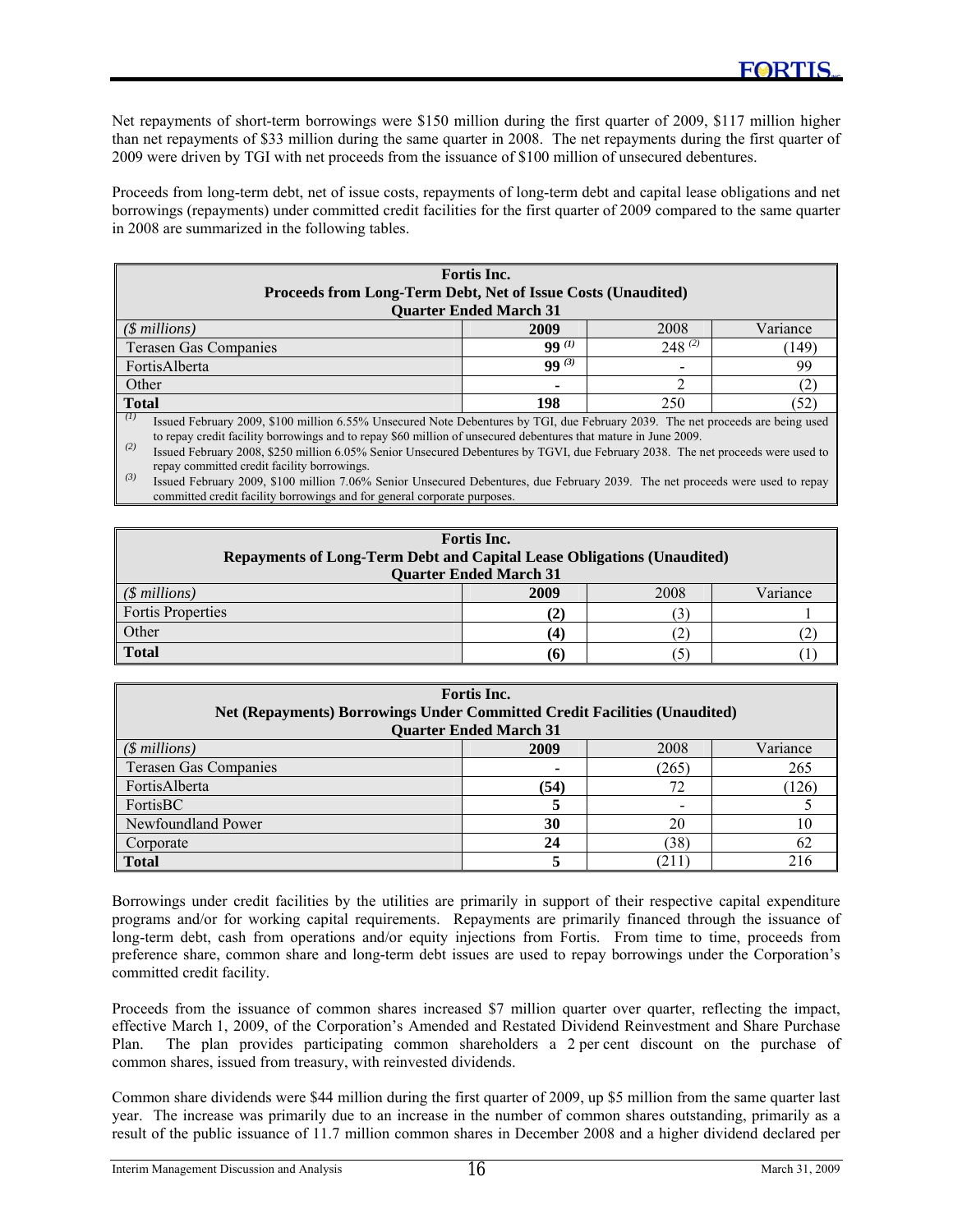common share compared to the same quarter last year. The dividend declared per common share in the first quarter of 2009 was \$0.26, while the dividend declared per common share in the first quarter of 2008 was \$0.25.

Preference share dividends increased \$3 million quarter over quarter as a result of the dividends associated with the 9.2 million First Preference Shares, Series G that were issued during the second quarter of 2008.

*Contractual Obligations:* Consolidated contractual obligations of Fortis over the next five years and for periods thereafter, as of March 31, 2009, are outlined in the following table. A detailed description of the nature of the obligations is provided in the MD&A for the year ended December 31, 2008.

| <b>Fortis</b> Inc.                                       |              |               |       |                          |       |  |  |  |  |  |
|----------------------------------------------------------|--------------|---------------|-------|--------------------------|-------|--|--|--|--|--|
| <b>Contractual Obligations (Unaudited)</b>               |              |               |       |                          |       |  |  |  |  |  |
| As at March 31, 2009                                     |              |               |       |                          |       |  |  |  |  |  |
| $>1-3$<br>$4 - 5$<br>> 5                                 |              |               |       |                          |       |  |  |  |  |  |
| $(S$ millions)                                           | <b>Total</b> | $\leq 1$ year | vears | years                    | years |  |  |  |  |  |
| Long-term debt                                           | 5,286        | 234           | 300   | 309                      | 4,443 |  |  |  |  |  |
| <b>Brilliant Terminal Station</b>                        | 62           |               | 5     | 5                        | 50    |  |  |  |  |  |
| Gas purchase contract obligations (based on index prices |              |               |       |                          |       |  |  |  |  |  |
| as at March 31, 2009)                                    | 265          | 227           | 38    | $\overline{\phantom{0}}$ |       |  |  |  |  |  |
| Power purchase obligations                               |              |               |       |                          |       |  |  |  |  |  |
| FortisBC                                                 | 2,819        | 39            | 77    | 77                       | 2,626 |  |  |  |  |  |
| FortisOntario                                            | 543          | 43            | 94    | 98                       | 308   |  |  |  |  |  |
| Maritime Electric                                        | 53           | 33            | 2     | 2                        | 16    |  |  |  |  |  |
| Belize Electricity <sup><math>(1)</math></sup>           | 297          | 14            | 31    | 32                       | 220   |  |  |  |  |  |
| Capital cost                                             | 396          | 17            | 40    | 40                       | 299   |  |  |  |  |  |
| Joint-use asset and shared service agreements            | 62           | 3             | 6     | 6                        | 47    |  |  |  |  |  |
| Office lease – FortisBC                                  | 19           |               | 4     | $\overline{2}$           | 12    |  |  |  |  |  |
| Operating lease obligations                              | 162          | 18            | 34    | 28                       | 82    |  |  |  |  |  |
| Equipment purchase commitment - Caribbean Utilities      | 21           | 21            |       | -                        |       |  |  |  |  |  |
| Other                                                    | 18           | 4             | 8     | 5                        |       |  |  |  |  |  |
| <b>Total</b>                                             | 10.003       | 656           | 639   | 604                      | 8,104 |  |  |  |  |  |

*(1)* Includes a new 15-year power purchase agreement with Belize Aquaculture Limited ("BAL"). The agreement provides for the supply of up to 15 MW of capacity by BAL and expires in April 2024.

*Other Contractual Obligations:* 

l

Caribbean Utilities has a primary fuel supply contract with a major supplier and is committed to purchase 80 per cent of the Company's fuel requirements from this supplier for the operation of Caribbean Utilities' diesel-fired generating plant. The contract is for three years terminating in April 2010. The remaining approximate quantities, in millions of imperial gallons, per the contract on an annual basis by fiscal year are: 2009 – 27 and 2010 – 9. The contract contains an automatic renewal clause for the years 2010 through to 2012. Should any party choose to terminate the contract within that two-year period, notice must be given a minimum of one year in advance of the desired termination date.

Fortis Turks and Caicos has a renewable contract with a major supplier for all of its diesel fuel requirements associated with the generation of electricity. The approximate fuel requirements under this contract are 12 million imperial gallons per annum.

Based on the last completion of actuarial valuations, the Corporation's consolidated defined benefit pension plan funding contributions are expected to total approximately \$18 million for 2009, \$15 million for 2010, and \$2 million for each of 2011, 2012 and 2013. These pension funding obligations reflect additional obligations determined under December 31, 2008 actuarial valuations, completed in the first quarter of 2009, associated with the defined benefit pension plans at Newfoundland Power and the Corporation, and under a December 31, 2007 actuarial valuation of a defined benefit pension plan at Terasen, also completed in the first quarter of 2009.

Pension funding obligations for 2010 and beyond may increase pending the next completion of actuarial valuations required as at December 31, 2009 and December 31, 2010 related to the defined benefit pension plans of the larger subsidiaries.

*Capital Structure:* The Corporation's principal businesses of regulated gas and electricity distribution require ongoing access to capital to allow the utilities to fund maintenance and expansion of infrastructure. Fortis raises debt at the subsidiary level to ensure regulatory transparency, tax efficiency and financing flexibility. To help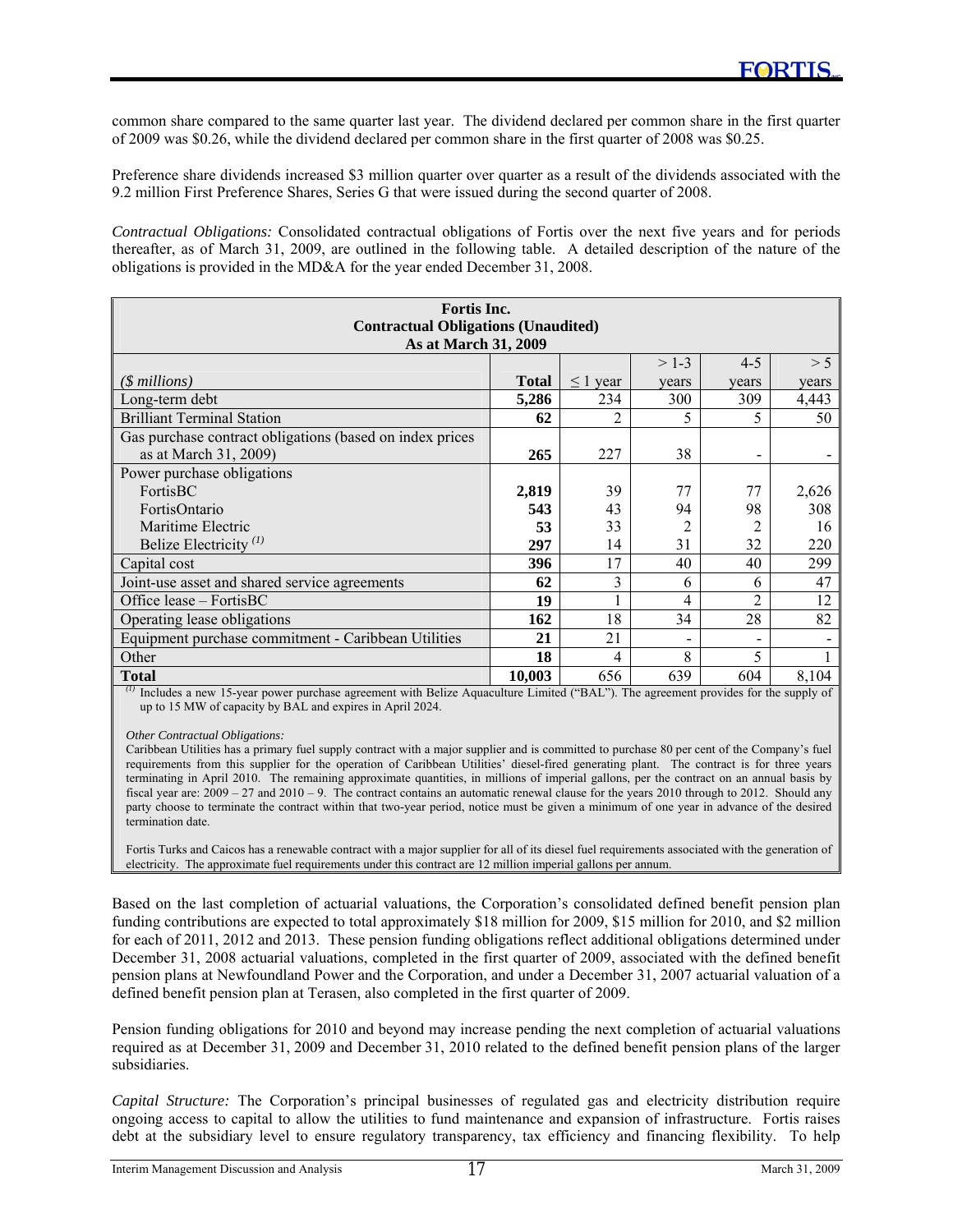ensure access to capital, the Corporation targets a consolidated long-term capital structure containing approximately 40 per cent equity, including preference shares, and 60 per cent debt, as well as investment-grade credit ratings.

Each of the Corporation's regulated utilities maintains its own capital structure in line with the deemed capital structure reflected in its customer rates.

| Fortis Inc.<br><b>Capital Structure (Unaudited)</b><br>As at                                                                                                                                                             |                       |      |                       |      |  |  |  |  |
|--------------------------------------------------------------------------------------------------------------------------------------------------------------------------------------------------------------------------|-----------------------|------|-----------------------|------|--|--|--|--|
| <b>March 31, 2009</b><br>December 31, 2008                                                                                                                                                                               |                       |      |                       |      |  |  |  |  |
|                                                                                                                                                                                                                          | $(\text{\$millions})$ | (%)  | $(\text{\$millions})$ | (%)  |  |  |  |  |
| Total debt and capital lease obligations (net of cash) $^{(1)}$                                                                                                                                                          | 5,453                 | 59.1 | 5,468                 | 59.5 |  |  |  |  |
| Preference shares <sup>(2)</sup>                                                                                                                                                                                         | 667                   | 7.2  | 667                   | 7.3  |  |  |  |  |
| Common shareholders' equity                                                                                                                                                                                              | 3,116                 | 33.7 | 3,046                 | 33.2 |  |  |  |  |
| 100.0<br>9,181<br><b>Total</b><br>9,236<br>100.0                                                                                                                                                                         |                       |      |                       |      |  |  |  |  |
| (I)<br>Includes long-term debt and capital lease obligations, including current portion, and short-term borrowings, net of cash<br>(2)<br>Includes preference shares classified as both long-term liabilities and equity |                       |      |                       |      |  |  |  |  |

The consolidated capital structure of Fortis is presented in the following table.

The change in the capital structure was driven by net earnings applicable to common shares, net of common share dividends, of \$48 million during the first quarter of 2009.

The Corporation's credit ratings are as follows:

l

| Standard & Poor's (" $S\&P$ ") | A- (long-term corporate and unsecured debt credit rating) |
|--------------------------------|-----------------------------------------------------------|
| <b>DBRS</b>                    | BBB(high) (unsecured debt credit rating)                  |

The credit ratings reflect the diversity of the operations of Fortis, the stand-alone nature and financial separation of each of the regulated subsidiaries of Fortis, management's commitment to maintaining low levels of debt at the holding company level and the continued focus of Fortis on pursuing the acquisition of stable regulated utilities.

*Capital Program*: The Corporation's principal businesses of regulated gas and electricity distribution are capital intensive. Capital investment in infrastructure is required to ensure continued and enhanced performance, reliability and safety of the gas and electricity systems and to meet customer growth. All costs considered to be maintenance and repairs are expensed as incurred. Costs related to replacements, upgrades and betterments of capital assets are capitalized as incurred.

During the first quarter of 2009, gross consolidated capital expenditures were \$219 million. A breakdown of gross capital expenditures by segment for the first quarter of 2009 is provided in the following table.

| Fortis Inc.<br>Gross Capital Expenditures (Unaudited) (1)<br>Quarter Ended March 31, 2009<br>(\$millions) |                                                                                                                                                                                                                                                                                                                                                                                                                                                                                                 |    |    |    |     |    |  |  |     |
|-----------------------------------------------------------------------------------------------------------|-------------------------------------------------------------------------------------------------------------------------------------------------------------------------------------------------------------------------------------------------------------------------------------------------------------------------------------------------------------------------------------------------------------------------------------------------------------------------------------------------|----|----|----|-----|----|--|--|-----|
| Terasen Gas<br>Companies $^{(2)}$                                                                         | Other<br><b>Total</b><br>Regulated<br><b>Regulated</b><br>Non-<br><b>Regulated</b><br>Fortis<br>Newfoundland<br>Utilities -<br>Utilities -<br>Utilities -<br>Regulated -<br><b>Fortis</b><br>Alberta $^{(2)(3)}$<br>FortisBC $^{(2)}$<br>Power $^{(2)}$<br>Utility $(4)$<br>Canadian $^{(2)}$<br>Canadian<br><b>Properties</b><br>Caribbean<br><b>Total</b>                                                                                                                                     |    |    |    |     |    |  |  |     |
| 50                                                                                                        | 90                                                                                                                                                                                                                                                                                                                                                                                                                                                                                              | 22 | 13 | 12 | 187 | 20 |  |  | 219 |
|                                                                                                           | $(1)$ Relates to utility capital assets, income producing properties and intangible assets and includes expenditures associated with assets under construction<br><sup>(2)</sup> Includes asset removal and site restoration expenditures, net of salvage proceeds, which are permissible in rate base<br>Includes payments made to the AESO for investment in transmission capital projects<br>Includes non-regulated generation, non-regulated gas utility and Corporate capital expenditures |    |    |    |     |    |  |  |     |

Gross consolidated capital expenditures for 2009 are expected to be approximately \$1 billion, unchanged from that disclosed in the MD&A for the year ended December 31, 2008. Planned capital expenditures are based on detailed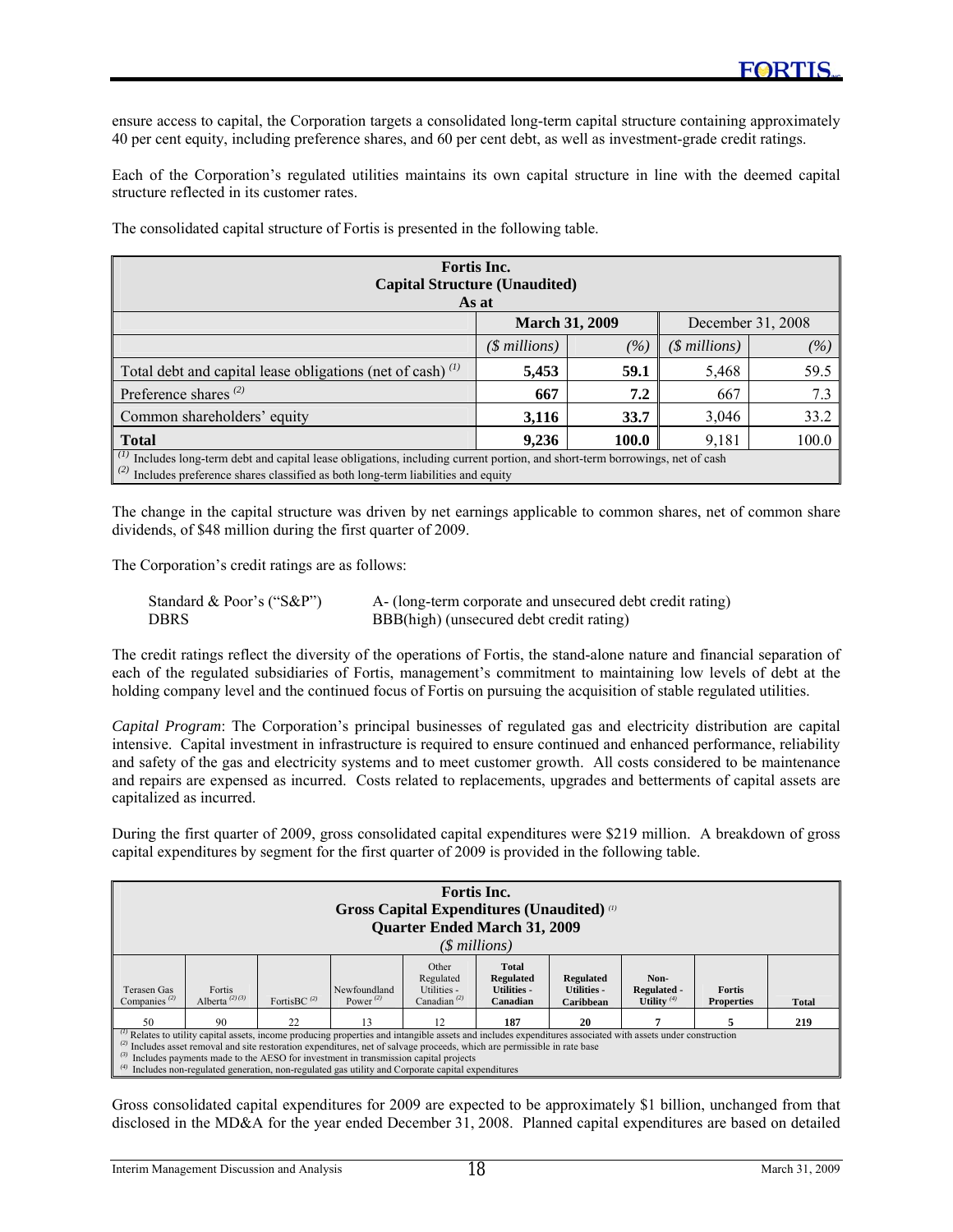forecasts of energy demand, weather, cost of labour and materials, as well as other factors, including economic conditions, which could change and cause actual expenditures to differ from forecasts.

There were no significant changes in the overall expected level, nature and timing of certain capital projects from those disclosed in the MD&A for the year ended December 31, 2008, except as described below for FortisAlberta.

FortisAlberta has revised its forecasted capital expenditures related to the replacement of conventional meters with new Automated Meter Infrastructure ("AMI") technology. In response to the direction of the Alberta Department of Energy on AMI capabilities, FortisAlberta has adjusted the scope of its planned AMI program, which has contributed to an increase in the expected overall cost of the project to \$161 million from \$124 million as disclosed in the MD&A for the year ended December 31, 2008.

Over the next five years, consolidated gross capital expenditures are expected to total approximately \$4.5 billion. Approximately \$3.1 billion of the capital spending is expected to be incurred at the Regulated Electric Utilities, driven by FortisAlberta, FortisBC and the Corporation's regulated utility operations in the Caribbean. Approximately \$1.2 billion is expected to be incurred at the Regulated Gas Utilities. Capital expenditures at the Regulated Utilities are subject to regulatory approval. Non-regulated capital expenditures are expected to total approximately \$200 million over the same period.

*Cash Flow Requirements:* At the operating subsidiary level, it is expected that operating expenses and interest costs will generally be paid out of subsidiary operating cash flows, with varying levels of residual cash flow available for subsidiary capital expenditures and/or dividend payments to Fortis. Borrowings under credit facilities may be required from time to time to support seasonal working capital requirements. Cash required to complete subsidiary capital expenditure programs is also expected to be financed from a combination of borrowings under credit facilities, equity injections from Fortis and long-term debt issues.

The Corporation's ability to service its debt obligations and pay dividends on its common and preference shares is dependent on the financial results of the operating subsidiaries and the related cash payments from these subsidiaries. Certain regulated subsidiaries may be subject to restrictions which may limit their ability to distribute cash to Fortis. Cash required of Fortis to support subsidiary capital expenditure programs and finance acquisitions is expected to be derived from a combination of borrowings under the Corporation's committed credit facility and proceeds from the issuance of common shares, preference shares and long-term debt. Depending on the timing of cash payments from the subsidiaries, borrowings under the Corporation's committed credit facility may be required from time to time to support the servicing of debt and payment of dividends.

Management expects consolidated long-term debt maturities and repayments to average approximately \$170 million annually over the next five years. The combination of available credit facilities and low annual debt maturities and repayments provide the Corporation and its subsidiaries with flexibility in the timing of access to the debt and equity capital markets.

Fortis and its subsidiaries, except for Belize Electricity, were in compliance with debt covenants as at March 31, 2009 and are expected to remain compliant throughout 2009.

As a result of the regulator's Final Decision on Belize Electricity's 2008/2009 Rate Application, Belize Electricity does not meet certain debt covenant financial ratios related to loans totalling \$9 million (BZ\$14 million), as at March 31, 2009, with the International Bank for Reconstruction and Development and the Caribbean Development Bank. The Company has informed the lenders of the defaults and has requested appropriate waivers. Belize Electricity is also in default of certain debt covenants, which has resulted in the utility being prohibited from incurring new indebtedness or declaring dividends.

As at March 31, 2009, the Corporation and its subsidiaries had consolidated authorized lines of credit of \$2.2 billion, of which \$1.6 billion was unused, including \$544 million unused under the Corporation's \$600 million committed revolving credit facility. The credit facilities are syndicated almost entirely with the seven largest Canadian banks, with no one bank holding more than 25 per cent of these facilities. Approximately \$2.0 billion of the total credit facilities are committed facilities, the majority of which have maturities between 2011 and 2013.

l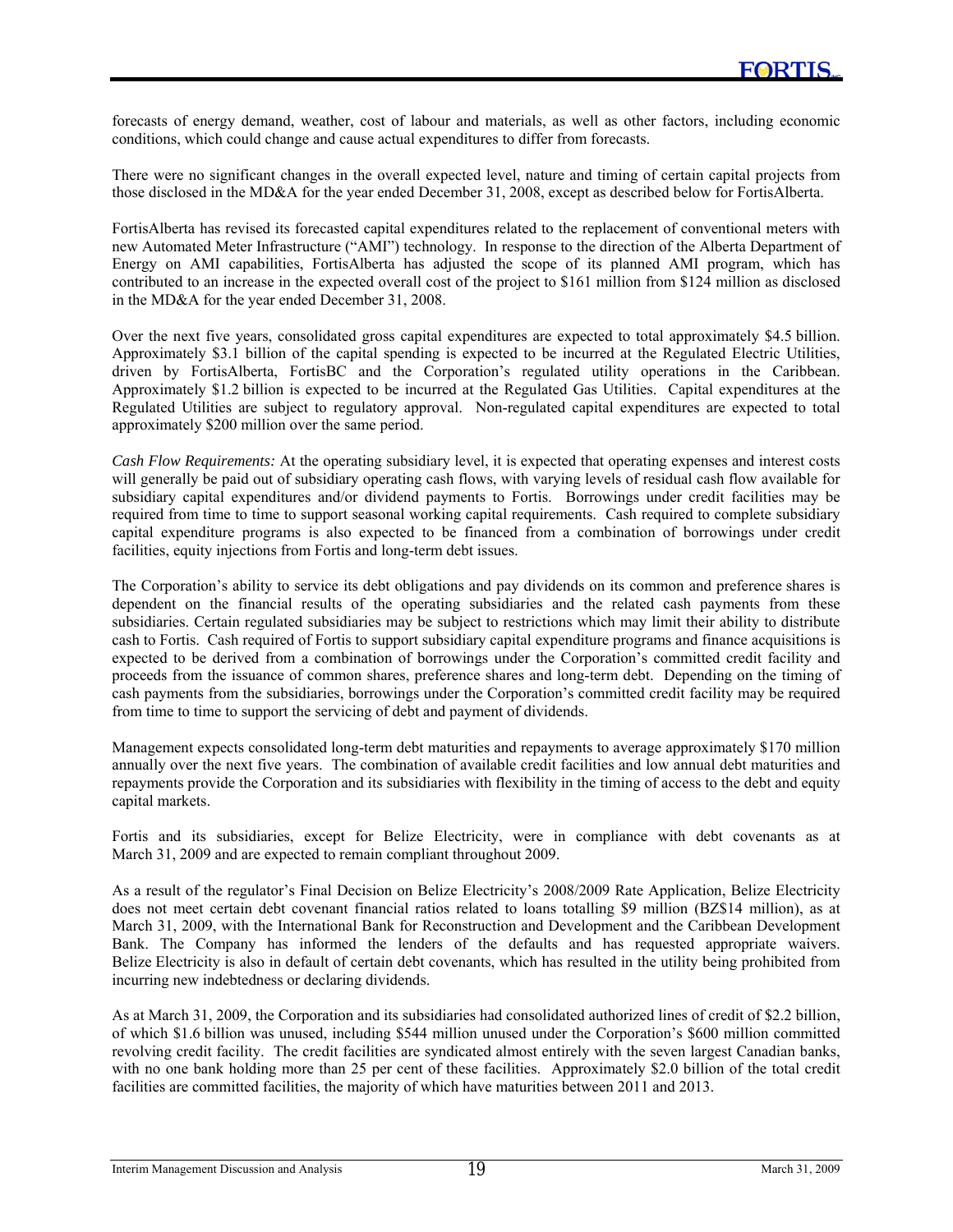| Fortis Inc.                                                                                                                                                                                                                                      |                  |       |                  |       |       |  |  |  |  |  |
|--------------------------------------------------------------------------------------------------------------------------------------------------------------------------------------------------------------------------------------------------|------------------|-------|------------------|-------|-------|--|--|--|--|--|
| <b>Credit Facilities (Unaudited)</b><br>Total as at<br>Total as at<br>December 31.<br>March 31,<br><b>Regulated</b><br><b>Fortis</b><br>Corporate and<br><b>Utilities</b><br>2008<br>$(S$ millions)<br><b>Properties</b><br>2009<br><b>Other</b> |                  |       |                  |       |       |  |  |  |  |  |
| Total credit facilities                                                                                                                                                                                                                          | 715              | 1,502 | 13               | 2,230 | 2,228 |  |  |  |  |  |
| Credit facilities utilized:                                                                                                                                                                                                                      |                  |       |                  |       |       |  |  |  |  |  |
| Short-term borrowings                                                                                                                                                                                                                            | $\overline{a}$   | (261) |                  | (261) | (410) |  |  |  |  |  |
| Long-term debt                                                                                                                                                                                                                                   | (56)             | (165) |                  | (221) | (224) |  |  |  |  |  |
| Letters of credit outstanding                                                                                                                                                                                                                    | $\left(1\right)$ | (102) | $\left(1\right)$ | (104) | (104) |  |  |  |  |  |
| Credit facilities available                                                                                                                                                                                                                      | 658              | 974   | 12               | 1,644 | 1,490 |  |  |  |  |  |

The following table outlines the credit facilities of the Corporation and its subsidiaries.

At March 31, 2009 and December 31, 2008, certain borrowings under the Corporation's and subsidiaries' credit facilities have been classified as long-term debt. These borrowings are under long-term committed credit facilities and management's intention is to refinance these borrowings with long-term permanent financing during future periods.

#### **Regulated Utilities**

l

During the first quarter of 2009, FortisBC negotiated amendments to its \$150 million unsecured committed revolving credit facility, including extending the maturity date of the \$50 million portion of the facility to May 2012 from May 2011 and extending the maturity date of the \$100 million portion of the facility to May 2010 from May 2009. The amended credit facility agreement is expected to be finalized during the second quarter of 2009.

In March 2009, Maritime Electric renegotiated its \$50 million demand credit facility and had it converted into a 364-day revolving committed credit facility.

During the second quarter of 2009, Terasen Inc. expects to renegotiate its \$100 million committed revolving credit facility that matures in May 2009.

#### **FINANCIAL INSTRUMENTS**

The carrying values of financial instruments included in current assets, current liabilities, other assets and deferred credits in the consolidated balance sheets of Fortis approximate their fair value, reflecting the short-term maturity, normal trade credit terms and/or nature of these instruments. The fair value of long-term debt is calculated by using quoted market prices when available. When quoted market prices are not available, the fair value is determined by discounting the future cash flows of the specific debt instrument at an estimated yield to maturity equivalent to benchmark government bonds or treasury bills, with similar terms to maturity, plus a market credit risk premium equal to that of issuers of similar credit quality. Since the Corporation does not intend to settle the long-term debt prior to maturity, the fair value estimate does not represent an actual liability and, therefore, does not include exchange or settlement costs. The fair value of the Corporation's preference shares is determined using quoted market prices.

The carrying and fair values of the Corporation's consolidated long-term debt and preference shares were as follows.

| Fortis Inc.                                                                                                                                                              |                                          |                   |                |            |  |  |  |
|--------------------------------------------------------------------------------------------------------------------------------------------------------------------------|------------------------------------------|-------------------|----------------|------------|--|--|--|
|                                                                                                                                                                          | <b>Financial Instruments (Unaudited)</b> |                   |                |            |  |  |  |
| As at March 31, 2009<br>As at December 31, 2008                                                                                                                          |                                          |                   |                |            |  |  |  |
|                                                                                                                                                                          |                                          | <b>Estimated</b>  |                | Estimated  |  |  |  |
| $(S$ millions)                                                                                                                                                           | <b>Carrying Value</b>                    | <b>Fair Value</b> | Carrying Value | Fair Value |  |  |  |
| Long-term debt, including current portion $\binom{1}{1}$                                                                                                                 | 5,251                                    | 5,239             | 5,088          | 4,959      |  |  |  |
| Preference shares, classified as debt <sup>(2)</sup>                                                                                                                     | 320                                      | 327               | 329<br>320     |            |  |  |  |
| <sup>(1)</sup> Carrying value at March 31, 2009 is net of unamortized deferred financing costs of \$35 million (December 31, 2008 - \$34 million).                       |                                          |                   |                |            |  |  |  |
| (2)<br>Preference shares classified as equity do not meet the definition of a financial instrument; however, the estimated fair value of the Corporation's \$347 million |                                          |                   |                |            |  |  |  |
| preference shares classified as equity was \$303 million as at March 31, 2009 (December 31, 2008: carrying value \$347 million; fair value \$268 million).               |                                          |                   |                |            |  |  |  |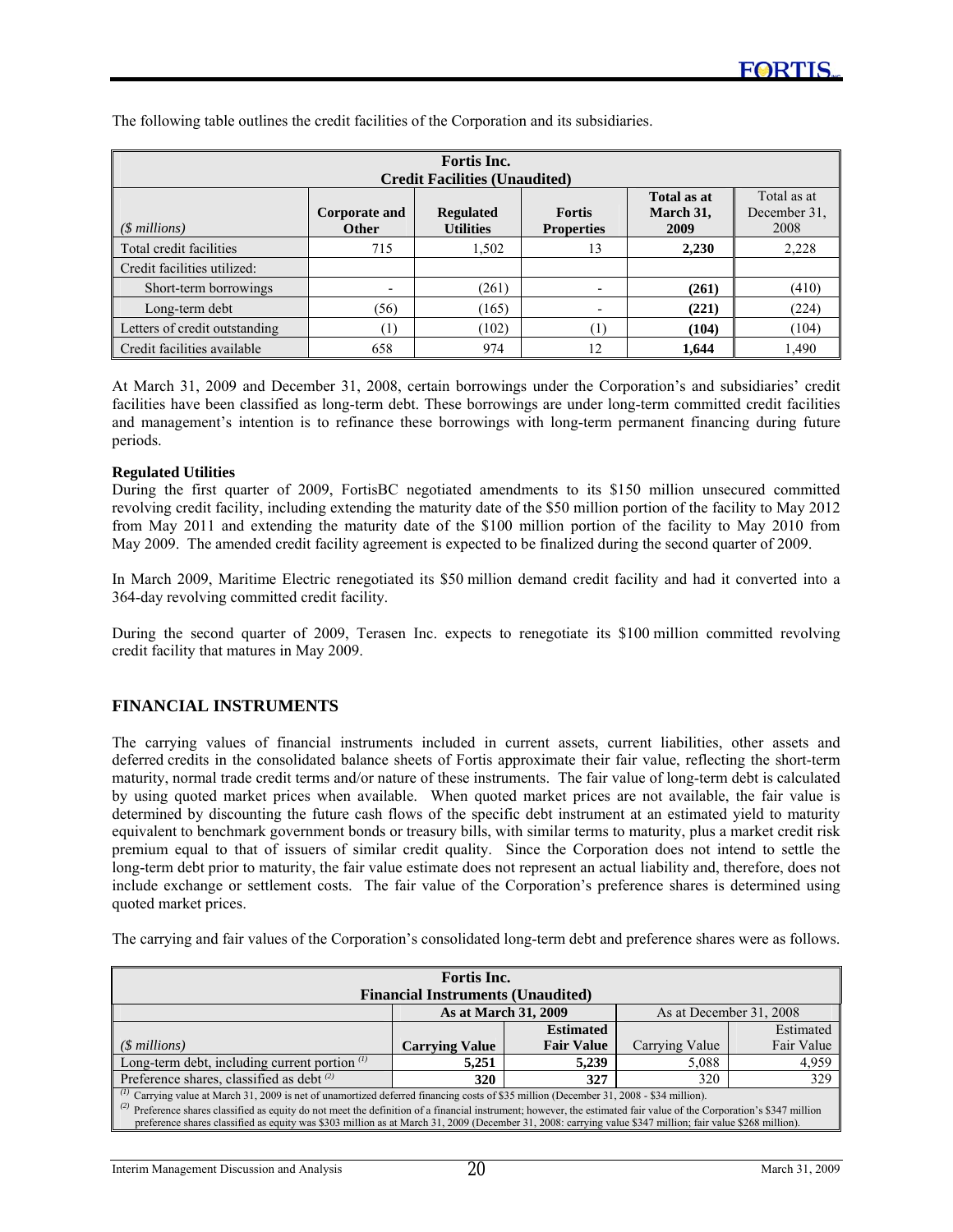*Risk Management:* The Corporation's earnings from, and net investment in, self-sustaining foreign subsidiaries are exposed to fluctuations in the US dollar-to-Canadian dollar exchange rate. The Corporation has effectively decreased the above exposure through the use of US dollar borrowings at the corporate level. The foreign exchange gain or loss on the translation of US dollar-denominated interest expense partially offsets the foreign exchange loss or gain on the translation of the Corporation's foreign subsidiaries' earnings, which are denominated in US dollars or a currency pegged to the US dollar. Belize Electricity's reporting currency is the Belizean dollar, while the reporting currency of Caribbean Utilities, FortisUS Energy Corporation, Belize Electric Company Limited, and Fortis Turks and Caicos is the US dollar. The Belizean dollar is pegged to the US dollar at BZ\$2.00 = US\$1.00. As at March 31, 2009, all of the Corporation's US\$403 million corporately held long-term debt had been designated as a hedge of a portion of the Corporation's foreign net investments. Foreign currency exchange rate fluctuations associated with the translation of the Corporation's corporately held US dollar borrowings designated as hedges are recorded in other comprehensive income and serve to help offset unrealized foreign currency gains and losses on the foreign net investments, which are also recorded in other comprehensive income. As at March 31, 2009, the Corporation had approximately US\$125 million in foreign net investments remaining to be hedged.

The Corporation and its subsidiaries also hedge exposures to fluctuations in interest rates, foreign exchange rates and natural gas prices through the use of derivative financial instruments. The Corporation and its subsidiaries do not hold or issue derivative financial instruments for trading purposes.

| Fortis Inc.<br><b>Derivative Financial Instruments (Unaudited)</b> |                                                 |                               |                                                 |                                                                           |                                     |                                           |  |
|--------------------------------------------------------------------|-------------------------------------------------|-------------------------------|-------------------------------------------------|---------------------------------------------------------------------------|-------------------------------------|-------------------------------------------|--|
|                                                                    | As at March 31, 2009<br>As at December 31, 2008 |                               |                                                 |                                                                           |                                     |                                           |  |
| Asset (Liability)<br>Interest rate swaps                           | Term to<br>maturity<br>(vears)<br>$\lt 2$       | Number of<br><b>Contracts</b> | Carrying<br><b>Value</b><br>$(S$ millions)<br>٠ | <b>Estimated</b><br><b>Fair Value</b><br>$($$ millions)<br>$\blacksquare$ | Carrying<br>Value<br>$(S$ millions) | Estimated<br>Fair Value<br>$($$ millions) |  |
| Foreign exchange forward contract                                  | $\sim$ 2                                        |                               | 8                                               | 8                                                                         |                                     |                                           |  |
| Natural gas derivatives:                                           |                                                 |                               |                                                 |                                                                           |                                     |                                           |  |
| Swaps and options                                                  | Up to $2.5$                                     | 189                           | (172)                                           | (172)                                                                     | (84)                                | (84)                                      |  |
| Gas purchase contract premiums                                     | Up to $2.5$                                     | 32                            |                                                 |                                                                           | (8)                                 | (8)                                       |  |

The following table summarizes the valuation of the Corporation's consolidated derivative financial instruments.

The interest rate swaps are held by Fortis Properties and are designated as hedges of the cash flow risk related to floating-rate long-term debt and mature in July 2009 and October 2010. The effective portion of changes in the value of the interest rate swaps at Fortis Properties is recorded in other comprehensive income.

The foreign exchange forward contract is held by TGVI and is designated as a hedge of the cash flow risk related to approximately US\$55 million required to be paid under a contract for the construction of a liquefied natural gas storage facility. The natural gas derivatives are held by the Terasen Gas companies and are used to fix the effective purchase price of natural gas as the majority of the natural gas supply contracts have floating, rather than fixed, prices. The changes in the fair values of the foreign exchange forward contract and natural gas derivatives are deferred as a regulatory asset or liability, subject to regulatory approval, for recovery from, or refund to, customers in future rates. The fair value of the foreign exchange forward contract was recorded in accounts receivable as at March 31, 2009 and as at December 31, 2008. The fair values of the natural gas derivatives were recorded in accounts payable (\$170 million) as at March 31, 2009 (December 31, 2008 - accounts payable \$92 million).

The interest rate swaps are valued at the present value of future cash flows based on published forward future interest rate curves. The foreign exchange forward contract is valued using the present value of future cash flows based on published forward future foreign exchange market rate curves. The fair values of the natural gas derivatives reflect the estimated amounts, based on published forward curves, that the Terasen Gas companies would have to receive or pay if forced to settle all outstanding contracts at the balance sheet date.

The fair value of the Corporation's financial instruments, including derivatives, reflects a point-in-time estimate based on current and relevant market information about the instruments as at the balance sheet dates. The estimates cannot be determined with precision as they involve uncertainties and matters of judgment and, therefore, may not be relevant in predicting the Corporation's future earnings or cash flows.

l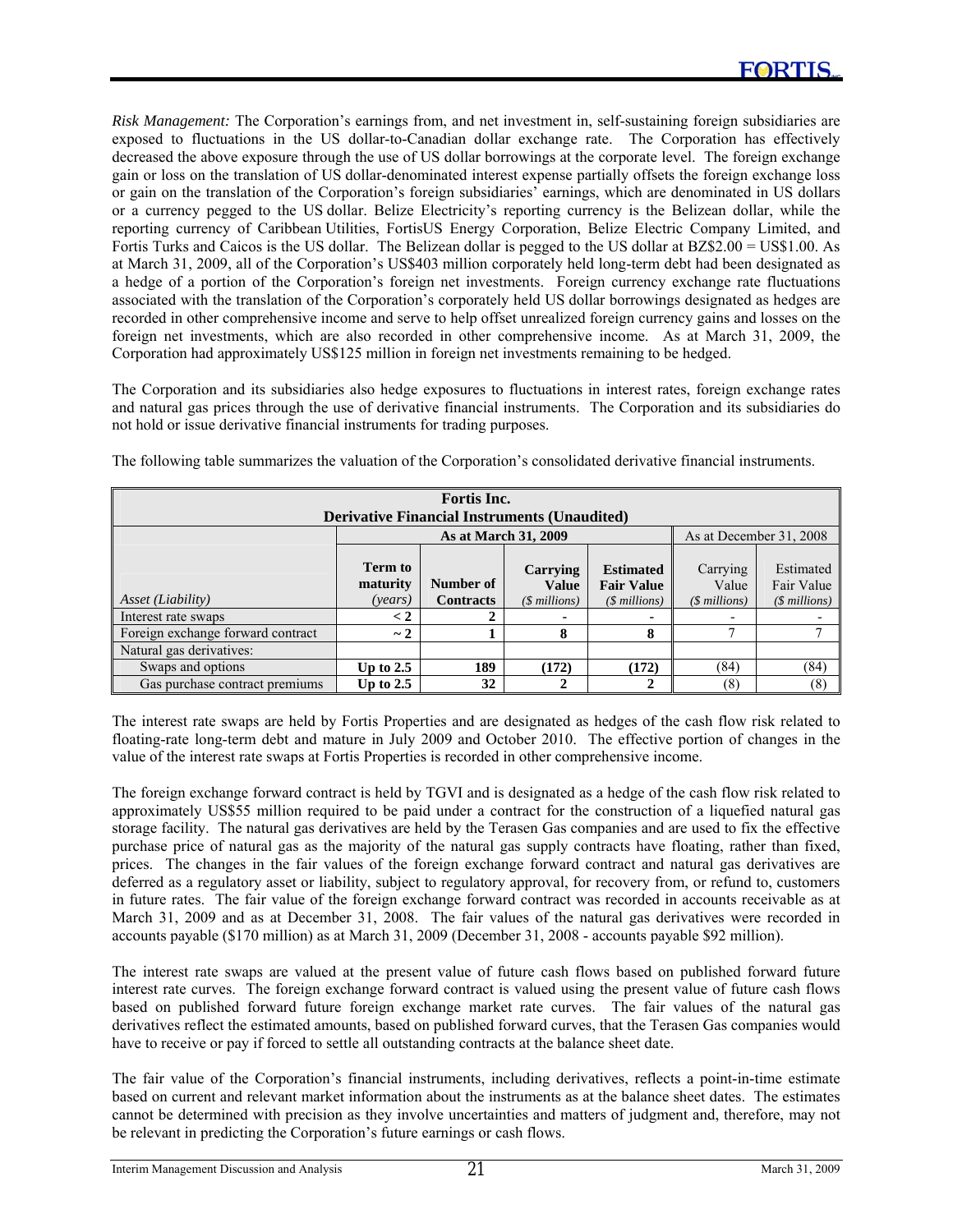#### **OFF-BALANCE SHEET ARRANGEMENTS**

As at March 31, 2009, the Corporation had no off-balance sheet arrangements such as transactions, agreements or contractual arrangements with unconsolidated entities, structured finance entities, special purpose entities or variable interest entities that are reasonably likely to materially affect liquidity or the availability of, or requirements for, capital resources.

#### **BUSINESS RISK MANAGEMENT**

l

A detailed discussion of the Corporation's significant business risks is provided in the MD&A for the year ended December 31, 2008. There were no changes in the Corporation's significant business risks during the first quarter of 2009 from those disclosed in the MD&A for the year ended December 31, 2008, except for that described below.

*Labour Relations*: The two collective agreements governing Newfoundland Power's unionized employees represented by the International Brotherhood of Electrical Workers, Local 1620, were ratified by the union in February and April 2009. The collective agreements are effective October 1, 2008 and expire on September 30, 2011.

#### **Impacts of Global Economic Downturn**

The significant impacts of the global economic downturn on the Corporation are provided below. The impacts are comparable with those disclosed in the MD&A for the year ended December 31, 2008.

*Capital Expenditures:* Gross consolidated capital expenditures are expected to be approximately \$1 billion for 2009 and \$4.5 billion over the next five years. Planned capital expenditures are based on detailed forecasts of customer demand, weather, and cost of labour and materials, as well as other factors, including economic conditions, which could change and cause actual expenditures to differ from forecasts. Significantly reduced energy demand in the Corporation's service territories, as a result of a severe and prolonged downturn in economic conditions, could reduce capital spending which would, in turn, impact rate base and earnings' growth.

*Cash Flows:* The Corporation does not expect any significant decrease in consolidated annual operating cash flows for 2009, as a result of the continued downturn in the global economy in 2009. The subsidiaries expect to be able to source the cash required to fund their 2009 capital expenditure programs.

*Cost of and Access to Capital:* The volatility in the global financial and capital markets may increase the cost of, and affect the timing of issuance of, long-term capital by the Corporation and its utilities in 2009. While the cost of borrowing is expected to increase, as new long-term debt is expected to be issued at higher rates due to an increase in credit spreads, the Corporation and its utilities expect to continue to have reasonable access to capital in the near to medium terms. In February 2009, FortisAlberta and TGI each raised \$100 million of 30-year unsecured debentures at 7.06 percent and 6.55 per cent, respectively. The rates obtained were, on average, 100 basis points higher than what would have been obtained during the same period in 2008. The cost of renewed and extended credit facilities may also increase going forward; however, any increased interest expense and/or fees are not expected to have a material financial impact on the Corporation and its utilities in 2009, as the majority of the total committed credit facilities have maturities between 2011 and 2013. Due to the regulated nature of the Corporation's utilities, increased borrowing costs are eligible to be recovered in future customer rates.

*Regulated Allowed Returns:* The ROE adjustment mechanisms tied to long-term Canada bond yields utilized at the Terasen Gas companies, FortisAlberta, FortisBC and Newfoundland Power have resulted in allowed ROEs that are not reflective of the increased cost of capital exhibited by deteriorating financial market conditions, the result of which may negatively impact the regulated utilities' financial condition, results of operations and cash flows. To address the above, TGI and TGVI will be applying for a review of the current generic ROE adjustment mechanisms and the deemed equity component of their capital structures in conjunction with the filing of their 2010 revenue requirements applications, expected during the summer of 2009. Certain Canadian regulators are starting to review the ROE adjustment mechanisms in light of current financial market conditions. FortisAlberta is currently engaged in a Generic Cost of Capital Proceeding with its regulator to review 2009 ROE calculations and capital structure levels for gas, electric and pipeline utilities in Alberta that are regulated by the AUC. The National Energy Board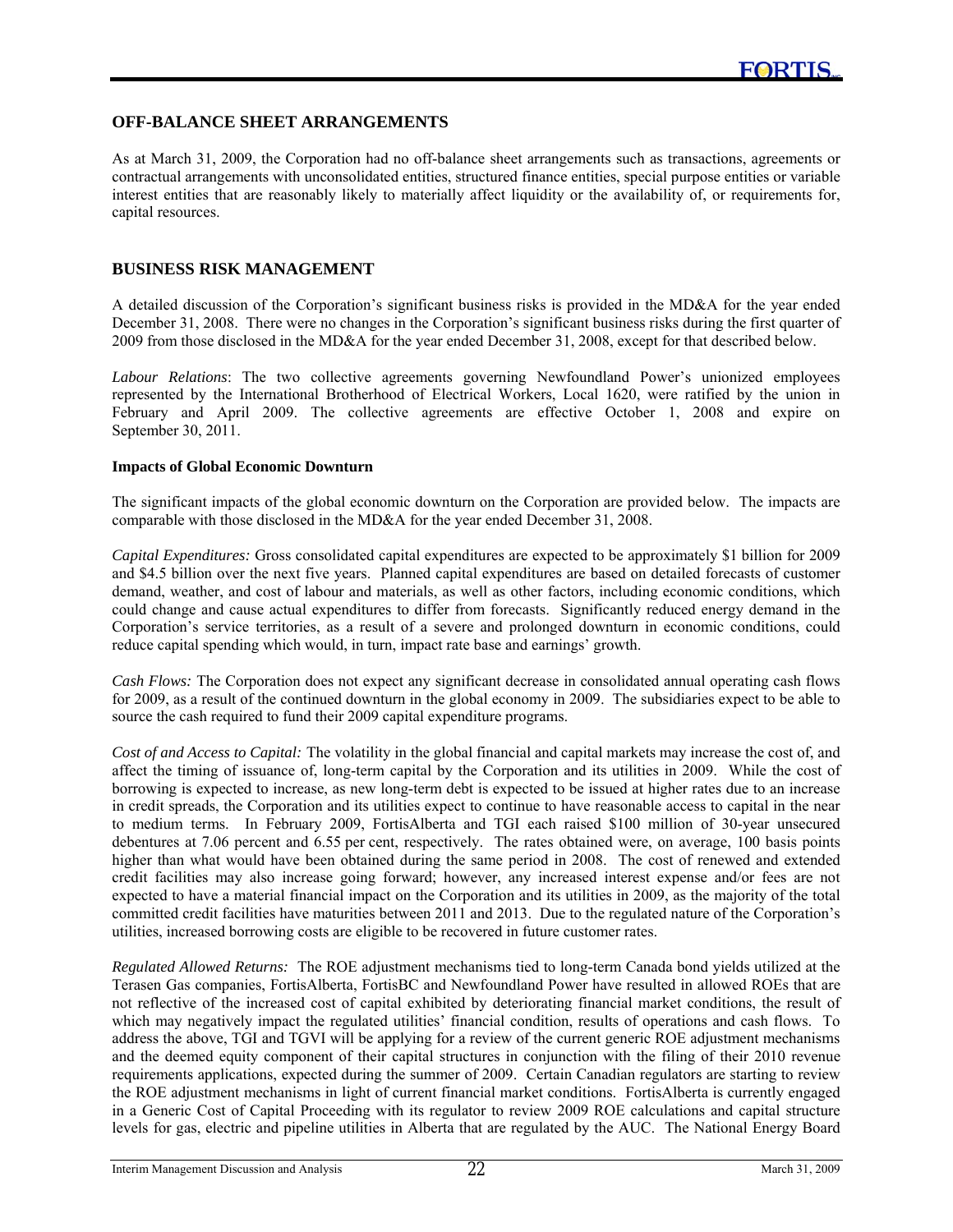("NEB") is also undertaking a review of cost of capital and ROE levels and recently issued a decision increasing the regulated total cost of capital of Trans Quebec & Maritimes Inc. ("TQM"), a Canadian regulated natural gas pipeline utility, which translated into an approximate 100 basis points increase in TQM's allowed ROE for 2008. The increase in the total cost of capital and allowed ROE was the result of a change in methodology which now takes into account financial market information which considers, among other things, changes that have impacted financial markets and economic conditions. The NEB is an independent federal agency that regulates several parts of Canada's energy industry. In March 2009, the OEB announced that it is initiating a consultative process with utilities in Ontario that it regulates to help it determine whether current economic and financial market conditions warrant an adjustment to any cost of capital parameter values determined in accordance with current established methodology.

*Results of Operations:* Achieving organic revenue and earnings growth at Fortis Properties' Hospitality Division may prove challenging in 2009 as a result of the continued downturn in the global economy and its impact on leisure and business travel and hotel stays. In the Caribbean, the level of, and fluctuations in, tourism and related activities, which are closely tied to economic conditions, influence electricity sales as it impacts electricity demand of the large hotels and condominium complexes that are serviced by the Corporation's regulated utilities in that region. As a result, electricity sales growth at the Corporation's Regulated Caribbean Electric Utilities in 2009 is anticipated to be approximately 3 per cent, down slightly from approximately 4 per cent previously disclosed in the MD&A for the year ended December 31, 2008. Electricity sales growth was approximately 6 per cent for 2008. While tourist arrivals to, and related hotel occupancies in, the Caribbean region for 2009 are expected to be lower than last year, tourists to the region typically are of a high-income bracket and are less affected by a recessionary environment. Consequently, tourist arrivals are expected to persist in 2009; albeit diminished in quantity.

Higher energy prices can result in reduced consumption by customers. Natural gas and crude oil exploration and production activities in certain of the Corporation's service territories are closely correlated with natural gas and crude oil prices. The level of these activities can influence energy demand affecting local energy sales in some of the Corporation's service territories.

*Defined Benefit Pension Plans:* The fair value of the Corporation's consolidated defined benefit pension plan assets decreased approximately 14 per cent during 2008, mainly due to unfavourable market conditions. Market-driven changes impacting the performance of pension plan assets and the discount rates may result in material changes in future pension funding requirements and pension expense. The decline in fair value of the pension plan assets is expected to have the impact of increasing the Corporation's consolidated defined benefit pension plan funding obligations. The full impact of the decrease in the fair value of the pension plan assets on future funding obligations is not determinable until the next completion of actuarial valuations. With the exception of the defined benefit pension plans at Newfoundland Power and the Corporation and one of the defined benefit pension plans at Terasen, the next scheduled actuarial valuations for funding purposes for defined benefit pension plans of the larger subsidiaries are not until December 31, 2009 and December 31, 2010. Based on actuarial valuations completed during the first quarter of 2009 for defined benefit pension plans at Newfoundland Power and the Corporation and one of the defined benefit pension plans at Terasen, consolidated pension funding obligations for 2009 and 2010 are expected to increase by approximately \$1 million and \$3 million, respectively, and to increase by approximately \$2 million in each of 2011, 2012 and 2013 from what was disclosed in the MD&A for the year ended December 31, 2008. Fortis expects defined benefit pension plan funding requirements to be sourced primarily from a combination of cash generated from operations and amounts available for borrowing under existing credit facilities.

The discount rates used to determine defined benefit pension expense for 2009 have increased compared to rates used to determine defined benefit pension expense for 2008, as a result of the impact of increased credit risk spreads on investment-grade corporate bonds due to volatility in the capital markets. Fortis expects no material increase in its consolidated pension expense for 2009 related to its defined benefit pension plans. The amortization of 2008 losses associated with the pension plan assets is expected to be largely offset by the impact of higher assumed discount rates. Consolidated defined benefit pension plan expense for 2009 will not be materially impacted by the outcome of the actuarial valuations completed for the defined benefit pension plans at Newfoundland Power and the Corporation and one of the defined benefit pension plans at Terasen during the first quarter of 2009.

Any increase in future pension funding requirements and/or pension expense at the regulated utilities is expected to be recovered from, or refunded to, customers in future rates, subject to forecast risk. At the Terasen Gas companies and FortisBC, however, actual pension expense above or below the forecast pension expense approved for recovery

l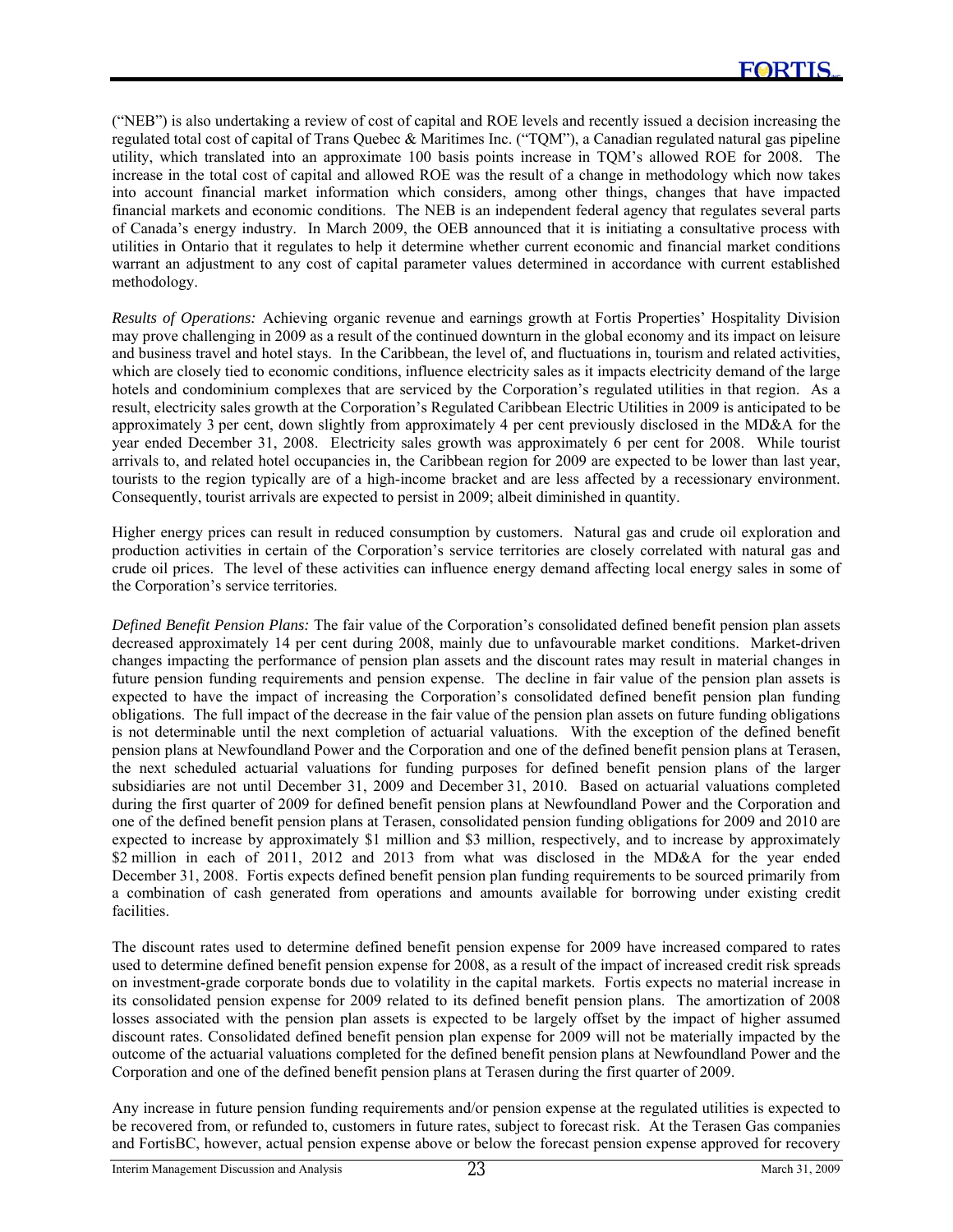in customer rates for the year is subject to deferral account treatment for recovery from, or refund to, customers in future rates, subject to regulatory approval.

*Counterparty Risk:* The Terasen Gas companies are exposed to credit risk in the event of non-performance by counterparties to derivative financial instruments. The Terasen Gas companies are also exposed to significant credit risk on physical off-system sales. The Terasen Gas companies deal with high credit-quality institutions in accordance with established credit approval practices. Due to recent events in the capital markets, including significant government intervention in the banking system, the Terasen Gas companies have further limited the financial counterparties they transact with and have reduced available credit to, or taken additional security from, the physical off-system sales counterparties with which they transact. To date, the Terasen Gas companies have not experienced any counterparty defaults and they do not expect any counterparties to fail to meet their obligations; however, the credit quality of counterparties, as recent events have indicated, can change rapidly.

An extended decline in economic conditions could also impair the ability of customers to pay for gas and electricity consumed, thereby affecting the aging and collection of the utilities' trade receivables.

*Credit Ratings:* Fortis and its regulated utilities do not anticipate any material adverse rating actions by the credit rating agencies in the near term. However, the current global financial crisis has placed increased scrutiny on rating agencies and rating agency criteria which may result in changes to credit rating practices and policies. There were no changes in the credit ratings for the Corporation and its currently rated subsidiaries during the first quarter of 2009. During the first quarter of 2009, Moody's confirmed its existing credit ratings for TGVI, Newfoundland Power, FortisAlberta and FortisBC, and S&P confirmed its existing credit ratings for Maritime Electric and Caribbean Utilities.

#### **CHANGES IN ACCOUNTING STANDARDS**

l

*Rate-Regulated Operations*: Effective January 1, 2009, the Accounting Standards Board ("AcSB") amended: (i) Canadian Institute of Chartered Accountants ("CICA") Handbook Section 1100, *Generally Accepted Accounting Principles*, removing the temporary exemption providing relief to entities subject to rate regulation from the requirement to apply the Section to the recognition and measurement of assets and liabilities arising from rate regulation; and (ii) Section 3465, *Income Taxes* to require the recognition of future income tax liabilities and assets, as well as offsetting regulatory assets and liabilities by entities subject to rate regulation.

Effective January 1, 2009, with the removal of the temporary exemption in Section 1100, the Corporation must now apply Section 1100 to the recognition of assets and liabilities arising from rate regulation. Certain assets and liabilities arising from rate regulation continue to have specific guidance under a primary source of Canadian GAAP that applies only to the particular circumstances described therein, including those arising under Section 1600, *Consolidated Financial Statements*, Section 3061, *Property, Plant and Equipment*, Section 3465*, Income Taxes*, and Section 3475, *Disposal of Long-Lived Assets and Discontinued Operations*. The assets and liabilities arising from rate regulation, as described in Note 4 to the Corporation's 2008 annual audited consolidated financial statements, do not have specific guidance under a primary source of Canadian GAAP. Therefore, Section 1100 directs the Corporation to adopt accounting policies that are developed through the exercise of professional judgment and the application of concepts described in Section 1000, *Financial Statement Concepts*. In developing these accounting policies, the Corporation may consult other sources, including pronouncements issued by bodies authorized to issue accounting standards in other jurisdictions. Therefore, in accordance with Section 1100, the Corporation has determined that all of its regulatory assets and liabilities qualify for recognition under Canadian GAAP and this recognition is consistent with US Statement of Financial Accounting Standards No. 71, *Accounting for the Effects of Certain Types of Regulation*. Therefore, there was no effect on the Corporation's consolidated financial statements as at January 1, 2009 due to the removal of the temporary exemption from Section 1100.

Effective January 1, 2009, Fortis retroactively recognized future income tax assets and liabilities and related regulatory liabilities and assets, without prior period restatement, for the amount of future income taxes expected to be refunded to, or recovered from, customers in future gas and electricity rates. Prior to January 1, 2009, the Terasen Gas companies, FortisAlberta, FortisBC and Newfoundland Power used the taxes payable method of accounting for income taxes. The effect on the Corporation's consolidated financial statements, as at January 1, 2009, of adopting amended Section 3465, *Income Taxes* included an increase in total future income tax liabilities and total future income tax assets of \$487 million and \$15 million, respectively; an increase in regulatory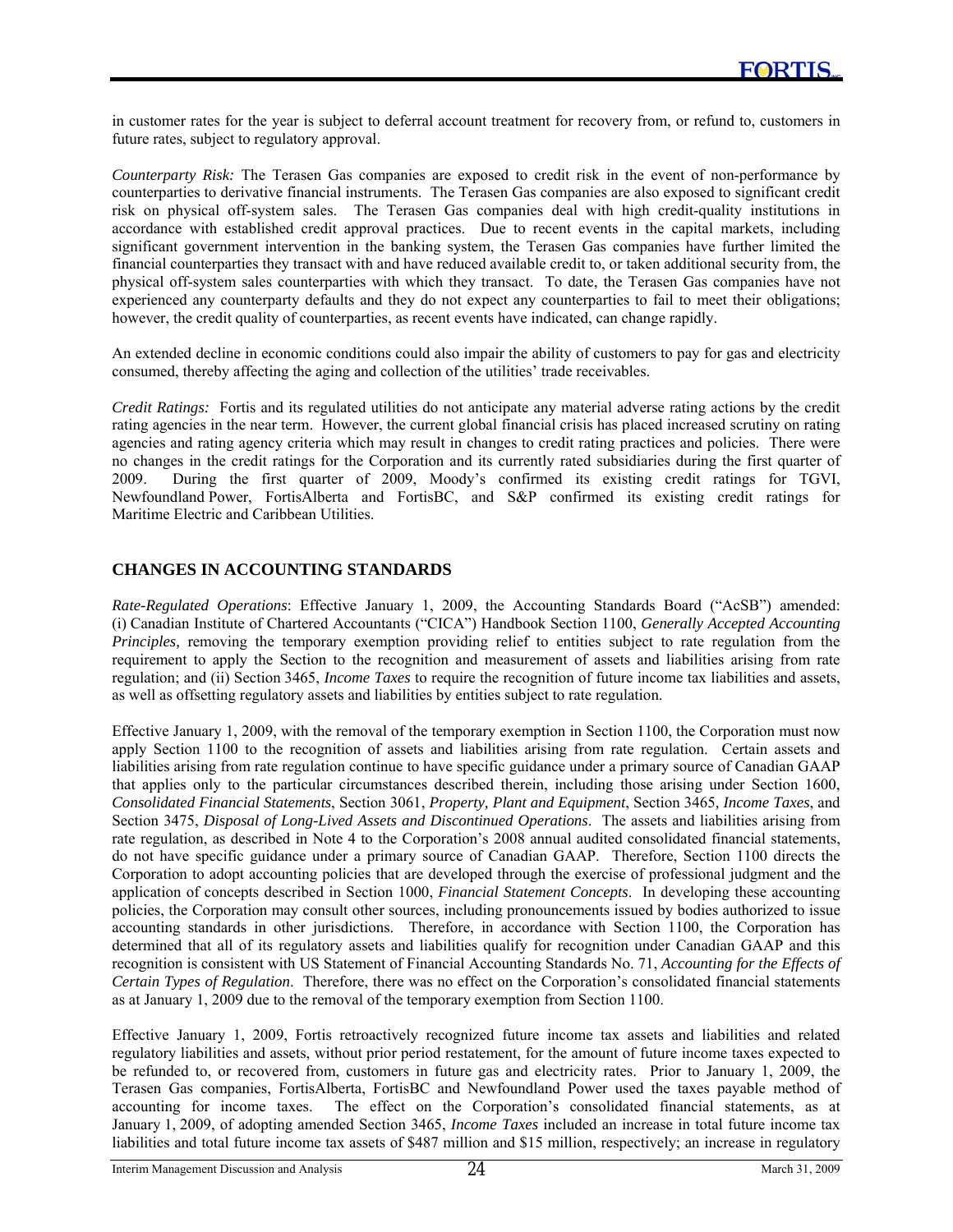assets and regulatory liabilities of \$531 million and \$50 million, respectively; and a combined net \$9 million increase in other assets, utility capital assets, goodwill, income taxes payable and deferred credits associated with the reclassification of future income taxes that were previously netted against these respective balance sheet items. Included in the future income tax assets and liabilities recorded are the future income tax effects of the subsequent settlement of the related regulatory assets and liabilities through customer rates.

*Goodwill and Intangible Assets:* Effective January 1, 2009, the Corporation retroactively adopted the new CICA Handbook Section 3064, *Goodwill and Intangible Assets*. This Section, which replaces Section 3062, *Goodwill and Other Intangible Assets* and Section 3450, *Research and Development Costs,* establishes standards for the recognition, measurement and disclosure of goodwill and intangible assets. As at December 31, 2008, the impact of retroactively adopting Section 3064 was a reclassification of \$260 million to intangible assets and related decreases of \$258 million to utility capital assets, \$1 million to income producing properties and \$1 million to other assets, due to the reclassification of the net book value of land, transmission and water rights, computer software costs, franchise costs, customer contracts and other costs.

*Credit Risk and the Fair Value of Financial Assets and Financial Liabilities*: During the first quarter of 2009, the Corporation adopted the new Emerging Issues Committee ("EIC")-173¸ *Credit Risk and the Fair Value of Financial Assets and Financial Liabilities*, which was issued on January 20, 2009. EIC-173 requires that the Corporation's own credit risk and the credit risk of its counterparties be taken into account in determining the fair value of a financial instrument. As at March 31, 2009, only the Corporation's derivative financial instruments were recorded at fair value, the majority of which were out-of-the-money and recorded as a liability. There was no material effect on the Corporation's interim unaudited consolidated financial statements as a result of adopting EIC-173.

### **FUTURE ACCOUNTING CHANGES**

l

*International Financial Reporting Standards ("IFRS"):* In February 2008, the AcSB confirmed that the use of IFRS will be required in 2011 for publicly accountable enterprises in Canada. On June 27, 2008, the Canadian Securities Administrators ("CSA") issued Staff Notice 52-321, *Early Adoption of IFRS* which indicated that the CSA would be prepared to grant an exemption to allow Canadian financial statement issuers to adopt IFRS early, on a case-by-case basis, provided that they could demonstrate that they met certain conditions. Fortis is not planning to early adopt IFRS. In March 2009, the AcSB issued a second IFRS Omnibus Exposure Draft confirming that publicly accountable enterprises be required to apply IFRS, in full and without modification, on January 1, 2011.

The adoption date of January 1, 2011 will require the restatement, for comparative purposes, of amounts reported by the Corporation for its year ended December 31, 2010 and of the opening balance sheet as at January 1, 2010. The AcSB proposes that CICA Handbook Section 1506, *Accounting Changes*, paragraph 30, which would require an entity to disclose information relating to a new primary source of GAAP that has been issued, but is not yet effective and that the entity has not applied, not be applied with respect to the IFRS Omnibus Exposure Drafts.

Fortis is continuing to assess the financial reporting impacts of the adoption of IFRS and, at this time, the impact on future financial position and results of operations is not reasonably determinable or estimable. Fortis does anticipate a significant increase in disclosure resulting from the adoption of IFRS and is continuing to assess the level of disclosure required as well as systems changes that may be necessary to gather and process the required information.

Fortis commenced its IFRS conversion project in 2007 and has established a formal project governance structure which includes the audit committees, senior management and project teams from each of the Corporation's subsidiaries. Overall project governance, management and support are coordinated by Fortis Inc. Regular reporting occurs to the Audit Committee of the Board of Directors of Fortis and of the subsidiaries, where appropriate. An external expert advisor has been engaged to assist in the IFRS conversion project.

The Corporation's IFRS conversion project consists of three phases: Scoping and Diagnostics, Analysis and Development, and Implementation and Review.

**Phase One:** Scoping and Diagnostics, which involved project planning and staffing and identification of differences between current Canadian GAAP and IFRS, has been completed. The resulting identified areas of accounting difference of highest potential impact to Fortis, based on existing IFRS, are rate-regulated accounting; property,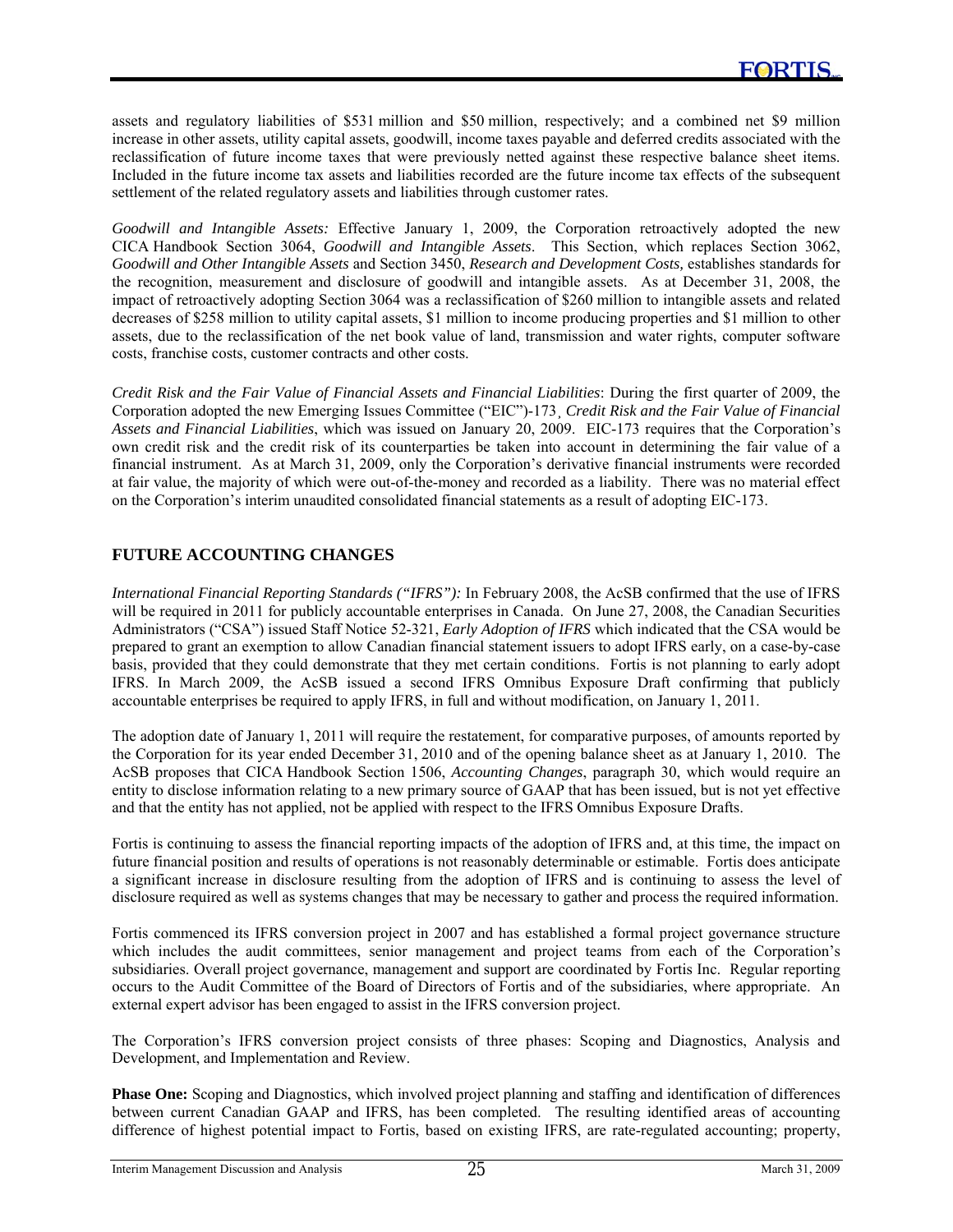plant and equipment; investment property; provisions and contingent liabilities; employee benefits; impairment of assets; income taxes; business combinations; and initial adoption of IFRS under the provisions of IFRS 1, *First-Time Adoption of IFRS*.

**Phase Two:** Analysis and Development is nearing completion and involves detailed diagnostics and evaluation of the financial impacts of various options and alternative methodologies provided for under IFRS; identification and design of operational and financial business processes; initial staff and audit committee training; analysis of IFRS 1 optional exemptions and mandatory exceptions to the general requirement for full retrospective application upon transition to IFRS; summarization of 2011 IFRS disclosure requirements; and development of required solutions to address identified issues.

The Corporation has completed a preliminary assessment of the impacts of adopting IFRS; however, a final assessment cannot be completed at this time pending the outcome of the project on rate-regulated activities that was recently added to the International Accounting Standard Board's ("IASB's") technical agenda. The IASB is expected to issue an exposure draft addressing rate-regulated activities during the third quarter of 2009.

It is anticipated that the adoption of IFRS will have an impact on information systems requirements. Each of the Corporation's subsidiaries is assessing the need for system upgrades or modifications to ensure an efficient conversion to IFRS. As part of Phase Two, information systems plans are being prepared for implementation in Phase Three. The extent of the impact on each of the subsidiary's information systems is not reasonably determinable at this time.

Several regulatory authorities with jurisdiction over the Corporation's regulated utilities have begun their own IFRS projects to determine the nature of any changes that should be made in regulatory accounting requirements in response to IFRS. The Corporation's regulated utilities have worked and will continue to work with their respective regulatory authorities to identify transitional issues and suggest how those issues might be addressed.

**Phase Three:** Implementation and Review, expected to commence mid-year 2009, will involve the execution of changes to information systems and business processes; completion of formal authorization processes to approve recommended accounting policy changes; and further training programs across the Corporation's finance and other affected areas, as necessary. It will culminate in the collection of financial information necessary to compile IFRS-compliant financial statements and reconciliations; embedding of IFRS in business processes and Audit Committee approval of IFRS-compliant financial statements.

Fortis will continue to review all proposed and continuing projects of the IASB, particularly the project on rate-regulated activities that was recently added to the IASB's technical agenda and proposed amendments to IFRS 1 for entities with operations subject to rate regulation, and will participate in any related processes as appropriate.

*Business Combinations:* In January 2009, the AcSB issued new CICA Handbook Section 1582, *Business Combinations,* together with Section 1601, *Consolidated Financial Statements* and Section 1602, *Non-controlling Interests.* These new standards are effective for fiscal years beginning on or after January 1, 2011. As a result of adopting Section 1582, changes in the determination of the fair value of the assets and liabilities of the acquiree will result in a different calculation of goodwill. Such changes include the expensing of acquisition-related costs incurred during a business acquisition, rather than recording them as a capital transaction, and the disallowance of recording restructuring accruals. Section 1582 will affect the recognition of business combinations completed by the Corporation on or after January 1, 2011 and, as a result, may have a material impact on the Corporation's consolidated earnings and financial position.

Section 1601 establishes standards for the preparation of consolidated financial statements. Section 1602 establishes standards for accounting for a non-controlling interest in a subsidiary in consolidated financial statements subsequent to a business combination. The adoption of Sections 1601 and 1602 will result in non-controlling interests being presented as a component of equity, rather than as a liability, on the consolidated balance sheet.

l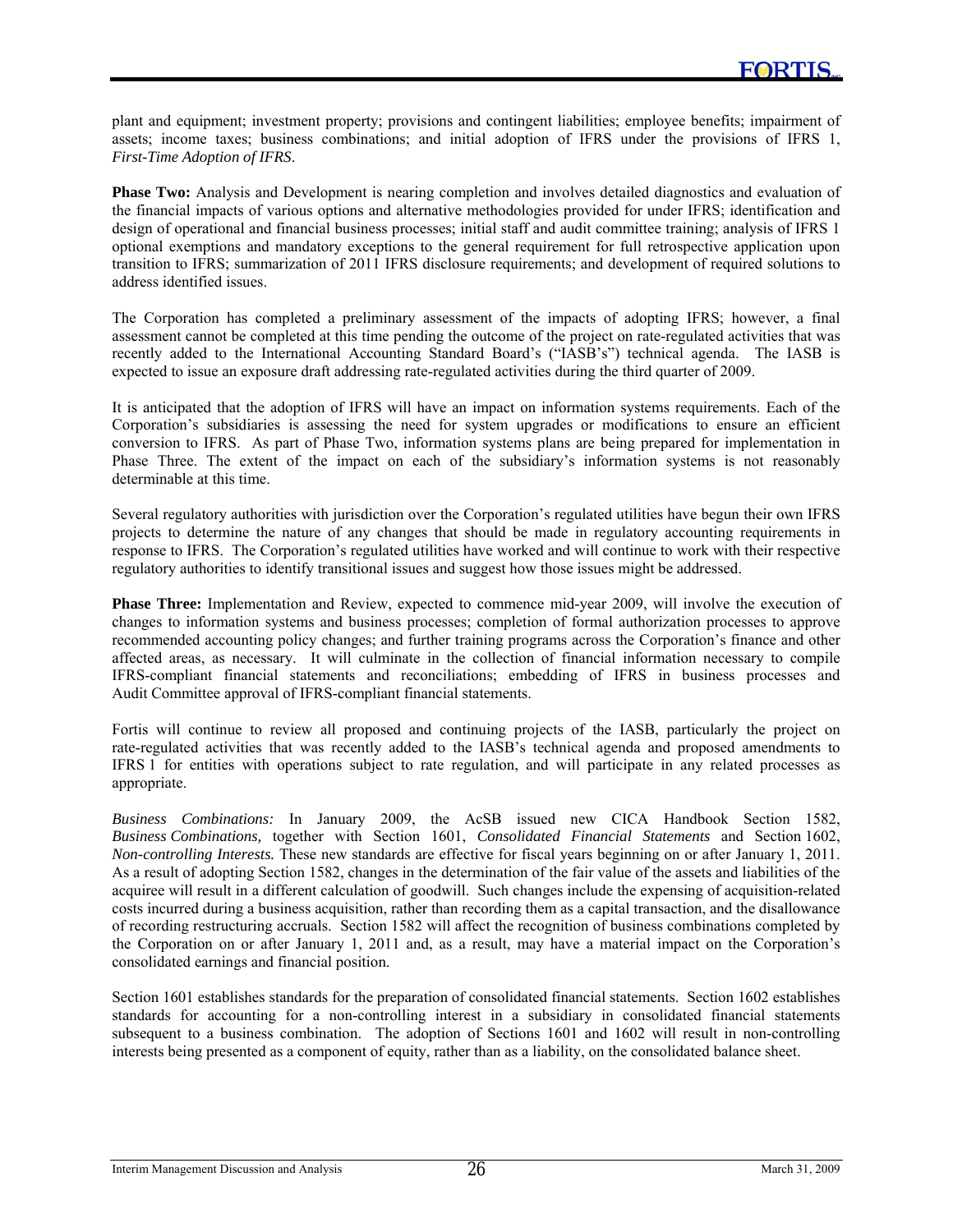Also, net earnings and components of other comprehensive income attributable to the owners of the parent and to the non-controlling interests are required to be separately disclosed on the statement of earnings. The adoption of Sections 1601 and 1602 is not expected to have a material impact on the Corporation's consolidated earnings, cash flows or financial position.

### **CRITICAL ACCOUNTING ESTIMATES**

l

The preparation of the Corporation's interim unaudited consolidated financial statements in accordance with Canadian GAAP requires management to make estimates and judgments that affect the reported amounts of assets and liabilities and the disclosure of contingent assets and liabilities at the date of the consolidated financial statements and the reported amounts of revenue and expenses during the reporting periods. Estimates and judgments are based on historical experience, current conditions and various other assumptions believed to be reasonable under the circumstances. Additionally, certain estimates and judgments are necessary since the regulatory environments in which the Corporation's utilities operate often require amounts to be recorded at estimated values until these amounts are finalized pursuant to regulatory decisions or other regulatory proceedings. Due to changes in facts and circumstances and the inherent uncertainty involved in making estimates, actual results may differ significantly from current estimates. Estimates and judgments are reviewed periodically and, as adjustments become necessary, are reported in earnings in the period they become known.

Interim financial statements may also employ a greater use of estimates than the annual financial statements. There were no material changes in the nature of the Corporation's critical accounting estimates during the three months ended March 31, 2009 from those disclosed in the Corporation's MD&A for the year ended December 31, 2008, except for that described below related to the accounting for income taxes and contingencies.

*Income Taxes:* Income taxes are determined based on estimates of the Corporation's current income taxes and estimates of future income taxes resulting from temporary differences between the carrying value of assets and liabilities in the consolidated financial statements and their tax values. The use of estimation with respect to recording future income taxes has increased due to the adoption by the Corporation of amended CICA Handbook Section 3465, *Income Taxes*, effective January 1, 2009. A future income tax asset or liability is determined for each temporary difference based on the future tax rates that are expected to be in effect and management's assumptions regarding the expected timing of the reversal of such temporary differences. Future income tax assets are assessed for the likelihood that they will be recovered from future taxable income. To the extent recovery is not considered more likely than not, a valuation allowance is recorded and charged against earnings in the period that the allowance is created or revised. Estimates of the provision for income taxes, future income tax assets and liabilities and any related valuation allowance might vary from actual amounts incurred.

*Contingencies:* The Corporation and its subsidiaries are subject to various legal proceedings and claims associated with ordinary course business operations. Management believes that the amount of liability, if any, from these actions would not have a material effect on the Corporation's financial position or results of operations. There were no material changes in the Corporation's contingent liabilities during the three months ended March 31, 2009 from those disclosed in the MD&A for the year ended December 31, 2008, except as disclosed below.

#### **Exploits Partnership**

Following the announcement by Abitibi of its intention to close its Grand Falls-Windsor newsprint mill on March 31, 2009, the Government of Newfoundland and Labrador expropriated most of the Newfoundland-based assets of Abitibi. The expropriated assets included the hydroelectric generating facility assets of the Exploits Partnership. The Exploits Partnership is owned 51 per cent by Fortis Properties and 49 per cent by Abitibi.

The Exploits Partnership had previously incurred a term loan from several lenders to finance its assets. As at December 31, 2008, approximately \$61 million remained outstanding under this term loan. The term loan is without recourse to Fortis or Abitibi, as partners of the Exploits Partnership, and is secured by both the hydroelectric generating assets and related agreements regarding rights to operate and sell power to Newfoundland Hydro during the term of the loan. Although the expropriation has caused the Exploits Partnership to default on the term loan, to date the lenders have not demanded accelerated repayment of the term loan. The Exploits Partnership made the scheduled term loan payment for the quarter ended March 31, 2009. As at March 31, 2009, the balance outstanding under the term loan was approximately \$60 million.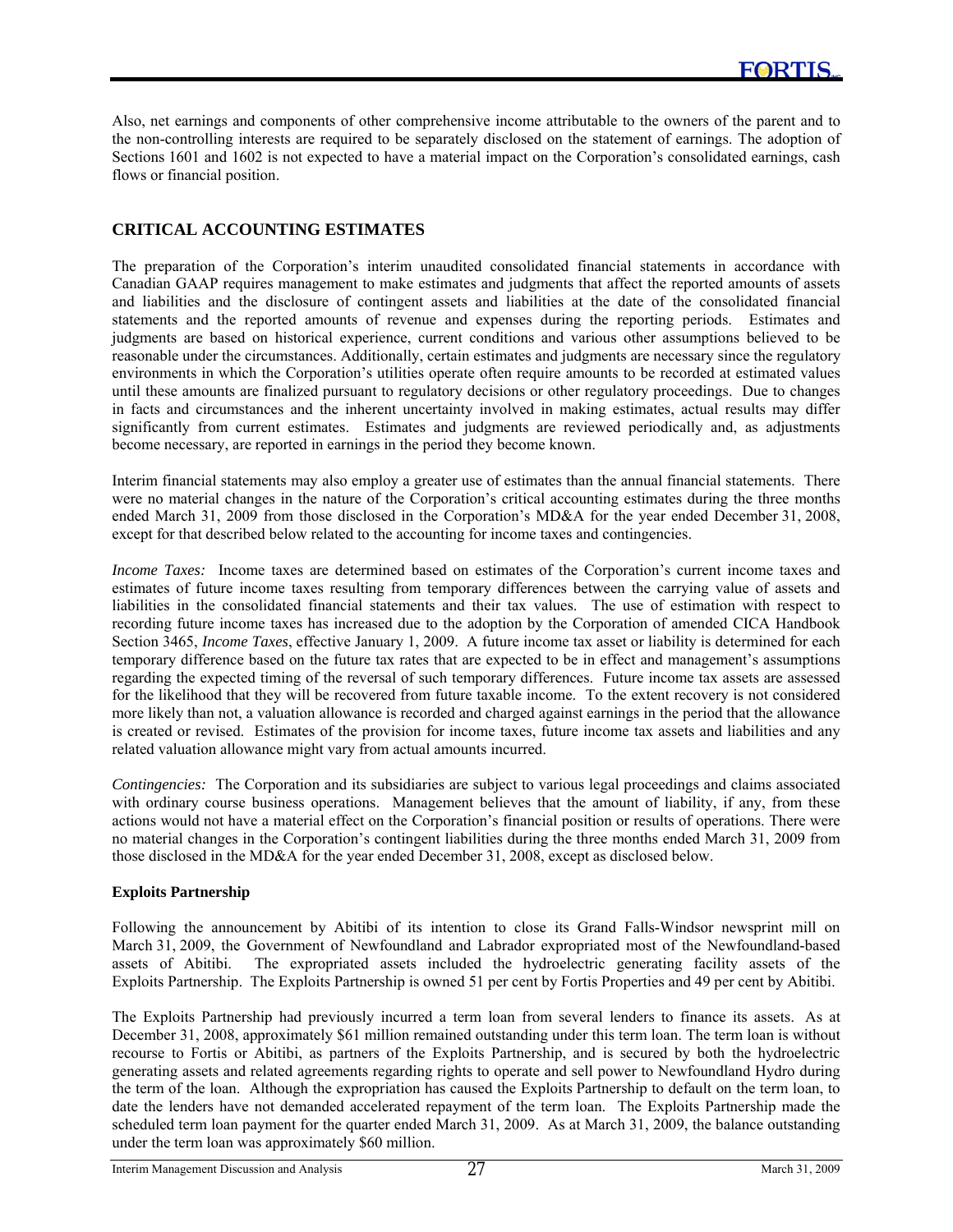The generation and sale of electricity by the Exploits Partnership continued in the normal course until the newsprint mill closed on February 12, 2009, up to which point Newfoundland Hydro paid the Exploits Partnership for the energy produced on the same basis as the pre-expropriation power purchase agreement. Payment for all energy delivered since February 13, 2009 is currently outstanding from the Government of Newfoundland and Labrador pending resolution of expropriation matters. The day-to-day operations of the hydroelectric generating facilities have been assumed by Nalcor Energy, a crown corporation, as the agent for the Government of Newfoundland and Labrador with respect to this matter.

On March 24, 2009, the Government of Newfoundland and Labrador announced that Abitibi had discontinued discussions with Nalcor Energy regarding compensation for the expropriated assets. Abitibi, which was incorporated in the US, has also indicated that it intends to challenge the expropriation of its assets and seek compensation through the North American Free Trade Agreement.

Historically, the financial statements of the Exploits Partnership were consolidated in the financial statements of Fortis. Pending resolution of the above matters, deferred financing costs of \$2 million and utility capital assets of \$61 million related to the Exploits Partnership were reclassified to other assets and the \$61 million term loan was reclassified as current on the consolidated balance sheet of Fortis as at December 31, 2008.

During the quarter, the combination of uncertainty created by the expropriation and the loss of control over cash flows of the Exploits Partnership has required Fortis to commence reporting its investment in the Exploits Partnership using the equity method of accounting, effective February 13, 2009. Consequently, the assets and liabilities of the Exploits Partnership are no longer consolidated in the accounts of Fortis. Equity earnings recognized during the first quarter of 2009 were equivalent to the amount that would have been recognized in the absence of the expropriation. This approach is consistent with the public statement of the Government of Newfoundland and Labrador that it is not its intention to adversely affect the business interests of lenders or independent partners of Abitibi.

#### **QUARTERLY RESULTS**

l

The following table sets forth unaudited quarterly information for each of the eight quarters ended June 30, 2007 through March 31, 2009. The quarterly information has been obtained from the Corporation's interim unaudited consolidated financial statements which, in the opinion of management, have been prepared in accordance with Canadian GAAP and as required by utility regulators. The timing of the recognition of certain assets, liabilities, revenue and expenses, as a result of regulation, may differ from that otherwise expected using Canadian GAAP for non-regulated entities. The differences and nature of regulation are disclosed in Notes 2 and 4 to the Corporation's 2008 annual audited consolidated financial statements. The quarterly operating results are not necessarily indicative of results for any future period and should not be relied upon to predict future performance.

| <b>Fortis</b> Inc.<br><b>Summary of Quarterly Results (Unaudited)</b> |                |                                                                     |                     |                                  |  |  |
|-----------------------------------------------------------------------|----------------|---------------------------------------------------------------------|---------------------|----------------------------------|--|--|
|                                                                       | <b>Revenue</b> | <b>Net Earnings</b><br><b>Applicable to</b><br><b>Common Shares</b> |                     | <b>Earnings per Common Share</b> |  |  |
| <b>Ouarter Ended</b>                                                  | $($$ millions) | $($$ millions)                                                      | <b>Basic</b> $(\$)$ | <b>Diluted</b> $(s)$             |  |  |
| March 31, 2009                                                        | 1,201          | 92                                                                  | 0.54                | 0.52                             |  |  |
| December 31, 2008                                                     | 1,182          | 76                                                                  | 0.48                | 0.46                             |  |  |
| September 30, 2008                                                    | 727            | 49                                                                  | 0.31                | 0.31                             |  |  |
| June 30, 2008                                                         | 848            | 29                                                                  | 0.19                | 0.18                             |  |  |
| March 31, 2008                                                        | 1,146          | 91                                                                  | 0.58                | 0.55                             |  |  |
| December 31, 2007                                                     | 1,018          | 79                                                                  | 0.51                | 0.49                             |  |  |
| September 30, 2007                                                    | 651            | 31                                                                  | 0.20                | 0.20                             |  |  |
| June 30, 2007                                                         | 566            | 41                                                                  | 0.31                | 0.27                             |  |  |

A summary of the past eight quarters reflects the Corporation's continued organic growth, growth from acquisitions, as well as the seasonality associated with its businesses. Interim results will fluctuate due to the seasonal nature of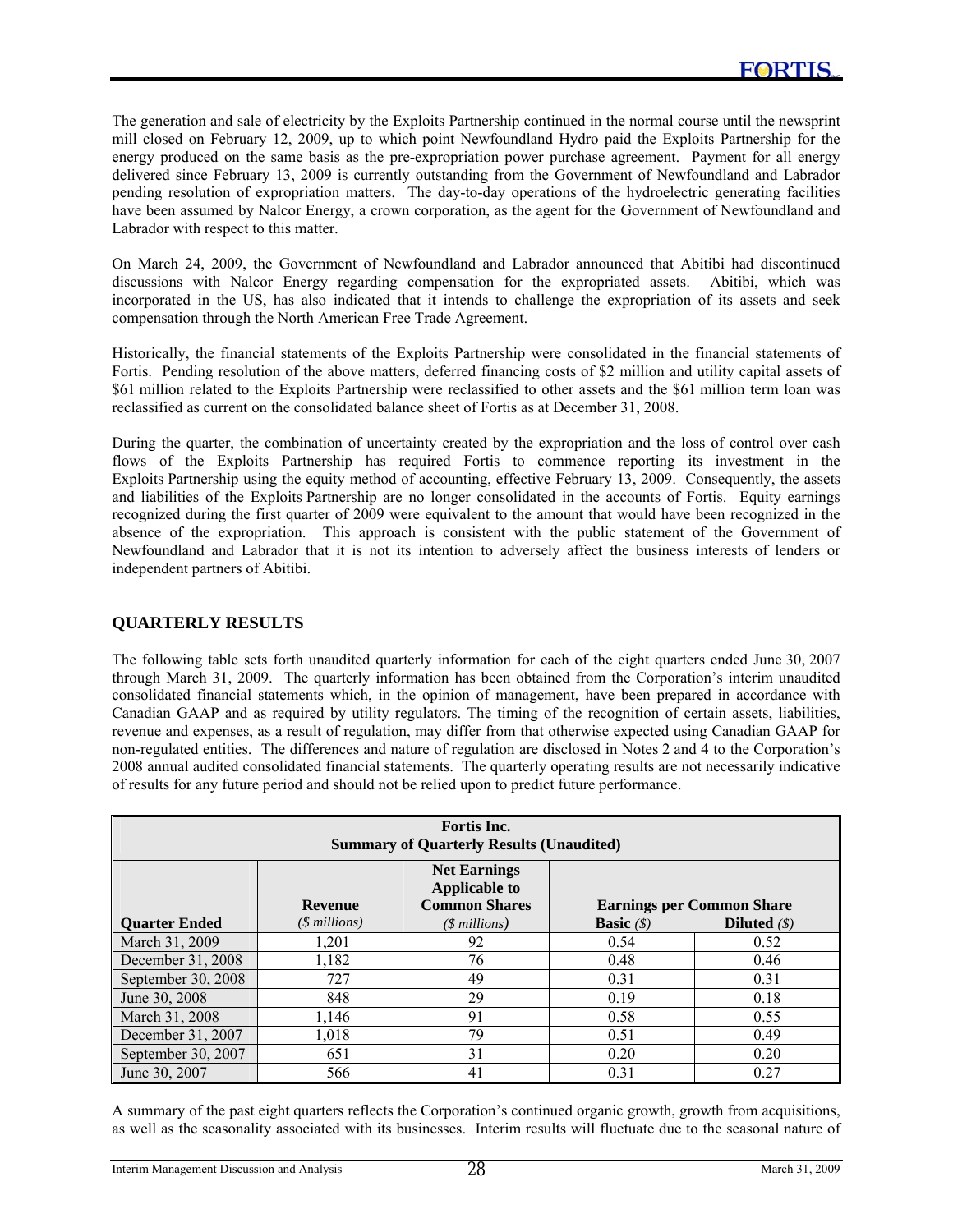gas and electricity demand and water flows, as well as the timing and recognition of regulatory decisions. Given the diversified group of companies, seasonality may vary. Financial results from May 17, 2007 were impacted by the acquisition of Terasen. Virtually all of the annual earnings of the Terasen Gas companies are generated in the first and fourth quarters. Financial results for the second quarter ended June 30, 2008 reflected the \$13 million unfavourable impact to Fortis of a charge recorded at Belize Electricity as a result of the June 2008 regulatory rate decision. Due to a shift in the quarterly distribution of annual purchased power expense at Newfoundland Power, the utility's earnings in 2008 were lower in the first and fourth quarters and higher in the second and third quarters compared to the same periods in 2007. Newfoundland Power's annual earnings were not impacted by the shift in the quarterly distribution of annual purchased power expense. Financial results from August 1, 2007 were impacted by the acquisition of the Delta Regina in Saskatchewan and from November 2008 were impacted by the acquisition of the Sheraton Hotel Newfoundland.

*March 31, 2009/March 31, 2008 -* Net earnings applicable to common shares were \$92 million, or \$0.54 per common share, for the first quarter of 2009, compared to earnings of \$91 million, or \$0.58 per common share, for the first quarter of 2008. Results were driven by growth in electrical infrastructure investment and customers at the Regulated Electric Utilities in western Canada, partially offset by lower earnings at the Caribbean Regulated Utilities and Fortis Properties. Excluding one-time gains of approximately \$2 million at Fortis Turks and Caicos, earnings at the Caribbean Regulated Utilities were \$3 million lower quarter over quarter, resulting from reduced electricity sales attributable to cooler weather and the impact of the global economic downturn on energy demand combined with the lower allowed ROAs at Caribbean Utilities and Belize Electricity. The decrease was partially mitigated by the favourable impact of foreign exchange rates associated with the strengthening US dollar quarter over quarter. Fortis Properties' results were reduced by one-time transitional operating costs associated with the Sheraton Hotel Newfoundland, acquired in November 2008, and the impact of lower hotel occupancies.

*December 31, 2008/December 31, 2007 -* Net earnings applicable to common shares were \$76 million, or \$0.48 per common share, for the fourth quarter of 2008 compared to earnings of \$79 million, or \$0.51 per common share, for the fourth quarter of 2007. Fourth quarter results for 2007 were favourably impacted by one-time items totalling approximately \$13 million related to: (i) the sale of surplus land at TGI; (ii) the reduction of future income tax liability balances at Fortis Properties related to lower enacted corporate income tax rates; and (iii) an interconnection agreement-related refund at FortisOntario. Excluding these one-time items, earnings were \$10 million higher quarter over quarter. The increase was driven by stronger performance and lower corporate taxes at FortisAlberta, lower corporate expenses and \$1 million of additional earnings from Caribbean Utilities related to a change in the utility's fiscal year end. The increase was partially offset by the impact of: (i) a lower allowed ROA at Belize Electricity, effective July 1, 2008; (ii) an approximate \$1 million loss of revenue at Fortis Turks and Caicos related to Hurricane Ike; and (iii) an approximate \$2 million reduction in fourth quarter earnings at Newfoundland Power associated with a shift in the quarterly distribution of the utility's annual purchased power expense.

*September 30, 2008/September 30, 2007 -* Net earnings applicable to common shares were \$49 million, or \$0.31 per common share, for the third quarter of 2008 compared to earnings of \$31 million, or \$0.20 per common share, for the third quarter of 2007. Third quarter 2008 results included a tax reduction of approximately \$7.5 million associated with the settlement of historical corporate tax matters at Terasen. Excluding the tax reduction at Terasen, earnings for the third quarter of 2008 were \$41.5 million or \$0.26 per common share. Excluding the above one-time item, growth in earnings quarter over quarter was mainly due to higher earnings at Newfoundland Power associated with a shift in the quarterly distribution of annual purchased power expense, higher non-regulated hydroelectric production, increased earnings at FortisBC primarily due to lower energy supply costs and higher earnings at FortisAlberta mainly due to higher corporate tax recoveries. The increase was partially offset by lower earnings at Caribbean Regulated Utilities driven by a 3.25 per cent reduction in basic electricity rates at Caribbean Utilities, a lower allowed ROA at Belize Electricity and a loss of revenue at Fortis Turks and Caicos due to the impact of Hurricane Ike.

*June 30, 2008/June 30, 2007 - Net earnings applicable to common shares were \$29 million, or \$0.19 per common* share, for the second quarter of 2008 compared to earnings of \$41 million, or \$0.31 per common share, for the second quarter of 2007. Second quarter 2008 results included a \$13 million, or \$0.08 per common share, charge representing the Corporation's approximate 70 per cent share of disallowed previously incurred fuel and purchased power costs at Belize Electricity, as well as a \$2 million one-time charge at FortisOntario associated with repayment of interconnection-agreement related amounts received in the fourth quarter of 2007. Excluding the above one-time

l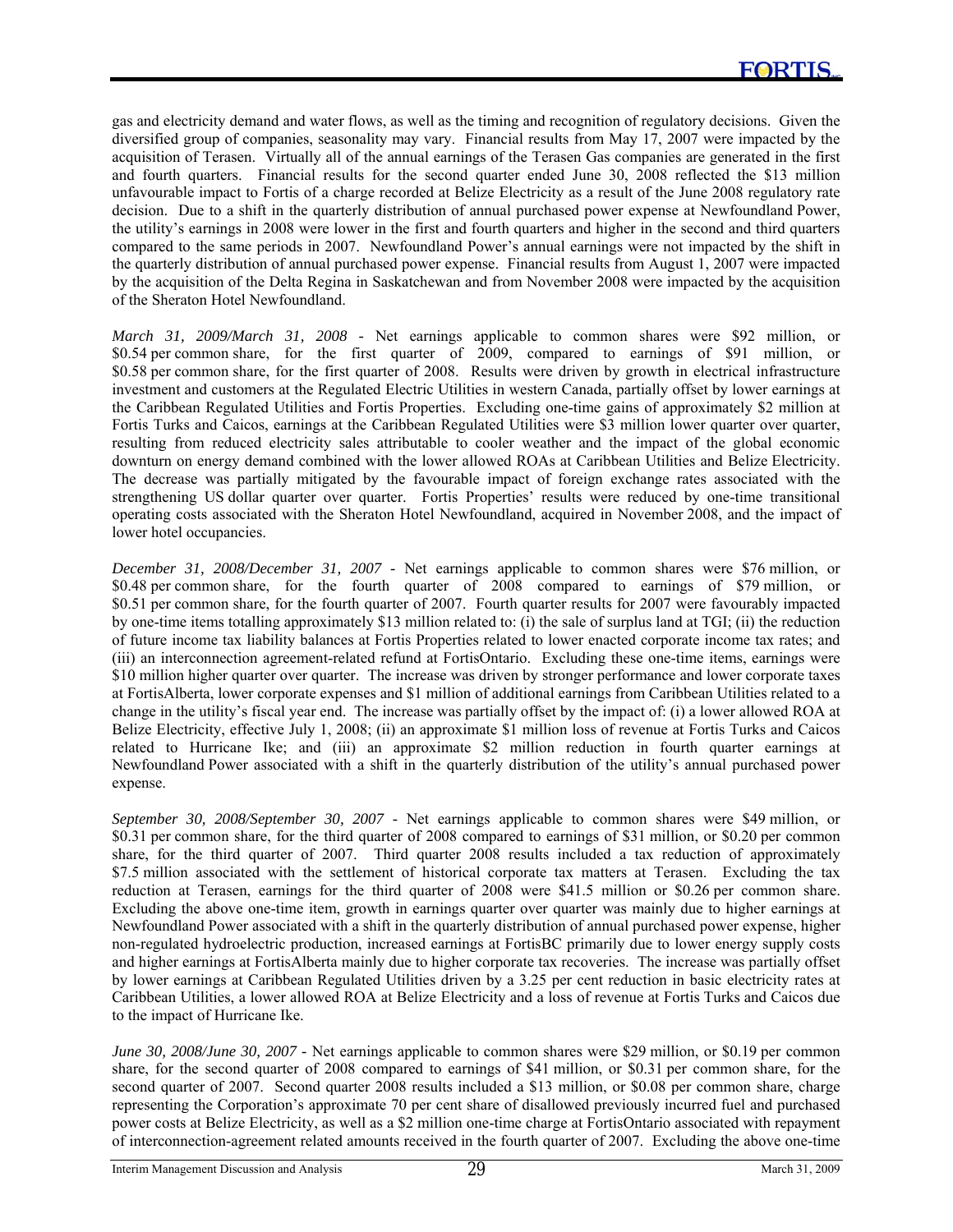items, earnings for the second quarter of 2008 were \$44 million compared to \$41 million for the second quarter of 2007. Earnings were favourably impacted by a full quarter of earnings' contribution from the Terasen Gas companies, higher earnings at Newfoundland Power associated with a shift in the quarterly distribution of annual purchased power expense, increased non-regulated hydroelectric production and improved performance at Fortis Properties. Partially offsetting those items were lower earnings at FortisAlberta associated with higher corporate income taxes and higher corporate financing costs associated with the Terasen acquisition.

#### **OUTLOOK**

l

Gross consolidated capital expenditures are estimated to be approximately \$1 billion in 2009 and approximately \$4.5 billion over the next five years. The Corporation's capital program is expected to drive growth in earnings and dividends.

The Corporation continues to pursue acquisitions for profitable growth, focusing on opportunities to acquire regulated natural gas and electric utilities in the United States and Canada. Fortis will also pursue growth in its non-regulated businesses in support of its regulated utility growth strategy.

#### **OUTSTANDING SHARE DATA**

As at April 29, 2009, the Corporation had issued and outstanding 169.8 million common shares; 5.0 million First Preference Shares, Series C; 8.0 million First Preference Shares, Series E; 5.0 million First Preference Shares, Series F; and 9.2 million First Preference Shares, Series G. Only the common shares of the Corporation have voting rights.

The number of common shares of Fortis that would be issued if all outstanding stock options, convertible debt and First Preference Shares, Series C and E were converted as at April 29, 2009 is as follows:

| <b>Fortis</b> Inc.<br><b>Conversion of Securities into Common Shares (Unaudited)</b><br>As at April 29, 2009 |                                           |  |  |  |
|--------------------------------------------------------------------------------------------------------------|-------------------------------------------|--|--|--|
| <b>Security</b>                                                                                              | <b>Number of Common Shares (millions)</b> |  |  |  |
| <b>Stock Options</b>                                                                                         |                                           |  |  |  |
| Convertible Debt                                                                                             | I.4                                       |  |  |  |
| First Preference Shares, Series C                                                                            | 5.8                                       |  |  |  |
| First Preference Shares, Series E                                                                            | 9.2                                       |  |  |  |
| <b>Total</b>                                                                                                 | 21.5                                      |  |  |  |

*Additional information, including the Fortis 2008 Annual Information Form, Management Information Circular and Annual Report, is available on SEDAR at www.sedar.com and on the Corporation's website at www.fortisinc.com.*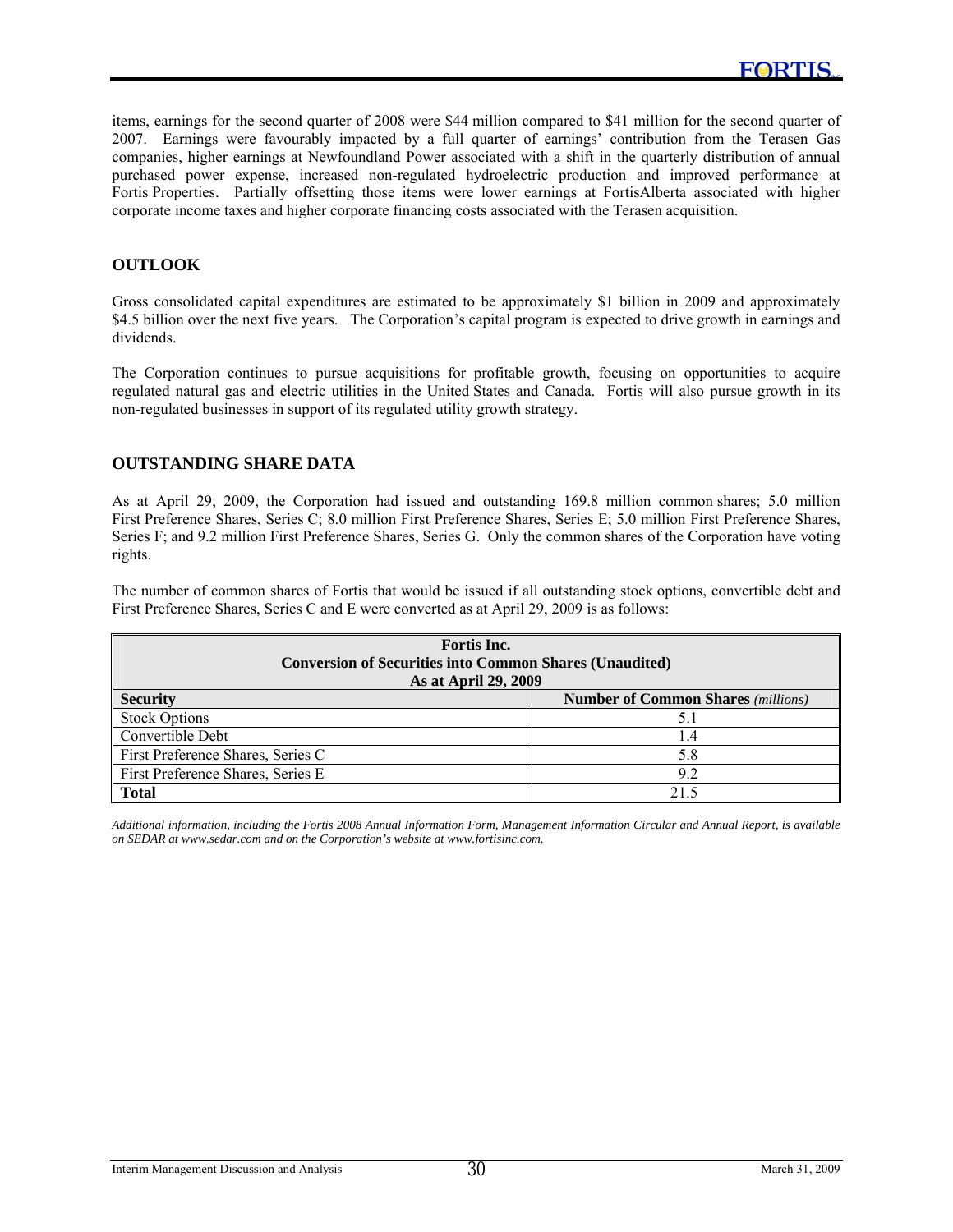Interim Consolidated Financial Statements For the three months ended March 31, 2009 and 2008 (Unaudited)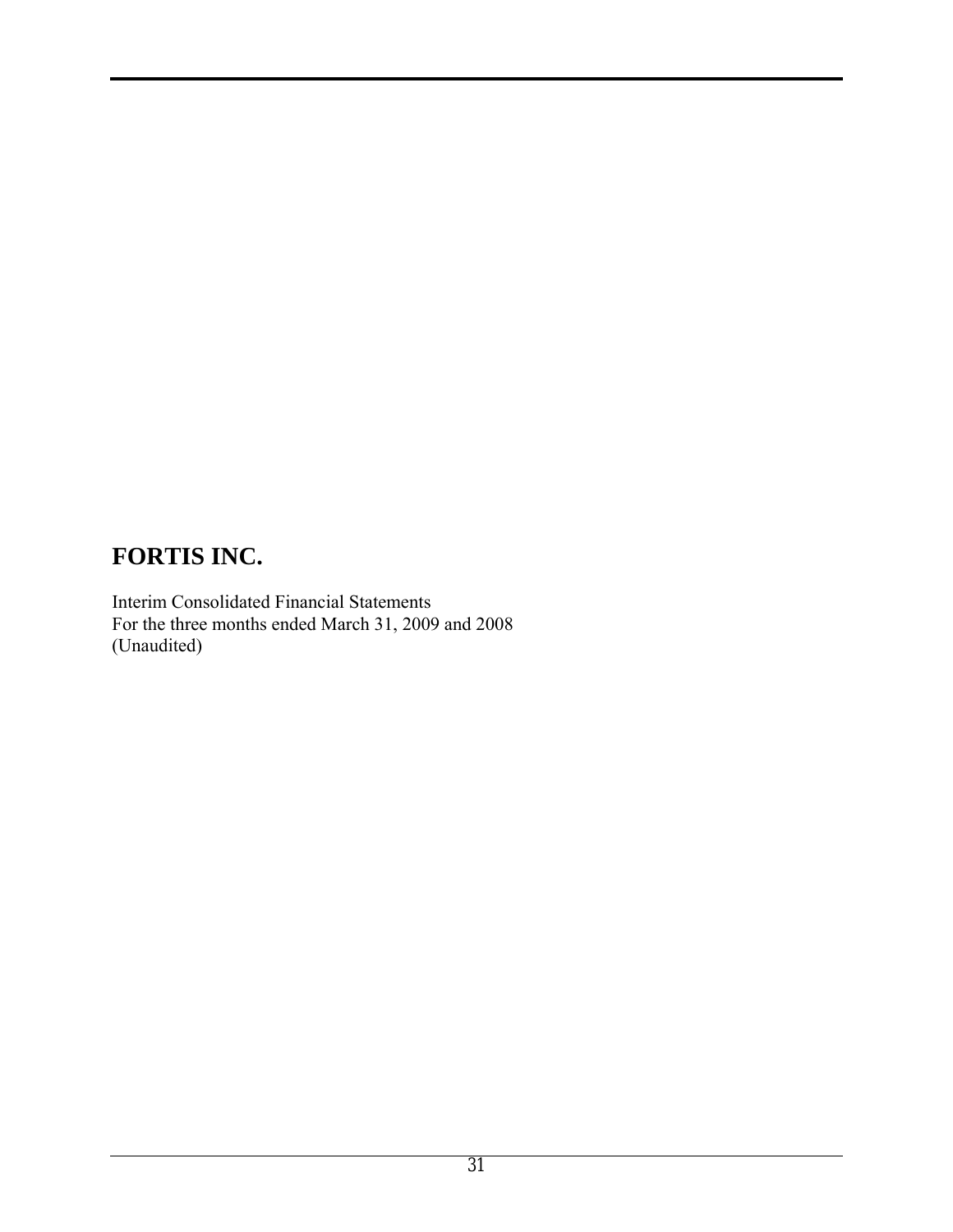#### **Fortis Inc. Consolidated Balance Sheets (Unaudited) As at (in millions of Canadian dollars)**

|                                                                               | March 31<br>2009 |        | December 31<br>2008 |          |
|-------------------------------------------------------------------------------|------------------|--------|---------------------|----------|
|                                                                               |                  |        |                     | (Note 2) |
| <b>ASSETS</b>                                                                 |                  |        |                     |          |
| <b>Current assets</b>                                                         |                  |        |                     |          |
| Cash and cash equivalents                                                     | \$               | 94     | S                   | 66       |
| Accounts receivable                                                           |                  | 735    |                     | 681      |
| Prepaid expenses                                                              |                  | 15     |                     | 17       |
| Regulatory assets (Note 5)                                                    |                  | 232    |                     | 157      |
| Inventories (Note 6)                                                          |                  | 91     |                     | 229      |
| Future income taxes (Note 14)                                                 |                  | 34     |                     |          |
|                                                                               |                  | 1,201  |                     | 1,150    |
| Other assets                                                                  |                  | 166    |                     | 230      |
| <b>Regulatory assets (Note 5)</b>                                             |                  | 736    |                     | 203      |
| Future income taxes (Note 14)                                                 |                  | 51     |                     | 54       |
| Utility capital assets                                                        |                  | 7,301  |                     | 7,157    |
| Income producing properties                                                   |                  | 544    |                     | 540      |
| Intangible assets (Note 7)                                                    |                  | 262    |                     | 269      |
| Goodwill                                                                      |                  | 1,587  |                     | 1,575    |
|                                                                               | \$               | 11,848 | \$                  | 11,178   |
|                                                                               |                  |        |                     |          |
| LIABILITIES AND SHAREHOLDERS' EQUITY                                          |                  |        |                     |          |
| <b>Current liabilities</b>                                                    |                  |        |                     |          |
| Short-term borrowings (Note 19)                                               | \$               | 261    | \$                  | 410      |
| Accounts payable and accrued charges                                          |                  | 870    |                     | 874      |
| Dividends payable                                                             |                  | 47     |                     | 47       |
| Income taxes payable                                                          |                  | 37     |                     | 66       |
| Regulatory liabilities (Note 5)                                               |                  | 101    |                     | 45       |
| Current installments of long-term debt and capital lease obligations (Note 8) |                  | 236    |                     | 240      |
| Future income taxes (Note 14)                                                 |                  | 16     |                     | 15       |
|                                                                               |                  | 1,568  |                     | 1,697    |
| Deferred credits                                                              |                  | 296    |                     | 277      |
| Regulatory liabilities (Note 5)                                               |                  | 472    |                     | 401      |
| Future income taxes (Note 14)                                                 |                  | 531    |                     | 61       |
| Long-term debt and capital lease obligations (Note 8)                         |                  | 5,050  |                     | 4,884    |
| Non-controlling interest                                                      |                  | 148    |                     | 145      |
| Preference shares                                                             |                  | 320    |                     | 320      |
|                                                                               |                  | 8,385  |                     | 7,785    |
| Shareholders' equity                                                          |                  |        |                     |          |
| Common shares (Note 9)                                                        |                  | 2,462  |                     | 2,449    |
| Preference shares                                                             |                  | 347    |                     | 347      |
| Contributed surplus                                                           |                  | 9      |                     | 9        |
| Equity portion of convertible debentures                                      |                  | 6      |                     | 6        |
| Accumulated other comprehensive loss (Note 11)                                |                  | (43)   |                     | (52)     |
| Retained earnings                                                             |                  | 682    |                     | 634      |
|                                                                               |                  | 3,463  |                     | 3,393    |
|                                                                               | \$               | 11,848 | \$                  | 11,178   |

Contingent liabilities and commitments (Note 20)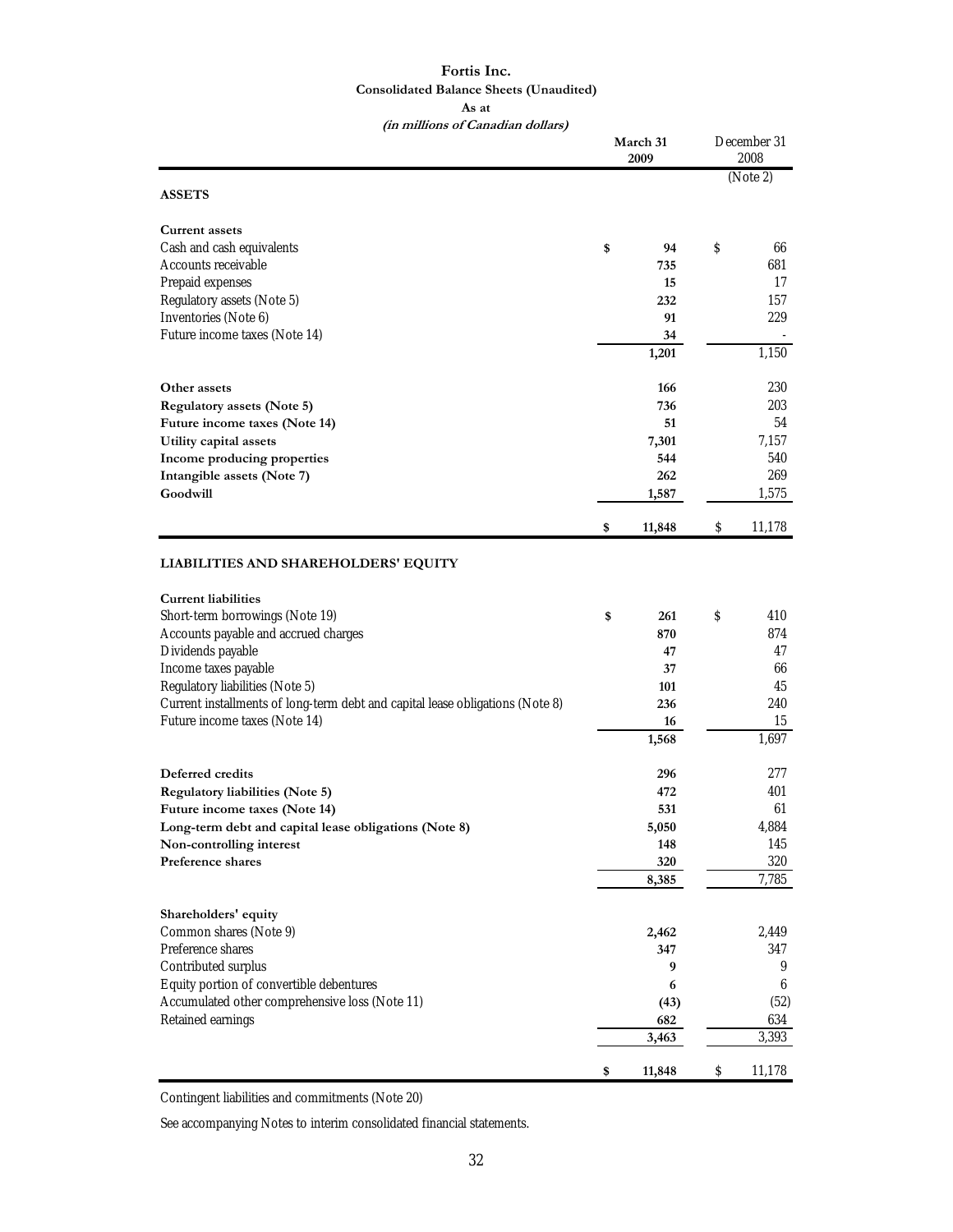### **Fortis Inc. Consolidated Statements of Earnings (Unaudited) For the three months ended March 31**

| (in millions of Canadian dollars, except per share amounts) |  |
|-------------------------------------------------------------|--|
|-------------------------------------------------------------|--|

|                                                              | <b>Quarter Ended</b> |       |    |       |
|--------------------------------------------------------------|----------------------|-------|----|-------|
|                                                              |                      | 2009  |    | 2008  |
|                                                              |                      |       |    |       |
| Revenue                                                      | \$                   | 1,201 | \$ | 1,146 |
| <b>Expenses</b>                                              |                      |       |    |       |
| Energy supply costs                                          |                      | 707   |    | 668   |
| Operating                                                    |                      | 192   |    | 179   |
| Amortization                                                 |                      | 91    |    | 83    |
|                                                              |                      | 990   |    | 930   |
| <b>Operating income</b>                                      |                      | 211   |    | 216   |
| Finance charges (Note 13)                                    |                      | 88    |    | 91    |
| Earnings before corporate taxes and non-controlling interest |                      | 123   |    | 125   |
| Corporate taxes (Note 14)                                    |                      | 25    |    | 29    |
| Net earnings before non-controlling interest                 |                      | 98    |    | 96    |
| Non-controlling interest                                     |                      | 2     |    | 4     |
| Net earnings                                                 |                      | 96    |    | 92    |
| Preference share dividends                                   |                      | 4     |    | 1     |
| Net earnings applicable to common shares                     | \$                   | 92    | \$ | 91    |
| Earnings per common share (Note 9)                           |                      |       |    |       |
| <b>Basic</b>                                                 | \$                   | 0.54  | \$ | 0.58  |
| Diluted                                                      | \$                   | 0.52  | \$ | 0.55  |

See accompanying Notes to interim consolidated financial statements.

#### **Fortis Inc.**

**Consolidated Statements of Retained Earnings (Unaudited) For the three months ended March 31**

#### **(in millions of Canadian dollars)**

|                                          | 2009      | <b>Quarter Ended</b><br>2008 |           |  |
|------------------------------------------|-----------|------------------------------|-----------|--|
| Balance at beginning of period           | \$<br>634 | S                            | 551       |  |
| Net earnings applicable to common shares | 92<br>726 |                              | 91<br>642 |  |
| Dividends on common shares               | (44)      |                              | (39)      |  |
| Balance at end of period                 | \$<br>682 |                              | 603       |  |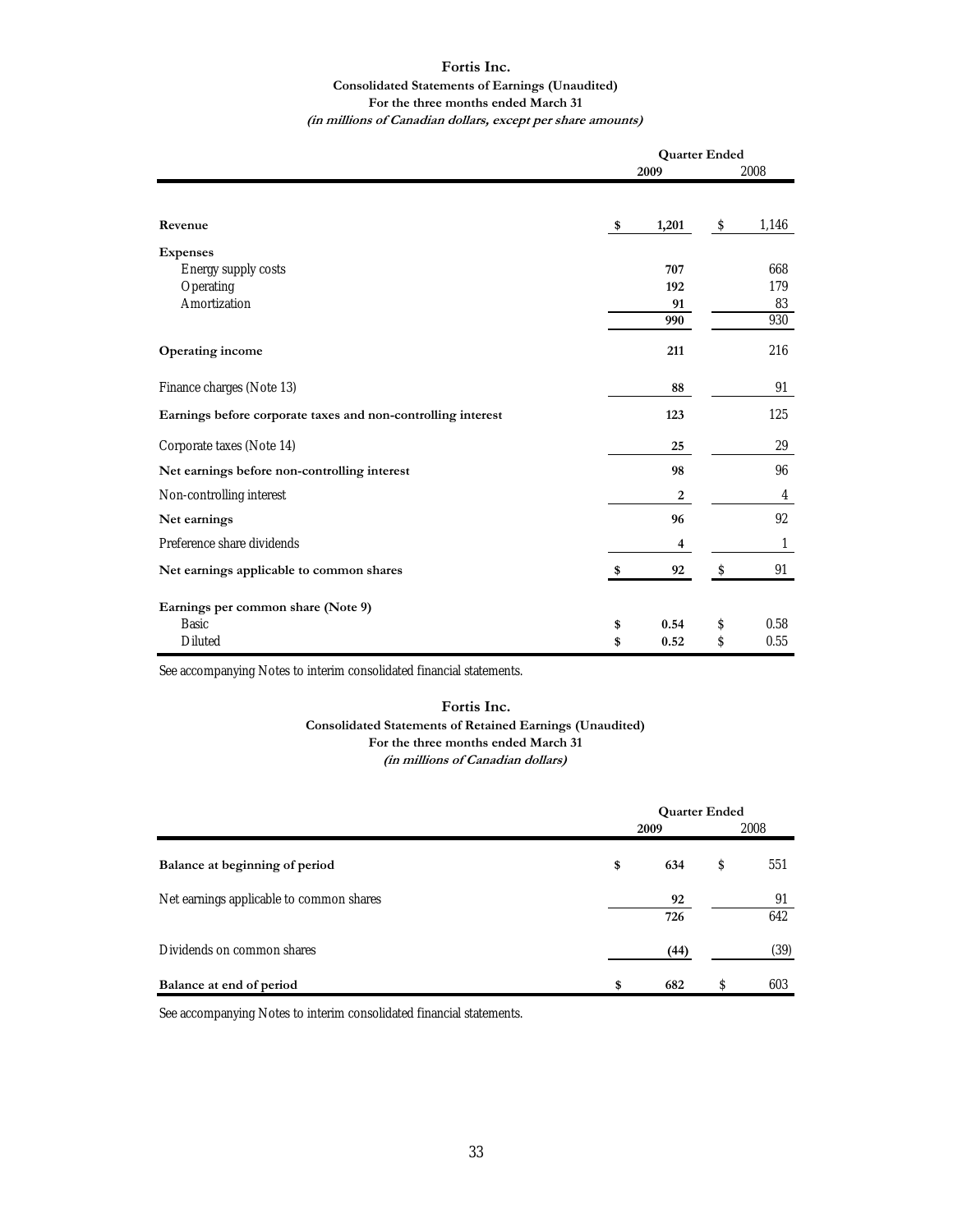#### **Fortis Inc. Consolidated Statements of Comprehensive Income (Unaudited) For the three months ended March 31 (in millions of Canadian dollars)**

|                                                                           | <b>Quarter Ended</b> |      |   |      |
|---------------------------------------------------------------------------|----------------------|------|---|------|
|                                                                           |                      | 2009 |   | 2008 |
| Net earnings                                                              | \$                   | 96   | S | 92   |
| Other comprehensive income                                                |                      |      |   |      |
| Unrealized foreign currency translation gains on net investments in       |                      |      |   |      |
| self-sustaining foreign operations                                        |                      | 24   |   | 16   |
| Losses on hedges of net investments in self-sustaining foreign operations |                      | (18) |   | (14) |
| Corporate tax recovery                                                    |                      | 3    |   |      |
| Change in unrealized foreign currency translation gains,                  |                      |      |   |      |
| net of hedging activities and tax (Note 11)                               |                      | 9    |   |      |
| Comprehensive income                                                      | S                    | 105  |   | 96   |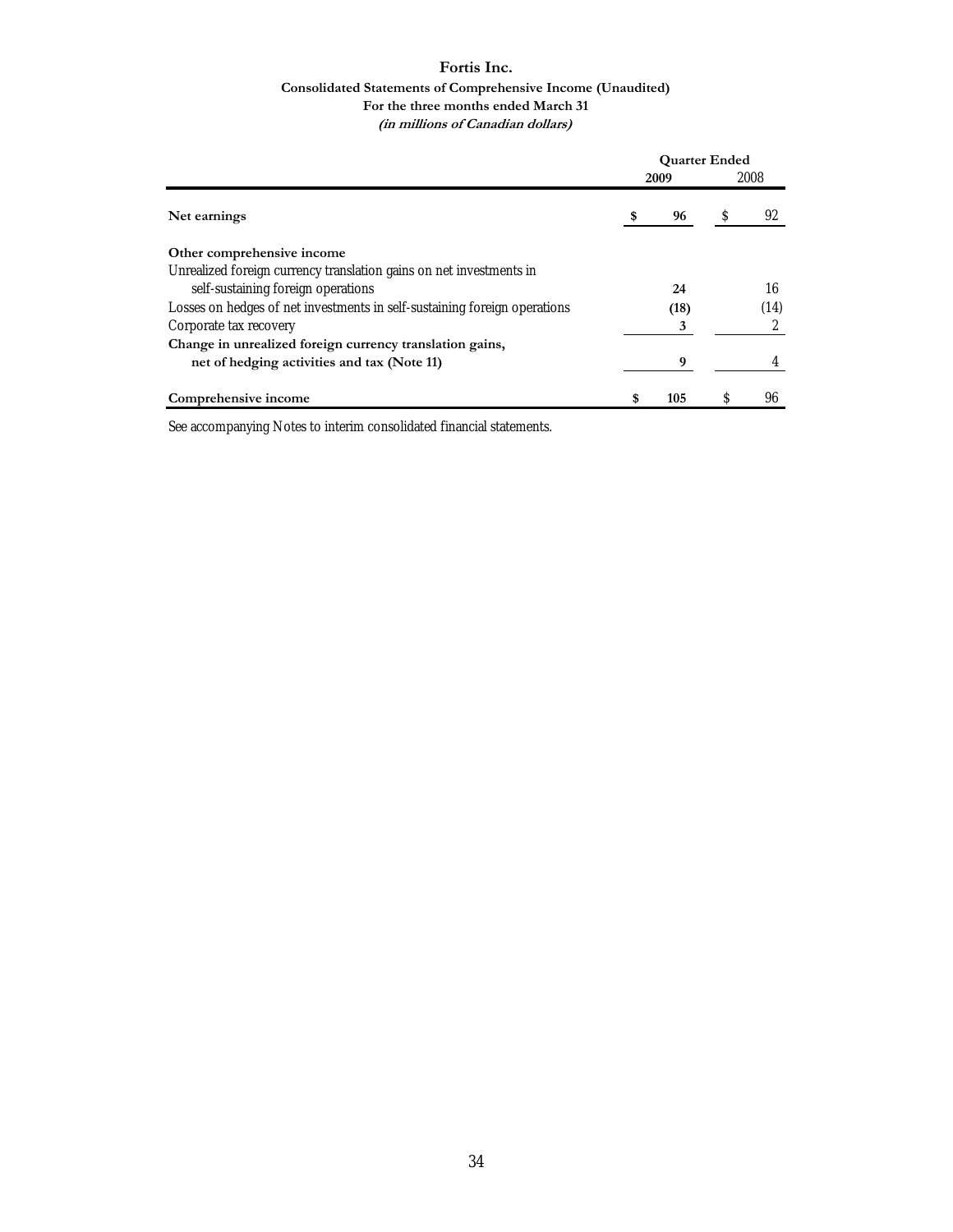#### **Fortis Inc. Consolidated Statements of Cash Flows (Unaudited) For the three months ended March 31 (in millions of Canadian dollars)**

|                                                                       | <b>Quarter Ended</b> |       |                  |  |
|-----------------------------------------------------------------------|----------------------|-------|------------------|--|
|                                                                       |                      | 2009  | 2008             |  |
| Operating activities                                                  |                      |       |                  |  |
| Net earnings                                                          | \$                   | 96    | \$<br>92         |  |
| Items not affecting cash                                              |                      |       |                  |  |
| Amortization - utility capital assets and income producing properties |                      | 79    | 74               |  |
| Amortization - intangible assets                                      |                      | 11    | 9                |  |
| Amortization - other                                                  |                      | 1     |                  |  |
| Future income taxes (Note 14)                                         |                      | 3     | 3                |  |
| Non-controlling interest                                              |                      | 2     | 4                |  |
| Other                                                                 |                      | (3)   | (5)              |  |
| Change in long-term regulatory assets and liabilities                 |                      | 9     | $\boldsymbol{9}$ |  |
|                                                                       |                      | 198   | 186              |  |
| Change in non-cash operating working capital                          |                      | 31    | 7                |  |
|                                                                       |                      | 229   | 193              |  |
|                                                                       |                      |       |                  |  |
| Investing activities                                                  |                      |       |                  |  |
| Change in other assets and deferred credits                           |                      | (7)   | (1)              |  |
| Capital expenditures - utility capital assets                         |                      | (210) | (165)            |  |
| Capital expenditures - income producing properties                    |                      | (5)   | (3)              |  |
| Capital expenditures - intangible assets                              |                      | (4)   | (6)              |  |
| Contributions in aid of construction                                  |                      | 16    | 12<br>15         |  |
| Proceeds on sale of capital assets                                    |                      | (210) | (148)            |  |
|                                                                       |                      |       |                  |  |
| <b>Financing activities</b>                                           |                      |       |                  |  |
| Change in short-term borrowings                                       |                      | (150) | (33)             |  |
| Proceeds from long-term debt, net of issue costs                      |                      | 198   | 250              |  |
| Repayments of long-term debt and capital lease obligations            |                      | (6)   | (5)              |  |
| Net borrowings (repayments) under committed credit facilities         |                      | 5     | (211)            |  |
| Issue of common shares, net of costs                                  |                      | 13    | 6                |  |
| <b>Dividends</b>                                                      |                      |       |                  |  |
| Common shares                                                         |                      | (44)  | (39)             |  |
| Preference shares                                                     |                      | (4)   | (1)              |  |
| Subsidiary dividends paid to non-controlling interest                 |                      | (3)   | (3)<br>(36)      |  |
|                                                                       |                      | 9     |                  |  |
| Change in cash and cash equivalents                                   |                      | 28    | 9                |  |
| Cash and cash equivalents, beginning of period                        |                      | 66    | 58               |  |
| Cash and cash equivalents, end of period                              | \$                   | 94    | \$<br>67         |  |

Supplementary information to consolidated statements of cash flows (Note 16)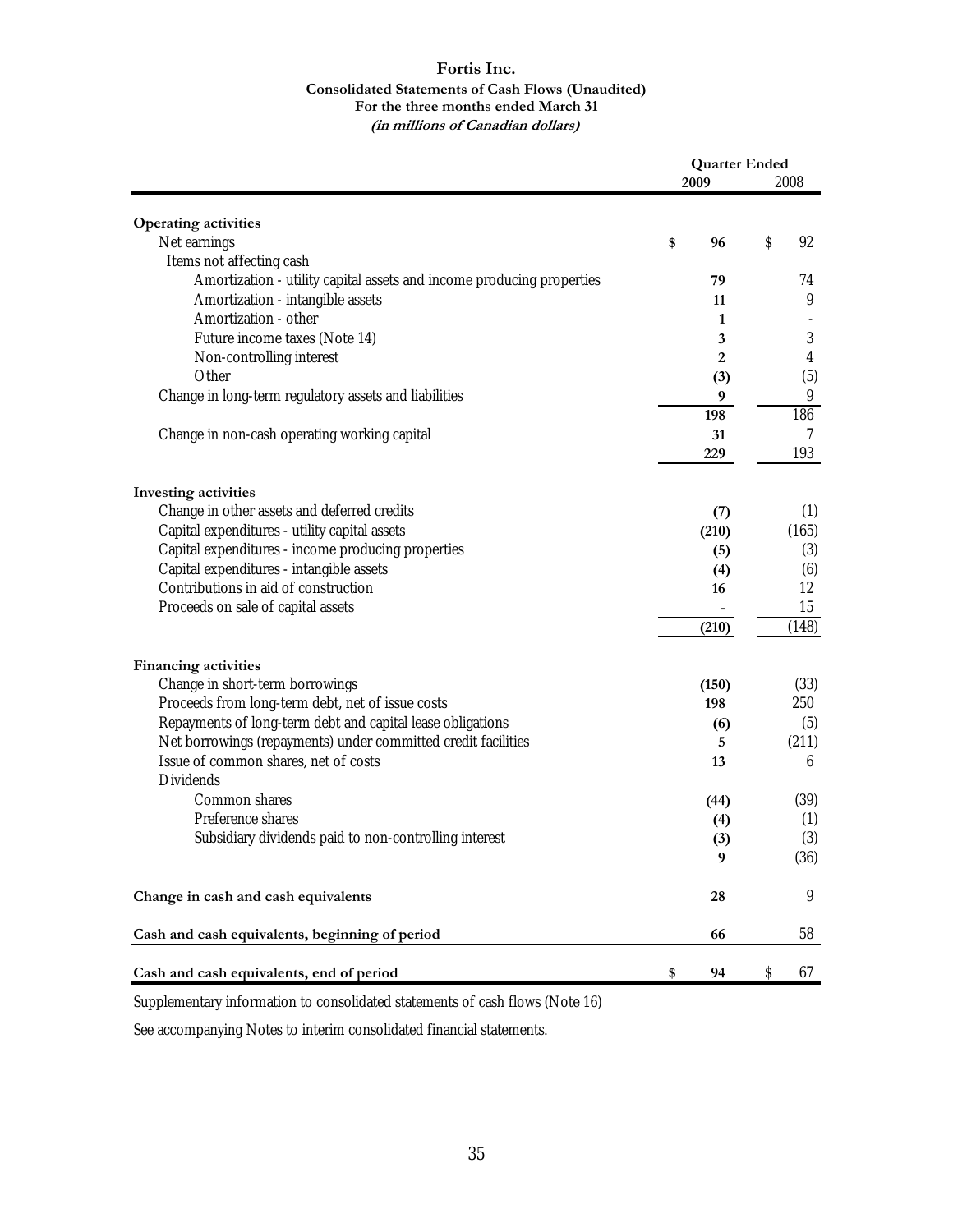**NOTES TO INTERIM CONSOLIDATED FINANCIAL STATEMENTS** 

For the three months ended March 31, 2009 and 2008 (unless otherwise stated)

(Unaudited)

#### **1. DESCRIPTION OF THE BUSINESS**

#### **Nature of Operations**

Fortis Inc. ("Fortis" or the "Corporation") is principally an international distribution utility holding company. Fortis segments its utility operations by franchise area and, depending on regulatory requirements, by the nature of the assets. Fortis also holds investments in non-regulated generation, and commercial real estate and hotels, which are treated as two separate segments. The Corporation's reporting segments allow senior management to evaluate the operational performance and assess the overall contribution of each segment to the Corporation's long-term objectives. Each reporting segment operates as an autonomous unit, assumes profit and loss responsibility and is accountable for its own resource allocation.

The following summary describes the operations included in each of the Corporation's reportable segments.

#### **REGULATED UTILITIES**

The following summary describes the Corporation's interests in regulated gas and electric utilities in Canada and the Caribbean by utility:

#### **Regulated Gas Utilities - Canadian**

*Terasen Gas Companies:* Includes Terasen Gas Inc. ("TGI"), Terasen Gas (Vancouver Island) Inc. ("TGVI"), and Terasen Gas (Whistler) Inc. ("TGWI").

TGI is the largest distributor of natural gas in British Columbia, serving primarily residential, commercial and industrial customers in a service area that extends from Vancouver to the Fraser Valley and the interior of British Columbia.

TGVI owns and operates the natural gas transmission pipeline from the Greater Vancouver area across the Georgia Strait to Vancouver Island and the distribution system on Vancouver Island and along the Sunshine Coast of British Columbia, serving primarily residential, commercial and industrial customers.

In addition to providing transmission and distribution services to customers, TGI and TGVI also obtain natural gas supplies on behalf of most residential and commercial customers. Gas supplies are sourced primarily from northeastern British Columbia and, through TGI's Southern Crossing Pipeline, from Alberta.

TGWI owns and operates the propane distribution system in Whistler, British Columbia, providing service to mainly residential and commercial customers.

#### **Regulated Electric Utilities - Canadian**

- a. *FortisAlberta:* FortisAlberta owns and operates the electricity distribution system in a substantial portion of southern and central Alberta.
- b. *FortisBC*: Includes FortisBC Inc., an integrated electric utility operating in the southern interior of British Columbia. FortisBC Inc. owns four hydroelectric generating facilities with a combined capacity of 223 megawatts ("MW"). Included with the FortisBC component of the Regulated Electric Utilities - Canadian segment are the operating, maintenance and management services relating to the 450-MW Waneta hydroelectric generating facility owned by Teck Cominco Metals Ltd., the 269-MW Brilliant Hydroelectric Plant owned by Columbia Power Corporation and the Columbia Basin Trust ("CPC/CBT"), the 185-MW Arrow Lakes Hydroelectric Plant owned by CPC/CBT and the distribution system owned by the City of Kelowna.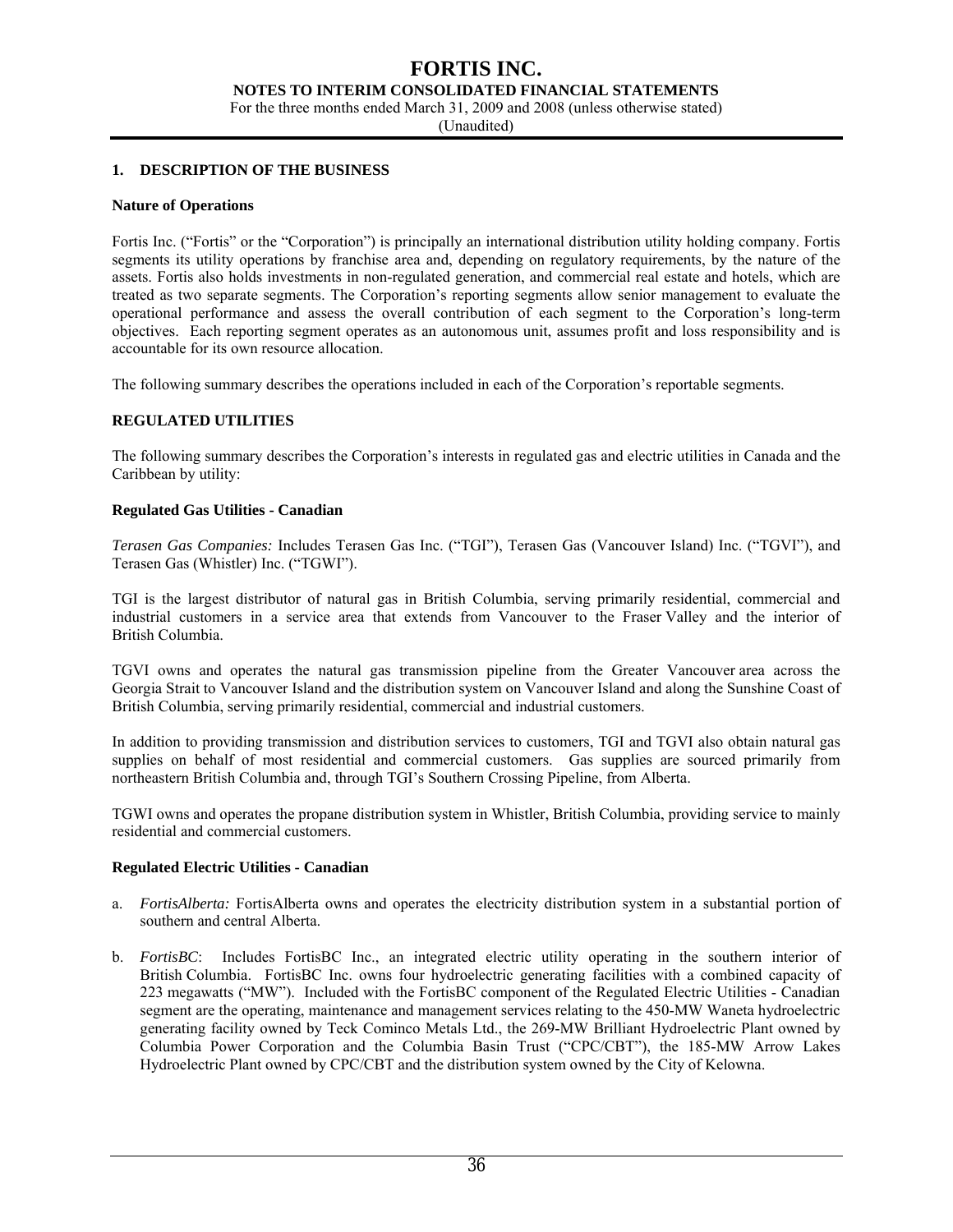#### **FORTIS INC. NOTES TO INTERIM CONSOLIDATED FINANCIAL STATEMENTS**

For the three months ended March 31, 2009 and 2008 (unless otherwise stated)

(Unaudited)

#### **1. DESCRIPTION OF THE BUSINESS (cont'd)**

#### **Regulated Electric Utilities - Canadian (cont'd)**

- c. *Newfoundland Power:* Newfoundland Power is the principal distributor of electricity in Newfoundland. Newfoundland Power has an installed generating capacity of 140 MW, of which 97 MW is hydroelectric generation.
- d. *Other Canadian:* Includes Maritime Electric and FortisOntario. Maritime Electric is the principal distributor of electricity on Prince Edward Island. Maritime Electric also maintains on-Island generating facilities with a combined capacity of 150 MW. FortisOntario provides integrated electric utility service to customers in Fort Erie, Cornwall, Gananoque and Port Colborne in Ontario. FortisOntario's operations primarily include Canadian Niagara Power Inc. and Cornwall Street Railway, Light and Power Company, Limited. Included in Canadian Niagara Power's accounts is the operation of the electricity distribution business of Port Colborne Hydro Inc., which has been leased from the City of Port Colborne under a ten-year lease agreement that expires in April 2012.

#### **Regulated Electric Utilities - Caribbean**

- a. *Belize Electricity:* Belize Electricity is the principal distributor of electricity in Belize, Central America. The Company has an installed generating capacity of 34 MW. Fortis holds an approximate 70 per cent controlling ownership interest in Belize Electricity.
- b. *Caribbean Utilities:* Caribbean Utilities is the sole provider of electricity on Grand Cayman, Cayman Islands. The Company has an installed generating capacity of 137 MW. Fortis has an approximate 57 per cent controlling ownership interest in Caribbean Utilities. Caribbean Utilities is a public company traded on the Toronto Stock Exchange (TSX:CUP.U). Previously, Caribbean Utilities had an April 30 fiscal year end whereby, up to and including the third quarter of 2008, its financial statements were consolidated in the financial statements of Fortis on a two-month lag basis. In 2008, Caribbean Utilities changed its fiscal year end to December 31. The change in Caribbean Utilities' fiscal year end eliminates the previous two-month lag in consolidating Caribbean Utilities' financial results.
- c. *Fortis Turks and Caicos:* Includes P.P.C. Limited and Atlantic Equipment & Power (Turks and Caicos) Ltd. Fortis Turks and Caicos is the principal distributor of electricity on the Turks and Caicos Islands. The Company has a combined diesel-fired generating capacity of 51 MW.

#### **NON-REGULATED - FORTIS GENERATION**

- a. *Belize:* Operations consist of the 25-MW Mollejon and 7-MW Chalillo hydroelectric generating facilities in Belize. All of the output of these facilities is sold to Belize Electricity under a 50-year power purchase agreement expiring in 2055. The hydroelectric generation operations in Belize are conducted through the Corporation's indirect wholly owned subsidiary Belize Electric Company Limited ("BECOL") under a franchise agreement with the Government of Belize.
- b. *Ontario:* Includes 75 MW of water-right entitlement associated with the Niagara Exchange Agreement, which expires April 30, 2009; a 5-MW gas-fired cogeneration plant in Cornwall; and six small hydroelectric generating stations in eastern Ontario with a combined capacity of 8 MW.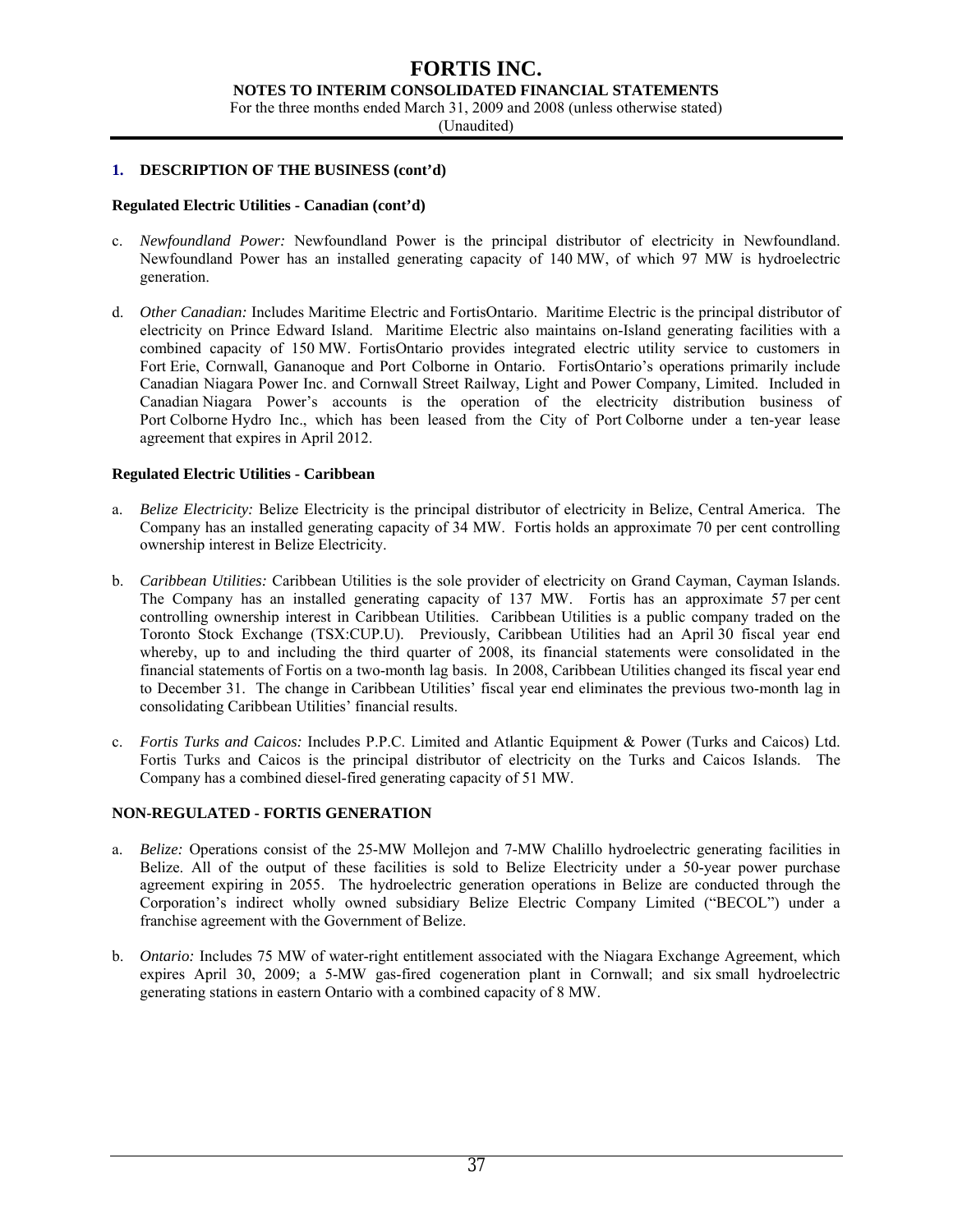**NOTES TO INTERIM CONSOLIDATED FINANCIAL STATEMENTS** 

For the three months ended March 31, 2009 and 2008 (unless otherwise stated)

(Unaudited)

#### **1. DESCRIPTION OF THE BUSINESS (cont'd)**

#### **NON-REGULATED - FORTIS GENERATION (cont'd)**

- c. *Central Newfoundland:* Through the Exploits River Hydro Partnership ("Exploits Partnership"), a partnership between the Corporation, through its wholly owned subsidiary Fortis Properties, and AbitibiBowater Inc., formerly Abitibi-Consolidated Company of Canada ("Abitibi"), 36 MW of additional capacity was developed and installed at two of Abitibi's hydroelectric generating plants in central Newfoundland. Fortis Properties holds directly a 51 per cent interest in the Exploits Partnership and Abitibi holds the remaining 49 per cent interest. The Exploits Partnership sells its output to Newfoundland and Labrador Hydro Corporation ("Newfoundland Hydro") under a 30-year power purchase agreement expiring in 2033. Effective February 13, 2009, Fortis commenced accounting for its investment in the Exploits Partnership using the equity method of accounting. Previously, the Corporation consolidated the financial results of the Exploits Partnership in its financial statements (Note 20).
- d. *British Columbia*: Includes the 16-MW run-of-river Walden hydroelectric power plant near Lillooet, British Columbia. This plant sells its entire output to BC Hydro under a long-term contract expiring in 2013.
- e. *Upper New York State*: Includes the operations of four hydroelectric generating stations in Upper New York State, with a combined capacity of approximately 23 MW, operating under licences from the US Federal Energy Regulatory Commission. Hydroelectric generation operations in Upper New York State are conducted through the Corporation's indirect wholly owned subsidiary FortisUS Energy Corporation ("FortisUS Energy").

#### **NON-REGULATED - FORTIS PROPERTIES**

Including a hotel acquired in Ontario in April 2009, Fortis Properties owns 21 hotels with more than 4,000 rooms in eight Canadian provinces and approximately 2.8 million square feet of commercial real estate primarily in Atlantic Canada.

#### **CORPORATE AND OTHER**

The Corporate and Other segment captures expense and revenue items not specifically related to any reportable segment. This segment primarily includes finance charges, including interest on debt incurred directly by Fortis and Terasen Inc. ("Terasen") and dividends on preference shares classified as long-term liabilities; dividends on preference shares classified as equity; other corporate expenses, including Fortis and Terasen corporate operating costs, net of recoveries from subsidiaries; interest and miscellaneous revenues; and corporate income taxes.

Also included in the Corporate and Other segment are the financial results of CustomerWorks Limited Partnership ("CWLP"). CWLP is a non-regulated shared-services business in which Terasen holds a 30 per cent interest. CWLP operates in partnership with Enbridge Inc. and provides customer service contact, meter reading, billing, credit, and support and collection services to the Terasen Gas companies and several smaller third parties. CWLP's financial results are recorded using the proportionate consolidation method of accounting. While currently not significant, financial results of Terasen Energy Services Inc. ("TES") are also reported in the Corporate and Other segment. TES is a non-regulated wholly owned subsidiary of Terasen that provides alternative energy solutions.

#### **2. SUMMARY OF SIGNIFICANT ACCOUNTING POLICIES**

These interim consolidated financial statements should be read in conjunction with the Corporation's 2008 annual audited consolidated financial statements. Interim results will fluctuate due to the seasonal nature of gas and electricity demand and water flows, as well as the timing and recognition of regulatory decisions. Virtually all of the annual earnings of the Terasen Gas companies are generated in the first and fourth quarters due to seasonality of the business. Given the diversified group of companies, seasonality may vary.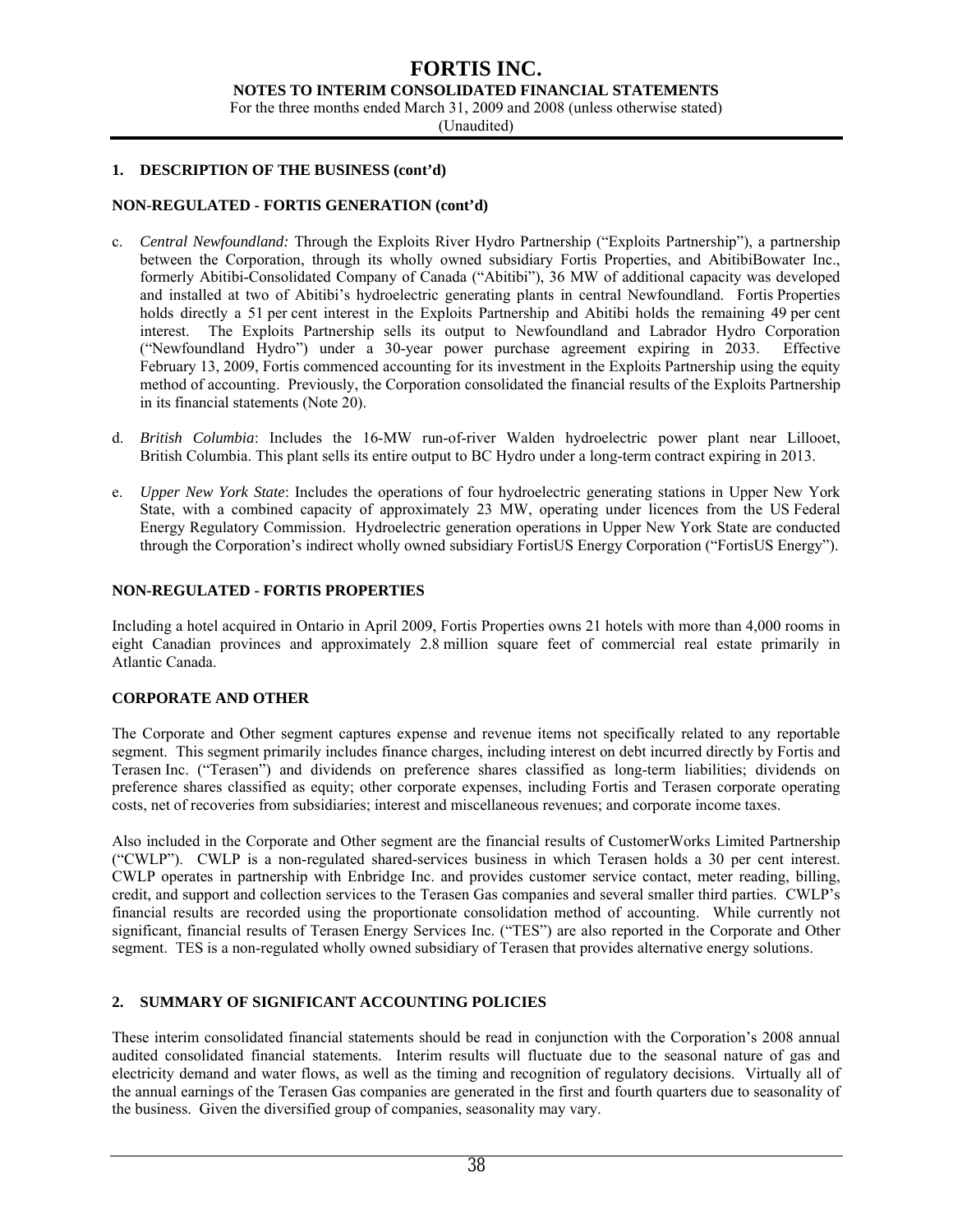#### **FORTIS INC. NOTES TO INTERIM CONSOLIDATED FINANCIAL STATEMENTS**

For the three months ended March 31, 2009 and 2008 (unless otherwise stated)

(Unaudited)

#### **2. SUMMARY OF SIGNIFICANT ACCOUNTING POLICIES (cont'd)**

All amounts are presented in Canadian dollars unless otherwise stated.

These interim consolidated financial statements have been prepared in accordance with Canadian generally accepted accounting principles ("Canadian GAAP") for interim financial statements, following the same accounting policies and methods as those used in preparing the Corporation's 2008 annual audited consolidated financial statements, except as described below.

Effective January 1, 2009, the Corporation adopted the following new accounting standards issued by the Canadian Institute of Chartered Accountants ("CICA").

#### **Rate-Regulated Operations**

Effective January 1, 2009, the Accounting Standards Board of Canada ("AcSB") amended: (i) CICA Handbook Section 1100, *Generally Accepted Accounting Principles,* removing the temporary exemption providing relief to entities subject to rate regulation from the requirement to apply the Section to the recognition and measurement of assets and liabilities arising from rate regulation; and (ii) Section 3465, *Income Taxes* to require the recognition of future income tax liabilities and assets, as well as offsetting regulatory assets and liabilities by entities subject to rate regulation.

Effective January 1, 2009, with the removal of the temporary exemption in Section 1100, the Corporation must now apply Section 1100 to the recognition of assets and liabilities arising from rate regulation. Certain assets and liabilities arising from rate regulation continue to have specific guidance under a primary source of Canadian GAAP that applies only to the particular circumstances described therein, including those arising under Section 1600, *Consolidated Financial Statements*, Section 3061, *Property, Plant and Equipment*, Section 3465*, Income Taxes*, and Section 3475, *Disposal of Long-Lived Assets and Discontinued Operations*. The assets and liabilities arising from rate regulation, as described in Note 4 to the Corporation's 2008 annual audited consolidated financial statements, do not have specific guidance under a primary source of Canadian GAAP. Therefore, Section 1100 directs the Corporation to adopt accounting policies that are developed through the exercise of professional judgment and the application of concepts described in Section 1000, *Financial Statement Concepts*. In developing these accounting policies, the Corporation may consult other sources, including pronouncements issued by bodies authorized to issue accounting standards in other jurisdictions. Therefore, in accordance with Section 1100, the Corporation has determined that all of its regulatory assets and liabilities qualify for recognition under Canadian GAAP and this recognition is consistent with US Statement of Financial Accounting Standards No. 71, *Accounting for the Effects of Certain Types of Regulation*. Therefore, there was no effect on the Corporation's consolidated financial statements as at January 1, 2009 due to the removal of the temporary exemption from Section 1100.

Effective January 1, 2009, Fortis retroactively recognized future income tax assets and liabilities and related regulatory liabilities and assets, without prior period restatement, for the amount of future income taxes expected to be refunded to, or recovered from, customers in future gas and electricity rates. Prior to January 1, 2009, the Terasen Gas companies, FortisAlberta, FortisBC and Newfoundland Power used the taxes payable method of accounting for income taxes. The effect on the Corporation's consolidated financial statements, as at January 1, 2009, of adopting amended Section 3465, *Income Taxes* included an increase in total future income tax liabilities and total future income tax assets of \$487 million and \$15 million, respectively; an increase in regulatory assets and regulatory liabilities of \$531 million and \$50 million, respectively; and a combined net \$9 million increase in other assets, utility capital assets, goodwill, income taxes payable and deferred credits associated with the reclassification of future income taxes that were previously netted against these respective balance sheet items. Included in the future income tax assets and liabilities recorded are the future income tax effects of the subsequent settlement of the related regulatory assets and liabilities through customer rates.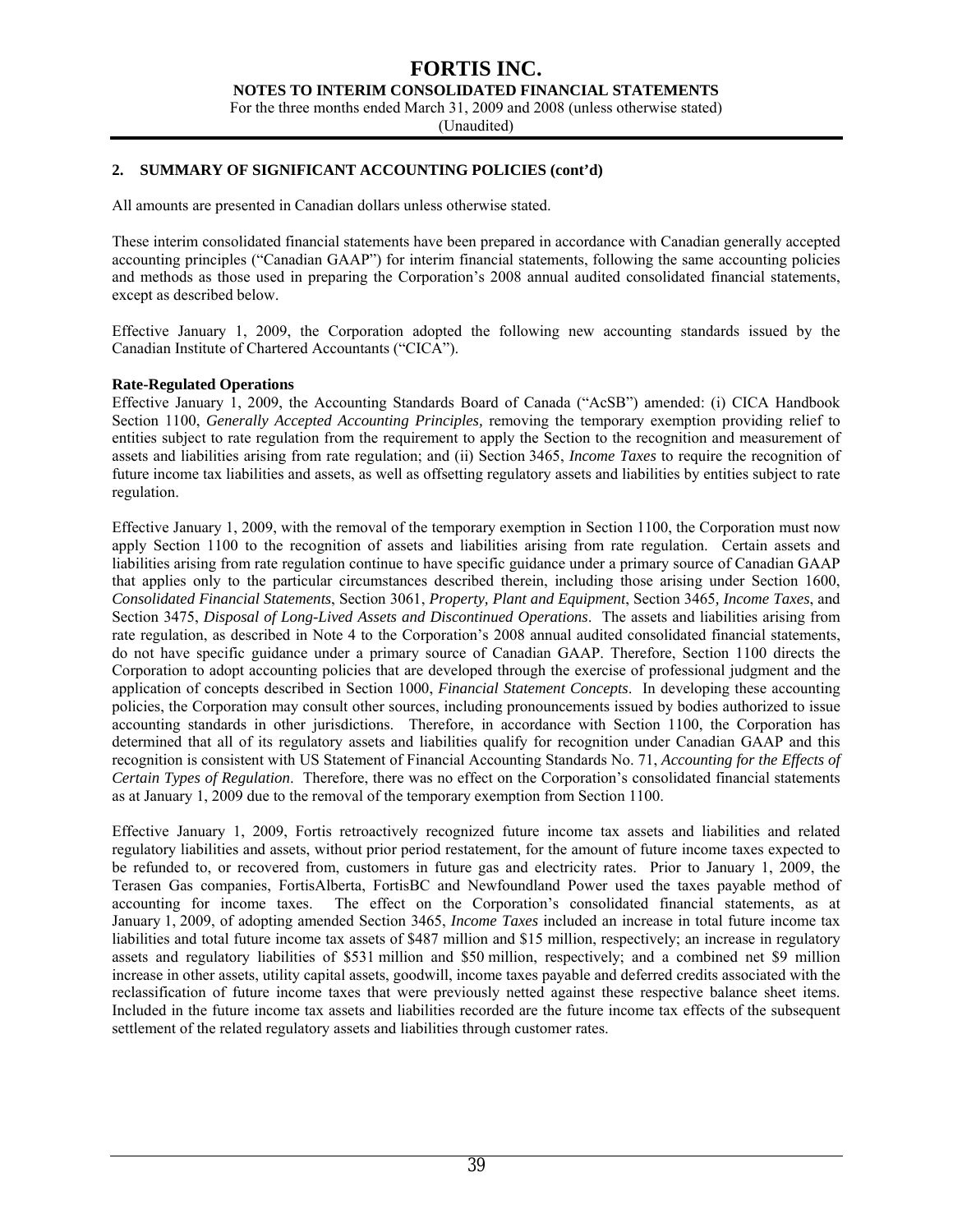#### **NOTES TO INTERIM CONSOLIDATED FINANCIAL STATEMENTS**

For the three months ended March 31, 2009 and 2008 (unless otherwise stated)

(Unaudited)

#### **2. SUMMARY OF SIGNIFICANT ACCOUNTING POLICIES (cont'd)**

#### **Goodwill and Intangible Assets**

Effective January 1, 2009, the Corporation retroactively adopted the new CICA Handbook Section 3064, *Goodwill and Intangible Assets*. This Section, which replaces Section 3062, *Goodwill and Other Intangible Assets* and Section 3450, *Research and Development Costs,* establishes standards for the recognition, measurement and disclosure of goodwill and intangible assets. As at December 31, 2008, the impact of retroactively adopting Section 3064 was a reclassification of \$260 million to intangible assets and related decreases of \$258 million to utility capital assets, \$1 million to income producing properties and \$1 million to other assets due to the reclassification of the net book value of land, transmission and water rights, computer software costs, franchise costs, customer contracts and other costs.

#### **Credit Risk and the Fair Value of Financial Assets and Financial Liabilities**

During the first quarter of 2009, the Corporation adopted the new Emerging Issues Committee ("EIC")-173¸ *Credit Risk and the Fair Value of Financial Assets and Financial Liabilities*, which was issued on January 20, 2009. EIC-173 requires that the Corporation's own credit risk and the credit risk of its counterparties be taken into account in determining the fair value of a financial instrument. As at March 31, 2009, only the Corporation's derivative financial instruments were recorded at fair value, the majority of which were out-of-the-money and recorded as a liability. There was no material effect on the Corporation's interim consolidated financial statements as a result of adopting EIC-173.

#### **3. FUTURE ACCOUNTING CHANGES**

#### **International Financial Reporting Standards ("IFRS")**

In February 2008, the AcSB confirmed that the use of IFRS will be required in 2011 for publicly accountable enterprises in Canada. In March 2009, the AcSB issued a second Omnibus Exposure Draft confirming that publicly accountable enterprises will be required to apply IFRS, in full and without modification, on January 1, 2011. The adoption date of January 1, 2011 will require the restatement, for comparative purposes, of amounts reported by the Corporation for its year ended December 31, 2010 and of the opening balance sheet as at January 1, 2010. The AcSB proposes that CICA Handbook Section 1506, *Accounting Changes,* paragraph 30, which would require an entity to disclose information relating to a new primary source of GAAP that has been issued but is not yet effective and that the entity has not applied, not be applied with respect to this Exposure Draft. Fortis is continuing to assess the financial reporting impacts of the adoption of IFRS, including monitoring any International Accounting Standards Board ("IASB") initiatives with the potential to impact rate-regulated accounting under IFRS. The IASB is expected to issue an exposure draft addressing rate-regulated activities during the third quarter of 2009. At this time, the impact on future financial position and results of operations is not reasonably determinable or estimable. Fortis does anticipate a significant increase in disclosure resulting from the adoption of IFRS and is continuing to assess the level of disclosure required, as well as system changes that may be necessary to gather and process the information.

#### **Business Combinations**

In January 2009, the AcSB issued new CICA Handbook Section 1582, *Business Combinations,* together with Section 1601, *Consolidated Financial Statements* and Section 1602, *Non-controlling Interests.* These new standards are effective for fiscal years beginning on or after January 1, 2011. As a result of adopting Section 1582, changes in the determination of the fair value of the assets and liabilities of the acquiree will result in a different calculation of goodwill. Such changes include the expensing of acquisition-related costs incurred during a business acquisition, rather than recording them as a capital transaction, and the disallowance of recording restructuring accruals. Section 1582 will affect the recognition of business combinations completed by the Corporation on or after January 1, 2011 and, as a result, may have a material impact on the Corporation's consolidated earnings and financial position.

Section 1601 establishes standards for the preparation of consolidated financial statements. Section 1602 establishes standards for accounting for a non-controlling interest in a subsidiary in consolidated financial statements subsequent to a business combination. The adoption of Sections 1601 and 1602 will result in non-controlling interests being presented as a component of equity, rather than as a liability, on the consolidated balance sheet.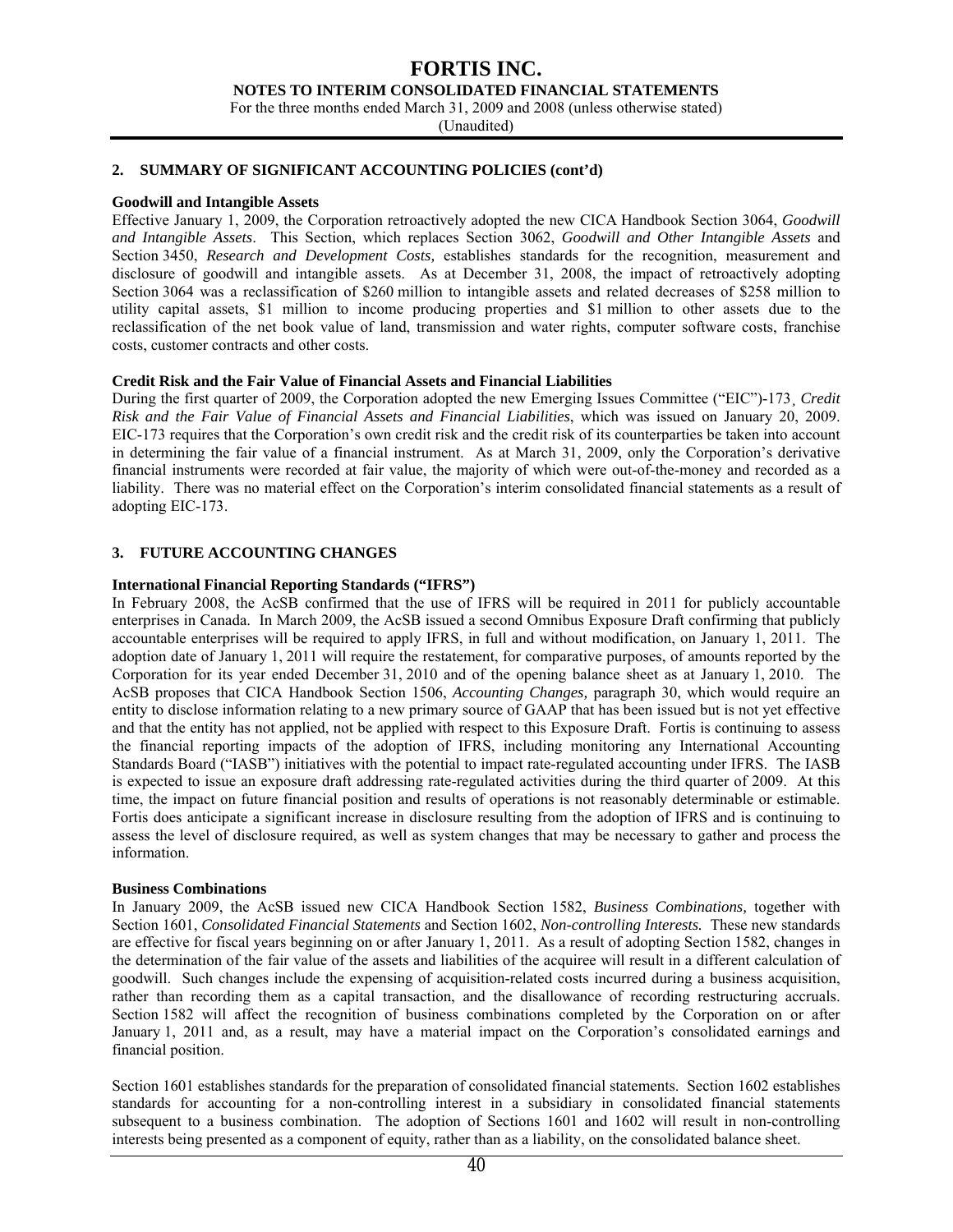**NOTES TO INTERIM CONSOLIDATED FINANCIAL STATEMENTS** 

For the three months ended March 31, 2009 and 2008 (unless otherwise stated)

(Unaudited)

#### **3. FUTURE ACCOUNTING CHANGES (cont'd)**

#### **Business Combinations (cont'd)**

Also, net earnings and components of other comprehensive income attributable to the owners of the parent and to the non-controlling interests are required to be separately disclosed on the statement of earnings. The adoption of Sections 1601 and 1602 is not expected to have a material impact on the Corporation's consolidated earnings, cash flows or financial position.

#### **4. USE OF ESTIMATES**

The preparation of the Corporation's interim consolidated financial statements in accordance with Canadian GAAP requires management to make estimates and judgments that affect the reported amounts of assets and liabilities and the disclosure of contingent assets and liabilities at the date of the consolidated financial statements and the reported amounts of revenue and expenses during the reporting periods. Estimates and judgments are based on historical experience, current conditions and various other assumptions believed to be reasonable under the circumstances.

Additionally, certain estimates and judgments are necessary since the regulatory environments in which the Corporation's utilities operate often require amounts to be recorded at estimated values until these amounts are finalized pursuant to regulatory decisions or other regulatory proceedings. Due to changes in facts and circumstances and the inherent uncertainty involved in making estimates, actual results may differ significantly from current estimates. Estimates and judgments are reviewed periodically and, as adjustments become necessary, are reported in earnings in the period they become known.

Interim financial statements may also employ a greater use of estimates than the annual financial statements. There were no material changes in the nature of the Corporation's critical accounting estimates, including that related to contingencies, during the three months ended March 31, 2009 except for those described in Notes 14 and 20 to these interim consolidated financial statements.

#### **5. REGULATORY ASSETS AND LIABILITIES**

A summary of the Corporation's regulatory assets and liabilities is provided below. A description of the nature of the regulatory assets and liabilities is provided in Note 4 to the Corporation's 2008 annual audited consolidated financial statements.

|                                                              | As at                 | As at             |
|--------------------------------------------------------------|-----------------------|-------------------|
| (\$ millions)                                                | <b>March 31, 2009</b> | December 31, 2008 |
| <b>Regulatory Assets</b>                                     |                       |                   |
| Future income taxes (Note 2)                                 | 534                   |                   |
| Rate stabilization accounts - Terasen Gas companies          | 139                   | 76                |
| Rate stabilization accounts - electric utilities             | 76                    | 78                |
| Alberta Electric System Operator ("AESO") charges deferral   | 70                    | 64                |
| Regulatory other post-employment benefit ("OPEB") plan asset | 54                    | 51                |
| Income taxes recoverable on OPEB plans                       | 18                    | 18                |
| Deferred capital asset amortization                          |                       | 8                 |
| Deferred pension costs                                       |                       |                   |
| Southern Crossing Pipeline tax reassessment                  |                       |                   |
| Energy management costs                                      |                       |                   |
| Residential unbundling                                       |                       |                   |
| Other regulatory assets                                      | 44                    | 37                |
| <b>Total regulatory assets</b>                               | 968                   | 360               |
| Less: current portion                                        | (232)                 | (157)             |
| Long-term regulatory assets                                  | 736                   | 203               |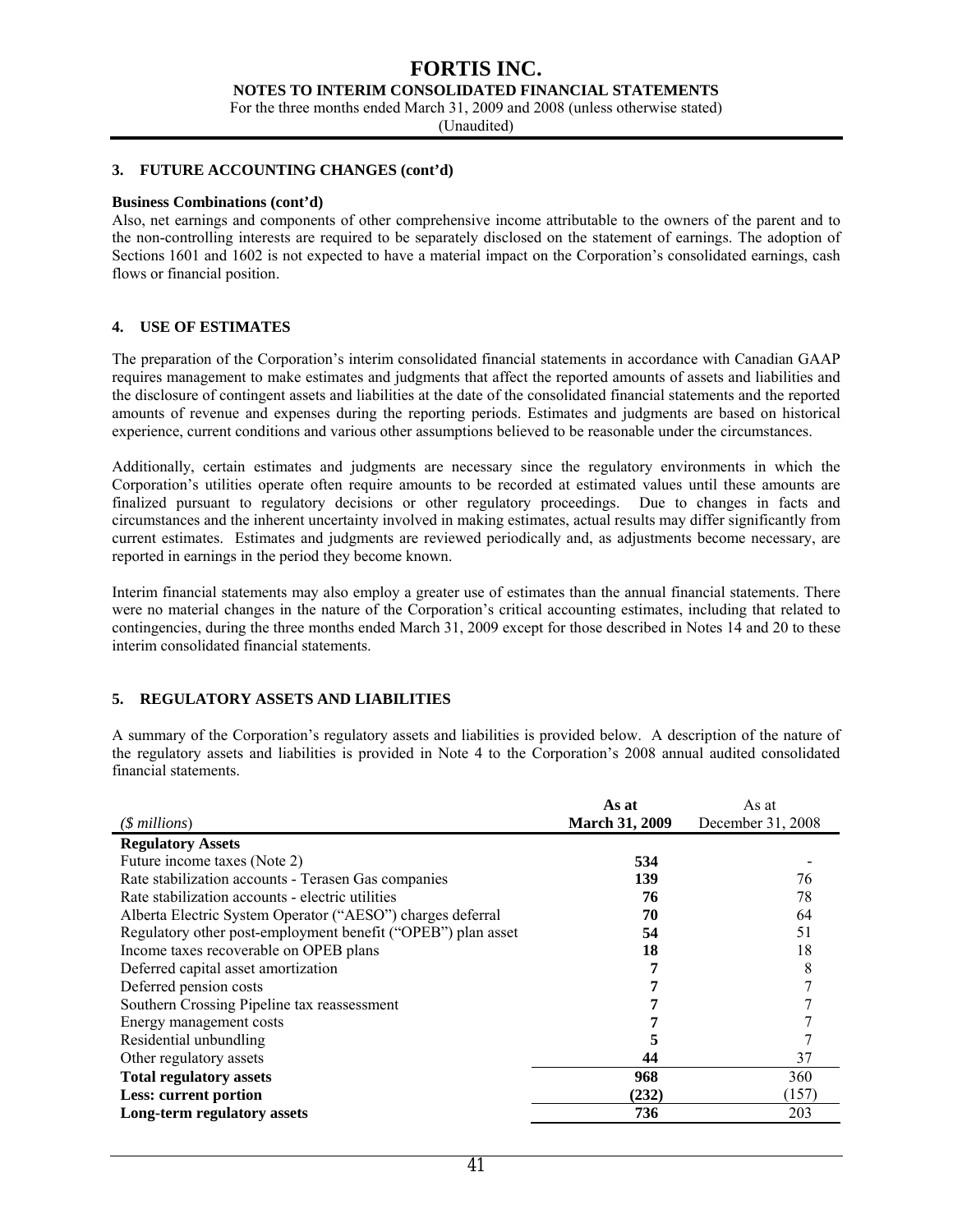#### **FORTIS INC. NOTES TO INTERIM CONSOLIDATED FINANCIAL STATEMENTS**

For the three months ended March 31, 2009 and 2008 (unless otherwise stated)

(Unaudited)

#### **5. REGULATORY ASSETS AND LIABILITIES (cont'd)**

|                                                      | As at                 | As at             |
|------------------------------------------------------|-----------------------|-------------------|
| $(\text{\$millions})$                                | <b>March 31, 2009</b> | December 31, 2008 |
| <b>Regulatory Liabilities</b>                        |                       |                   |
| Future asset removal and site restoration provision  | 340                   | 337               |
| Rate stabilization accounts - Terasen Gas companies  | 89                    | 32                |
| Rate stabilization accounts - electric utilities     | 15                    |                   |
| Future income taxes (Note 2)                         | 56                    |                   |
| Unbilled revenue liability                           | 15                    | 15                |
| Performance-based rate-setting incentive liabilities | 15                    | 13                |
| Fair value of the foreign exchange forward contract  |                       |                   |
| Southern Crossing Pipeline deferral                  |                       |                   |
| Pension deferral                                     |                       |                   |
| Other regulatory liabilities                         | 25                    | 20                |
| <b>Total regulatory liabilities</b>                  | 573                   | 446               |
| Less: current portion                                | (101)                 | (45)              |
| Long-term regulatory liabilities                     | 472                   | 401               |

#### **6. INVENTORIES**

|                        | As at                 | As at             |
|------------------------|-----------------------|-------------------|
| $(S$ millions)         | <b>March 31, 2009</b> | December 31, 2008 |
| Gas in storage         | 73                    | 212               |
| Materials and supplies | 18                    |                   |
|                        |                       | 229               |

During the quarter ended March 31, 2009, inventories of \$468 million (quarter ended March 31, 2008 - \$437 million) were expensed and reported in energy supply costs in the interim consolidated statement of earnings. Inventories expensed to operating expenses during the quarter ended March 31, 2009 were \$3 million (quarter ended March 31, 2008 - \$3 million), which included \$2 million (quarter ended March 31, 2008 - \$2 million) for food and beverage costs at Fortis Properties.

#### **7. INTANGIBLE ASSETS**

|                                                                                 |      | As at March 31, 2009 | As at December 31, 2008 |      |              |       |
|---------------------------------------------------------------------------------|------|----------------------|-------------------------|------|--------------|-------|
|                                                                                 |      |                      | <b>Net</b>              |      |              | Net   |
|                                                                                 |      | <b>Accumulated</b>   | <b>Book</b>             |      | Accumulated  | Book  |
| $($$ millions $)$                                                               | Cost | Amortization         | Value                   | Cost | Amortization | Value |
| Computer software                                                               | 314  | (152)                | 162                     | 310  | (142)        | 168   |
| Land, transmission<br>and water rights<br>Franchise fees,<br>customer contracts | 128  | (37)                 | 91                      | 127  | (36)         | 91    |
| and other                                                                       | 15   | (6)                  | 9                       | 15   | (5)          | 10    |
|                                                                                 | 457  | (195)                | 262                     | 452  | (183)        | 269   |

There was no impairment of intangible assets for the quarter ended March 31, 2009 and for the year ended December 31, 2008. Amortization of intangible assets is recorded on a straight-line method basis using amortization rates ranging from 1 per cent to 22 per cent.

Included in the cost of land, transmission and water rights is a total of \$57 million (December 31, 2008 - \$57 million) not subject to amortization.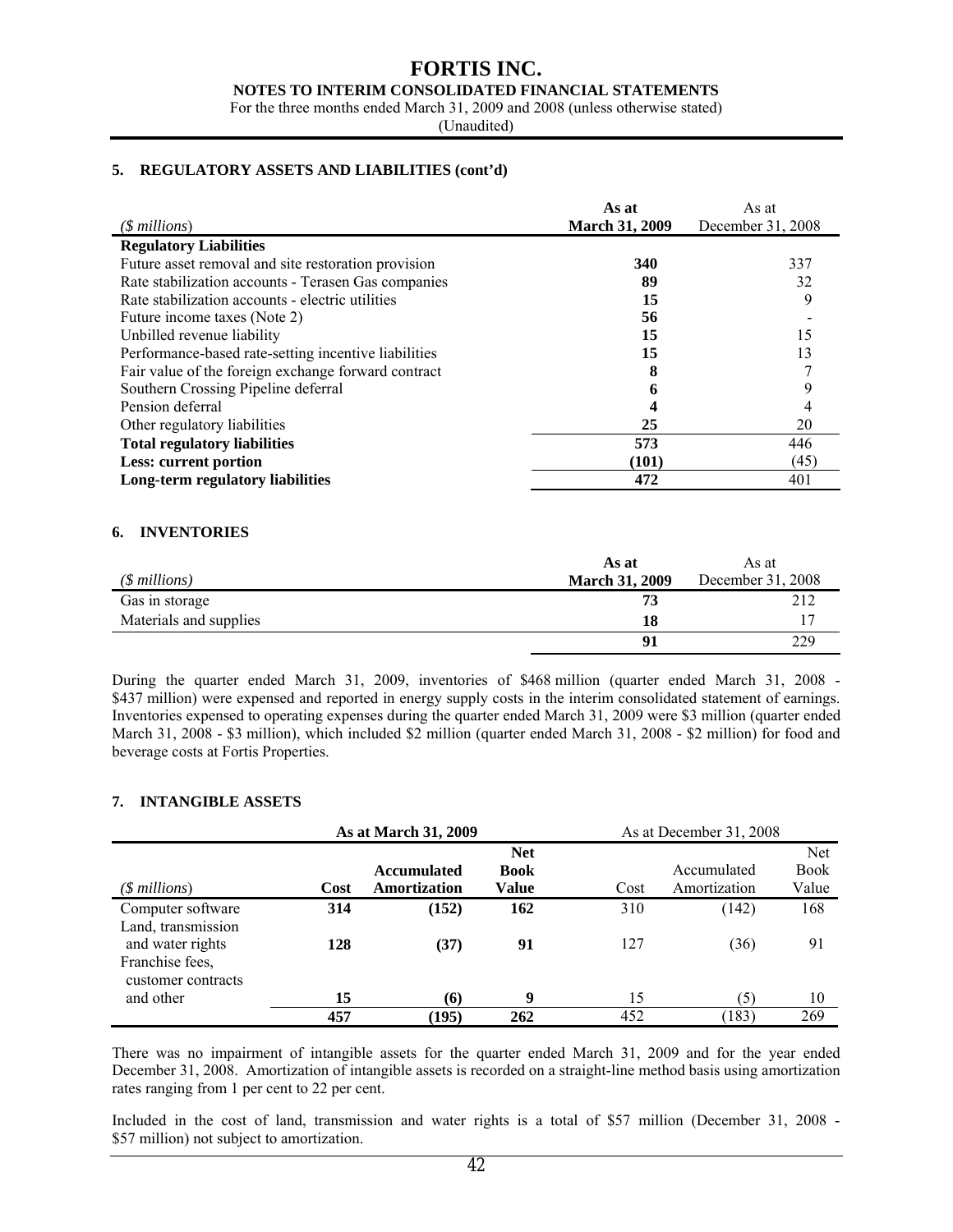#### **FORTIS INC. NOTES TO INTERIM CONSOLIDATED FINANCIAL STATEMENTS**

For the three months ended March 31, 2009 and 2008 (unless otherwise stated)

(Unaudited)

#### **8. LONG-TERM DEBT AND CAPITAL LEASE OBLIGATIONS**

|                                                                   | As at                 | As at             |
|-------------------------------------------------------------------|-----------------------|-------------------|
| $(S$ millions)                                                    | <b>March 31, 2009</b> | December 31, 2008 |
| Long-term debt and capital lease obligations                      | 5,100                 | 4.934             |
| Long-term classification of committed credit facilities (Note 19) | 221                   | 224               |
| Deferred debt financing costs                                     | (35)                  | (34)              |
| Total long-term debt and capital lease obligations                | 5,286                 | 5,124             |
| Less: Current installments of long-term debt and capital          |                       |                   |
| lease obligations                                                 | (236)                 | (240)             |
|                                                                   | 5,050                 | 4.884             |

In February 2009, FortisAlberta issued \$100 million of 30-year 7.06% unsecured debentures under a short-form base shelf prospectus that was filed in December 2008.

In February 2009, TGI issued \$100 million of 30-year 6.55% unsecured debentures.

During the first quarter of 2009, Fortis began accounting for its investment in the Exploits Partnership using the equity method of accounting (Note 20). As a result, the Exploits Partnership term loan of \$61 million classified as current as at December 31, 2008 is no longer being consolidated in the financial statements of Fortis, effective February 13, 2009.

#### **9. COMMON SHARES**

Authorized: an unlimited number of common shares without nominal or par value.

|                               | As at                 |                | As at             |                |
|-------------------------------|-----------------------|----------------|-------------------|----------------|
| <b>Issued and Outstanding</b> | <b>March 31, 2009</b> |                | December 31, 2008 |                |
|                               | Number of             |                | Number of         |                |
|                               | <b>Shares</b>         | Amount         | <b>Shares</b>     | Amount         |
|                               | (in thousands)        | $(S$ millions) | (in thousands)    | $(S$ millions) |
| Common shares                 | 169,759               | 2.462          | 169.191           | 2.449          |

Common shares issued during the period were as follows:

|                              | <b>Quarter Ended March 31, 2009</b><br>Number of |                          |  |
|------------------------------|--------------------------------------------------|--------------------------|--|
|                              | <b>Shares</b><br>(in thousands)                  | Amount<br>$(S$ millions) |  |
| Balance, beginning of period | 169,191                                          | 2,449                    |  |
| Consumer Share Purchase Plan | 15                                               |                          |  |
| Dividend Reinvestment Plan   | 370                                              | 8                        |  |
| Employee Share Purchase Plan | 134                                              |                          |  |
| <b>Stock Option Plans</b>    | 49                                               |                          |  |
| Balance, end of period       | 169,759                                          | 2.462                    |  |

Effective March 1, 2009, the Corporation's Amended and Restated Dividend Reinvestment and Share Purchase Plan provides a 2 per cent discount on the purchase of common shares, issued from treasury, with reinvested dividends.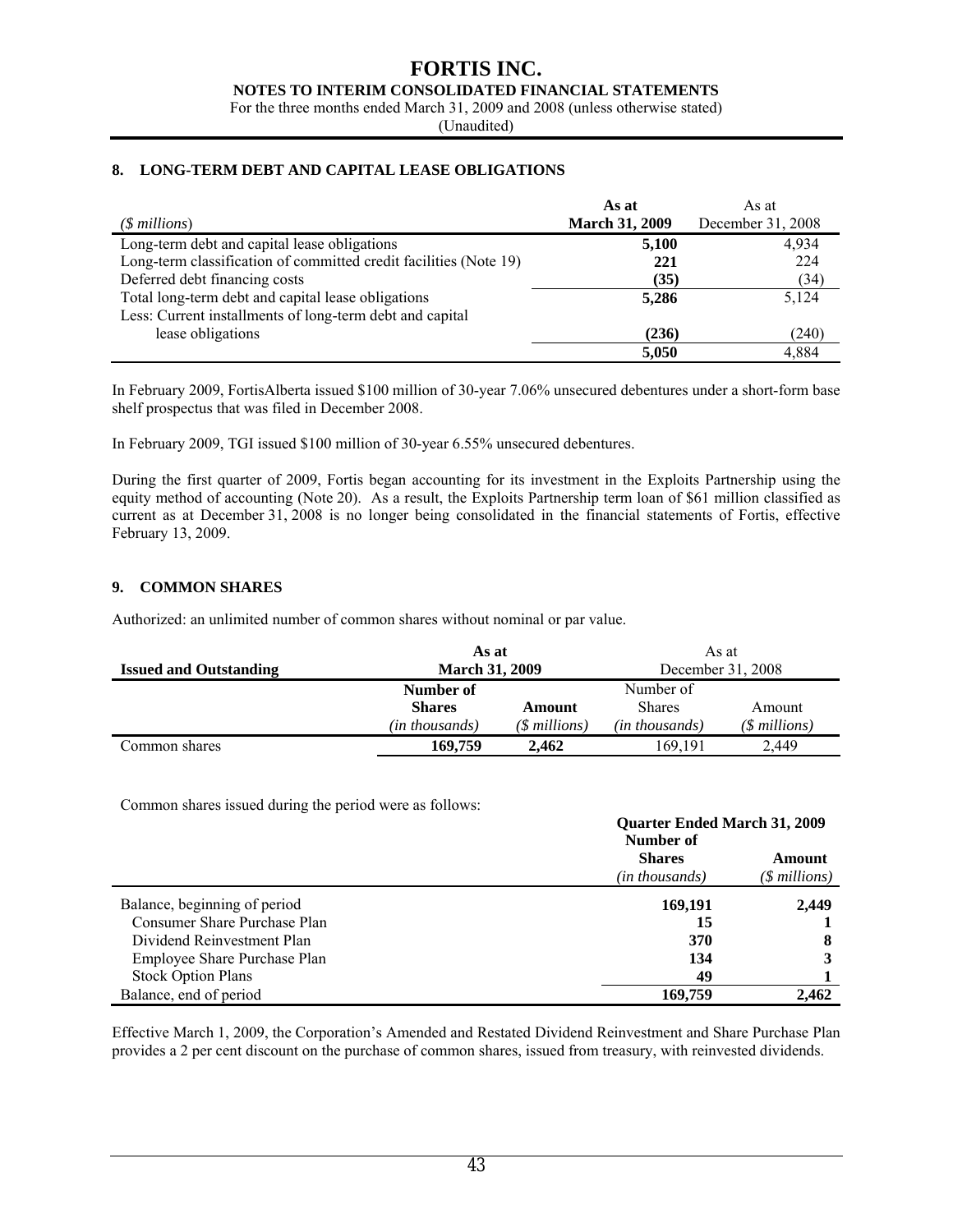#### **NOTES TO INTERIM CONSOLIDATED FINANCIAL STATEMENTS**

For the three months ended March 31, 2009 and 2008 (unless otherwise stated)

(Unaudited)

#### **9. COMMON SHARES (cont'd)**

#### **Earnings per Common Share**

The Corporation calculates earnings per common share on the weighted average number of common shares outstanding. The weighted average number of common shares outstanding was 169.4 million and 156.6 million for the quarters ended March 31, 2009 and March 31, 2008, respectively.

Diluted earnings per common share are calculated using the treasury stock method for options and the "if-converted" method for convertible securities.

Earnings per common share are as follows:

|                                             |                 |                   | <b>Ouarter Ended March 31</b> |                          |               |          |
|---------------------------------------------|-----------------|-------------------|-------------------------------|--------------------------|---------------|----------|
|                                             |                 | 2009              |                               |                          | 2008          |          |
|                                             |                 | Weighted          | <b>Earnings</b>               |                          | Weighted      | Earnings |
|                                             |                 | Average           | per                           |                          | Average       | per      |
|                                             | <b>Earnings</b> | <b>Shares</b>     | Common                        | Earnings                 | <b>Shares</b> | Common   |
|                                             | $(S$ millions)  | $(in\, millions)$ | <b>Share</b>                  | $(S$ millions)           | (in millions) | Share    |
| <b>Basic Earnings per Common</b>            |                 |                   |                               |                          |               |          |
| <b>Share</b>                                | 92              | 169.4             | \$0.54                        | 91                       | 156.6         | \$0.58   |
| Effect of potential dilutive<br>securities: |                 |                   |                               |                          |               |          |
| Stock options                               |                 | 0.7               |                               | $\overline{\phantom{a}}$ | 1.2           |          |
| Preference shares (Note 13)                 | 4               | 13.9              |                               | 4                        | 12.8          |          |
| Convertible debentures                      |                 | 1.4               |                               | $\overline{\phantom{a}}$ | 1.7           |          |
| <b>Diluted Earnings per</b>                 |                 |                   |                               |                          |               |          |
| <b>Common Share</b>                         | 97              | 185.4             | \$0.52                        | 95                       | 172.3         | \$0.55   |

#### **10. STOCK-BASED COMPENSATION PLANS**

In January 2009, 22,980 Deferred Share Units ("DSUs") were granted to the Corporation's Board of Directors representing the equity component of their annual compensation and their annual retainers in lieu of cash. Each DSU represents a unit with an underlying value equivalent to the value of one common share of the Corporation. In January 2009, 3,632 DSUs were paid out to a retired member of the Board of Directors of Fortis at \$23.74 per DSU for a total of approximately \$0.1 million.

In March 2009, 31,353 Performance Share Units ("PSUs") were paid out to the President and Chief Executive Officer ("CEO") of the Corporation at \$23.39 per PSU as determined by the Human Resources Committee of the Board of Directors of Fortis for a total of approximately \$0.7 million. The payout was made upon the three-year maturation period in respect of the PSU grant made in March 2006, and the President and CEO satisfying the payment requirements. In March 2009, 40,000 PSUs were granted to the President and CEO of the Corporation. Each PSU represents a unit with an underlying value equivalent to the value of one common share of the Corporation.

In March 2009, the Corporation granted 1,037,156 options to purchase common shares under its 2006 Stock Option Plan at the five-day volume weighted average trading price of \$22.29 immediately preceding the date of grant. The options vest evenly over a four-year period on each anniversary of the date of grant. The options expire seven years after the date of grant. The fair value of each option granted was \$4.10 per option.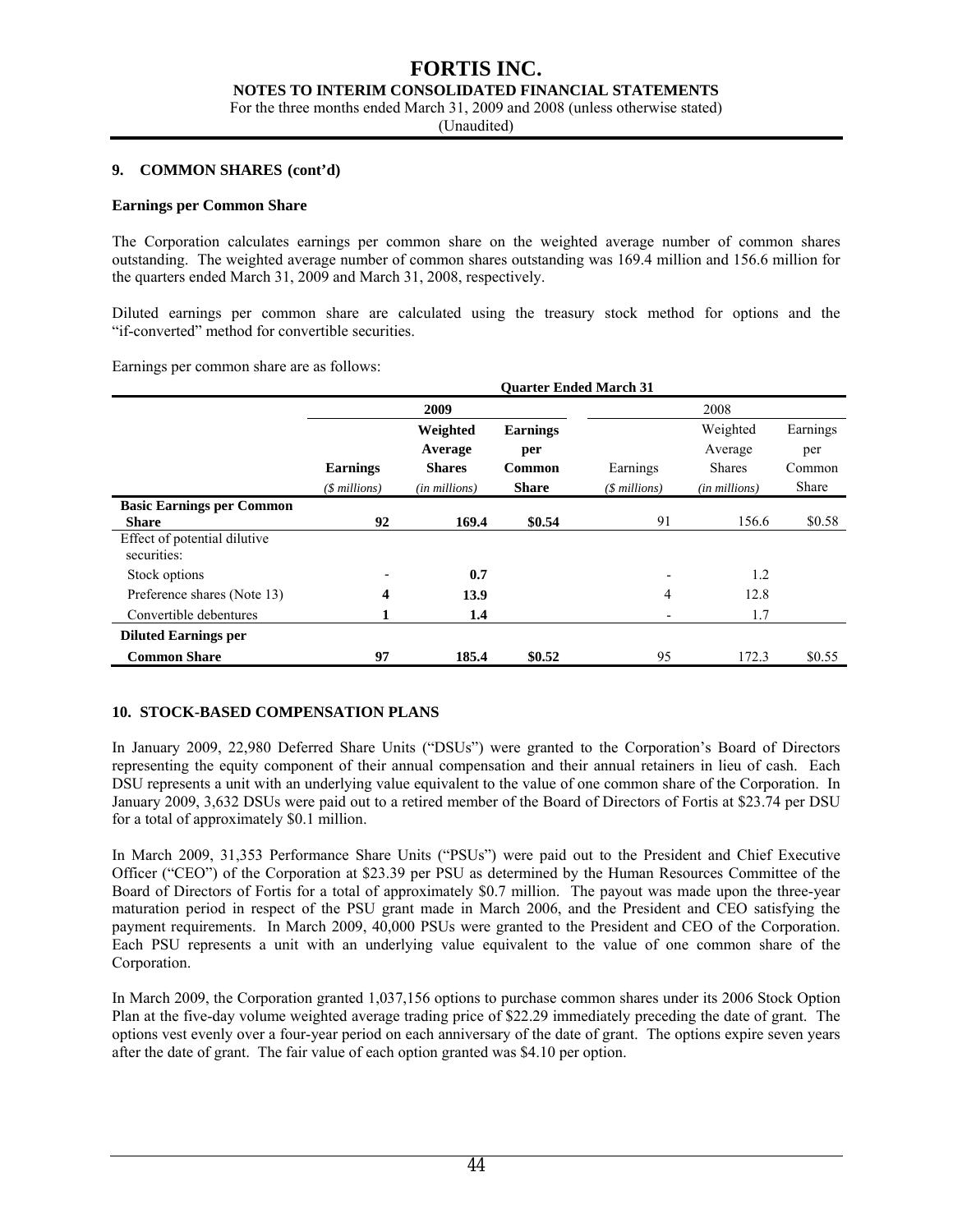#### **FORTIS INC. NOTES TO INTERIM CONSOLIDATED FINANCIAL STATEMENTS**

For the three months ended March 31, 2009 and 2008 (unless otherwise stated)

(Unaudited)

#### **10. STOCK-BASED COMPENSATION PLANS (cont'd)**

The fair value was estimated on the date of grant using the Black-Scholes fair value option-pricing model and the following assumptions:

| Dividend yield $(\% )$                 | 3.19 |
|----------------------------------------|------|
| Expected volatility $(\% )$            | 243  |
| Risk-free interest rate $(\% )$        | 3.75 |
| Weighted average expected life (years) | 4.5  |

#### **11. ACCUMULATED OTHER COMPREHENSIVE LOSS**

Accumulated other comprehensive loss includes unrealized foreign currency translation gains and losses, net of hedging activities, gains and losses on cash flow hedging activities and gains and losses on discontinued cash flow hedging activities.

|                                                                              |                                                      | <b>Quarter Ended</b>  |                                      |                                 | Quarter Ended |                               |
|------------------------------------------------------------------------------|------------------------------------------------------|-----------------------|--------------------------------------|---------------------------------|---------------|-------------------------------|
|                                                                              |                                                      | <b>March 31, 2009</b> |                                      | March 31, 2008                  |               |                               |
| (\$ millions)                                                                | <b>Opening</b><br><b>balance</b><br><b>January 1</b> | <b>Net</b><br>change  | Ending<br><b>balance</b><br>March 31 | Opening<br>balance<br>January 1 | Net<br>change | Ending<br>balance<br>March 31 |
| Unrealized foreign currency                                                  |                                                      |                       |                                      |                                 |               |                               |
| translation (losses) gains, net of<br>hedging activities and tax             | (46)                                                 | 9                     | (37)                                 | (82)                            | 4             | (78)                          |
| Losses on derivative instruments<br>designated as cash flow hedges, net      |                                                      |                       |                                      |                                 |               |                               |
| of tax                                                                       | (1)                                                  | ٠                     | (1)                                  | (1)                             |               | (1)                           |
| Net losses on derivative instruments<br>previously discontinued as cash flow |                                                      |                       |                                      |                                 |               |                               |
| hedges, net of tax                                                           | (5)                                                  |                       | (5)                                  | (5)                             |               | (5)                           |
| <b>Accumulated Other</b>                                                     |                                                      |                       |                                      |                                 |               |                               |
| <b>Comprehensive (Loss) Income</b>                                           | (52)                                                 | 9                     | (43)                                 | (88)                            | 4             | (84)                          |

#### **12. EMPLOYEE FUTURE BENEFITS**

The Corporation and its subsidiaries each maintain one or a combination of defined benefit pension plans, defined contribution pension plans and group registered retirement savings plans ("RRSPs") for its employees. The cost of providing the defined benefit arrangements was \$6 million for the quarter ended March 31, 2009 (quarter ended March 31, 2008 - \$7 million). The cost of providing the defined contribution arrangements and group RRSPs for the quarter ended March 31, 2009 was \$4 million (quarter ended March 31, 2008 - \$3 million).

#### **13. FINANCE CHARGES**

|                                                            | <b>Quarter Ended March 31</b> |      |  |
|------------------------------------------------------------|-------------------------------|------|--|
| $(S$ millions)                                             | 2009                          | 2008 |  |
| Interest - Long-term debt and capital lease obligations    | 83                            | 81   |  |
| - Short-term borrowings                                    |                               |      |  |
| Interest charged to construction                           | (4)                           | (2,  |  |
| Interest earned                                            |                               |      |  |
| Dividends on preference shares classified as debt (Note 9) |                               |      |  |
|                                                            | 88                            |      |  |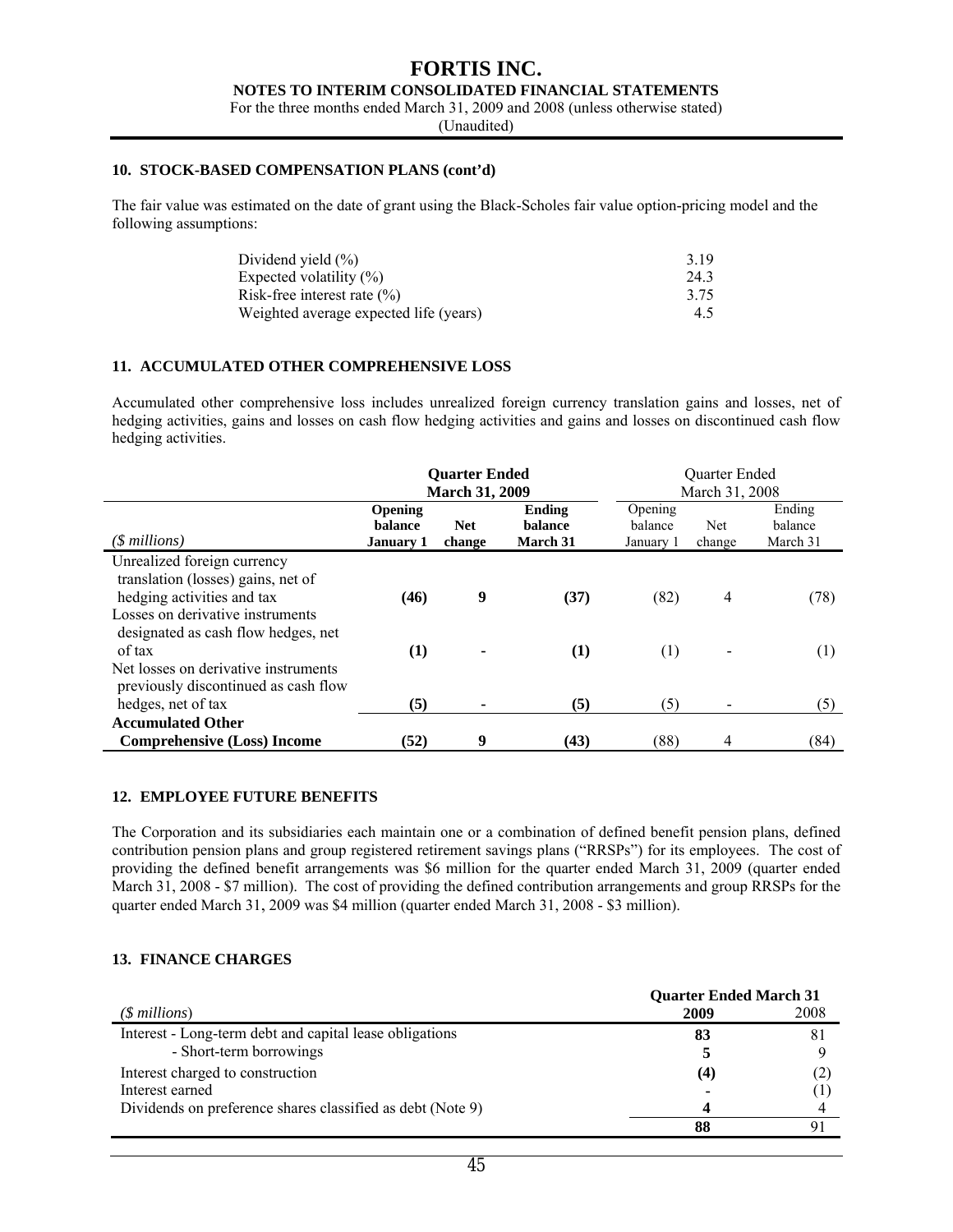#### **NOTES TO INTERIM CONSOLIDATED FINANCIAL STATEMENTS**

For the three months ended March 31, 2009 and 2008 (unless otherwise stated)

(Unaudited)

#### **14. CORPORATE TAXES**

Prior to January 1, 2009, the Terasen Gas companies, FortisAlberta, FortisBC and Newfoundland Power used the taxes payable method of accounting for income taxes. The effect on the Corporation's consolidated financial statements, as at January 1, 2009, of adopting amended Section 3465, *Income Taxes* included an increase in total future income tax liabilities and total future income tax assets of \$487 million and \$15 million, respectively; an increase in regulatory assets and regulatory liabilities of \$531 million and \$50 million, respectively; and a combined net \$9 million increase in other assets, utility capital assets, goodwill, income taxes payable and deferred credits associated with the reclassification of future income taxes that were previously netted against these respective balance sheet items.

Included in the future income tax assets and liabilities recorded are the future income tax effects of the subsequent settlement of the related regulatory assets and liabilities through customer rates and the separate disclosure of future income tax assets and liabilities that previously were not recognized.

Future income taxes are provided for temporary differences. Future income tax assets and liabilities are comprised of the following:

|                                                                  | As at     | As at        |
|------------------------------------------------------------------|-----------|--------------|
|                                                                  | March 31, | December 31, |
| (\$ millions)                                                    | 2009      | 2008         |
| <b>Future income tax liability (asset)</b>                       |           |              |
| Utility capital assets                                           | 472       | 17           |
| Income producing properties                                      | 26        | 26           |
| Regulatory assets                                                | 24        | 35           |
| Intangible assets                                                |           | 3            |
| Other assets                                                     | 25        | 2            |
| Deferred credits                                                 | (42)      | (14)         |
| Loss carryforwards                                               | (31)      | (28)         |
| Share issue and debt financing costs                             | (8)       | (14)         |
| Unrealized foreign currency translation losses on long-term debt | (7)       | (5)          |
| Regulatory liabilities                                           | (4)       |              |
| Net future income tax liability                                  | 462       | 22           |
|                                                                  |           |              |
| Current future income tax asset                                  | (34)      |              |
| Current future income tax liability                              | 16        | 15           |
| Long-term future income tax asset                                | (51)      | (54)         |
| Long-term future income tax liability                            | 531       | 61           |
| Net future income tax liability                                  | 462       | 22           |

The adoption of amended Section 3465, *Income Taxes* on January 1, 2009 also resulted in additional future income tax expense of \$17 million for the quarter ended March 31, 2009 and an offsetting regulatory adjustment to future income expense for the same amount. The regulatory adjustment represents the difference between the future income tax expense recognized under amended Section 3465, *Income Taxes* and that recovered from customers in rates during the quarter ended March 31, 2009.

The components of the provision for corporate taxes are as follows:

|                                | <b>Quarter Ended March 31</b> |      |  |  |
|--------------------------------|-------------------------------|------|--|--|
| $($$ millions)                 | 2009                          | 2008 |  |  |
| Current taxes - Canadian       | 22                            | 26   |  |  |
| Future income taxes - Canadian | 20                            |      |  |  |
| Less: Regulatory adjustment    | (17)                          |      |  |  |
|                                |                               |      |  |  |
| Corporate taxes                | 25                            | 29   |  |  |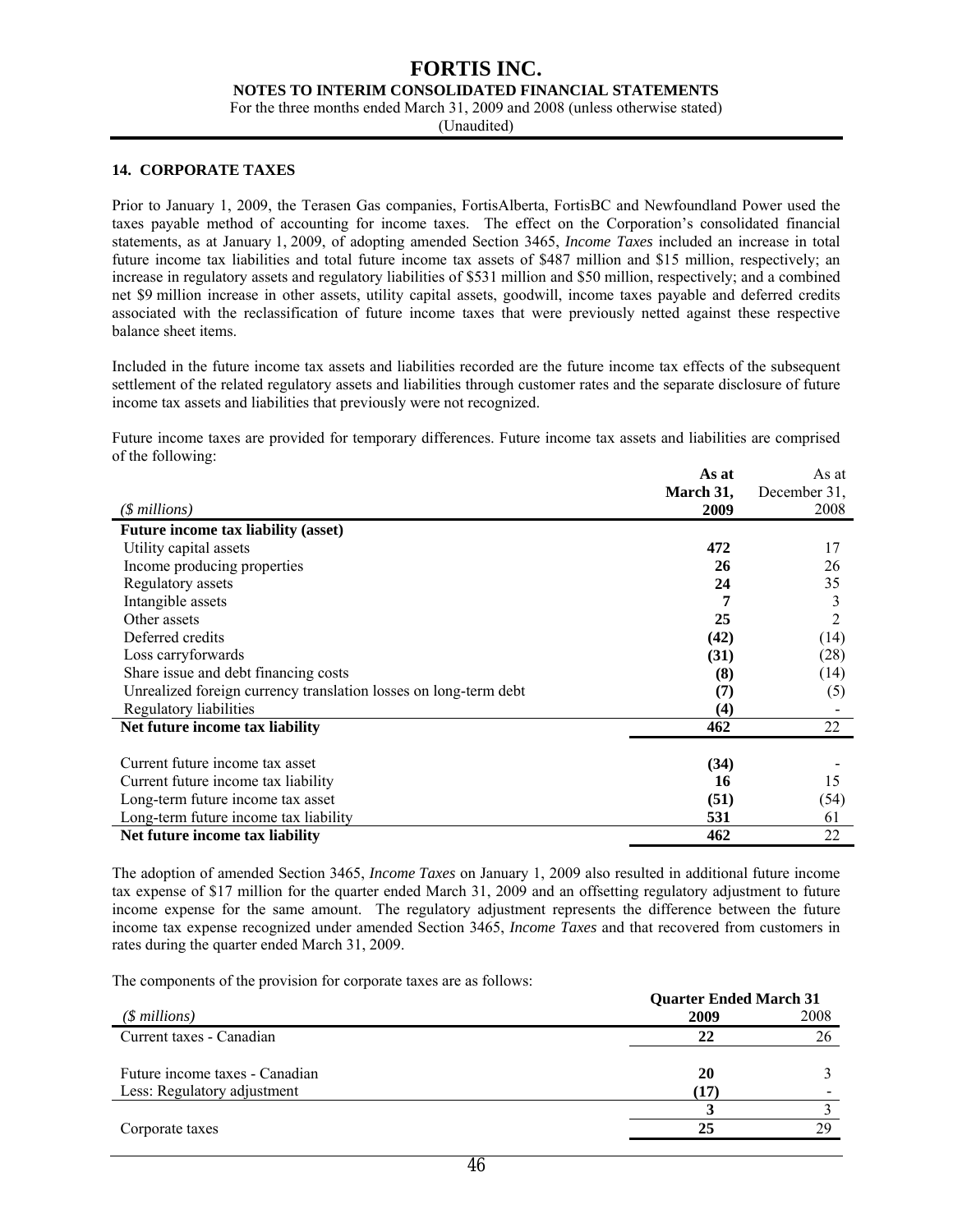**NOTES TO INTERIM CONSOLIDATED FINANCIAL STATEMENTS** 

For the three months ended March 31, 2009 and 2008 (unless otherwise stated)

(Unaudited)

#### **14. CORPORATE TAXES (cont'd)**

Corporate taxes differ from the amount that would be expected to be generated by applying the enacted combined Canadian federal and provincial statutory tax rate to earnings before corporate taxes and non-controlling interest. The following is a reconciliation of consolidated statutory taxes to consolidated effective taxes.

|                                                                                 | <b>Quarter Ended March 31</b> |                  |
|---------------------------------------------------------------------------------|-------------------------------|------------------|
| $(\text{\$ millions, except as noted})$                                         | 2009                          | 2008             |
| Combined Canadian federal and provincial statutory income tax rate              | 33.0%                         | 33.5%            |
| Statutory income tax rate applied to earnings before corporate taxes and        |                               |                  |
| non-controlling interest                                                        | 41                            | 42               |
| Preference share dividends                                                      |                               |                  |
| Difference between Canadian statutory rate and rates applicable to foreign      |                               |                  |
| subsidiaries                                                                    | (3)                           | (3)              |
| Difference in Canadian provincial statutory rates applicable to subsidiaries in |                               |                  |
| different Canadian jurisdictions                                                | (3)                           | (2)              |
| Items capitalized for accounting but expensed for income tax purposes           | (10)                          | (10)             |
| Pension costs                                                                   | (1)                           | $\left(1\right)$ |
| Other                                                                           |                               | 2                |
| Corporate taxes                                                                 | 25                            | 29               |
| Effective tax rate                                                              | 20.3%                         | 23 2%            |

As at March 31, 2009, the Corporation had approximately \$116 million (December 31, 2008 - \$104 million) in non-capital and capital loss carryforwards of which \$12 million (December 31, 2008 - \$12 million) has not been recognized in the consolidated financial statements. The non-capital loss carryforwards expire between 2009 and 2029.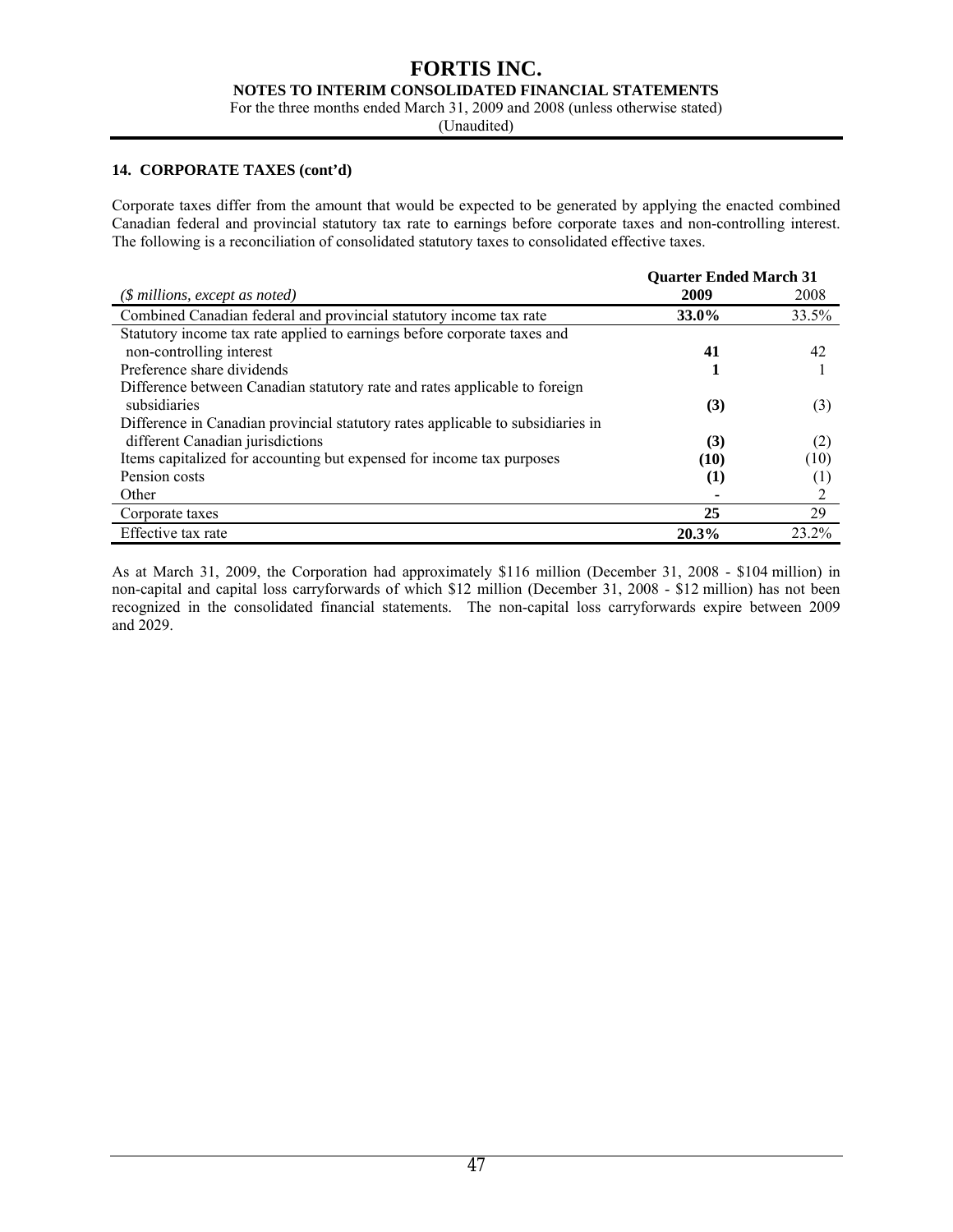#### **NOTES TO INTERIM CONSOLIDATED FINANCIAL STATEMENTS**

For the three months ended March 31, 2009 and 2008 (unless otherwise stated)

(Unaudited)

#### **15. SEGMENTED INFORMATION**

Information by reportable segment is as follows:

|                                                 |                          |                          |                     | <b>REGULATED</b> |                           |                |                 |                          | <b>NON-REGULATED</b>     |                          |                          |              |
|-------------------------------------------------|--------------------------|--------------------------|---------------------|------------------|---------------------------|----------------|-----------------|--------------------------|--------------------------|--------------------------|--------------------------|--------------|
|                                                 | <b>Gas Utilities</b>     |                          |                     |                  | <b>Electric Utilities</b> |                |                 |                          |                          |                          |                          |              |
| Quarter ended                                   | <b>Terasen Gas</b>       |                          |                     |                  |                           | Total          |                 |                          |                          |                          | Inter-                   |              |
| March 31, 2009                                  | Companies -              | Fortis                   | Fortis              | NF               | Other                     | Electric       | Electric        | Fortis                   | Fortis                   | Corporate                | segment                  |              |
| (§ millions)                                    | Canadian                 | Alberta                  | $\operatorname{BC}$ | Power            | Canadian <sup>(1)</sup>   | Canadian       | Caribbean $(2)$ | Generation               | Properties               | and Other                | eliminations             | Consolidated |
| Revenue                                         | 669                      | 79                       | $72\,$              | 169              | 70                        | 390            | 83              | 16                       | 47                       | 7                        | (11)                     | 1,201        |
| Energy supply costs                             | 468                      | $\sim$                   | 22                  | 127              | 47                        | 196            | 46              | $\mathbf{1}$             |                          |                          | (4)                      | 707          |
| Operating expenses                              | 67                       | 34                       | 17                  | 14               |                           | 72             | 14              | $\overline{4}$           | 34                       | 3                        | (2)                      | 192          |
| Amortization                                    | 25                       | $22\,$                   | 10                  | 11               | $\overline{4}$            | 47             | 11              | $\overline{2}$           | $\overline{4}$           | $\boldsymbol{2}$         | $\blacksquare$           | 91           |
| Operating income                                | 109                      | 23                       | 23                  | 17               | $12\,$                    | 75             | 12              | $\boldsymbol{9}$         | 9                        | $\overline{2}$           | (5)                      | 211          |
| Finance charges                                 | 32                       | 11                       | $\overline{7}$      | 8                | 5                         | 31             | $\overline{4}$  | $\mathbf{1}$             | 6                        | 19                       | (5)                      | 88           |
| Corporate taxes (recovery)                      | 19                       | $\overline{a}$           | $\overline{2}$      | 3                | $\overline{2}$            | $\overline{7}$ |                 | $\overline{2}$           | 1                        | (4)                      |                          | 25           |
| Non-controlling interest                        | $\overline{\phantom{a}}$ | ÷,                       |                     |                  | $\sim$                    | $\overline{a}$ | $\overline{2}$  | $\overline{a}$           | $\overline{\phantom{a}}$ |                          |                          | $\mathbf{2}$ |
| Net earnings (loss)                             | 58                       | 12                       | 14                  | 6                | 5                         | 37             | 6               | 6                        | 2                        | (13)                     |                          | 96           |
| Preference share dividends                      |                          |                          |                     |                  |                           |                |                 |                          |                          | $\overline{4}$           |                          | 4            |
| Net earnings (loss) applicable to common shares | 58                       | 12                       | $\overline{14}$     | 6                | 5                         | 37             | 6               | 6                        | $\overline{2}$           | (17)                     | $\overline{\phantom{a}}$ | 92           |
| Goodwill                                        | 908                      | 227                      | 221                 |                  | 63                        | 511            | 168             | $\overline{\phantom{a}}$ | L,                       |                          | $\blacksquare$           | 1,587        |
| Identifiable assets                             | 4,057                    | 1,661                    | 1,079               | 1,166            | 527                       | 4,433          | 888             | 223                      | 562                      | 131                      | (33)                     | 10,261       |
| Total assets                                    | 4,965                    | 1,888                    | 1,300               | 1,166            | 590                       | 4,944          | 1,056           | 223                      | 562                      | 131                      | (33)                     | 11,848       |
| Gross capital expenditures $(3)$                | 50                       | 90                       | 22                  | 13               | 12                        | 137            | 20              | 7                        | 5                        | $\overline{\phantom{a}}$ | $\overline{\phantom{a}}$ | 219          |
| Quarter ended                                   |                          |                          |                     |                  |                           |                |                 |                          |                          |                          |                          |              |
| March 31, 2008                                  |                          |                          |                     |                  |                           |                |                 |                          |                          |                          |                          |              |
| Revenue                                         | 635                      | 73                       | 66                  | 164              | 70                        | 373            | 75              | 19                       | 45                       | $\overline{7}$           | (8)                      | 1,146        |
| Energy supply costs                             | 437                      | ÷,                       | $21\,$              | 122              | 49                        | 192            | 40              | $\overline{2}$           |                          |                          | (3)                      | 668          |
| Operating expenses                              | 61                       | 33                       | 16                  | 14               | $\overline{7}$            | 70             | 11              | $\overline{4}$           | 31                       | 3                        | (1)                      | 179          |
| Amortization                                    | 24                       | 20                       | 9                   | 10               | $\overline{4}$            | 43             | $\overline{7}$  | $\overline{2}$           | $\overline{4}$           | $\overline{3}$           |                          | 83           |
| Operating income                                | 113                      | 20                       | 20                  | 18               | 10                        | 68             | 17              | 11                       | 10                       | $\mathbf{1}$             | (4)                      | 216          |
| Finance charges                                 | 33                       | 9                        |                     | 8                | $\overline{4}$            | 28             | 5               | $\overline{2}$           | 6                        | 21                       | (4)                      | 91           |
| Corporate taxes (recovery)                      | 22                       | $\bar{a}$                |                     | 4                | $\overline{2}$            | 7              | 1               | 3                        | 1                        | (5)                      |                          | 29           |
| Non-controlling interest                        | $\overline{\phantom{a}}$ | $\sim$                   |                     |                  | $\sim$                    | $\blacksquare$ | $\overline{4}$  | $\overline{\phantom{a}}$ | $\blacksquare$           | $\overline{\phantom{a}}$ | $\overline{\phantom{a}}$ | 4            |
| Net earnings (loss)                             | 58                       | 11                       | $\overline{12}$     | 6                | $\overline{4}$            | 33             | $7\phantom{.0}$ | 6                        | $\mathbf{3}$             | (15)                     | $\blacksquare$           | 92           |
| Preference share dividends                      |                          | $\overline{\phantom{a}}$ |                     |                  | $\sim$                    | ٠              | $\overline{a}$  |                          | $\overline{\phantom{a}}$ | $\mathbf{1}$             |                          | 1            |
| Net earnings (loss) applicable to common shares | 58                       | 11                       | $\overline{12}$     | 6                | $\overline{4}$            | 33             | $\overline{7}$  | 6                        | $\mathbf{3}$             | (16)                     | $\blacksquare$           | 91           |
| Goodwill                                        | 907                      | 227                      | 221                 |                  | 63                        | 511            | 131             | $\overline{\phantom{a}}$ | L,                       |                          |                          | 1,549        |
| Identifiable assets                             | 3,509                    | 1,340                    | 929                 | 1,006            | 494                       | 3,769          | 681             | 244                      | 537                      | 110                      | (23)                     | 8,827        |
| <b>Total assets</b>                             | 4,416                    | 1,567                    | 1,150               | 1,006            | 557                       | 4,280          | 812             | 244                      | 537                      | 110                      | (23)                     | 10,376       |
| Gross capital expenditures <sup>(3)</sup>       | 40                       | 72                       | 24                  | 13               | $\overline{7}$            | 116            | 11              | 3                        | 3                        | 1                        |                          | 174          |
|                                                 |                          |                          |                     |                  |                           |                |                 |                          |                          |                          |                          |              |

*(1)* Includes Maritime Electric and FortisOntario

 $\,^{(2)}$  Includes Belize Electricity, Caribbean Utilities and Fortis Turks and Caicos

*(3)* Relates to utility capital assets, including amounts for AESO transmision capital projects, and to income producing properties and intangible assets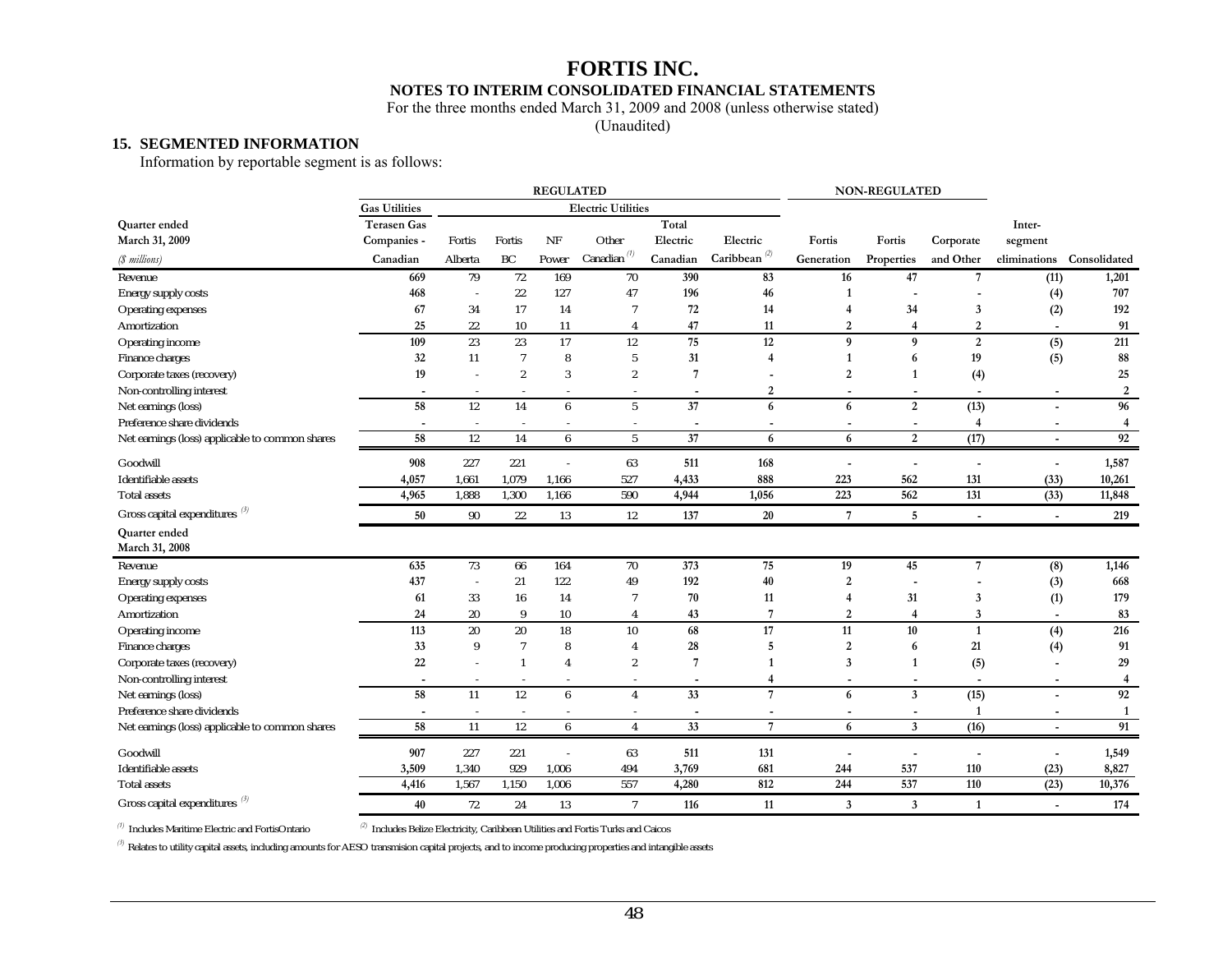#### **FORTIS INC. NOTES TO INTERIM CONSOLIDATED FINANCIAL STATEMENTS**

For the three months ended March 31, 2009 and 2008 (unless otherwise stated)

(Unaudited)

#### **15. SEGMENTED INFORMATION (cont'd)**

Inter-segment transactions are in the normal course of operations and are measured at the exchange amount, which is the amount of consideration established and agreed to by the related parties. The significant inter-segment transactions primarily related to the sale of energy from Fortis Generation to Belize Electricity, electricity sales from Newfoundland Power to Fortis Properties and finance charges on inter-segment borrowings. The significant inter-segment transactions for the three months ended March 31, 2009 and 2008 were as follows.

| <b>Significant Inter-Segment Transactions</b>         | <b>Quarter Ended March 31</b> |      |
|-------------------------------------------------------|-------------------------------|------|
| $(S$ millions)                                        | 2009                          | 2008 |
| Sales from Fortis Generation to                       |                               |      |
| Regulated Electric Utilities - Caribbean              |                               |      |
| Sales from Newfoundland Power to Fortis Properties    |                               |      |
| Inter-segment finance charges on borrowings from:     |                               |      |
| Corporate to Regulated Electric Utilities - Caribbean |                               |      |
| Corporate to Fortis Generation                        |                               |      |
| Corporate to Fortis Properties                        |                               |      |

#### **16. SUPPLEMENTARY INFORMATION TO CONSOLIDATED STATEMENTS OF CASH FLOWS**

|                   | <b>Quarter Ended March 31</b> |      |
|-------------------|-------------------------------|------|
| $(S$ millions)    | 2009                          | 2008 |
| Interest paid     | 85                            | 70   |
| Income taxes paid | 65                            | -    |

#### **17. CAPITAL MANAGEMENT**

The Corporation's principal businesses of regulated gas and electricity distribution require ongoing access to capital in order to allow the utilities to fund the maintenance and expansion of infrastructure. Fortis raises debt at the subsidiary level to ensure regulatory transparency, tax efficiency and financing flexibility. To help ensure access to capital, the Corporation targets a consolidated long-term capital structure containing approximately 40 per cent equity, including preference shares, and 60 per cent debt, as well as investment-grade credit ratings.

Each of the Corporation's regulated utilities maintains its own capital structure in line with the deemed capital structure reflected in the utilities' customer rates. Fortis generally finances a significant portion of acquisitions with proceeds from common and preference share issuances.

The consolidated capital structure of Fortis is presented in the following table.

|                                                              | As at<br><b>March 31, 2009</b> |       | As at             |       |
|--------------------------------------------------------------|--------------------------------|-------|-------------------|-------|
|                                                              |                                |       | December 31, 2008 |       |
|                                                              | $($$ millions $)$              | (9/6) | (\$ millions)     | (%)   |
| Total debt and capital lease obligations (net of cash) $(1)$ | 5.453                          | 59.1  | 5,468             | 59.5  |
| Preference shares $^{(2)}$                                   | 667                            | 7.2   | 667               | 73    |
| Common shareholders' equity                                  | 3.116                          | 33.7  | 3.046             | 33.2  |
| Total                                                        | 9.236                          | 100.0 | 9.181             | 100.0 |

*(1)* Includes long-term debt and capital lease obligations, including current portion, and short-term borrowings, net of cash

*(2)* Includes preference shares classified as both long-term liabilities and equity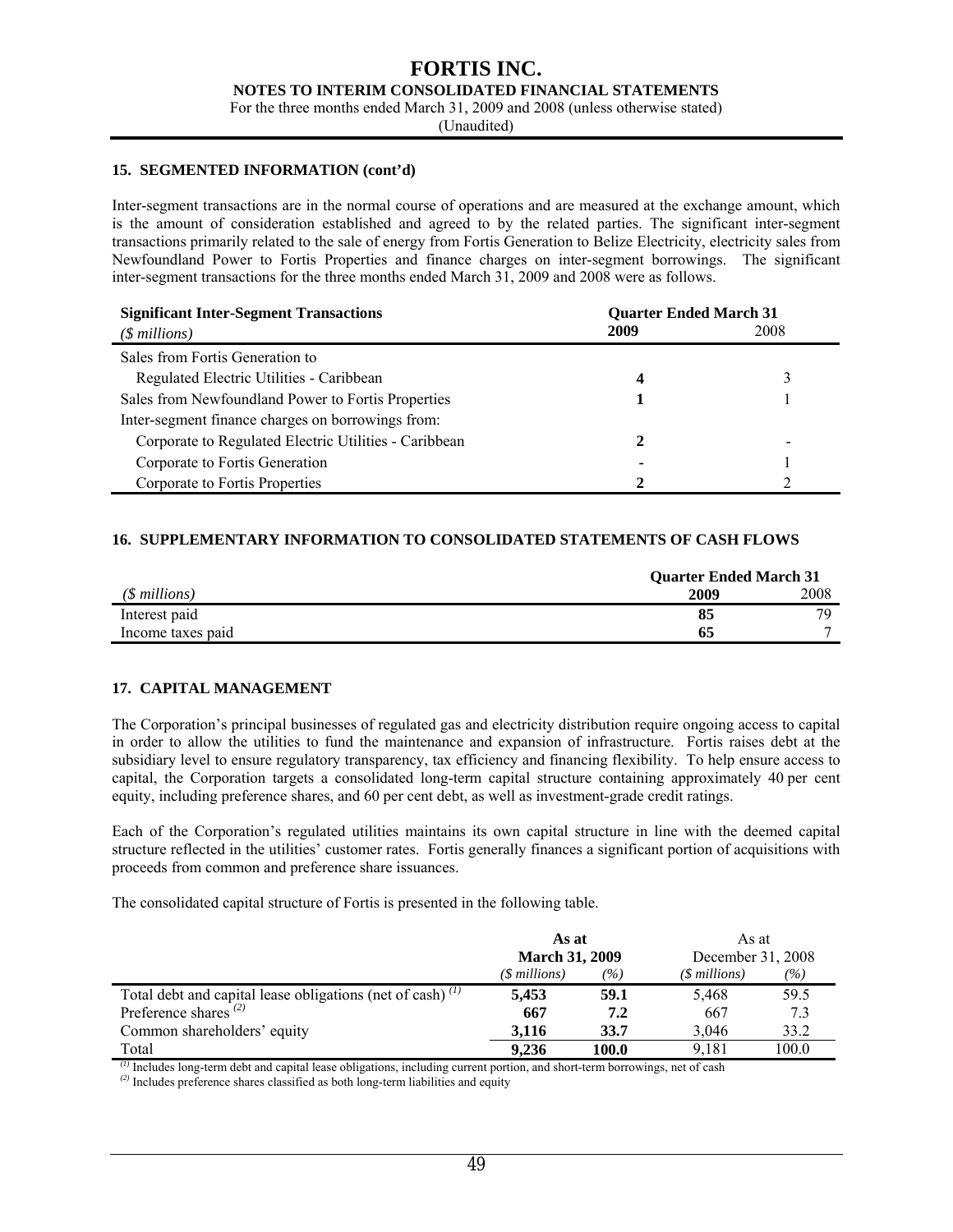**NOTES TO INTERIM CONSOLIDATED FINANCIAL STATEMENTS** 

For the three months ended March 31, 2009 and 2008 (unless otherwise stated)

(Unaudited)

#### **17. CAPITAL MANAGEMENT (cont'd)**

Certain of the Corporation's long-term debt obligations have covenants restricting the issuance of additional debt such that consolidated debt cannot exceed 70 per cent of the Corporation's consolidated capital structure, as defined by the long-term debt agreements. As at March 31, 2009, the Corporation and its subsidiaries, except for Belize Electricity, were in compliance with their debt covenants.

As a result of the regulator's Final Decision on Belize Electricity's 2008/2009 Rate Application, Belize Electricity does not meet certain debt covenant financial ratios related to loans totalling \$9 million (BZ\$14 million) as at March 31, 2009. The Company has informed the lenders of the defaults and has requested appropriate waivers. Belize Electricity is also in default of certain debt covenants which have resulted in the utility being prohibited from incurring new indebtedness or declaring dividends.

The Corporation's consolidated credit facilities are discussed further under "Liquidity Risk" in Note 19.

#### **18. FINANCIAL INSTRUMENTS**

#### **Fair Values**

There has been no change during the three months ended March 31, 2009 in the designation of the Corporation's financial instruments from that disclosed in the Corporation's 2008 annual audited consolidated financial statements. The carrying values of the Corporation's financial instruments included in current assets, current liabilities, other assets and deferred credits in the consolidated balance sheets of Fortis approximate their fair values, reflecting the short-term maturity, normal trade credit terms and/or the nature of these instruments. The carrying values and fair values of the Corporation's long-term debt and preference shares are as follows:

|                                                    | As at                 |                   |          | As at             |
|----------------------------------------------------|-----------------------|-------------------|----------|-------------------|
|                                                    | <b>March 31, 2009</b> |                   |          | December 31, 2008 |
|                                                    | Carrying              | <b>Estimated</b>  | Carrying | Estimated         |
| $(S$ millions)                                     | Value                 | <b>Fair Value</b> | Value    | Fair Value        |
| Long-term debt, including current portion $(1)(2)$ | 5,251                 | 5.239             | 5,088    | 4,959             |
| Preference shares, classified as debt $^{(1)(3)}$  | 320                   | 327               | 320      | 329               |

*(1)* Carrying value is measured at amortized cost using the effective interest rate method.

*(2)* Carrying value at March 31, 2009 is net of unamortized deferred financing costs of \$35 million (December 31, 2008 - \$34 million).

*(3)* Preference shares classified as equity are excluded from the requirements of the CICA Handbook Section 3855, *Financial Instrument, Recognition and Measurement*; however, the estimated fair value of the Corporation's \$347 million preference shares classified as equity was \$303 million as at March 31, 2009 (December 31, 2008 – carrying value \$347 million; fair value \$268 million).

The fair value of long-term debt is calculated by using quoted market prices, when available. When quoted market prices are not available, the fair value is determined by discounting the future cash flows of the specific debt instrument at an estimated yield to maturity equivalent to benchmark government bonds or treasury bills, with similar terms to maturity, plus a market credit risk premium equal to that of issuers of similar credit quality. Since the Corporation does not intend to settle the long-term debt prior to maturity, the fair value estimate does not represent an actual liability and, therefore, does not include exchange or settlement costs. The fair value of the Corporation's preference shares is determined using quoted market prices.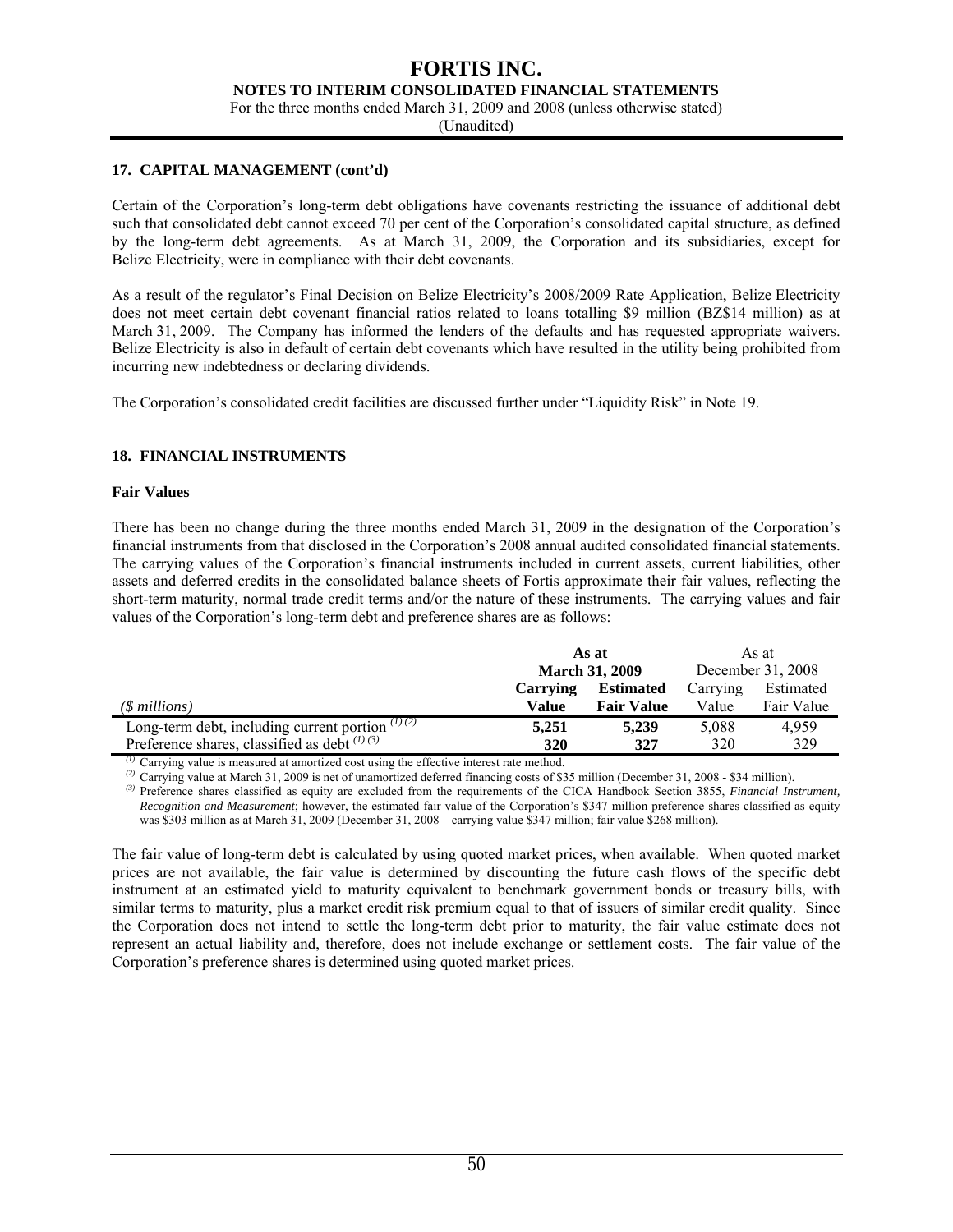#### **FORTIS INC. NOTES TO INTERIM CONSOLIDATED FINANCIAL STATEMENTS**

For the three months ended March 31, 2009 and 2008 (unless otherwise stated)

(Unaudited)

#### **18. FINANCIAL INSTRUMENTS (cont'd)**

The Corporation and its subsidiaries hedge exposures to fluctuations in interest rates, foreign exchange rates and natural gas prices through the use of derivative financial instruments. The Corporation does not hold or issue derivative financial instruments for trading purposes. The following table summarizes the valuation of the Corporation's derivative financial instruments.

|                                |                 |                  | As at                 |                   | As at                 |                |
|--------------------------------|-----------------|------------------|-----------------------|-------------------|-----------------------|----------------|
|                                |                 |                  | <b>March 31, 2009</b> |                   | December, 31, 2008    |                |
|                                | Term to         | <b>Number</b>    | Carrying              | <b>Estimated</b>  | Carrying              | Estimated      |
|                                | <b>Maturity</b> | of               | <b>Value</b>          | <b>Fair Value</b> | Value                 | Fair Value     |
| <b>Asset (Liability)</b>       | (years)         | <b>Contracts</b> | (\$ millions)         | $(S$ millions)    | ( <i>sinillions</i> ) | $($$ millions) |
| Interest rate swaps $^{(1)}$   | $\lt 2$         | 2                |                       |                   |                       |                |
| Foreign exchange forward       |                 |                  |                       |                   |                       |                |
| contract                       | $\sim 2$        |                  | 8                     | 8                 |                       |                |
| Natural gas derivatives: $(2)$ |                 |                  |                       |                   |                       |                |
| Swaps and options              | Up to $2.5$     | 189              | (172)                 | (172)             | (84)                  | (84)           |
| Gas purchase contract          |                 |                  |                       |                   |                       |                |
| premiums                       | Up to $2.5$     | 32               | $\mathbf{2}$          |                   | (8)                   | (8)            |

*(1)* Interest rate swap contracts mature in July 2009 and October 2010. The contracts have the effect of fixing the rate of interest on the non-revolving credit facilities of Fortis Properties at 6.16 per cent and 5.32 per cent, respectively.

<sup>(2)</sup> The fair values of the natural gas derivatives were recorded in accounts payable as at March 31, 2009 and December 31, 2008.

The fair value of the Corporation's financial instruments, including derivatives, reflects a point-in-time estimate based on current and relevant market information about the instruments as at the balance sheet dates. The estimates cannot be determined with precision as they involve uncertainties and matters of judgment and, therefore, may not be relevant in predicting the Corporation's future earnings or cash flows.

#### **19. FINANCIAL RISK MANAGEMENT**

The Corporation is primarily exposed to credit risk, liquidity risk and market risk as a result of holding financial instruments in the normal course of business.

- Credit risk Risk that a third party to a financial instrument might fail to meet its obligations under the terms of the financial instrument.
- Liquidity risk Risk that an entity will encounter difficulty in raising funds to meet commitments associated with financial instruments.
- Market risk Risk that the fair value or future cash flows of a financial instrument will fluctuate due to changes in market prices. The Corporation is exposed to the following market risks:
	- Foreign exchange risk
	- Interest rate risk
	- Commodity price risk

#### **Credit Risk**

For cash and cash equivalents, trade and other accounts receivable, and other receivables due from customers, the Corporation's credit risk is limited to the carrying value on the balance sheet. The Corporation generally has a large and diversified customer base, which minimizes the concentration of credit risk. The Corporation and its subsidiaries have various policies to minimize credit risk and these include requiring customer deposits and credit checks for certain customers and performing disconnections and/or using third-party collection agencies for overdue accounts.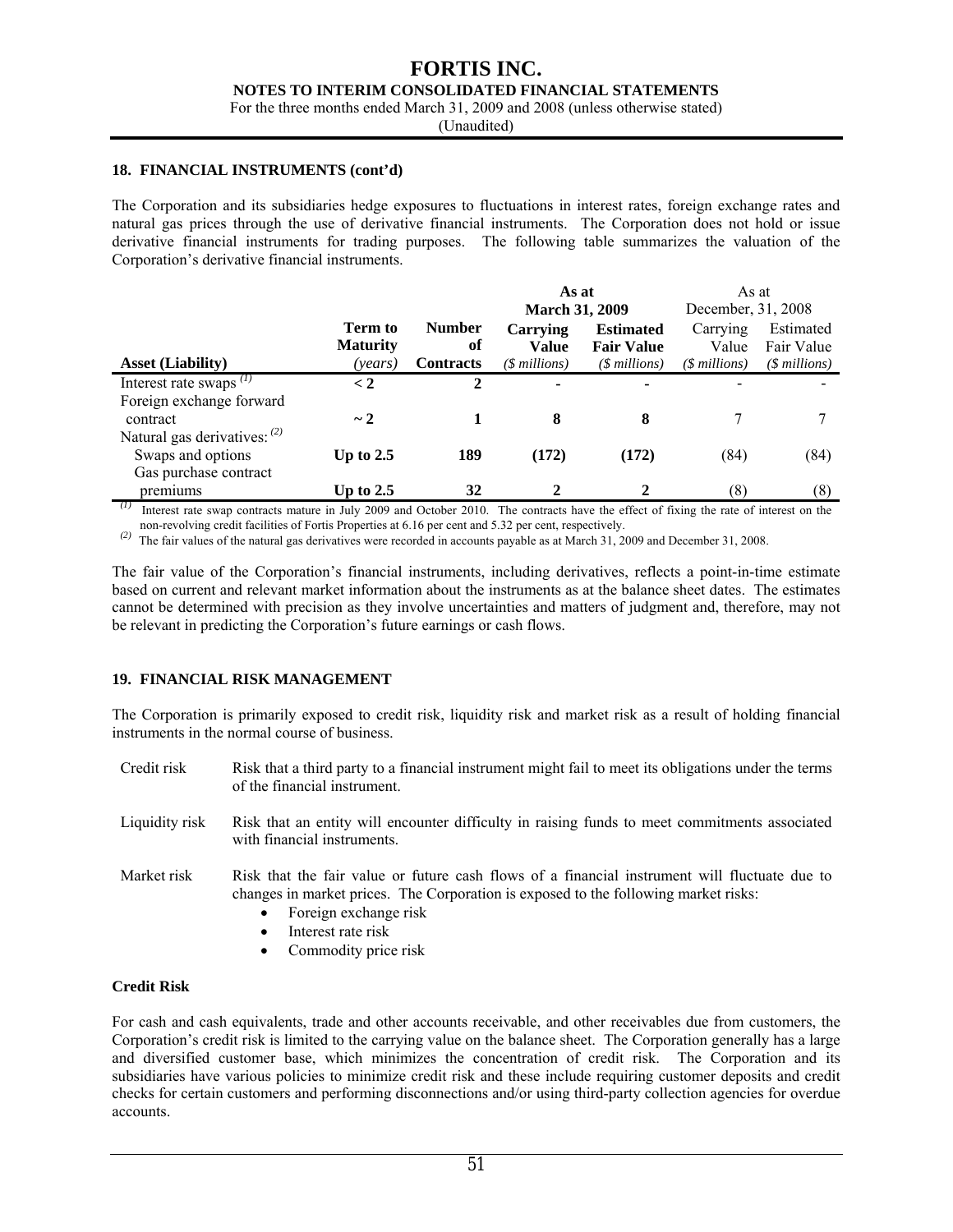**NOTES TO INTERIM CONSOLIDATED FINANCIAL STATEMENTS** 

For the three months ended March 31, 2009 and 2008 (unless otherwise stated)

(Unaudited)

#### **19. FINANCIAL RISK MANAGEMENT (cont'd)**

#### **Credit Risk (cont'd)**

FortisAlberta has a concentration of credit risk as a result of its distribution-service billings being to a relatively small group of retailers and, as at March 31, 2009, its gross credit risk exposure was approximately \$87 million, representing the projected value of retailer billings over a 60-day period. The Company has reduced its exposure to less than \$5 million by obtaining from the retailers either a cash deposit, bond, letter of credit, an investment-grade credit rating from a major rating agency or by having the retailer obtain a financial guarantee from an entity with an investment-grade credit rating.

The Terasen Gas companies are exposed to credit risk in the event of non-performance by counterparties to derivative financial instruments, including natural gas derivatives. The Terasen Gas companies are also exposed to significant credit risk on physical off-system sales. To mitigate credit risk, the Terasen Gas companies deal with high credit-quality institutions, in accordance with established credit-approval practices. The counterparties with which the Terasen Gas companies have significant transactions are A-rated entities or better. The Company uses netting arrangements to reduce credit risk and net settles payments with counterparties where net settlement provisions exist.

The aging analysis of the Corporation's consolidated trade and other accounts receivable is as follows:

|                                       | As at                 | As at             | As at          |
|---------------------------------------|-----------------------|-------------------|----------------|
| $(S$ millions)                        | <b>March 31, 2009</b> | December 31, 2008 | March 31, 2008 |
| Not past due                          | 610                   | 587               | 600            |
| Past due 0-30 days                    | 93                    | 70                | 95             |
| Past due 31-60 days                   | 23                    | 14                | 22             |
| Past due 61 days and over             | 20                    | 19                | 22             |
|                                       | 746                   | 690               | 739            |
| Less: allowance for doubtful accounts | (19)                  | (16)              | (14)           |
|                                       | 727                   | 674               | 725            |

As at March 31, 2009, other receivables due from customers of \$8 million and the receivable associated with the foreign exchange forward contract of \$8 million will be received over the next five years, with \$9 million expected to be received in 2009, \$4 million over 2010 and 2011, \$1 million over 2012 and 2013 and \$2 million in 2014.

#### **Liquidity Risk**

The Corporation's financial position could be adversely affected if it, or its operating subsidiaries, fail to arrange sufficient and cost-effective financing to fund, among other things, capital expenditures and the repayment of maturing debt. The ability to arrange sufficient and cost-effective financing is subject to numerous factors, including the results of operations and financial position of the Corporation and its subsidiaries, conditions in the capital and bank credit markets, ratings assigned by rating agencies and general economic conditions.

To mitigate liquidity risk, the Corporation and its larger regulated utilities have secured committed credit facilities to support short-term financing of capital expenditures and seasonal working capital requirements.

Committed credit facilities at Fortis are available for interim financing of acquisitions and for general corporate purposes. Depending on the timing of cash payments from the subsidiaries, borrowings under the Corporation's committed credit facility may be required from time to time to support the servicing of debt and payment of dividends. Over the next five years, average consolidated annual long-term debt maturities and repayments are expected to be approximately \$170 million. The combination of available credit facilities and low annual debt maturities and repayments provide the Corporation and its subsidiaries with flexibility in the timing and access to capital markets.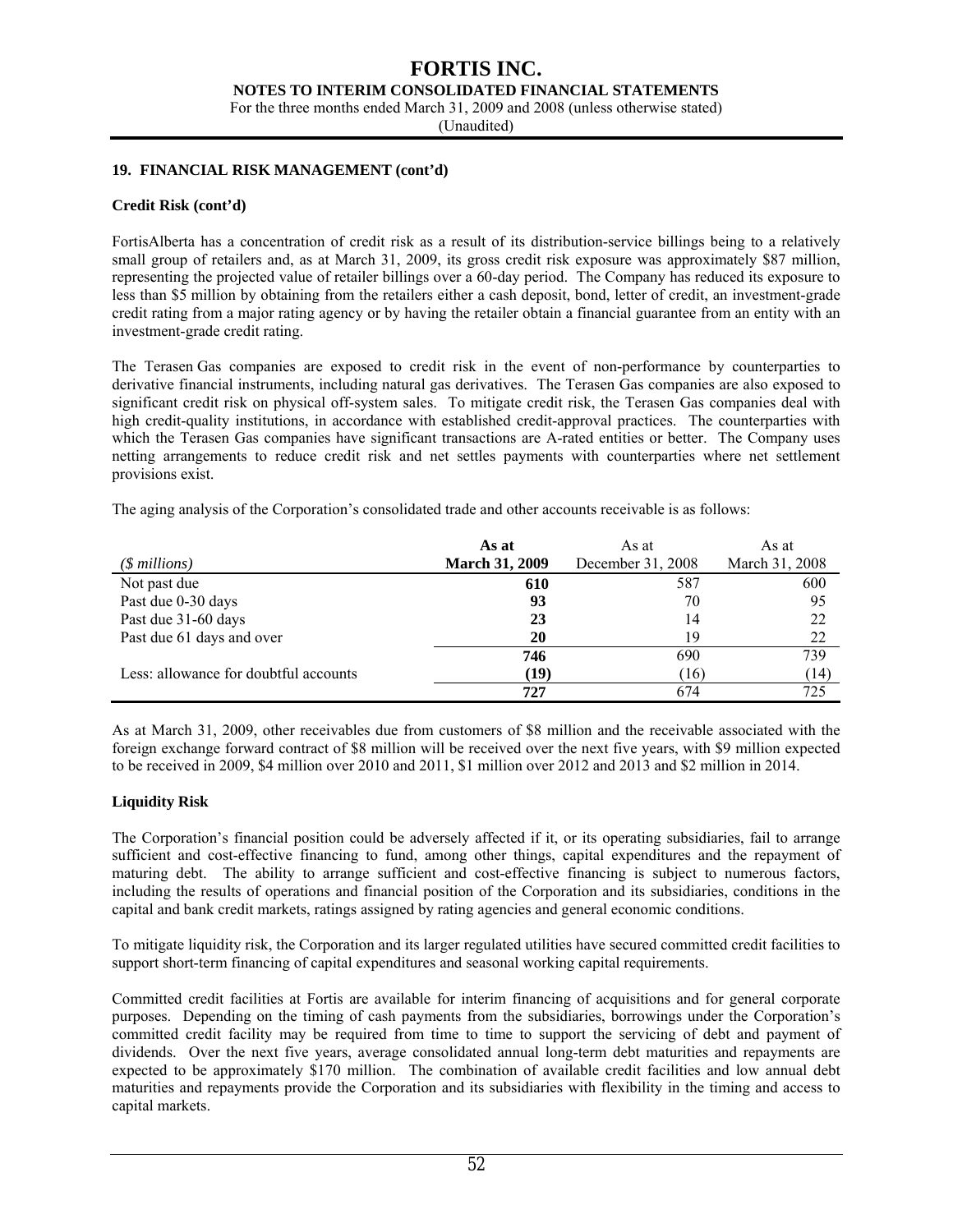#### **FORTIS INC. NOTES TO INTERIM CONSOLIDATED FINANCIAL STATEMENTS**

For the three months ended March 31, 2009 and 2008 (unless otherwise stated)

(Unaudited)

#### **19. FINANCIAL RISK MANAGEMENT (cont'd)**

#### **Liquidity Risk (cont'd)**

As at March 31, 2009, the Corporation and its subsidiaries had consolidated credit facilities of \$2.2 billion, of which \$1.6 billion was unused. The credit facilities are almost entirely syndicated with the seven largest Canadian chartered banks with no one bank holding more than 25 per cent of these facilities.

The following summary outlines the credit facilities of the Corporation and its subsidiaries.

| $(S$ millions)                | Corporate<br>and Other | Regulated<br>Utilities | Fortis<br>Properties | Total as at<br>March 31,<br>2009 | Total as at<br>December 31,<br>2008 |
|-------------------------------|------------------------|------------------------|----------------------|----------------------------------|-------------------------------------|
| Total credit facilities       | 715                    | 1,502                  | 13                   | 2,230                            | 2,228                               |
| Credit facilities utilized:   |                        |                        |                      |                                  |                                     |
| Short-term borrowings         |                        | (261)                  |                      | (261)                            | (410)                               |
| Long-term debt (Note 8)       | (56)                   | (165)                  |                      | (221)                            | (224)                               |
| Letters of credit outstanding |                        | (102)                  |                      | (104)                            | (104)                               |
| Credit facilities available   | 658                    | 974                    | 12                   | 1,644                            | 1,490                               |

As at March 31, 2009 and December 31, 2008, certain borrowings under the Corporation's and its subsidiaries' credit facilities have been classified as long-term debt. These borrowings are under long-term committed credit facilities and management's intention is to refinance these borrowings with long-term permanent financing during future periods.

During the first quarter of 2009, FortisBC negotiated amendments to its \$150 million unsecured committed revolving credit facility, including extending the maturity date of the \$50 million portion of the facility to May 2012 from May 2011 and the maturity date of the \$100 million portion of the facility to May 2010 from May 2009. The amended credit facility agreement is expected to be finalized during the second quarter of 2009.

In March 2009, Maritime Electric renegotiated its \$50 million demand credit facility and had it converted into a 364-day revolving committed credit facility.

The following is an analysis of the contractual maturities of the Corporation's financial liabilities as at March 31, 2009.

#### **Financial Liabilities**

| $($$ millions)                                     | $\leq$ 1 year | $>1-3$ years   | 4-5 years | $>5$ years | <b>Total</b> |
|----------------------------------------------------|---------------|----------------|-----------|------------|--------------|
| Short-term borrowings                              | 261           |                |           |            | 261          |
| Trade and other accounts payable                   | 700           | ۰              |           |            | 700          |
| Natural gas derivatives                            | 130           | 40             |           |            | 170          |
| Dividends payable                                  | 47            |                |           |            | 47           |
| Customer deposits                                  |               | $\mathfrak{D}$ | 2         |            | 7            |
| Long-term debt, including current portion $\alpha$ | 234           | 300            | 309       | 4,443      | 5,286        |
| Interest obligations on long-term debt             | 324           | 632            | 590       | 4,472      | 6,018        |
| Preference shares, classified as debt              |               |                |           | 320        | 320          |
|                                                    | 1.697         | 974            | 901       | 9,237      | 12,809       |

 $\overline{p}$  Excluding deferred financing costs of \$35 million included in the carrying value as per Note 8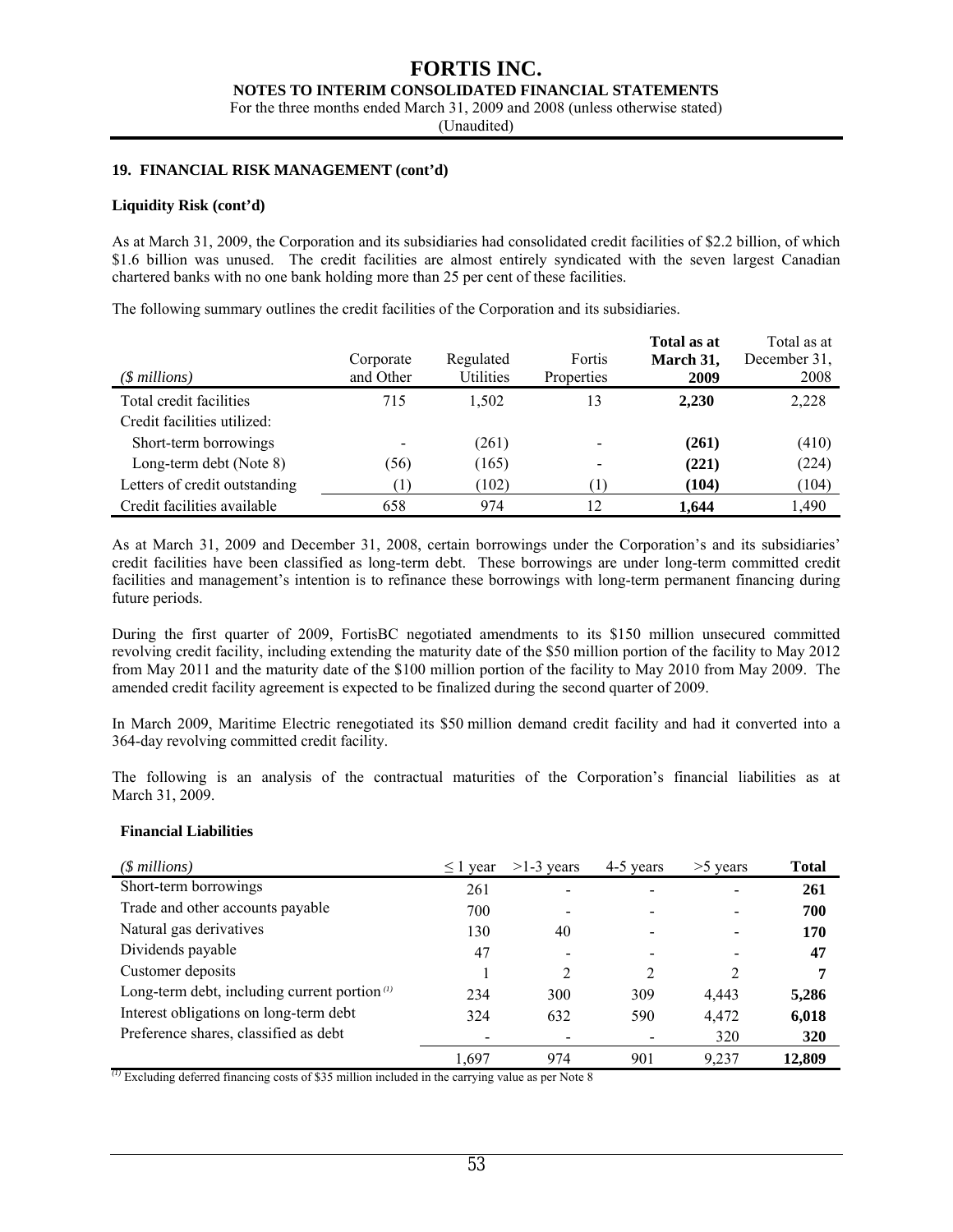**NOTES TO INTERIM CONSOLIDATED FINANCIAL STATEMENTS** 

For the three months ended March 31, 2009 and 2008 (unless otherwise stated)

(Unaudited)

#### **19. FINANCIAL RISK MANAGEMENT (cont'd)**

#### **Market Risk**

#### *Foreign Exchange Risk*

The Corporation's earnings from, and net investment in, its self-sustaining foreign subsidiaries are exposed to fluctuations in the US dollar-to-Canadian dollar exchange rate. The Corporation has effectively decreased the above exposure through the use of US dollar borrowings at the corporate level. The foreign exchange gain or loss on the translation of US dollar-denominated interest expense partially offsets the foreign exchange loss or gain on the translation of the Corporation's foreign subsidiaries' earnings, which are denominated in US dollars or in a currency pegged to the US dollar. Belize Electricity's reporting currency is the Belizean dollar while the reporting currency of Caribbean Utilities, Fortis Turks and Caicos, FortisUS Energy and BECOL is the US dollar. The Belizean dollar is pegged to the US dollar at BZ\$2.00 = US\$1.00.

As at March 31, 2009, all of the Corporation's corporately held US\$403 million of long-term debt had been designated as a hedge of a portion of the Corporation's foreign net investments. As at March 31, 2009, the Corporation had approximately US\$125 million in foreign net investments remaining to be hedged. Foreign currency exchange rate fluctuations associated with the translation of the Corporation's corporately held US dollar borrowings that are designated as hedges are recorded in other comprehensive income and serve to help offset unrealized foreign currency exchange gains and losses on the foreign net investments, which are also recorded in other comprehensive income.

TGVI's US dollar payments under a contract for the construction of a liquefied natural gas storage facility expose TGVI to fluctuations in the US dollar-to-Canadian dollar exchange rate. TGVI has entered into a foreign exchange forward contract to hedge this exposure. TGVI has regulatory approval to defer any increase or decrease in the fair value of the foreign exchange forward contract for recovery from, or refund to, customers in future rates.

#### *Interest Rate Risk*

The Corporation and its subsidiaries are exposed to interest rate risk associated with short-term borrowings and floating-rate debt. The Corporation and its subsidiaries may enter into interest rate swap agreements to help reduce this risk and, during the first quarter of 2009, Fortis Properties was party to interest rate swap agreements that effectively fixed the interest rates on their variable-rate borrowings. The Terasen Gas companies and FortisBC have regulatory approval to defer any increase or decrease in interest expense resulting from fluctuations in interest rates associated with variable-rate debt for recovery from, or refund to, customers in future rates.

#### *Commodity Price Risk*

The Terasen Gas companies are exposed to commodity price risk associated with changes in the market price of natural gas. This risk is minimized by entering into natural gas derivatives that effectively fix the price of natural gas purchases. The natural gas derivatives are recorded on the balance sheet at fair value and any change in the fair value is deferred as a regulatory asset or liability, subject to regulatory approval, for recovery from, or refund to, customers in future rates.

#### **20. CONTINGENT LIABILITIES AND COMMITMENTS**

#### **Contingent liabilities**

The Corporation and its subsidiaries are subject to various legal proceedings and claims associated with ordinary course business operations. Management believes that the amount of liability, if any, from these actions would not have a material effect on the Corporation's consolidated financial position or results of operations. The Corporation's contingent liabilities are consistent with disclosures in the Corporation's 2008 annual audited consolidated financial statements, except for that described below.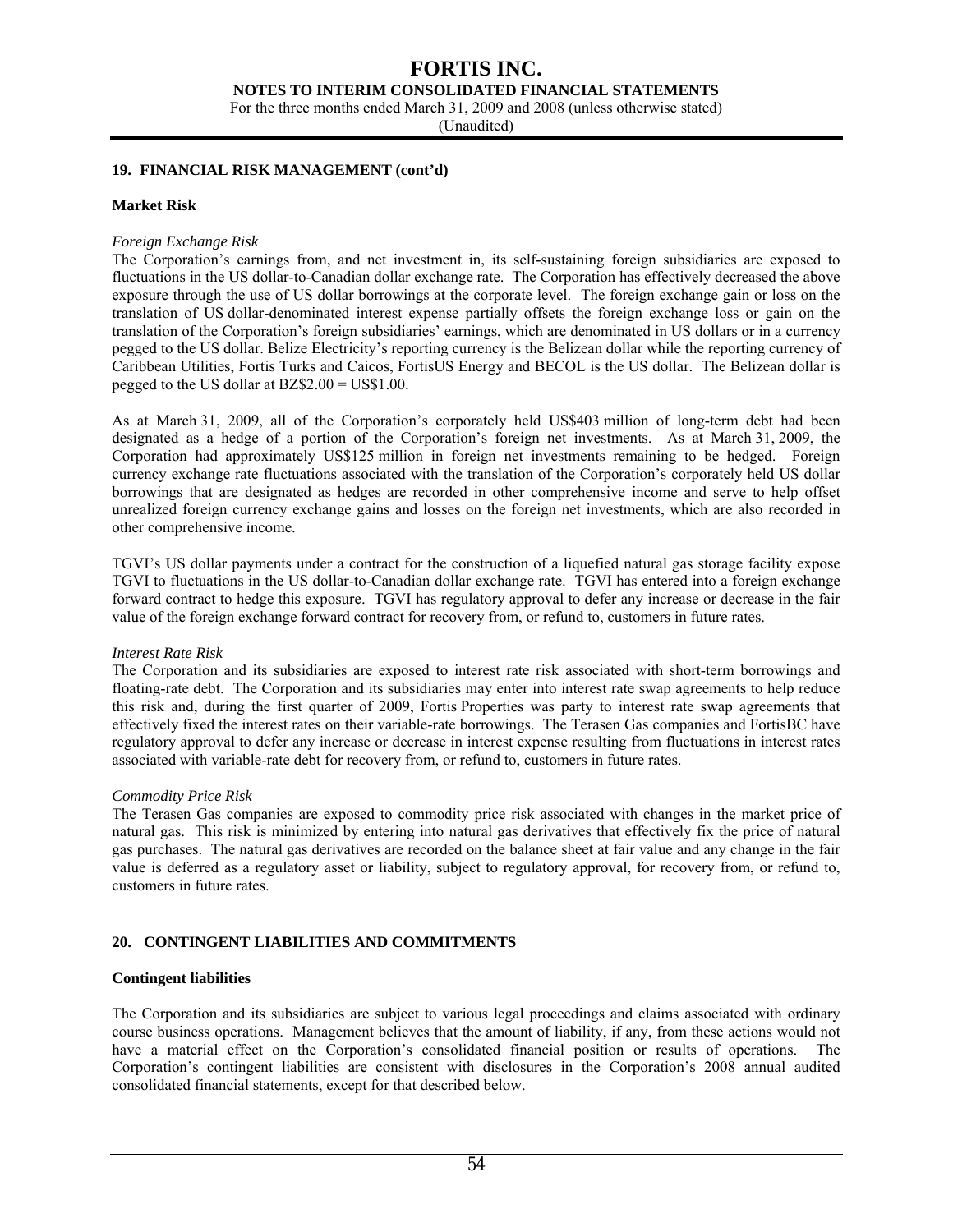**NOTES TO INTERIM CONSOLIDATED FINANCIAL STATEMENTS** 

For the three months ended March 31, 2009 and 2008 (unless otherwise stated)

(Unaudited)

#### **20. CONTINGENT LIABILITIES AND COMMITMENTS (cont'd)**

#### **Contingent liabilities (cont'd)**

#### **Exploits Partnership**

Following Abitibi's announcement of its intention to close its Grand Falls-Windsor newsprint mill on March 31, 2009, the Government of Newfoundland and Labrador expropriated most of the Newfoundland-based assets of Abitibi. The expropriated assets included the hydroelectric generating facility assets of the Exploits Partnership. The Exploits Partnership is owned 51 per cent by Fortis Properties and 49 per cent by Abitibi.

The Exploits Partnership had previously incurred a term loan from several lenders to finance its assets. As at December 31, 2008, approximately \$61 million remained outstanding under this term loan. The loan is without recourse to Fortis or Abitibi, as partners of the Exploits Partnership, and is secured by both the hydroelectric generating assets and related agreements regarding rights to operate and sell power to Newfoundland Hydro during the term of the loan. Although the expropriation has caused the Exploits Partnership to default on the term loan, to date the lenders have not demanded accelerated repayment of the term loan. The Exploits Partnership made the scheduled term loan payment for the quarter ended March 31, 2009. As at March 31, 2009, the balance outstanding under the term loan was approximately \$60 million.

The generation and sale of electricity by the Exploits Partnership continued in the normal course until the newsprint mill closed on February 12, 2009, up to which point Newfoundland and Labrador Hydro paid the Exploits Partnership for the energy produced on the same basis as the pre-expropriation power purchase agreement. Payment for all energy delivered since February 13, 2009 is currently outstanding from the Government of Newfoundland and Labrador pending resolution of expropriation matters. The day-to-day operations of the hydroelectric generating facilities have been assumed by Nalcor Energy, a crown corporation, as the agent for the Government of Newfoundland and Labrador with respect to this matter.

On March 24, 2009, the Government of Newfoundland and Labrador announced that Abitibi had discontinued discussions with Nalcor Energy regarding compensation for the expropriated assets. Abitibi, which was incorporated in the US, has also indicated that it intends to challenge the expropriation of its assets and seek compensation through the North American Free Trade Agreement.

Historically, the financial statements of the Exploits Partnership were consolidated in the financial statements of Fortis. Pending resolution of the above matters, deferred financing costs of \$2 million and utility capital assets of \$61 million related to the Exploits Partnership were reclassified to other assets and the \$61 million term loan was reclassified as current on the consolidated balance sheet of Fortis as at December 31, 2008.

During the quarter, the combination of uncertainty created by the expropriation and the loss of control over cash flows of the Exploits Partnership has required Fortis to commence reporting its investment in the Exploits Partnership using the equity method of accounting, effective February 13, 2009. Consequently, the assets and liabilities of the Exploits Partnership are no longer consolidated in the accounts of Fortis. Equity earnings recognized during the first quarter of 2009 were equivalent to the amount that would have been recognized in the absence of the expropriation. This approach is consistent with the public statement of the Government of Newfoundland and Labrador that it is not its intention to adversely affect the business interests of lenders or independent partners of Abitibi.

#### **Commitments**

There were no material changes in the nature and amount of the Corporation's commitments from the commitments disclosed in the Corporation's 2008 annual audited consolidated financial statements, except for those described below.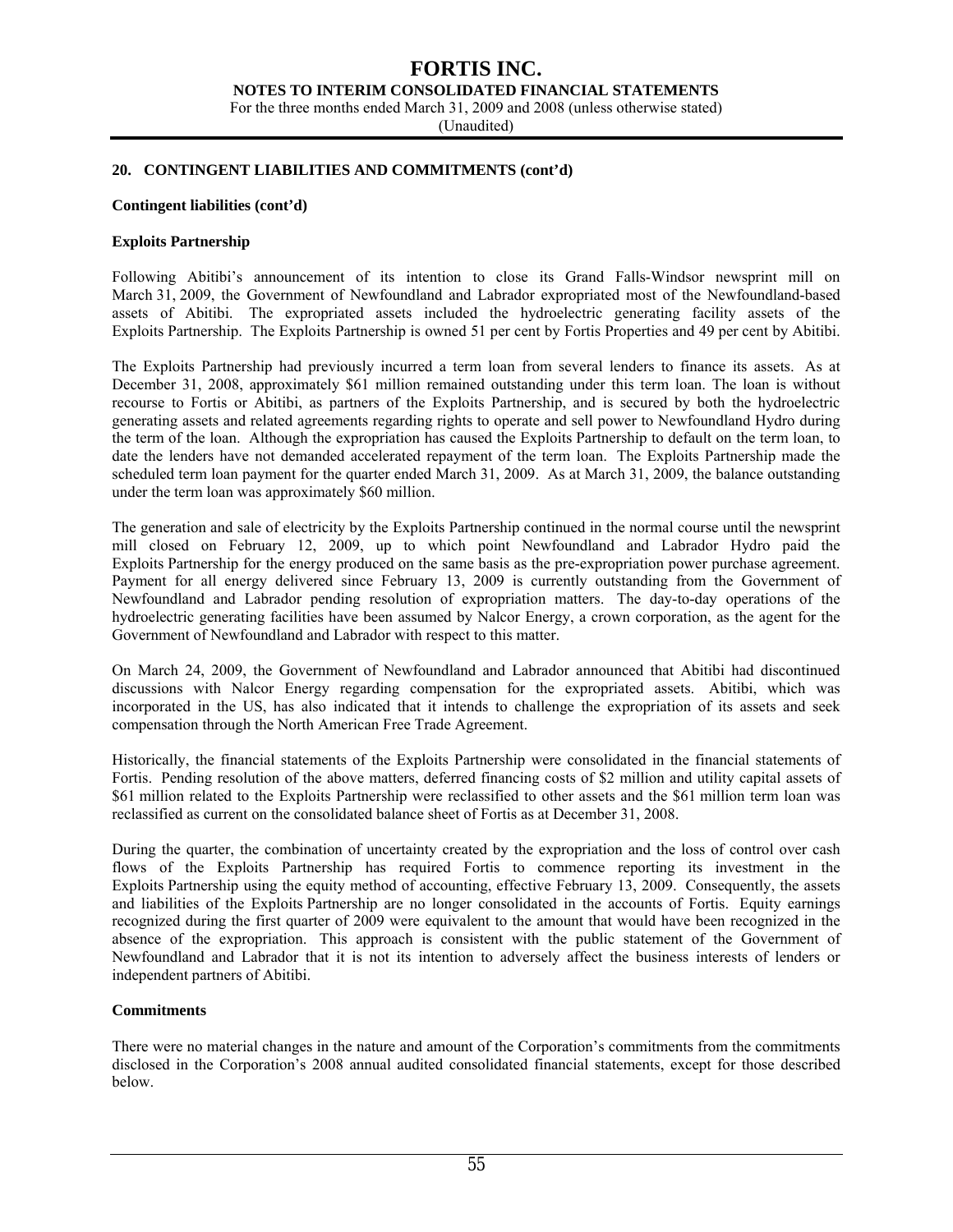**NOTES TO INTERIM CONSOLIDATED FINANCIAL STATEMENTS** 

For the three months ended March 31, 2009 and 2008 (unless otherwise stated)

(Unaudited)

#### **20. CONTINGENT LIABILITIES AND COMMITMENTS (cont'd)**

#### **Commitments (cont'd)**

Belize Electricity has entered into a new 15-year power purchase agreement with Belize Aquaculture Limited ("BAL"). The agreement provides for the supply of up to 15 MW of capacity by BAL and expires in April 2024. The agreement totals approximately \$279 million to 2024.

Based on the last completion of actuarial valuations, the Corporation's consolidated defined benefit pension plan funding contributions are expected to total approximately \$18 million for 2009, \$15 million for 2010 and \$2 million for each of 2011, 2012 and 2013. These pension funding obligations reflect additional obligations determined under December 31, 2008 actuarial valuations, completed in the first quarter for 2009, associated with defined benefit pension plans at Newfoundland Power and the Corporation, and under a December 31, 2007 actuarial valuation of a defined benefit pension plan at Terasen, also completed in the first quarter of 2009.

#### **21. COMPARATIVE FIGURES**

Certain comparative figures have been reclassified to comply with current period classifications the most significant of which was the reclassification of \$48 million from other assets to utility capital assets on the consolidated balance sheet as at December 31, 2008 related to the net book value of amounts paid to AESO for transmission capital projects at FortisAlberta.